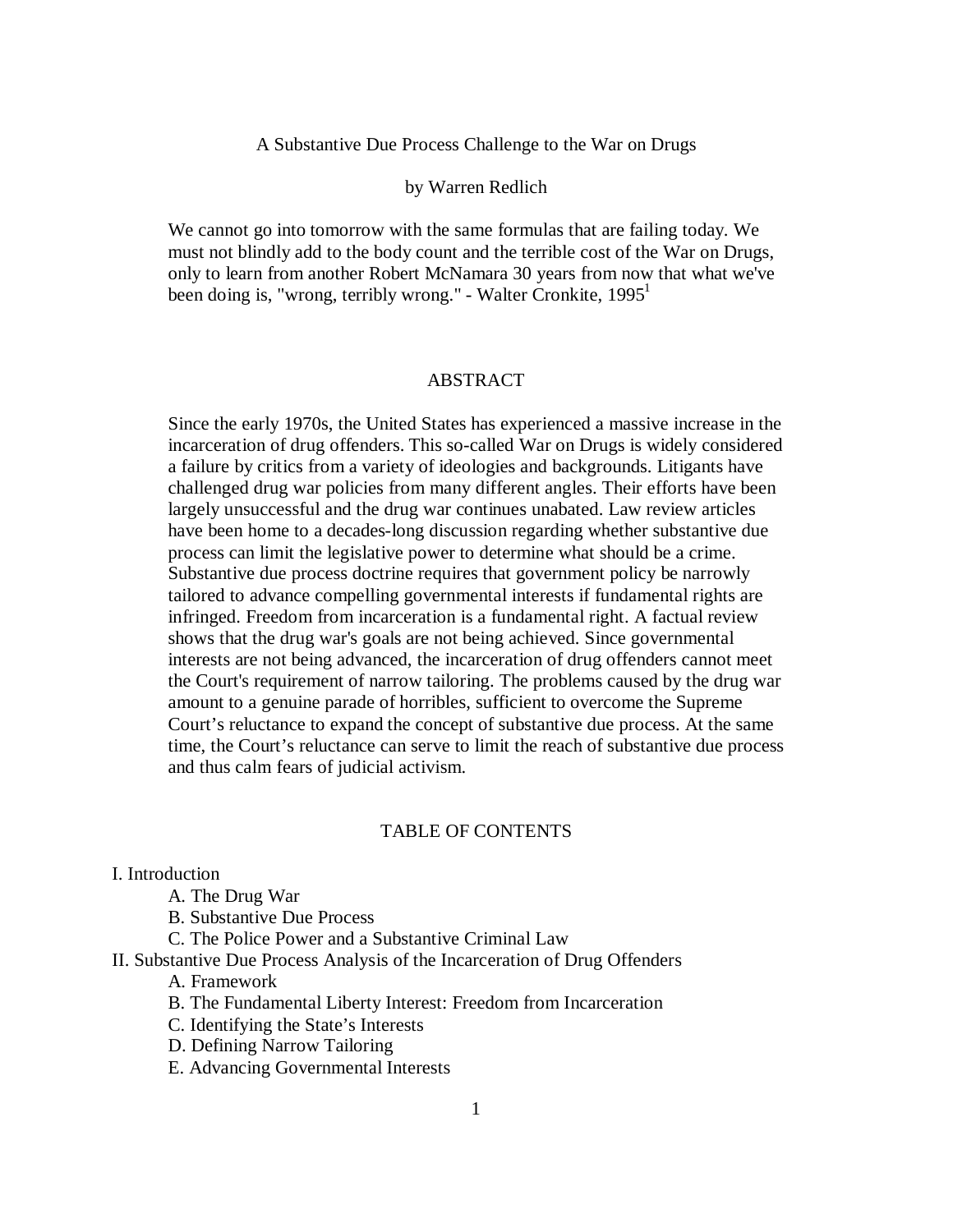F. Alternative Means G. The Incarceration of Drug Offenders is Not Narrowly Tailored III. The Court's Reluctance A. Background B. The Drug War's Genuine "Parade of Horribles" C. Preserving Judicial Restraint IV. Conclusion

# I. INTRODUCTION

A. The Drug War

Walter Cronkite is not alone. The "War on Drugs"<sup>2</sup> has been criticized for nearly as long as the war metaphor has been used.<sup>3</sup> Opponents come from left,<sup>4</sup> right<sup>5</sup> and center.<sup>6</sup> Complaints fly not only from defense lawyers,<sup>7</sup> but also from police,<sup>8</sup> prosecutors<sup>9</sup> and judges.<sup>10</sup> Official studies have put prohibitionist drug policies through the mill for more than a century.<sup>11</sup> Of course the drug war has been attacked, $^{12}$  defended<sup>13</sup> and discussed<sup>14</sup> in law review and journal articles.

Litigants have fought against drug war policies in a number of different ways. Constitutional challenges have been raised under the First<sup>15</sup>, Fourth<sup>16</sup>, Fifth<sup>17</sup>, Sixth<sup>18</sup>, and Eighth<sup>19</sup> Amendments. Questions have also been raised regarding the Second<sup>20</sup>, Seventh<sup>21</sup>, Ninth<sup>22</sup> and Tenth<sup>23</sup> Amendments as well. The drug war has been challenged on various grounds regarding the use of marijuana for medical purposes.<sup>24</sup> Federal drug prohibition policies were also litigated early in the  $20<sup>th</sup>$  Century.<sup>25</sup> Similar questions were raised about the prohibition of alcohol. $^{26}$ 

# B. Substantive Due Process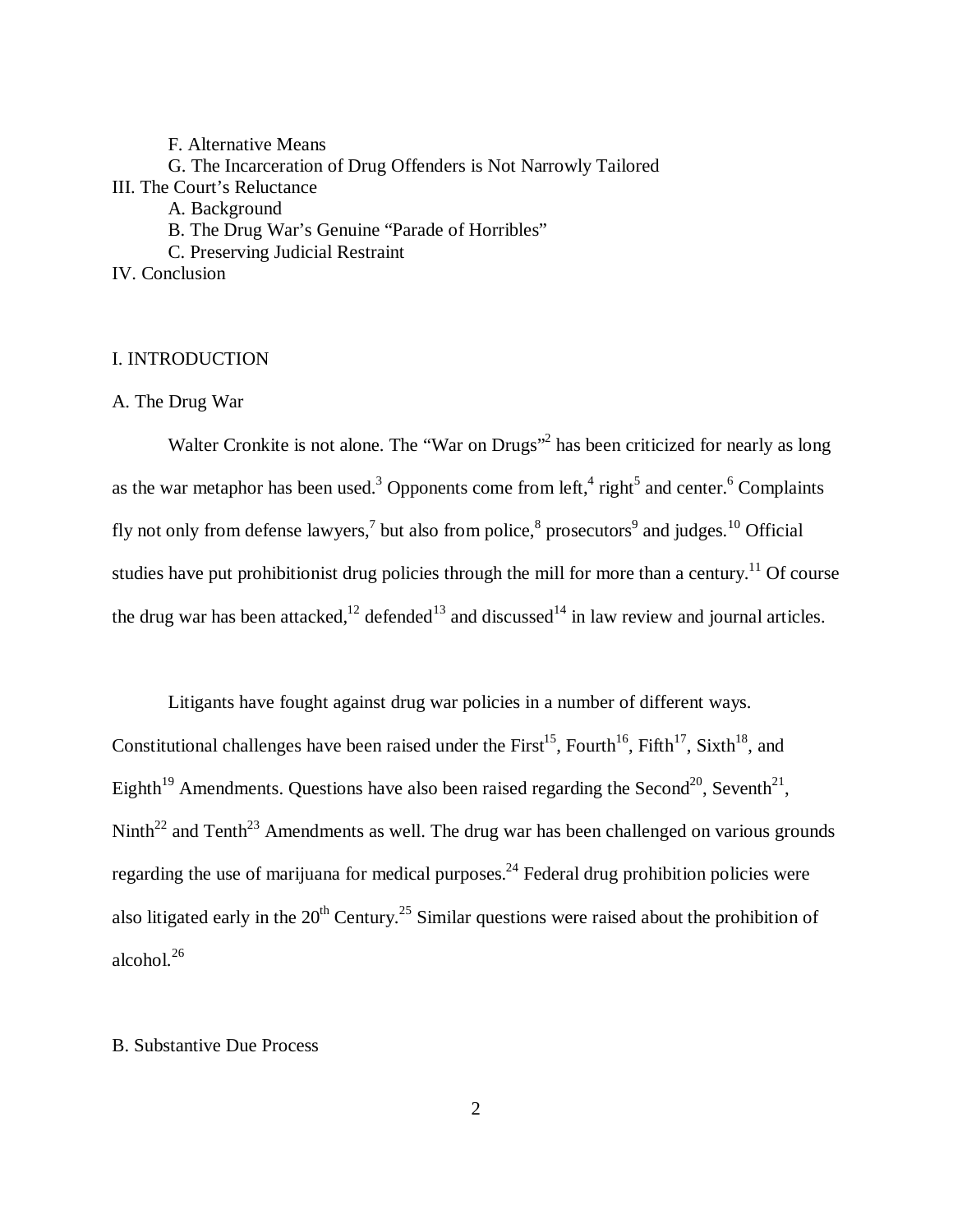Substantive due process doctrine arises out of the Due Process clauses of the Fifth<sup>27</sup> and Fourteenth<sup>28</sup> amendments to the United States Constitution. This notion, that the due process clauses place substantive limits on governmental infringement of fundamental rights, dates back to late in the  $19<sup>th</sup>$  century in cases such as Allgeyer v. State of Louisiana:

To deprive the citizen of such a right as herein described without due process of law is illegal. Such a statute as this in question is not due process of law, because it prohibits an act which under the federal constitution the defendants had a right to perform. This does not interfere in any way with the acknowledged right of the state to enact such legislation in the legitimate exercise of its police or other powers as to it may seem proper. In the exercise of such right, however, care must be taken not to infringe upon those other rights of the citizen which are protected by the federal constitution.<sup>29</sup>

The doctrine has a rich history and has been considered in a variety of areas,<sup>30</sup> including criminal matters.<sup>31</sup> Supreme Court decisions invoking substantive due process have been perhaps the most controversial of all. Lochner v. New York<sup>32</sup> led to "the fabled 'switch in time that saved nine.'"<sup>33</sup> After thirty years there has yet to be a decision as controversial as Roe v. Wade.<sup>34</sup> Rumors of the doctrine's death have been so frequently exaggerated<sup>35</sup> that it must have feline origins. This paper suggests a substantive due process challenge to the War on Drugs<sup>36</sup>, and in particular to the legislative $37$  decision to incarcerate drug offenders.<sup>38</sup>

The Supreme Court has "always been reluctant to expand the concept of substantive due process."<sup>39</sup> The harsh reality of the drug war overcomes that reluctance. Meanwhile, the application of substantive due process can be limited to the drug war without expanding it to other fields.

C. The Police Power and a Substantive Criminal Law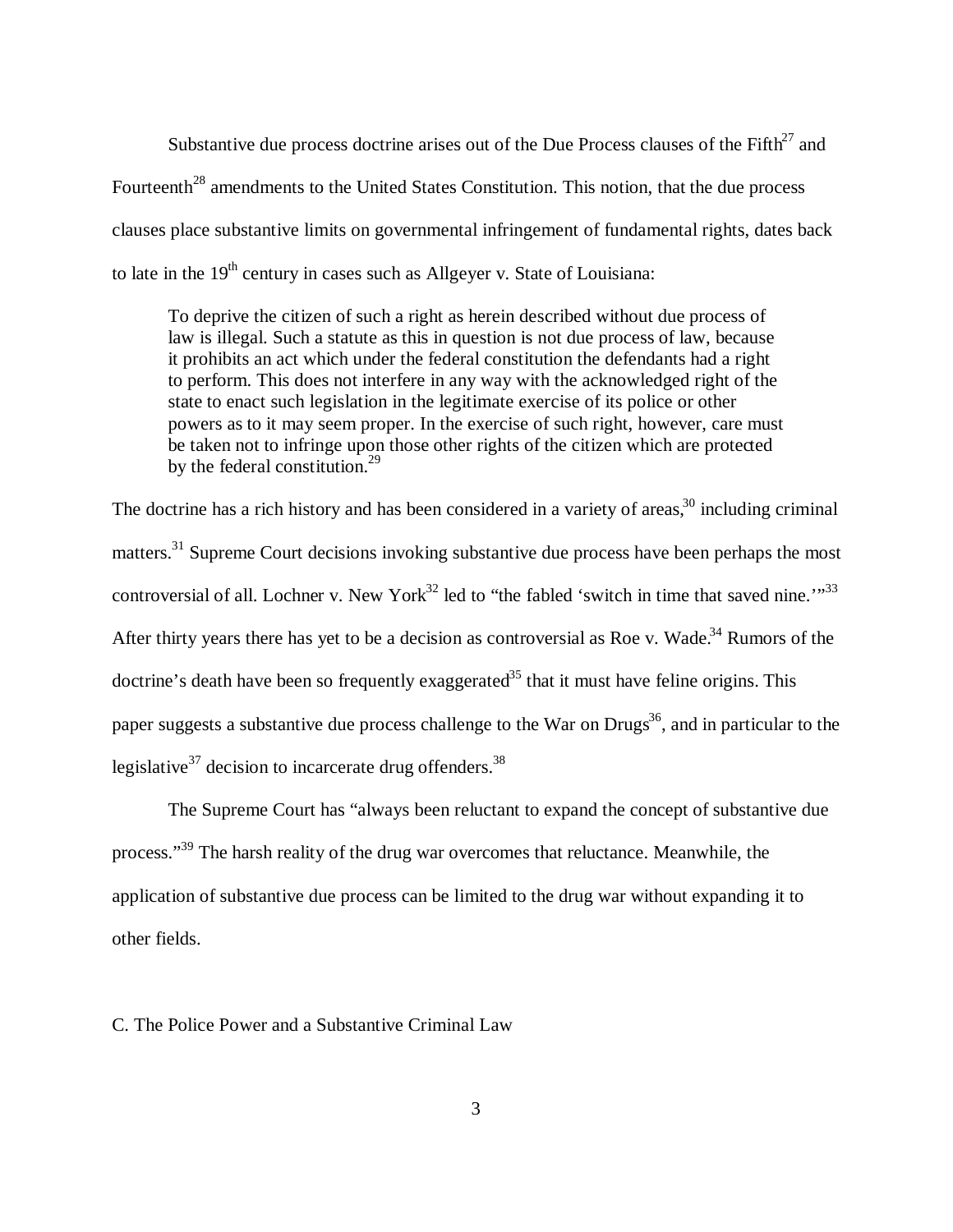In 1851, Chief Justice Shaw of the Massachusetts Supreme Court discussed "the police power":

Rights of property, like all other social and conventional rights, are subject to such reasonable limitations in their enjoyment, as shall prevent them from being injurious, and to such reasonable restraints and regulations established by law, as the legislature, under the governing and controlling power vested in them by the constitution, may think necessary and expedient. ... The power we allude to is ... the police power, the power vested in the legislature by the constitution, to make, ordain and establish all manner of wholesome and reasonable laws, statutes and ordinances, either with penalties or without, not repugnant to the constitution, as they shall judge to be for the good and welfare of the commonwealth, and of the subjects of the same.<sup>40</sup>

It is the police power that allows legislatures to define what is a crime.<sup>41</sup> The notion of a substantive criminal law, imposing limits on that power, can be somewhat controversial.<sup>42</sup> Law reviews have been home to a decades-long discussion over this very issue, beginning with Henry Hart and Herbert Packer in the late 1950s and 1960s.<sup>43</sup>

Some authors have come very close to the approach suggested in this paper. Most notable in this regard is a brilliant 1994 article by Professor Sherry F. Colb that has been almost completely overlooked.<sup>44</sup> This paper will mirror Colb's application of substantive due process to the fundamental right to liberty from confinement but with a different approach. While Colb's article is a general discussion of substantive due process and incarceration, this paper focuses on the drug war. Colb does address the drug war briefly, contending that the government's interests are not compelling. Unlike Colb, I concede for the sake of argument that drug policy may involve compelling interests and concentrate instead on a factual analysis of the narrow tailoring question. Further, this article shows why the drug war overcomes the Court's reluctance and discusses how that reluctance can nevertheless preserve judicial restraint.

In the Pennsylvania Law Review some 15 years before Colb, Professor Thomas Hindes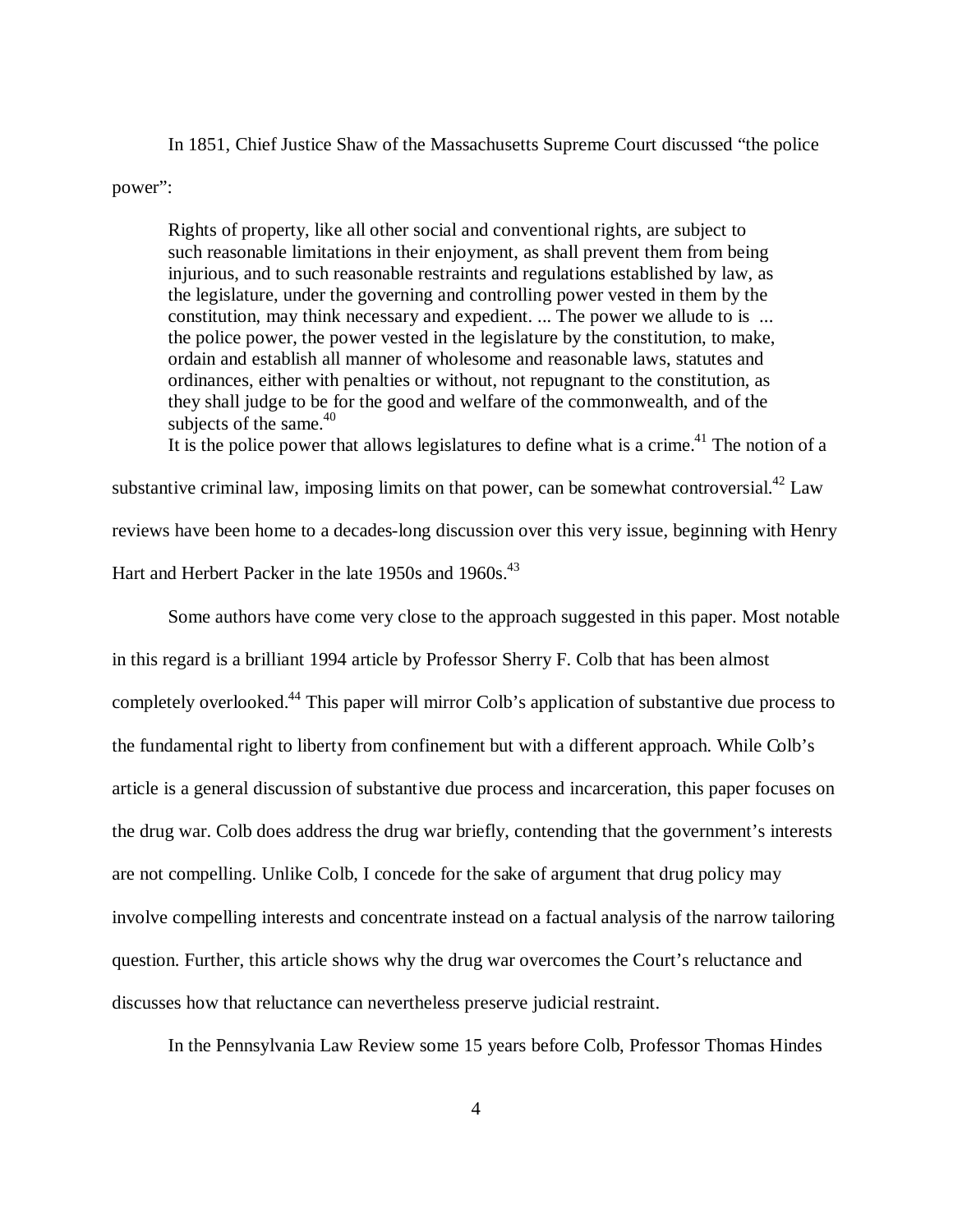seemed to have Colb's argument on the tip of his pen:

If a statute must be predicated upon a compelling interest, it is virtually certain to be invalidated, but if only a rational relationship between means and ends need be shown, the individual bringing the challenge will rarely be able to overcome the presumption of constitutionality.

In the context of the specific types of criminal statutes discussed earlier, proscription of marijuana sale and possession, sodomy, and obscenity, the present [1970s] Court would probably not find any fundamental rights infringed. Presumably no fundamental right exists to use marijuana or view dirty movies. This type of approach, however, bypasses the really crucial issue. Courts are not being asked to decide whether the Constitution implicitly says anything about smoking marijuana; they are being asked if there is any good reason for putting someone in jail for smoking marijuana.

No principled evaluation of these cases can avoid reference to the broader social purpose of a criminal prosecution.<sup>45</sup>

Hindes apparently did not see the argument that freedom from incarceration is a fundamental

right. Professor Claire Finkelstein, writing in the 2000 California Law Review, also came close

in comparing substantive due process in the criminal arena to the demise of Lochner:

Rejecting oversight of economic regulation on the basis of a generic due process right to liberty does not entail the rejection of substantive federal oversight of legislation infringing the right to be free from bodily restraint.<sup>46</sup>

She came close again as she laid a framework for substantive due process in the criminal law:

The Constitution explicitly equips citizens with certain rights against their governments, such as the right to freedom of speech, and where legislation infringes one of these rights, federal judges may invalidate the legislation to protect the right if the state cannot justify the measure by reference to a "compelling state interest." But outside the area of fundamental rights the answer does not come easily. While the tradition of substantive due process provides the most likely source of these restrictions, due process positivism suggest that a legislature has unbounded discretion to decide what to criminalize and how to do so, as long as the statute does not infringe a fundamental right. Large portions of our constitutional jurisprudence of liberty, however, belie this suggestion. And if there is a general due process interest in liberty, then at least some of the justifications a state could offer for the use of the criminal sanction would fail to override the background right citizens have to be free from punishment.<sup> $47$ </sup>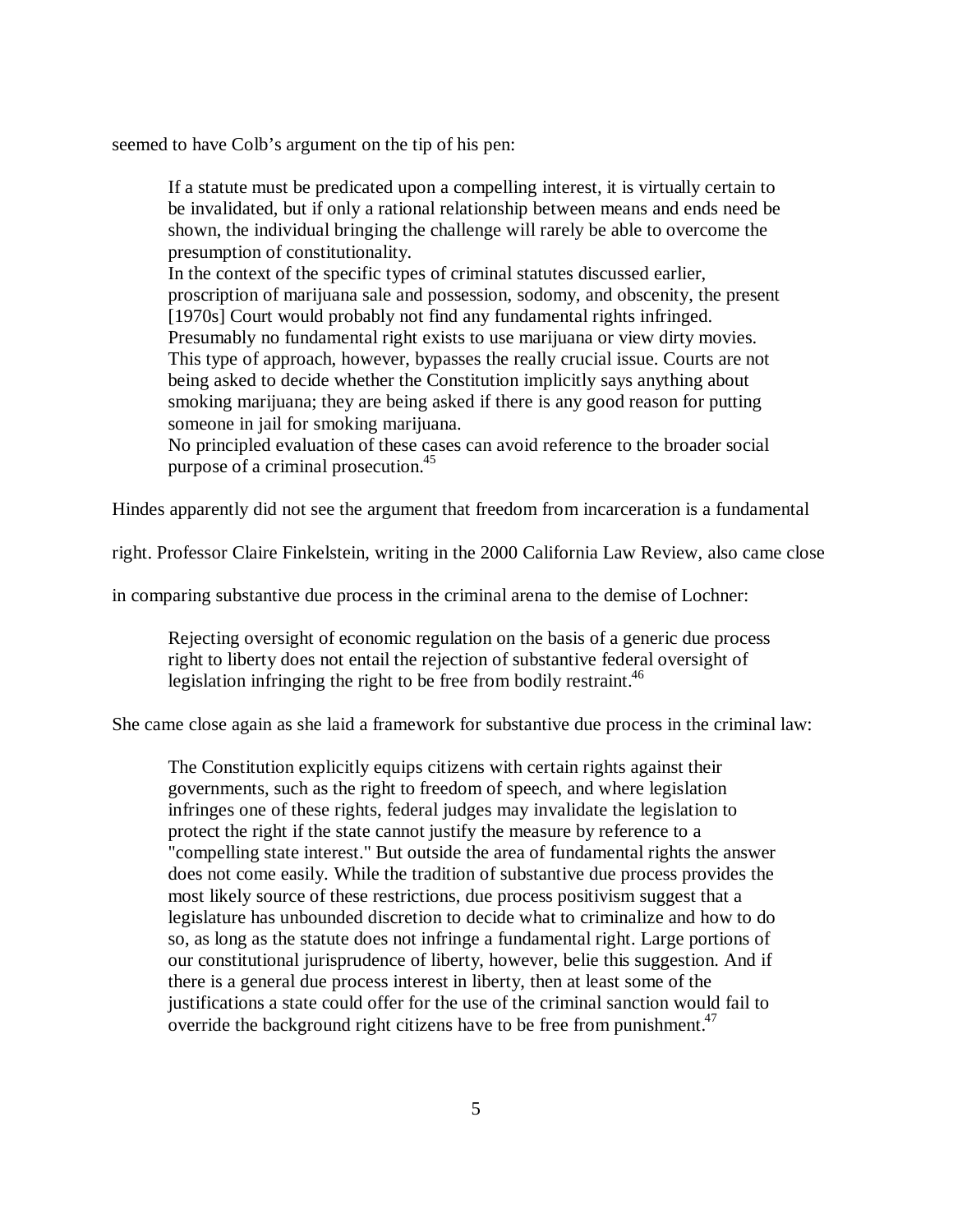Finkelstein characterized the right to be free from punishment as a "background right." She did not address freedom from incarceration itself as a fundamental right, nor mention Colb's article. If freedom from incarceration is a fundamental right, then substantive due process could subject any incarcerative criminal statute to strict scrutiny as Colb suggests.

# II. Substantive Due Process Analysis of the Incarceration of Drug Offenders

# A. Framework

In Washington v. Glucksberg, Chief Justice Rehnquist described the framework for

substantive due process analysis:

Our established method of substantive-due-process analysis has two primary features: First, we have regularly observed that the Due Process Clause specially protects those fundamental rights and liberties which are, objectively, "deeply rooted in this Nation's history and tradition," and "implicit in the concept of ordered liberty," such that "neither liberty nor justice would exist if they were sacrificed." Second, we have required in substantive-due-process cases a "careful description" of the asserted fundamental liberty interest. Our Nation's history, legal traditions, and practices thus provide the crucial "guideposts for responsible decisionmaking," that direct and restrain our exposition of the Due Process Clause. As we stated recently in Flores, the Fourteenth Amendment "forbids the government to infringe . . . 'fundamental' liberty interests at all, no matter what process is provided, unless the infringement is narrowly tailored to serve a compelling state interest."<sup>48</sup>

Applying this method, one must first examine freedom from incarceration to determine if it is a fundamental right. If so, government policies that require the incarceration of offenders, including drug offenders, must serve compelling interests and be narrowly tailored to achieve them.<sup>49</sup> This article assumes for the sake of argument that drug problems give rise to compelling state interests.<sup>50</sup> It then reviews the interests asserted by the government in its pursuit of its drug war policies and the results of those policies to determine whether the policy of incarcerating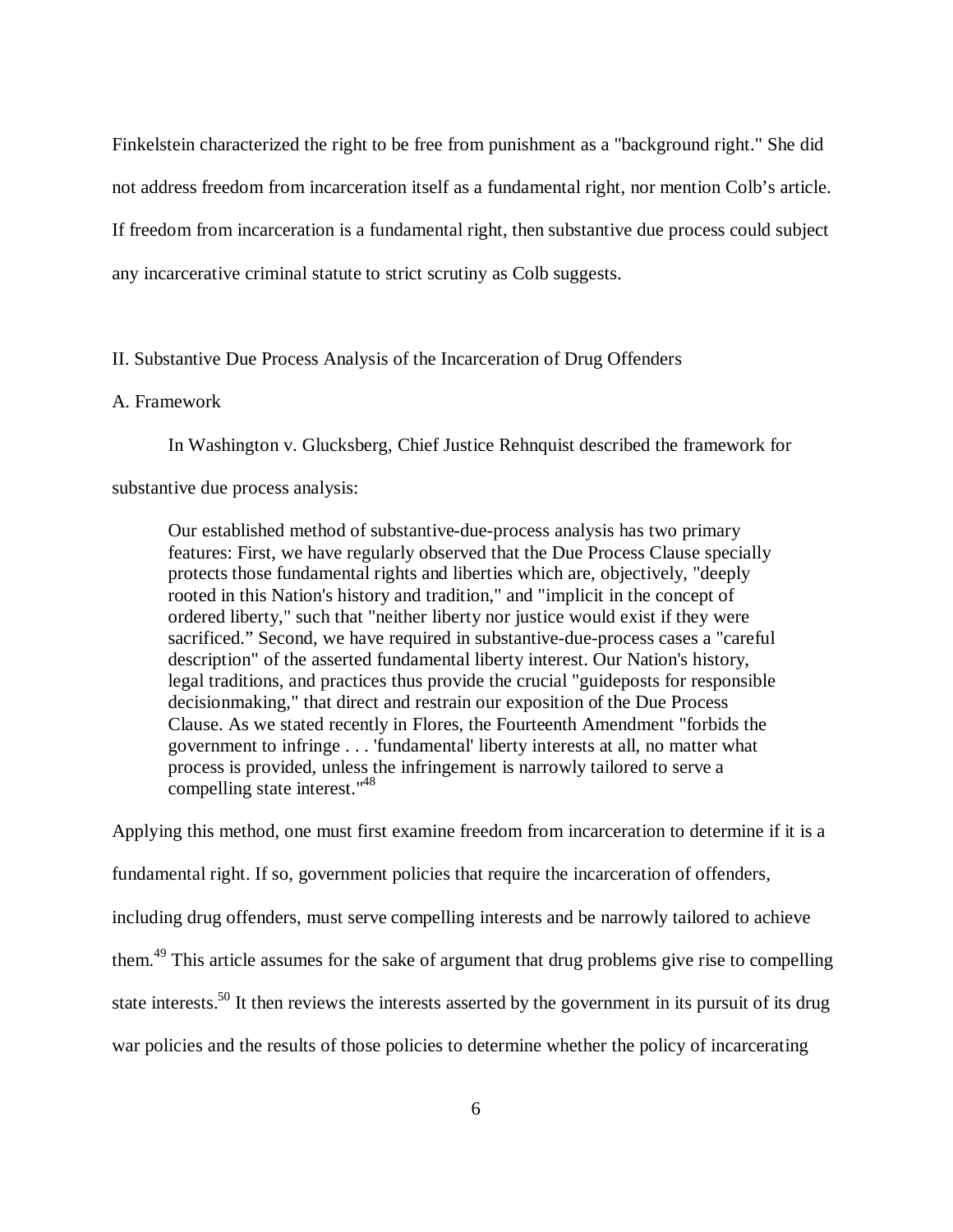drug offenders is narrowly tailored to those asserted interests.<sup>51</sup>

# B. The Fundamental Liberty Interest: Freedom from Incarceration

Federal and state laws subject drug offenders to incarceration.<sup>52</sup> Incarceration is a

tremendous deprivation of liberty<sup>53</sup> that triggers the protections of the Due Process Clause.<sup>54</sup> The

Supreme Court has recognized this right on a number of occasions. In DeShaney v. Winnebago

County DSS for example, the court held:

[I]t is the State's affirmative act of restraining the individual's freedom to act on his own behalf--through incarceration, institutionalization, or other similar restraint of personal liberty--which is the "deprivation of liberty" triggering the protections of the Due Process Clause  $\ldots$ . <sup>55</sup>

Perhaps the earliest explicit recognition by the Supreme Court of freedom from

incarceration as a fundamental right under substantive due process came in Allgeyer:

The 'liberty' mentioned in [the fourteenth] amendment means, not only the right of the citizen to be free from the mere physical restraint of his person, as by incarceration, but the term is deemed to embrace the right of the citizen to be free in the enjoyment of all his faculties; to be free to use them in all lawful ways; to live and work where he will; to earn his livelihood by any lawful calling; to pursue any livelihood or avocation; and for that purpose to enter into all contracts which may be proper, necessary, and essential to his carrying out to a successful conclusion the purposes above mentioned.<sup>56</sup>

An 1891 law review article $57$  noted that Blackstone described "freedom from restraint of the person" as "perhaps the most important of all civil rights,"<sup>58</sup> and that Lord Coke felt "the liberty of a man's person is more precious to him than everything else that is mentioned [in the Magna Charta]."<sup>59</sup> Blackstone states that "the rights of all mankind . . . may be reduced to three principal or primary articles; the right of personal security, the right of personal liberty, and the right of private property."<sup>60</sup> Indeed, the original Latin in the Magna Charta's "law of the land" clause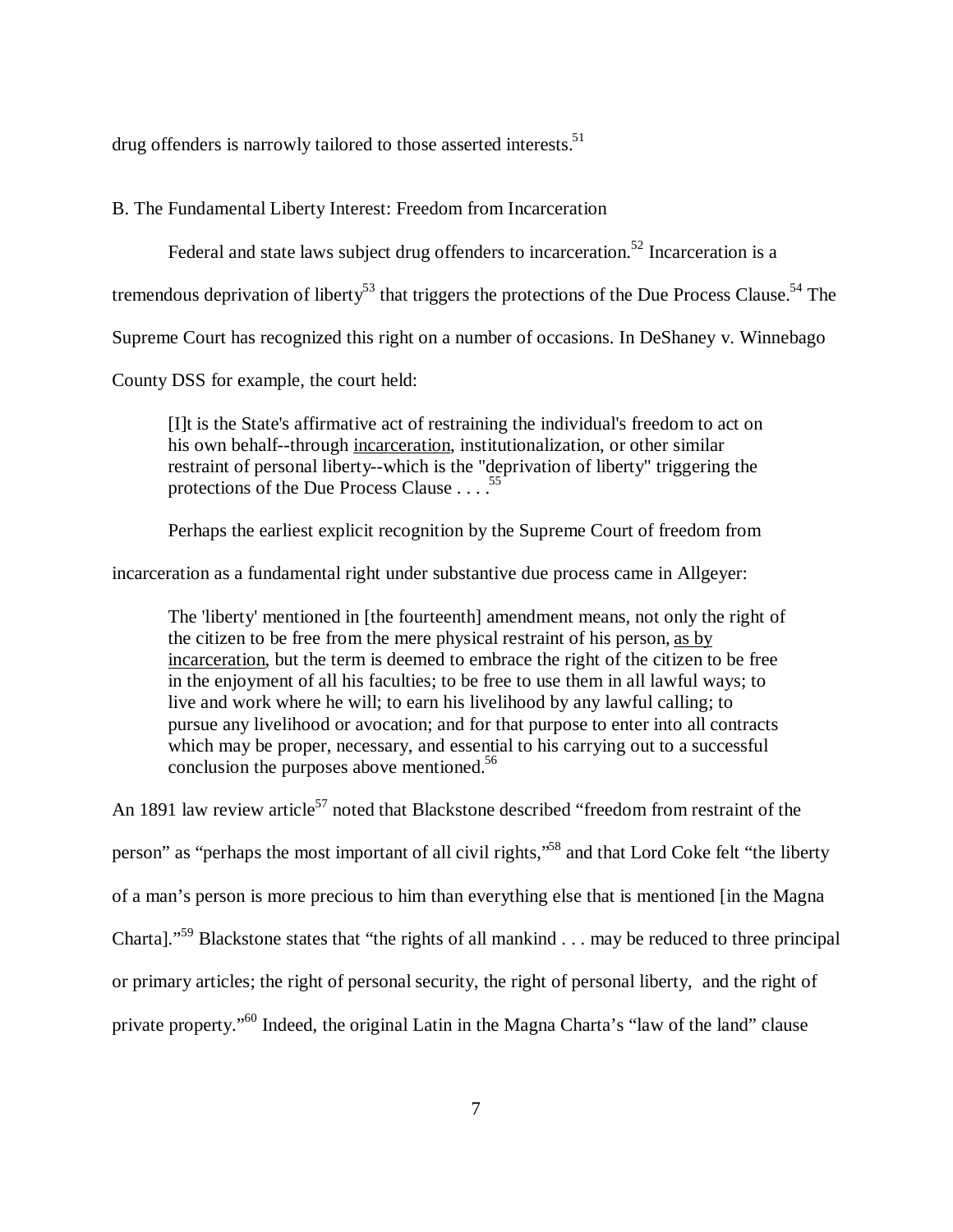uses the term "imprisonetur."<sup>61</sup>

No court has invalidated a criminal statute through the application of substantive due process analysis to the fundamental right of freedom from incarceration. At the same time, no court has ruled to the contrary. The Supreme Court avoided the question in Reno v. Flores:

The "freedom from physical restraint" invoked by respondents is not at issue in this case. Surely not in the sense of shackles, chains, or barred cells, given the Juvenile Care Agreement. Nor even in the sense of a right to come and go at will, since, as we have said elsewhere, "juveniles, unlike adults, are always in some form of custody," and where the custody of the parent or legal guardian fails, the government may (indeed, we have said must) either exercise custody itself or appoint someone else to do so. $62$ 

This analysis would not apply to adult drug offenders. The Fourth Circuit also avoided

addressing freedom from incarceration as a fundamental right in Hawkins v. Freeman:

Hawkins's rhetorical reference to the right as being "freedom from unjust incarceration," and that of amicus, American Civil Liberties Union of North Carolina, as the "right to be free from arbitrary incarceration," are issue-begging generalizations that cannot serve the inquiry. A properly precise description can, however, be found in the facts and legal authorities relied upon by Hawkins in support of his claim. From these, we deduce that the precise right asserted is that of a prisoner to remain free on erroneously granted parole so long as he did not contribute to or know of the error and has for an appreciable time remained on good behavior to the point that his expectations for continued freedom from incarceration have "crystallized."<sup>63</sup>

Hawkins is distinguishable because it deals with an inmate whose parole was revoked. In any event, the casual dismissal as an "issue-begging generalization" flies in the face of nearly 800 years of common law tradition and over a century of Supreme Court decisions recognizing freedom from incarceration as a fundamental right. Indeed the language of the Supreme Court's Ingraham decision supports the application of substantive due process proposed in this paper:

While the contours of this historic liberty interest in the context of our federal system of government have not been defined precisely, they always have been thought to encompass freedom from bodily restraint and punishment. It is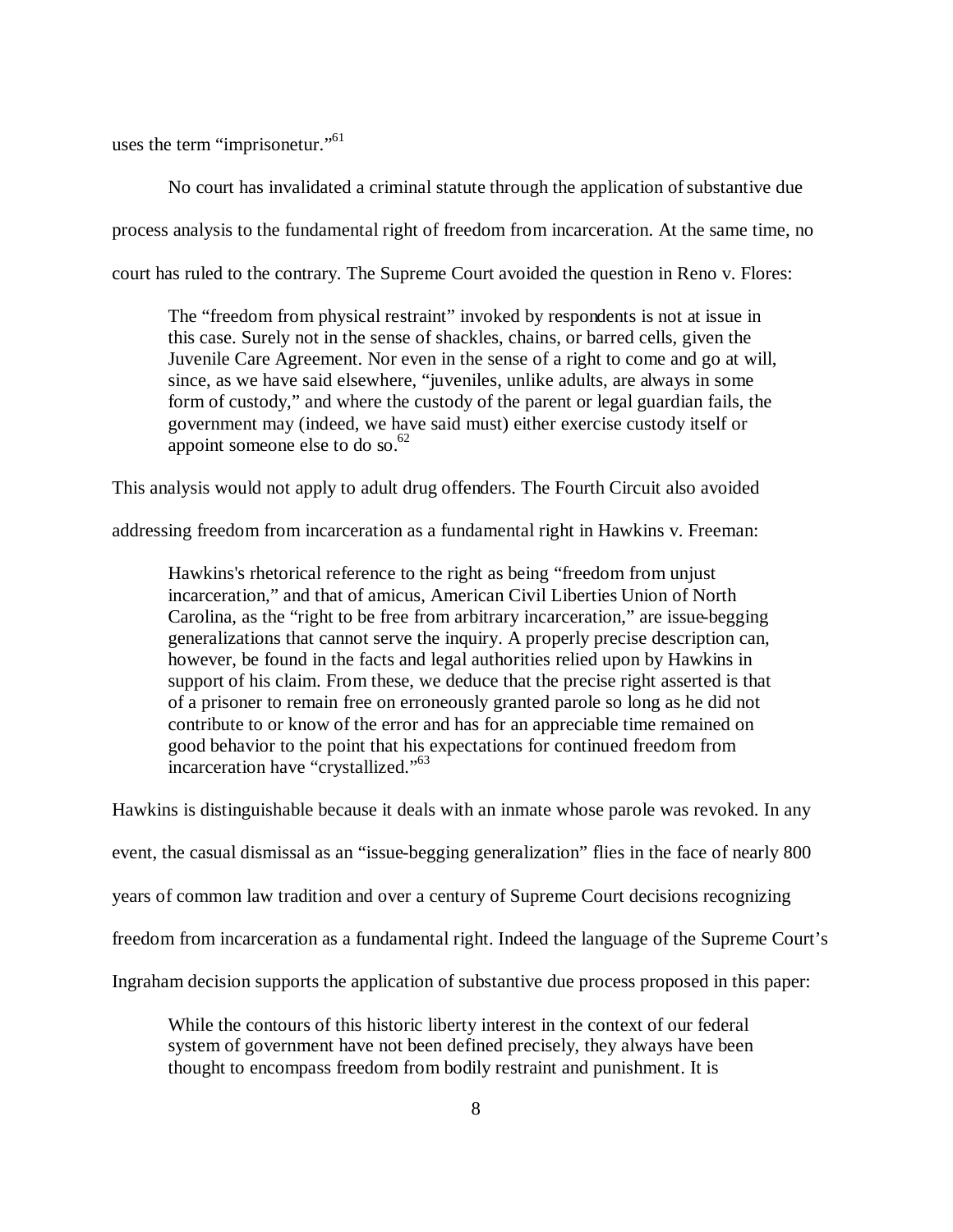fundamental that the state cannot hold and physically punish an individual except in accordance with due process of law.<sup>64</sup>

The Court also stressed this fundamental liberty interest in Foucha v. Louisiana, a case involving the confinement of a person found not guilty by reason of insanity:

Freedom from bodily restraint has always been at the core of the liberty protected by the Due Process Clause from arbitrary governmental action. "It is clear that commitment for any purpose constitutes a significant deprivation of liberty that requires due process protection." We have always been careful not to "minimize the importance and fundamental nature" of the individual's right to liberty.<sup>65</sup>

While the Foucha Court indicated that "a State may imprison convicted criminals for the purposes of deterrence and retribution," the remark was dicta and did not involve any discussion of substantive limits on the police power.<sup>66</sup> In Meachum v. Fano the Court made a similar remark in the context of a case dealing with prison conditions: "[G]iven a valid conviction, the criminal defendant has been constitutionally deprived of his liberty to the extent that the State may confine him."<sup>67</sup> Again there was no discussion of substantive limits on the police power. Indeed the previous sentence noted: "The Due Process Clause by its own force forbids the State from convicting any person of crime and depriving him of his liberty without complying fully with the requirements of the Clause."<sup>68</sup>

Recently in Zadvydas v. Davis, the Court noted:

The Fifth Amendment's Due Process Clause forbids the Government to "depriv[e]" any "person ... of ... liberty ... without due process of law." Freedom from imprisonment--from government custody, detention, or other forms of physical restraint--lies at the heart of the liberty that Clause protects.<sup>69</sup>

Freedom from incarceration is not just a fundamental right. It is the one of the most fundamental of rights.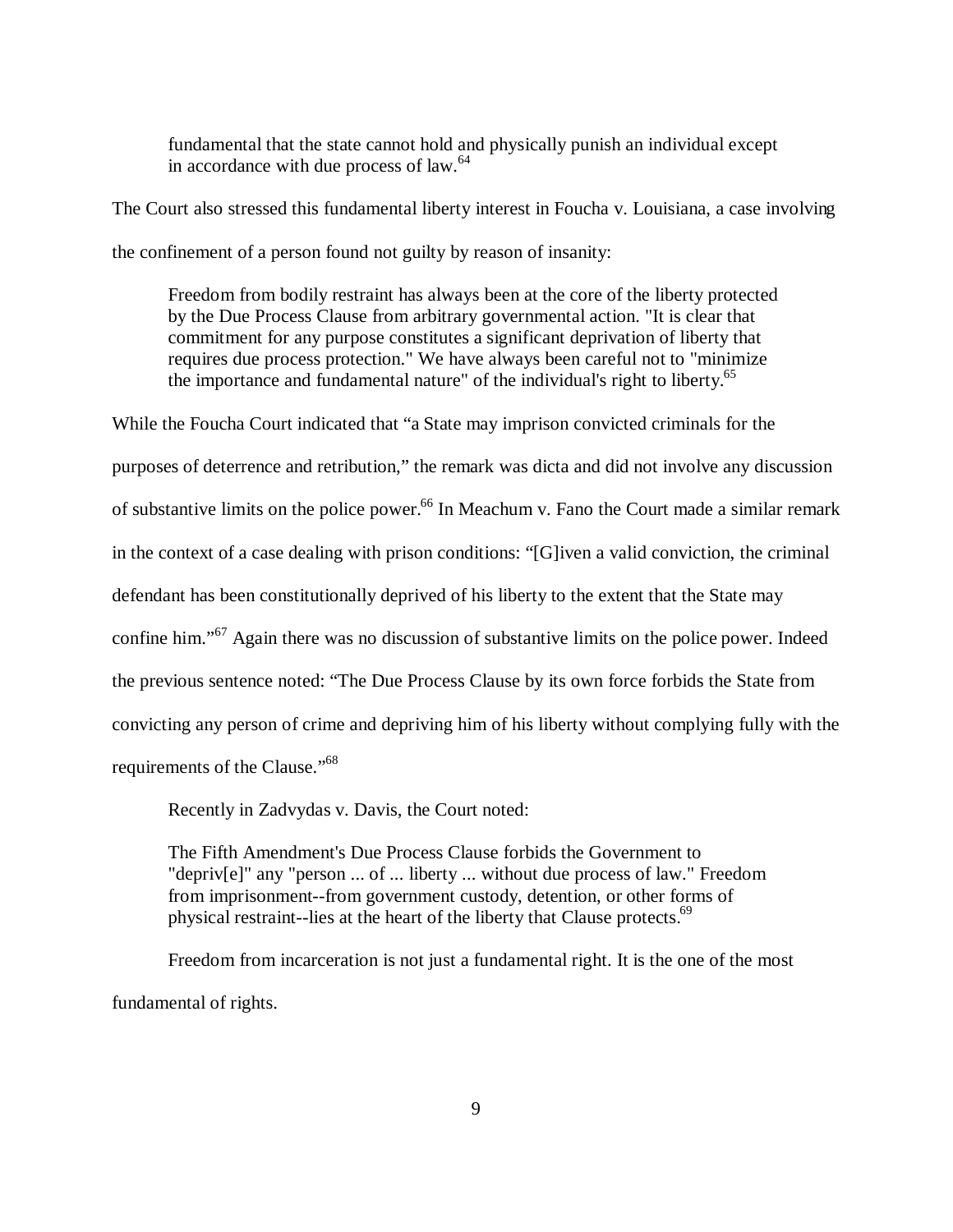# C. Identifying the State's Interests

Governmental drug policy interests identified in federal statutes include "demand

reduction,"<sup>70</sup> "supply reduction,"<sup>71</sup> and "reducing drug abuse and the consequences of drug abuse

in the United States, by limiting the availability of and reducing the demand for illegal drugs."<sup>72</sup>

Federal law sets specific goals for the National Drug Control Strategy. These include:

"Reduction of unlawful drug use to 3 percent of the population";  $7<sup>3</sup>$ "Reduction of adolescent unlawful drug use to 3 percent of the adolescent population";<sup>74</sup> "Reduction of the availability of cocaine, heroin, marijuana, and methamphetamine"; $^{75}$ "Reduction of the respective nationwide average street purity levels for cocaine, heroin, marijuana, and methamphetamine";<sup>76</sup> and "Reduction of drug-related crime."<sup>77</sup>

Goals are also set forth with regard to drug-related crime:

(i) reduction of State and Federal unlawful drug trafficking and distribution; (ii) reduction of State and Federal crimes committed by persons under the influence of unlawful drugs; (iii) reduction of State and Federal crimes committed for the purpose of obtaining unlawful drugs or obtaining property that is intended to be used for the purchase of unlawful drugs; and (iv) reduction of drug-related emergency room incidents . . . . <sup>78</sup>

The Office of National Drug Control Policy indicates:

The goals of the program are to reduce illicit drug use, manufacturing, and trafficking, drug-related crime and violence, and drug-related health consequences.<sup>79</sup>

In its 2002 National Drug Control Strategy Report, ONDCP stated:

Reduced to its barest essentials, drug control policy has just two elements: modifying individual behavior to discourage and reduce drug use and addiction, and disrupting the market for illegal drugs. $80$ 

For its part the DEA aims to "reduc[e] the availability of illicit controlled substances on the

domestic and international markets."<sup>81</sup>

Morality is sometimes advanced as a governmental interest in the drug war.<sup>82</sup> Under that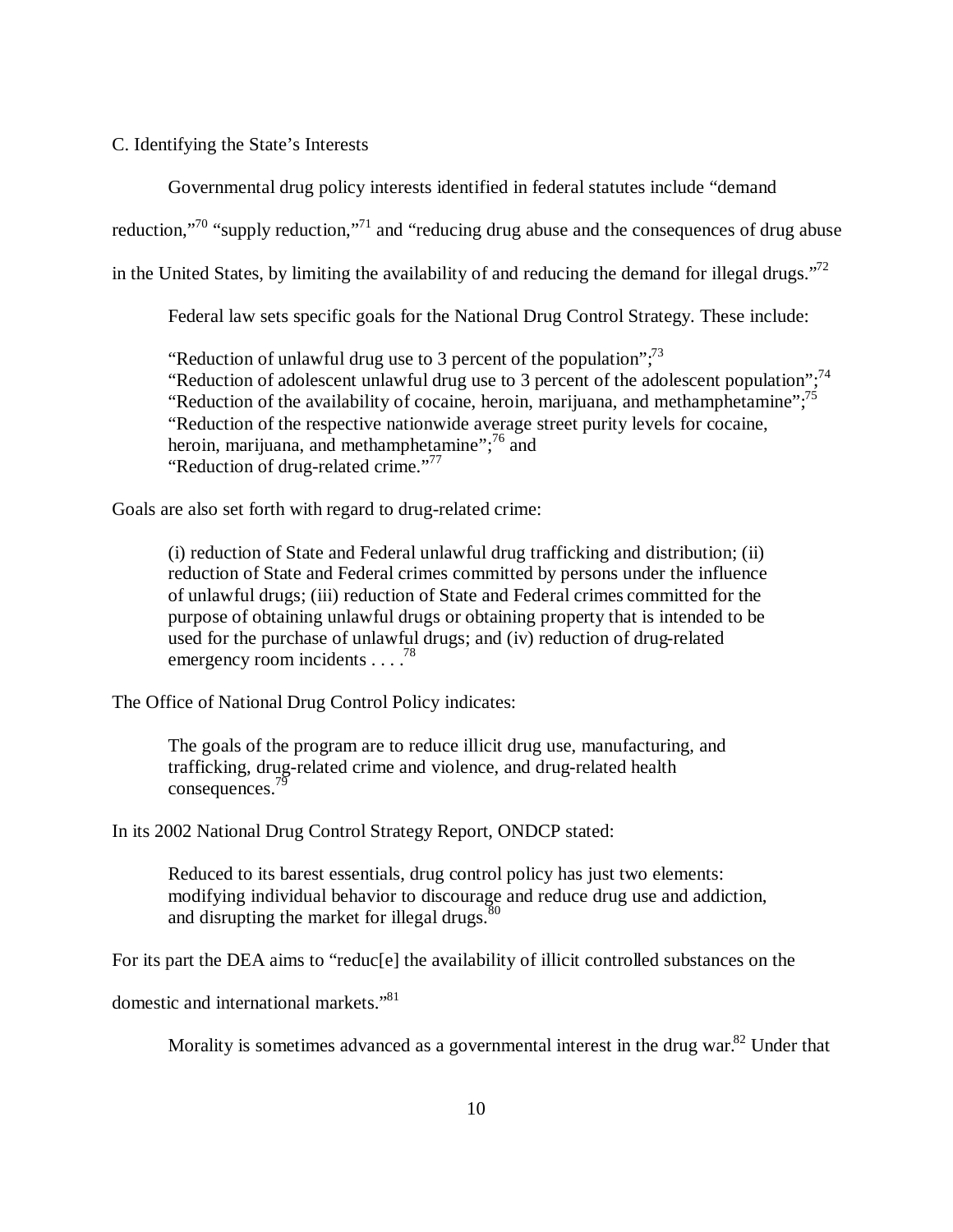view, drug use is immoral and is prohibited for that purpose. Whether morality constitutes a rational or substantial basis for law is an open question,  $83$  but it is not a compelling interest.  $84$  To meet strict scrutiny under substantive due process, a policy must be narrowly tailored to compelling interests. Morality does not pass that test.

In reviewing the many statements about the purposes of drug policy, it appears that the primary goal is to reduce the use of illicit drugs by both adults and children. The government seeks to accomplish this along with a number of related goals, including demand reduction, supply reduction, purity reduction, reduction of drug-related crime, and reduction of drug-related health consequences.

# D. Defining "Narrow Tailoring" in the Context of Substantive Due Process

Assuming that the governmental interests are compelling, we must determine whether the incarceration of drug offenders is narrowly tailored to achieving them. The government must show that its policy passes strict scrutiny.<sup>85</sup> The concept of narrow tailoring is not well defined in the context of substantive due process, but has been fairly well defined in regard to the First Amendment<sup>86</sup> and Equal Protection.<sup>87</sup> Equal Protection cases also arise out of the Fourteenth Amendment.<sup>88</sup> In Wygant v. Jackson Bd. of Education the Supreme Court held: "Under strict scrutiny the means chosen to accomplish the State's asserted purpose must be specifically and narrowly framed to accomplish that purpose.<sup>89</sup> In a footnote, the Court described narrow tailoring in even further detail:

The term "narrowly tailored," so frequently used in our cases, has acquired a secondary meaning. More specifically, as commentators have indicated, the term may be used to require consideration of whether lawful alternative and less restrictive means could have been used. Or, as Professor Ely has noted, the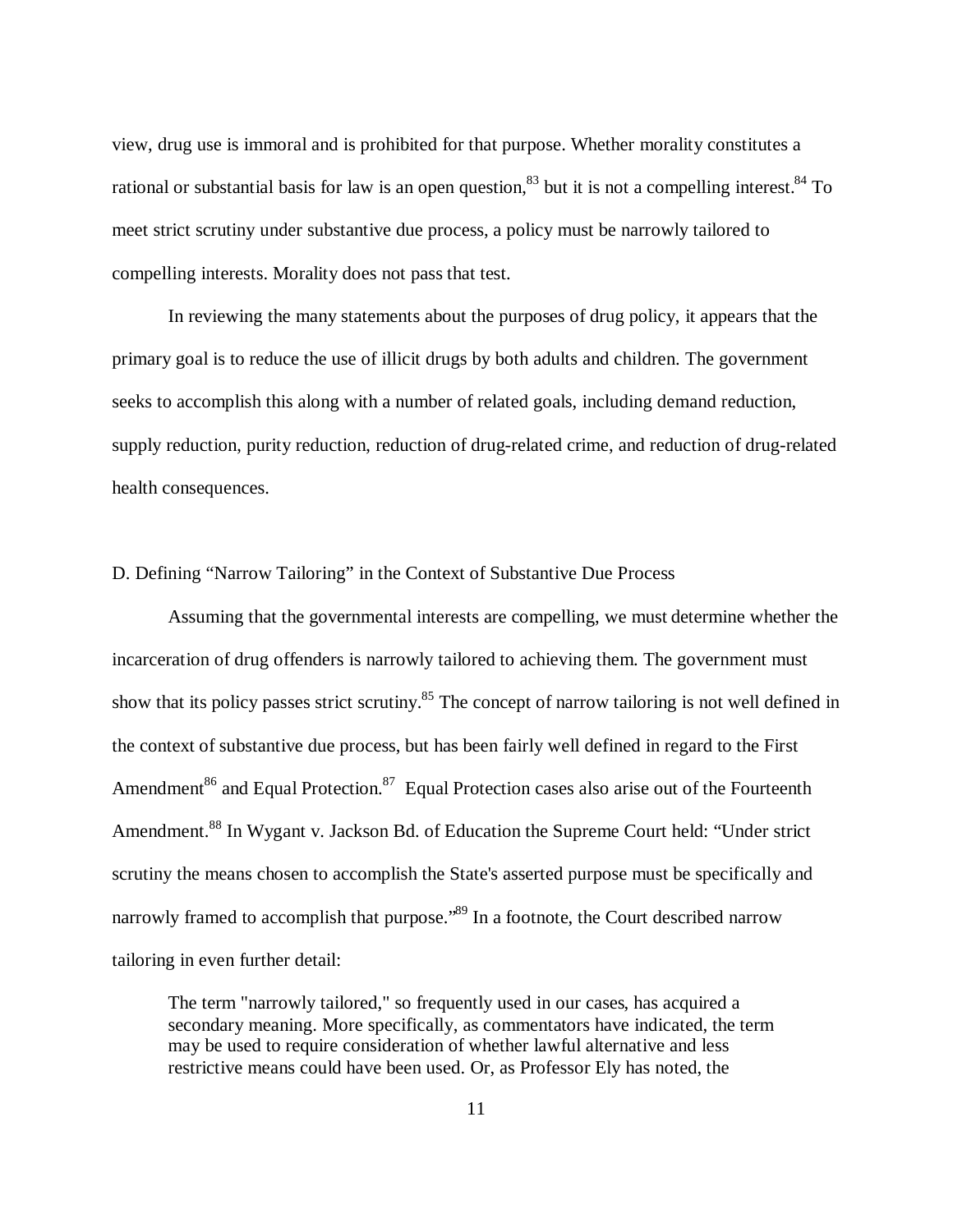classification at issue must "fit" with greater precision than any alternative means. "[Courts] should give particularly intense scrutiny to whether a nonracial approach or a more narrowly-tailored racial classification could promote the substantial interest about as well and at tolerable administrative expense." $90$ 

The Wygant Court concluded that the race-based remedial measures at issue were not narrowly tailored because "less intrusive means" were "available."<sup>91</sup> The policy at issue must fit better than any available alternatives. In considering "fit," we must consider whether the policy is more effective than the alternatives, and also whether the alternatives are less intrusive.

It is important to note here that a policy that does not advance the government's interests violates substantive due process regardless of how it compares with the alternatives. If it does not accomplish its purpose, logic dictates it cannot be specifically and narrowly framed to accomplish its purpose.

## E. Advancing Governmental Interests

Congress has identified certain tools for assessing the national drug control strategy.<sup>92</sup> The National Household Survey is the measure for "unlawful drug use."<sup>93</sup> Similarly, "adolescent" unlawful drug use" is to be measured "by the Monitoring the Future Survey of the University of Michigan or the National PRIDE Survey conducted by the National Parents' Resource Institute for Drug Education."<sup>94</sup> On these measures, the goals are not being reached.

Consider a recent press release headline for the Monitoring the Future Survey:

# *Rise in ecstasy use among American teens begins to slow.*<sup>95</sup>

Despite its creative phrasing, this headline is an example of failure in the War on Drugs. Ecstasy use among teens is growing. $96$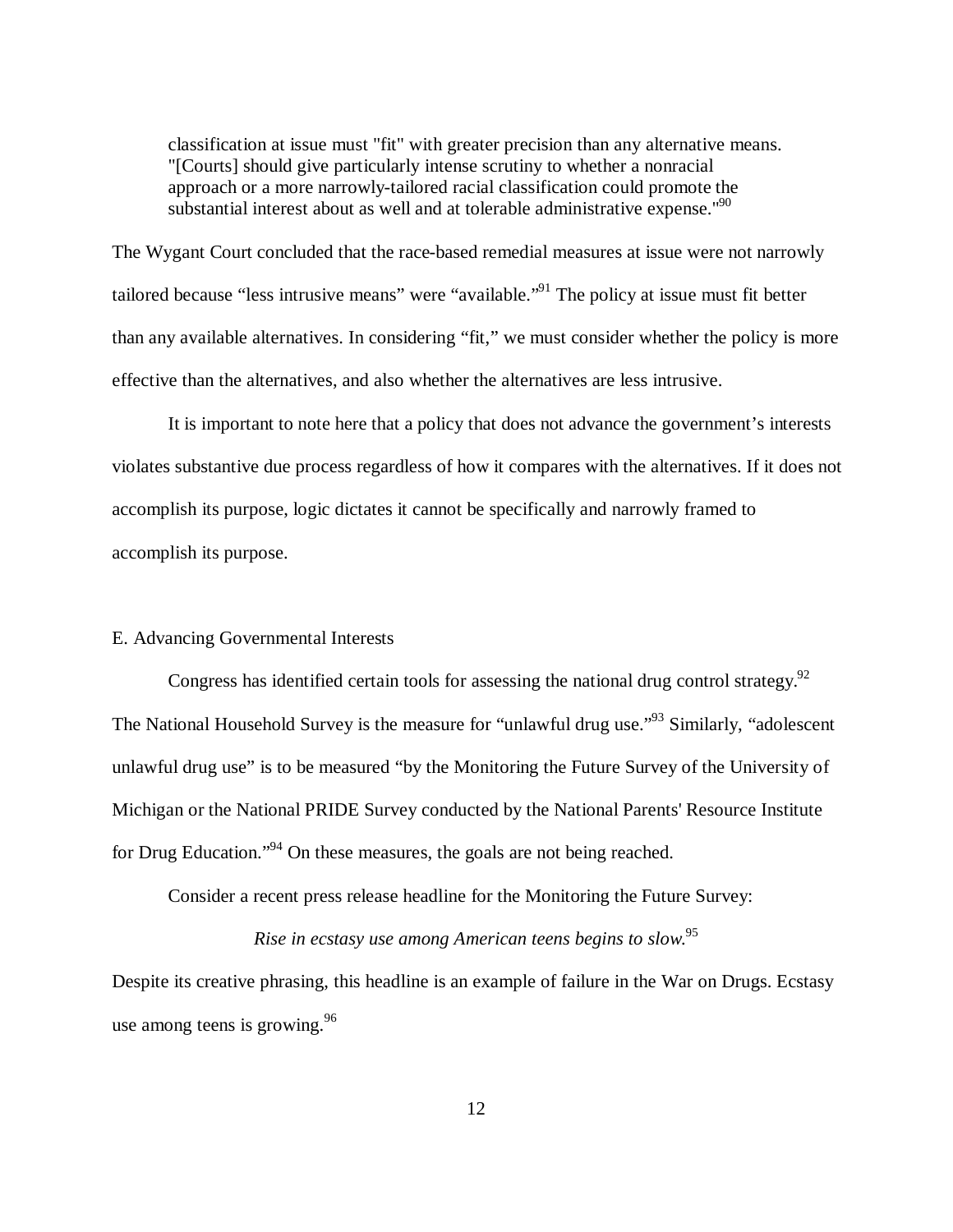The measure of adolescent drug use that was specifically identified by Congress, illicit drug use in the past 30 days, worsened in 2001.<sup>97</sup> More than 25% of US twelfth graders reported using illicit drugs in the past 30 days. That is nearly double the figure for 1992 and more than eight times the stated goal of  $3\%$ .<sup>98</sup> Over 40% of  $12<sup>th</sup>$  graders tried an illicit drug in the past year.<sup>99</sup>

The PRIDE Survey and National Household Survey show similar results.<sup>100</sup> The

National Household Survey notes:

The estimated number of past month illicit drug users in the United States in 2001 (15.9 million) is somewhat higher than the estimate based on the 1992 NHSDA (12.0 million), which reflects a low point in levels of illicit drug use in the United States. The higher number in 2001 is due to several factors, including a much higher rate of use among youths (10.8 percent in 2001 vs. 5.3 percent in 1992), a slight increase in the rate of use among adults that is partly due to the aging of younger drug-using cohorts (6.6 percent in 2001 vs. 5.9 percent in 1992), and a 10 percent increase in the size of the U.S. population.<sup>101</sup>

The 2002 PRIDE Survey indicates that over  $37\%$  of  $12<sup>th</sup>$  graders used illicit drugs during the year

2001, including 7% who used cocaine and 4% who used heroin. $102$ 

There has been no significant reduction in illicit drug use in recent years. Illicit drug use is far more common today than it was ten years ago. The drug war has failed to make any progress toward its primary goal - reducing illicit drug use by adults and children. Even the drug war's staunchest supporters, such as former Drug Czar William Bennett, provide evidence

showing the policy's failure:

Between 1992 and 1999, rates of current drug use -- defined as using once a month or more -- increased by 15%. Rates of marijuana use increased 11%. The situation was far worse among our children: Lifetime use of illegal drugs increased by 37% among eighth-graders and 55% among 10th-graders. We have reached the point where more than one-quarter of all high school seniors are current users of illegal drugs; indeed, rates of monthly drug use among high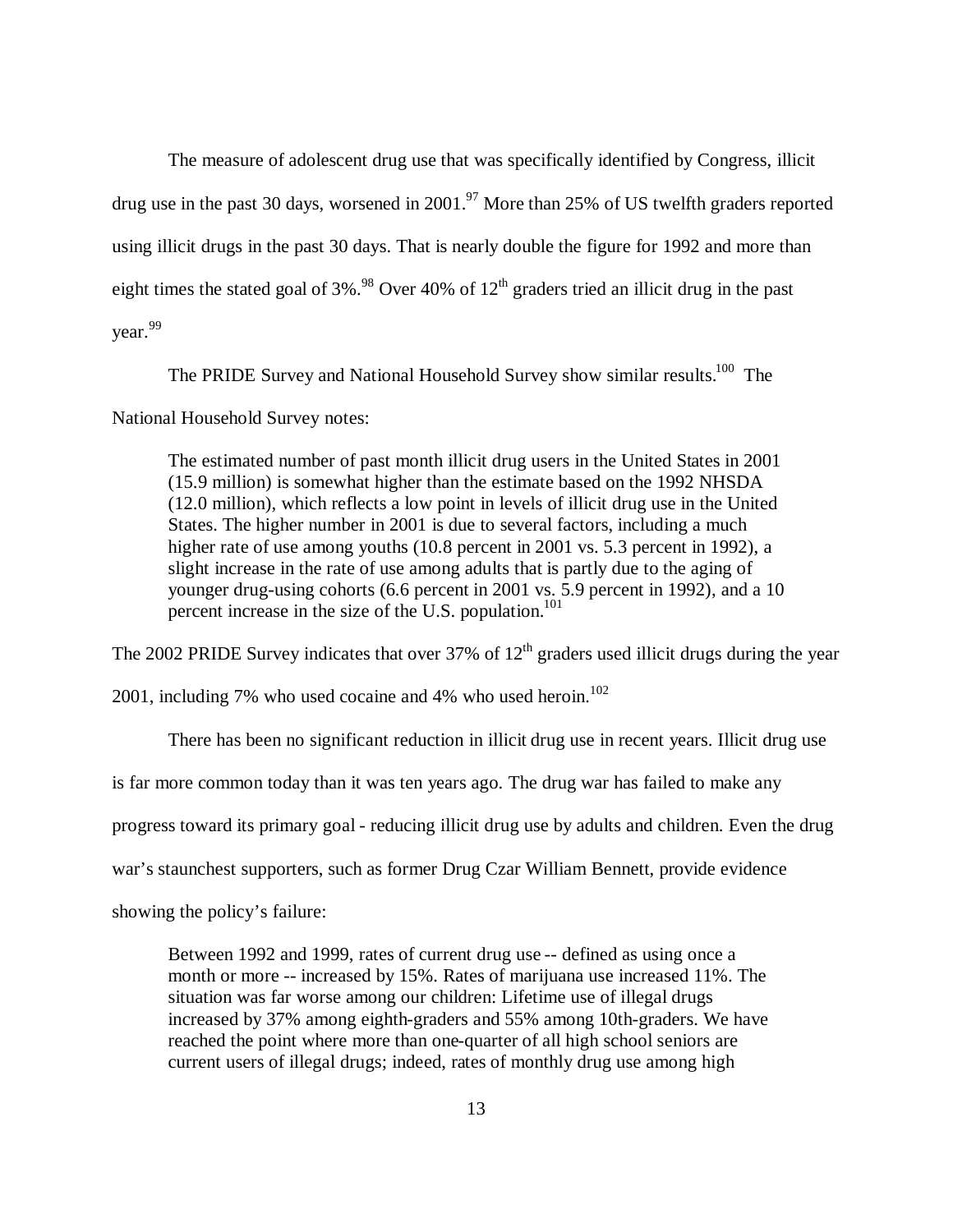school seniors increased 86% between 1992 and 1999.<sup>103</sup>

Bennett, the former drug czar, suggests that a return to aggressive enforcement would make a difference. His attack on former President Clinton ignores the fact that drug incarceration rates increased dramatically during Clinton's presidency.<sup>104</sup>

The drug war has also failed in its other goals. The Monitoring the Future Survey tracks how twelfth graders perceive the availability of drugs.<sup>105</sup> Reducing availability is an explicit goal of the drug war.<sup>106</sup> The perceived availability of marijuana in 2001 was slightly higher than in 1975.<sup>107</sup> The figures for harder drugs are more disturbing. From 1975 to 1986, roughly 20% of twelfth graders said heroin was easy to get.<sup>108</sup> That number shot up in the late 1980s and has remained consistently higher than  $30\%$ .<sup>109</sup> Cocaine remains widely available to our youth, with nearly 50% of twelfth graders saying it is easy to get.<sup>110</sup> The survey began measuring the availability of ecstasy in 1989, when only 22% of twelfth graders felt it was easy to get.<sup>111</sup> In 2001, that number went over 61%, having jumped from 51% the year before.<sup>112</sup>

With drugs so widely available, the drug war is failing to reduce the supply of drugs or their purity.<sup>113</sup> The National Drug Control Strategy Report shows that, for cocaine and heroin, price has decreased and purity has increased since 1981. For small purchases the 2000 prices are roughly half the 1981 prices, while the prices for larger quantities are roughly one-quarter the 1981 prices. Cocaine purity has diminished somewhat from its peak but is still far higher than in 1981. Heroin purity is at or near its peak.<sup>114</sup> In the words of a government-contracted report:

[T]he nation's ability to reduce drug availability and to increase drug prices appears to be limited. Since about 1988, the prices of cocaine, heroin and methamphetamine have all fallen or remained about the same, despite what was inaugurated in the late 1980s as a war on drugs.<sup>115</sup>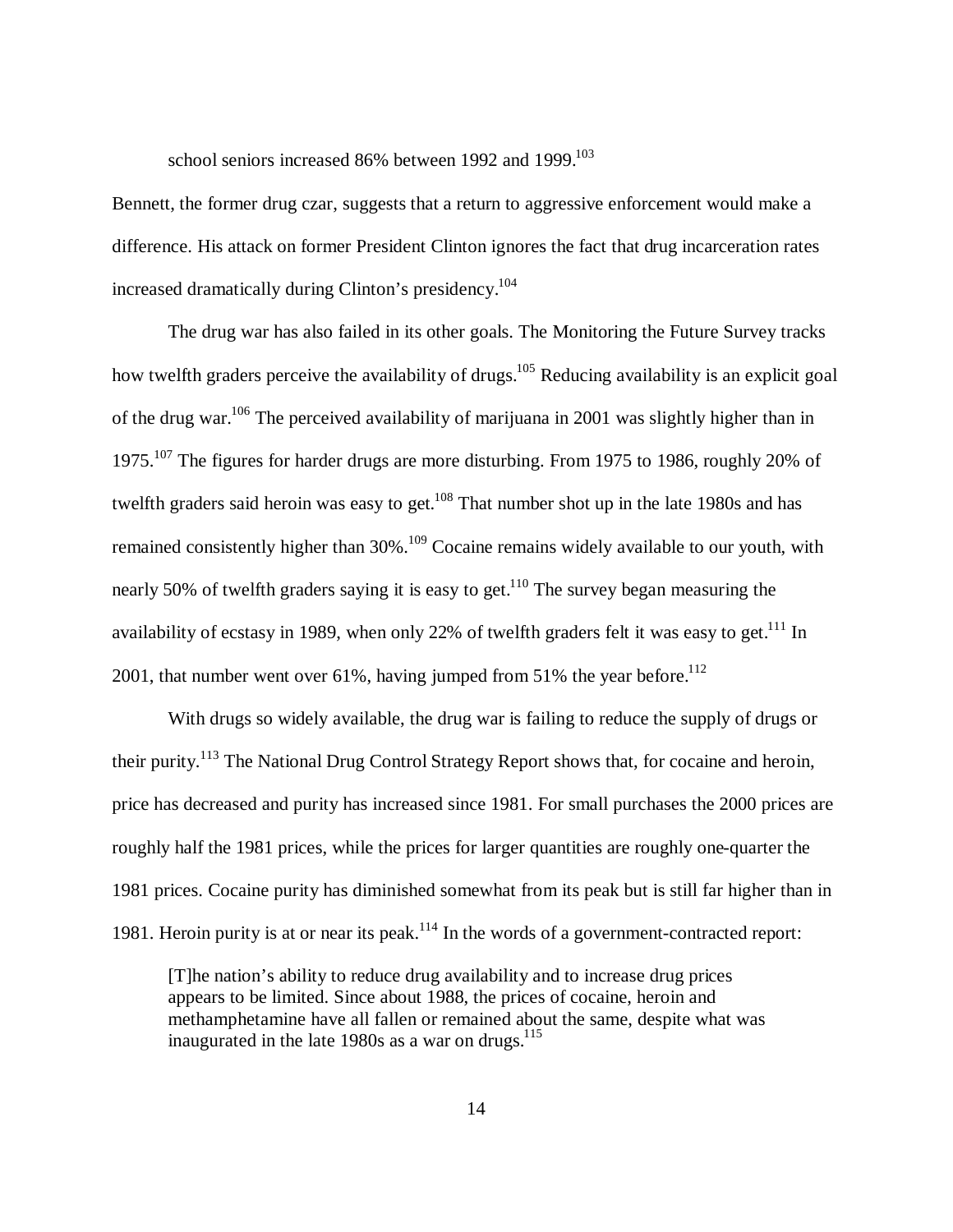This same report addressed the "key question [of] whether or not the targets set by the National Strategy are obtainable."<sup>116</sup> Regarding marijuana it found that use was likely to decline for demographic reasons and that higher prices would "reinforce this change", but "as of yet there is no evidence of domestic programs that would substantially increase marijuana prices . . . ."<sup>117</sup> It noted that "similar patterns apply to cocaine" and that projections about heroin and methamphetamine were less certain.<sup>118</sup> Among the report's conclusions was the following:

Given experiences since the beginning of the war on drugs, which initiated major expansions in expenditures on supply-based programs, it seems more reasonable to conclude that the Nation will not be able to have any large future influence on decreasing the availability and increasing the price of illicit drugs.<sup>119</sup>

The drug war worsens drug-related health problems and has been linked to the spread of hepatitis and AIDS, an increased risk of fatal and near-fatal overdoses and problems in prison health issues.<sup>120</sup> Ernest Drucker noted "dramatic increases in drug-related emergency department visits and drug-related deaths coinciding with this period of increased enforcement.<sup>121</sup> He concluded:

Drugs can certainly cause harm, but our selective application of punitive drug prohibition laws are at least as dangerous. These laws have spawned a lethal biosocial ecology in which the poorest nations and communities are ravaged by uncontrolled criminal drug markets, emerging infectious diseases, and the widespread corruption of civil society.<sup>122</sup>

Ostrowski discussed drug-related health problems at length:

Because there is no quality control in the black market, prohibition also kills by making drug use more dangerous. Illegal drugs contain poisons, are of uncertain potency, and are injected with dirty needles. Many deaths are caused by infections, accidental overdoses, and poisoning.

At least 3,500 people will die from AIDS each year from using unsterile needles, a greater number than the combined death toll from cocaine and heroin. . . . Drugrelated AIDS is almost exclusively the result of drug prohibition. Users inject drugs rather than taking them in tablet form because tablets are expensive; they go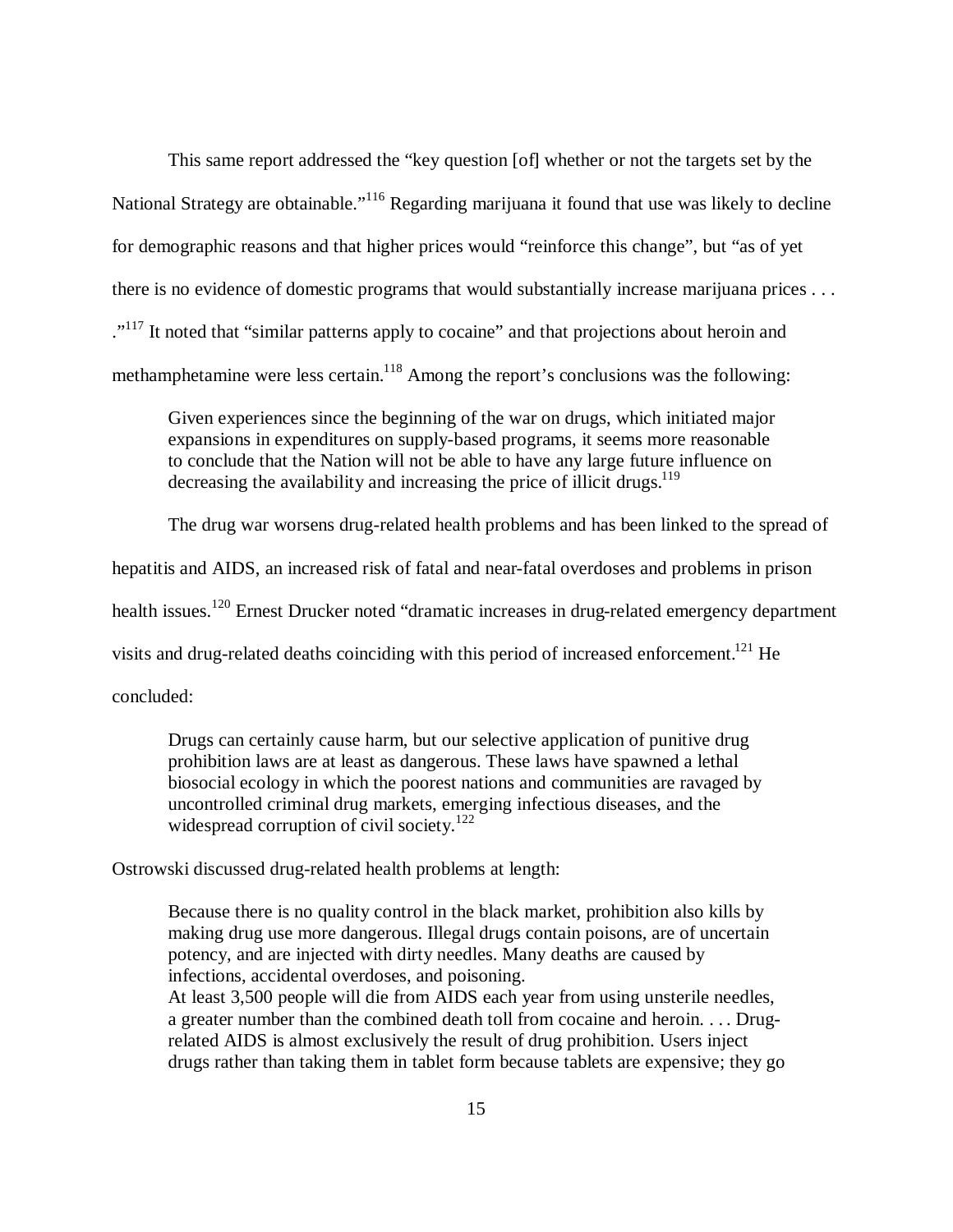to "shooting galleries" to avoid arrests for possessing drugs and needles; and they share needles because needles are illegal and thus difficult to obtain. In Hong Kong, where needles are legal, there are no cases of drug-related AIDS. . . . As many as 2,400 of the 3,000 deaths attributed to heroin and cocaine use each

year – 80 percent – are actually caused by black market factors. For example,

many heroin deaths are caused by an allergic reaction to the street mixture of the

drug, while 30 percent are caused by infections.<sup>123</sup>

The drug war also worsens drug-related crime:  $124$ 

After spending billions of dollars on law enforcement, doubling the number of arrests and incarcerations, and building prisons at a record pace, the system has failed to decrease the level of drug-related crime. Placing people in jail at increasing rates has had little long-term effect on the levels of crime. In fact, wholesale incarceration may actually increase recidivism and corresponding crime rates. . . . In the 1980s, California's prison population increased by a staggering 450% with no apparent effect on the number of crimes. Considering that prisons still primarily emphasize security over rehabilitation, the reason for this increase becomes obvious.<sup>125</sup>

Drug war policies are not achieving the stated drug war goals. They cannot be "specifically and narrowly framed to accomplish their purpose"<sup>126</sup> because they are not accomplishing their purpose. Drug use has not been reduced in any significant way, and levels of drug use are far above the stated goals.<sup>127</sup> Our children have easy access to drugs.<sup>128</sup> We can't even keep drugs out of jails.<sup>129</sup> The drug war and the incarceration of drug offenders have also failed to achieve secondary goals regarding supply, demand, purity, drug-related health problems and drug-related crime. The policy of incarcerating drug offenders does not "directly advance[] the governmental interest asserted."<sup>130</sup> The War on Drugs is not working.<sup>131</sup>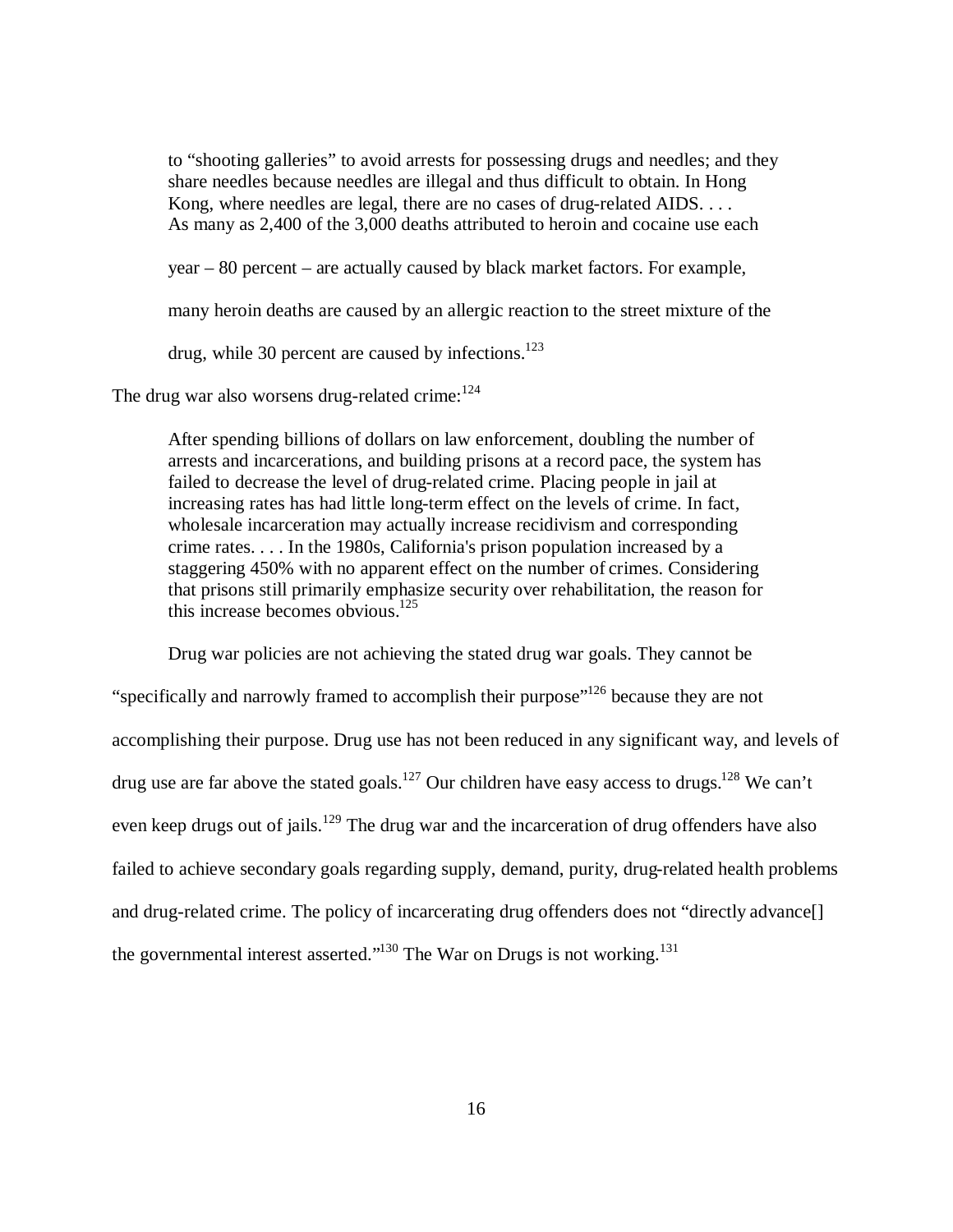#### F. Alternative Means

Even if a court is persuaded that incarceration advances the government's interests, the government must also show that its policy choice fits better than the alternatives. Critics of the drug war encompass a broad spectrum of backgrounds, $132$  and the range of "solutions" is just as wide.<sup>133</sup> Libertarians and others favor outright legalization of drugs.<sup>134</sup> The legalization of marijuana<sup>135</sup> is a somewhat popular variation of overall legalization, and there are other variations such as the legalization of marijuana for medical purposes $136$  and decriminalization of drugs or marijuana.<sup>137</sup> Another leading approach, known as harm reduction, looks at drugs from a public health perspective.<sup>138</sup>

The effectiveness of some of these alternatives is difficult to assess. Even so, certain comparisons can be made. Advocates of treatment point to studies showing that treatment is much more effective than incarceration.<sup>139</sup> Spencer notes:

The recidivism rate for first time Dade County drug offenders was sixty percent, but for those who successfully completed the Dade County Drug Court treatment programs, the recidivism rate reported by Dade County officials was only seven percent. Drug court treatment programs are also cost effective. It costs Florida only \$2,000 to put a drug offender through a drug court program, as compared to \$17,000 per drug offender for incarceration. As a result, other drug court programs are being established throughout the country.<sup>140</sup>

Similarly, a Rand study found treatment to be seven times more cost-effective than current supply-control policy in reducing cocaine consumption.<sup>141</sup>

Harm reduction supporters point to the Netherlands, which has a far less intrusive drug policy.<sup>142</sup> Dutch drug policy separates the "hard" and "soft" drug markets, condoning the use of soft drugs, such as marijuana.<sup>143</sup> Drug users are not locked up, but rather are provided with "a range of prevention and care services, with an emphasis on harm reduction."<sup>144</sup> Finally, law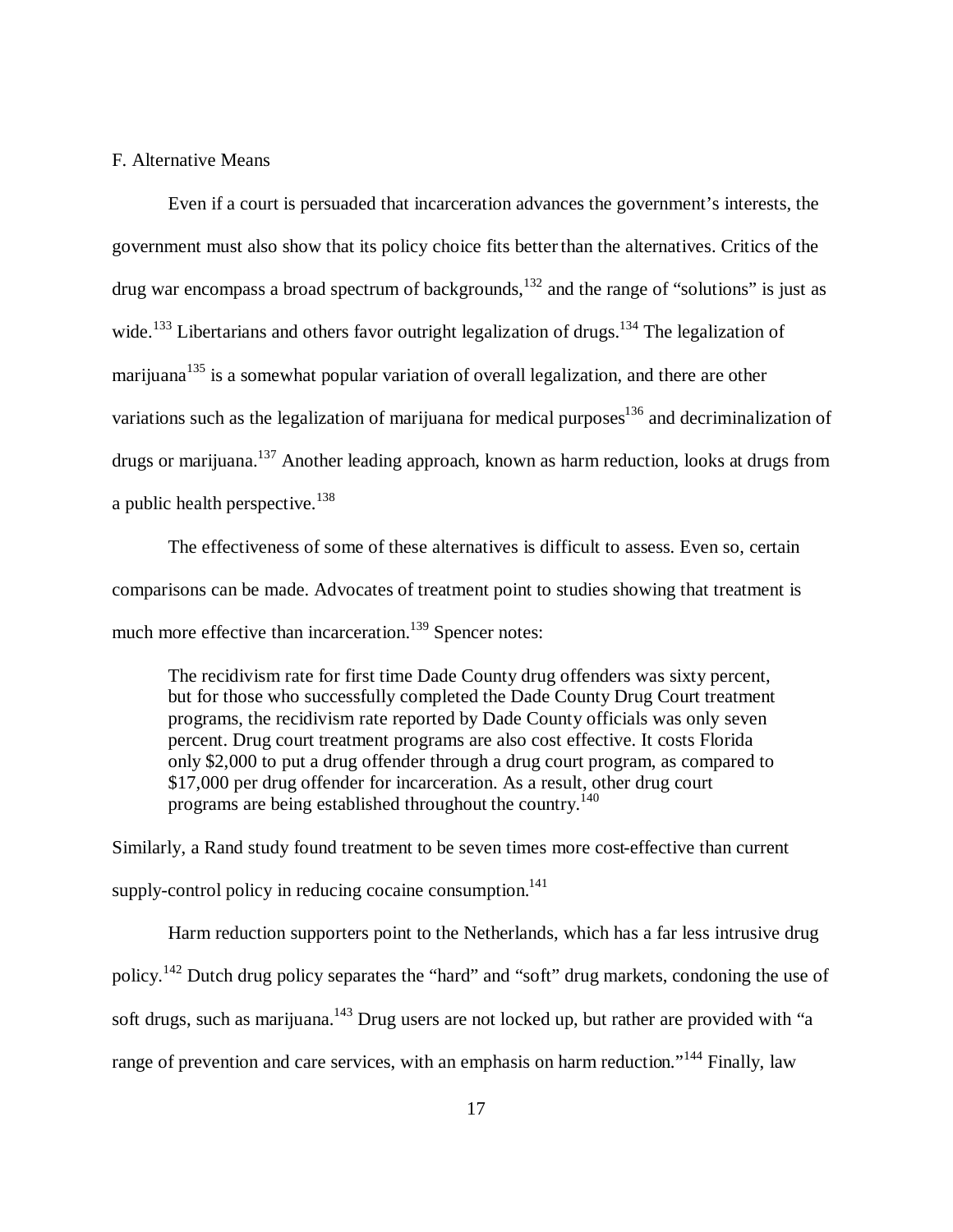enforcement is aimed not at users and dealers, but "at the bigger national and international drug

trade, which includes organized crime."<sup>145</sup> The Netherlands has had much better results than the

U.S., with fewer heroin users, fewer drug-related AIDS cases, less drug overdoses, and fewer

homicides while spending far less on drug law enforcement.<sup>146</sup>

Legalization advocates can point to our nation's experience with alcohol prohibition.<sup>147</sup>

One author summarized Alcohol Prohibition as follows:

Millions of drinkers scoffed at Prohibition. With its legitimate manufacture eliminated, liquor in the form of "moonshine" and "bathtub gin" were simply produced in thousands of homemade stills across the country. Between 1921 and 1925 alone, the government seized some 696,933 such stills. One area of Chicago, the most notorious booze-hustling city in the country, was estimated to have an average of one hundred stills per city block. . . .

Even though prohibition agents made more than 500,000 arrests for liquor violations between 1920 and 1930, the illegal flow of alcohol continued unabated. ...

Surveys showed, in fact, that the Prohibition Bureau's agents were managing to stop only 5 percent of rum runners and just 10 percent of stills, much like drug trafficking statistics of today.

Unforeseen by many, Prohibition actually glamourized alcohol and *increased* its abuse in some places. . . .

Prohibition also spurred the growth of organized crime and gang warfare and was the direct cause of hundreds of murders. . . .

By 1929 it became increasingly clear that Prohibition was largely unenforceable. The public was either opposed to it, apathetic, or profiting too highly from it. By then, five states were refusing to enforce Prohibition altogether, leaving the job to Federal authorities.<sup>148</sup>

That description mirrors the results of the drug war.

It seems widely accepted that alcohol prohibition was a failure.<sup>149</sup> In fact, Prohibition

worsened alcohol problems. Writing for the libertarian Cato Institute, Mark Thornton ably

described Prohibition's failure to achieve its goals:

Although consumption of alcohol fell at the beginning of Prohibition, it subsequently increased. Alcohol became more dangerous to consume; crime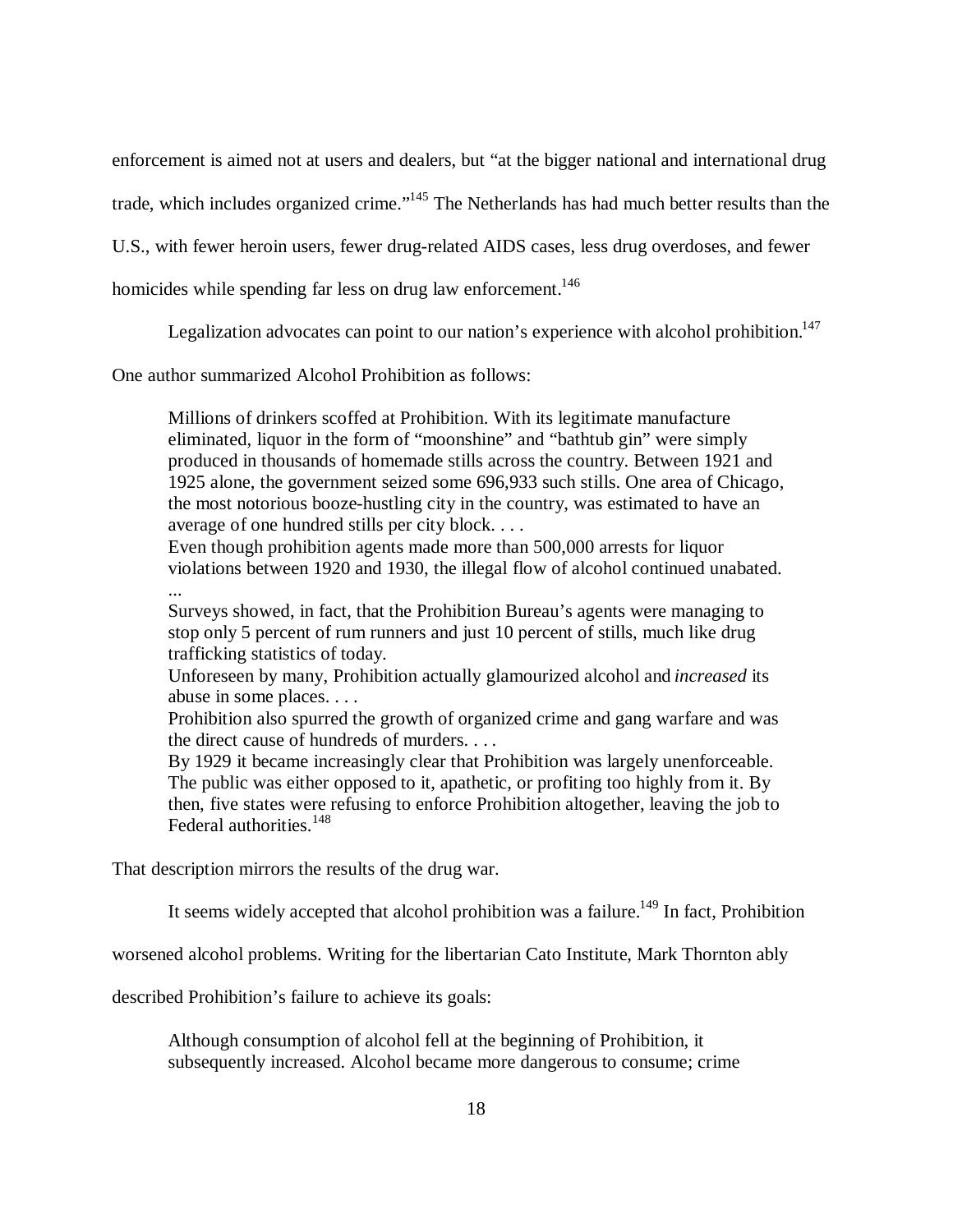increased and became "organized"; the court and prison systems were stretched to the breaking point; and corruption of public officials was rampant.<sup>150</sup>

He went on to discuss at length what he called "the Iron Law of Prohibition" – that Prohibition

increases the dangers of the prohibited substance:

That law states that the more intense the law enforcement, the more potent the prohibited substance becomes. When drugs or alcoholic beverages are prohibited, they will become more potent, will have greater variability in potency, will be adulterated with unknown or dangerous substances, and will not be produced and consumed under normal market constraints. The Iron Law undermines the prohibitionist case and reduces or outweighs the benefits ascribed to a decrease in consumption. . . .

Before Prohibition, Americans spent roughly equal amounts on beer and spirits. However, during Prohibition virtually all production, and therefore consumption, was of distilled spirits and fortified wines. Beer became relatively more expensive because of its bulk, and it might have disappeared altogether except for homemade beer and near beer, which could be converted into real beer. . . . There were few if any production standards during Prohibition, and the potency and quality of products varied greatly, making it difficult to predict their effect. The production of moonshine during Prohibition was undertaken by an army of amateurs and often resulted in products that could harm or kill the consumer. Those products were also likely to contain dangerous adulterants, a government requirement for industrial alcohol. According to Thomas Coffey, "the death rate from poisoned liquor was appallingly high throughout the country. In 1925 the national toll was 4,154 as compared to 1,064 in 1920. And the increasing number of deaths created a public relations problem for . . . the drys because they weren't exactly accidental." Will Rogers remarked that "governments used to murder by the bullet only. Now it's by the quart."

Patterns of consumption changed during Prohibition. It could be argued that Prohibition increased the demand for alcohol among three groups. It heightened the attractiveness of alcohol to the young by making it a glamour product associated with excitement and intrigue. The high prices and profits during Prohibition enticed sellers to try to market their products to nondrinkers – undoubtedly, with some success. . . .

Prohibition may actually have increased drinking and intemperance by increasing the availability of alcohol. One New Jersey businessman claimed that there were 10 times more places one could get a drink during Prohibition than there had been before. It is not surprising that, given their hidden locations and small size, speakeasies outnumbered saloons. Lee found that there were twice as many speakeasies in Rochester, New York, as saloons closed by Prohibition. That was more or less true throughout the country. . . .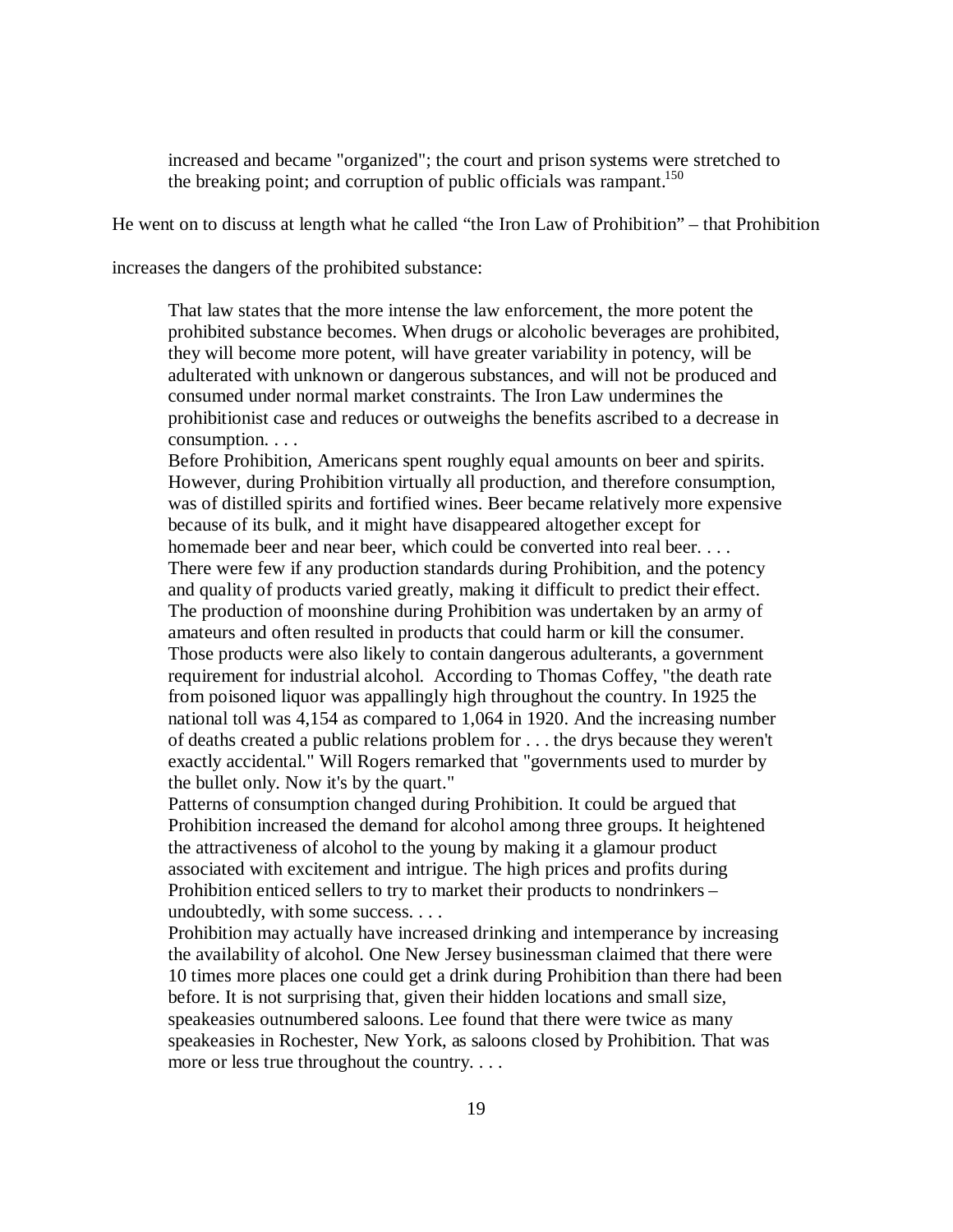Prohibitionists wanted and expected people to switch their spending from alcohol to dairy products, modern appliances, life insurance, savings, and education. That simply did not happen. Not only did spending on alcohol increase, so did spending on substitutes for alcohol. In addition to patent medicines, consumers switched to narcotics, hashish, tobacco, and marijuana. Those products were potentially more dangerous and addictive than alcohol, and procuring them often brought users into contact with a more dangerous, criminal element. The harmful results of the Iron Law of Prohibition more than offset any benefits of decreasing consumption, which had been anticipated but did not occur.<sup>151</sup>

Joseph D. McNamara, a former police chief, has been an outspoken critic of the drug

war.<sup>152</sup> He points to the comments of another former police chief:

Former Los Angeles Police Chief August Vollmer, often referred to as the father of professional police administration, wrote this in 1936: "Stringent laws, spectacular police drives, vigorous prosecution, and imprisonment of addicts and peddlers have proved not only useless and enormously expensive as means of correcting this evil, but they are also unjustifiably and unbelievably cruel in their application to the unfortunate drug victims. Repression has driven this vice underground and produced the narcotic smugglers and supply agents, who have grown wealthy out of this evil practice and who by devious methods have stimulated traffic in drugs. Drug addiction, like prostitution, and like liquor, is not a police problem; it never has been, and never can be solved by policemen."<sup>153</sup>

Our nation's experience with alcohol prohibition demonstrates that it did not achieve its

goals. It was not effective at reducing alcohol use or abuse, made some of those problems worse,

and caused a variety of other problems.<sup>154</sup> Meanwhile, the enforcement of Prohibition was,

obviously, more intrusive than its non-enforcement after Prohibition was repealed.

#### G. The Incarceration of Drug Offenders is Not Narrowly Tailored

Incarceration involves a far greater infringement of fundamental rights than alternatives

which are both more effective and less intrusive.<sup>155</sup> The incarceration of offenders is not

advancing the state's asserted interests. The drug war is not narrowly tailored, failing the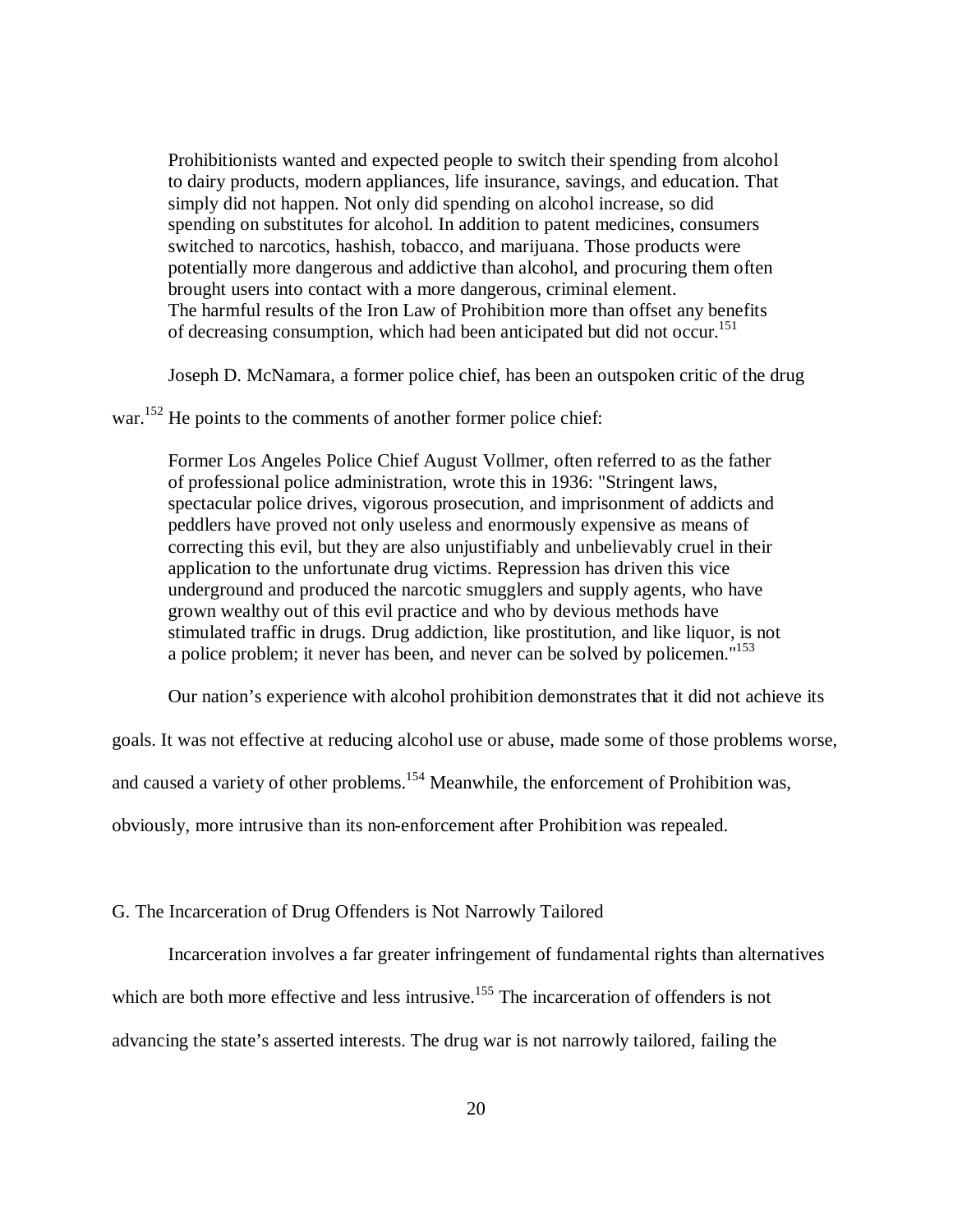Supreme Court's "established method of substantive-due-process analysis" as described by Chief Justice Rehnquist.<sup>156</sup> The laws requiring the incarceration of drug offenders are therefore unconstitutional, if substantive due process analysis is applied.

## III. The Supreme Court's Reluctance

# A. Background

The Supreme Court has expressed a reluctance to apply substantive due process analysis on a number of occasions.<sup>157</sup>

[T]he Court has always been reluctant to expand the concept of substantive due process because guideposts for responsible decisionmaking are scarce and openended. The doctrine of judicial self-restraint requires us to exercise the utmost care whenever we are asked to break new ground in this field.<sup>158</sup>

As noted earlier the right to be free from physical restraint and incarceration is at the core of substantive due process.<sup>159</sup> One argument is then that the application of substantive due process to incarceration is not an expansion of the concept at all.<sup>160</sup> It is a new application to be sure, but only because no one has argued it. Nevertheless, the Court may still be reluctant.

Whenever possible, the Court prefers "an explicit textual source of constitutional protection" to "the more generalized notion of 'substantive due process'  $\dots$ ."<sup>161</sup> Here there is no such explicit source. The Fourth Amendment has no application to the use of incarceration after a conviction.<sup>162</sup> As for the Eighth Amendment, the argument here does not suggest that the use of incarceration is cruel, nor that the sentences are disproportionately long.<sup>163</sup> Rather, this is a challenge to the legislative decision to incarcerate drug offenders as a policy choice that infringes fundamental rights.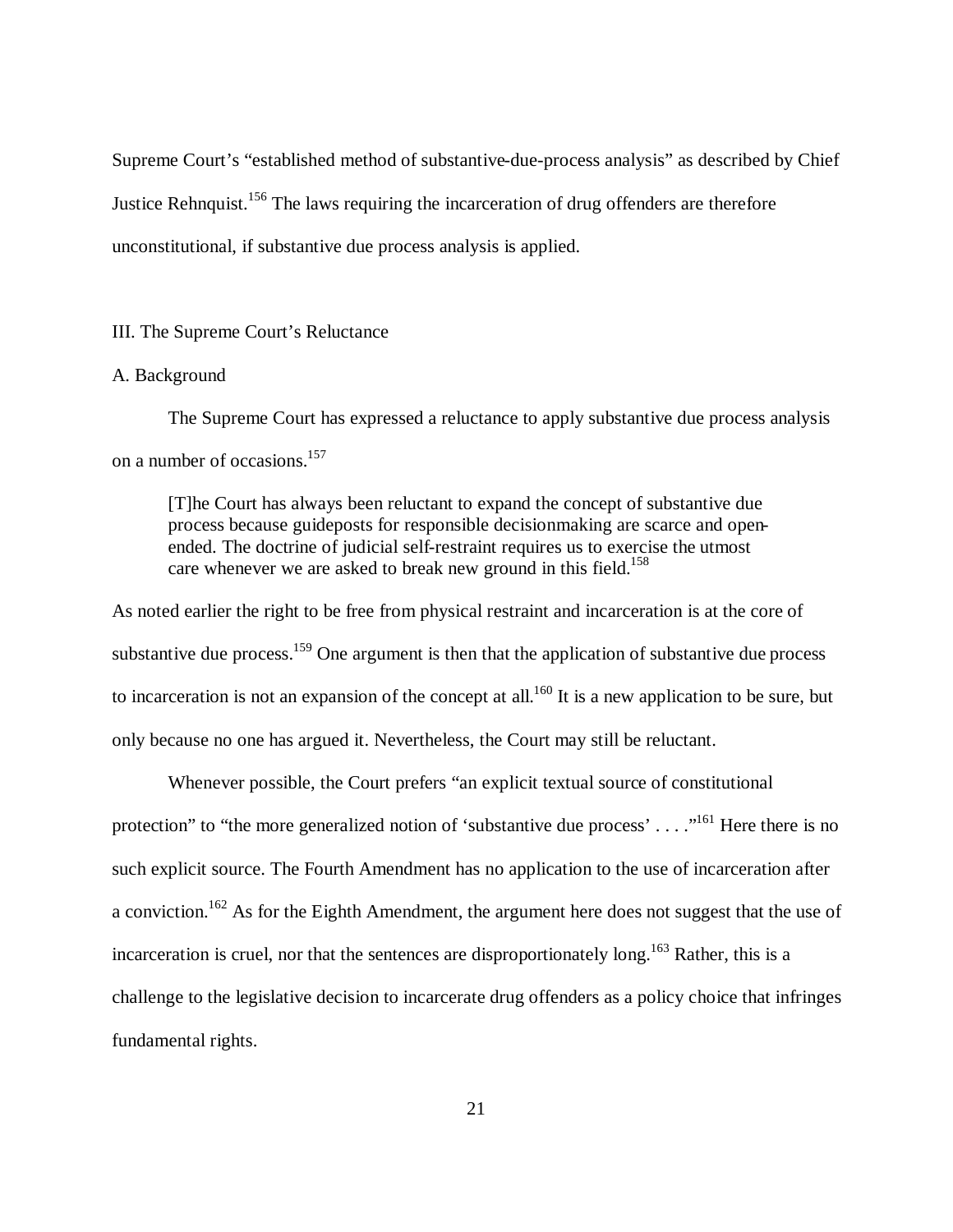Collins v. Harker Heights described what it takes to overcome this reluctance by quoting

from the DeShaney case:<sup>164</sup> "[T]he Due Process Clause of the Fourteenth Amendment was

intended to prevent government 'from abusing [its] power, or employing it as an instrument of

oppression.'"<sup>165</sup> Daniels v. Williams similarly referred to the role of the Due Process Clause:

[B]y barring certain government actions regardless of the fairness of the procedures used to implement them, [the Due Process Clause] serves to prevent governmental power from being "used for purposes of oppression."<sup>166</sup>

The Court also discussed the standard for overcoming its reluctance at length in County of

Sacramento v. Lewis:

Since the time of our early explanations of due process, we have understood the core of the concept to be protection against arbitrary action: ... "'to secure the individual from the arbitrary exercise of the powers of government, unrestrained by the established principles of private right and distributive justice.'" We have emphasized time and again that "[t]he touchstone of due process is protection of the individual against arbitrary action of government," whether the fault lies in a denial of fundamental procedural fairness, or in the exercise of power without any reasonable justification in the service of a legitimate governmental objective. . . .

To this end, for half a century now we have spoken of the cognizable level of executive abuse of power as that which shocks the conscience . . . and violates the "decencies of civilized conduct." . . . While the measure of what is conscience shocking is no calibrated yard stick, it does, as Judge Friendly put it, "poin[t] the way." $^{167}$ 

The legislative power is not absolute.<sup>168</sup> The Court's reluctance is overcome when power

is abused and employed as an instrument of oppression, in a manner that shocks the conscience.

These are strong words. They fit the War on Drugs.

### B. The Drug War's Genuine "Parade of Horribles"<sup>169</sup>

The War on Drugs is racist.<sup>170</sup> It is racist in effect.<sup>171</sup> Blacks comprise only thirteen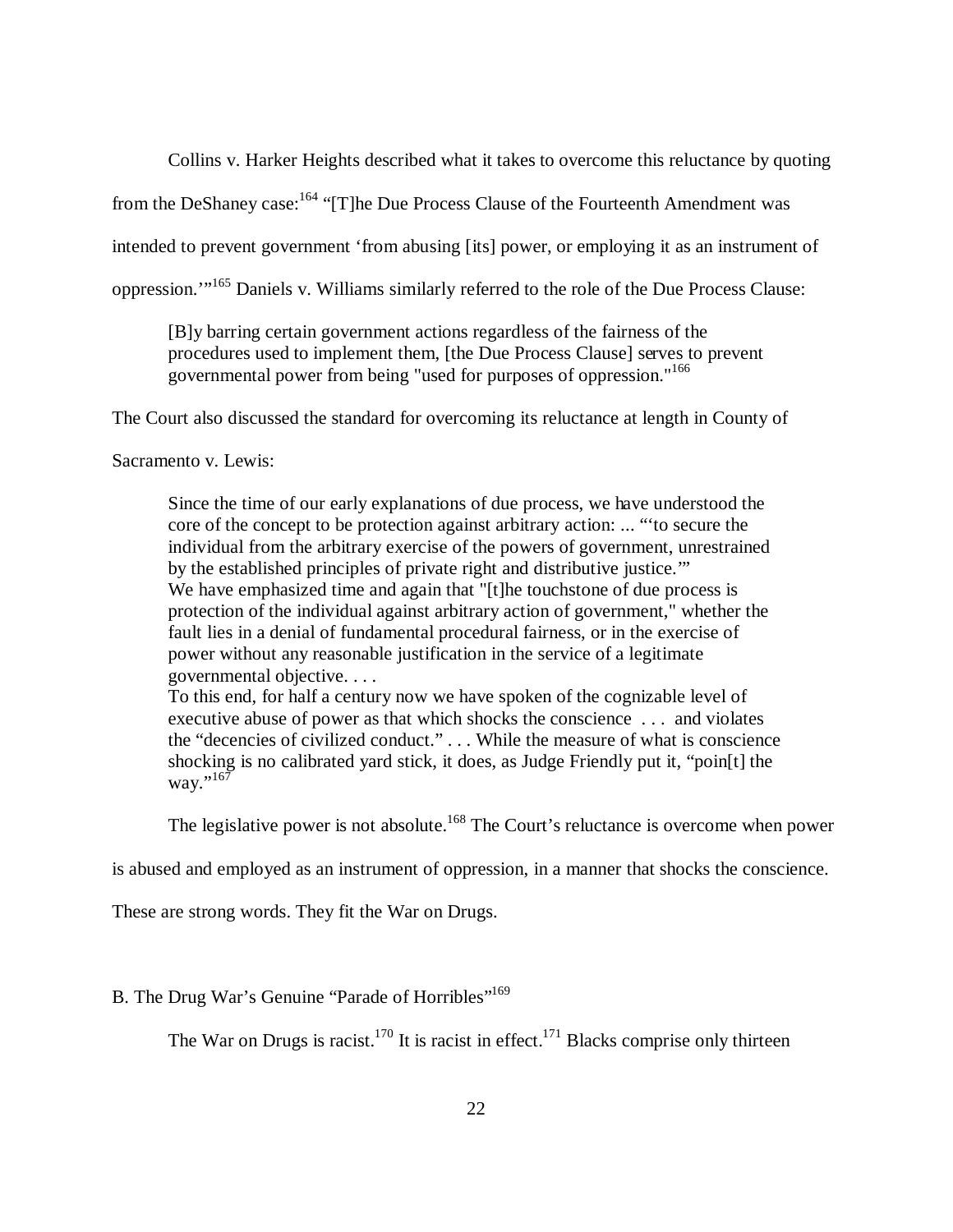percent of drug users but seventy-four percent of those sentenced for drug possession are black.<sup>172</sup> "Fifty-six percent of drug offenders in state prison nationwide are black . . . [and] the proportion of drug offenders admitted to state prison greatly exceeds the proportions of the state population that is black."<sup>173</sup> It is racist in the policies used to implement it, such as racial profiling.<sup>174</sup> The drug war is an instrument of oppression, especially of black males.<sup>175</sup> It is racist even in its origins. $176$ 

Our excessive use of incarceration in the drug war has gotten us to the point where we "have overtaken Russia as the world's most aggressive jailer."<sup>177</sup> There are now some two million people behind bars in this country, with a further 4.5 million on probation or parole.<sup>178</sup> Regarding drug offenses in particular, the incarceration rate has multiplied tenfold from 1980 to 1996.<sup>179</sup> Incarceration devastates families. There are hundreds of thousands of children with incarcerated mothers, and most likely millions with incarcerated fathers.<sup>180</sup> In some cases imprisoned parents are forced to surrender their parental rights and their children are adopted away from them.<sup>181</sup>

The drug war has been marked by countless abuses of power. Police drug corruption scandals regularly visit to the pages of our newspapers.<sup>182</sup> Reviews of police corruption show a direct connection to drugs.<sup>183</sup> Both federal agencies<sup>184</sup> and foreign leaders<sup>185</sup> have been implicated in drug smuggling and corruption. The use of confidential informants in drug prosecutions has also been soundly criticized.<sup>186</sup>

Drug war policies have been blamed for a variety of other problems, including the funding of criminal and terrorist organizations, $187$  environmental damage in Colombia from the aerial spraying of defoliant on suspected coca plantations, along with political instability and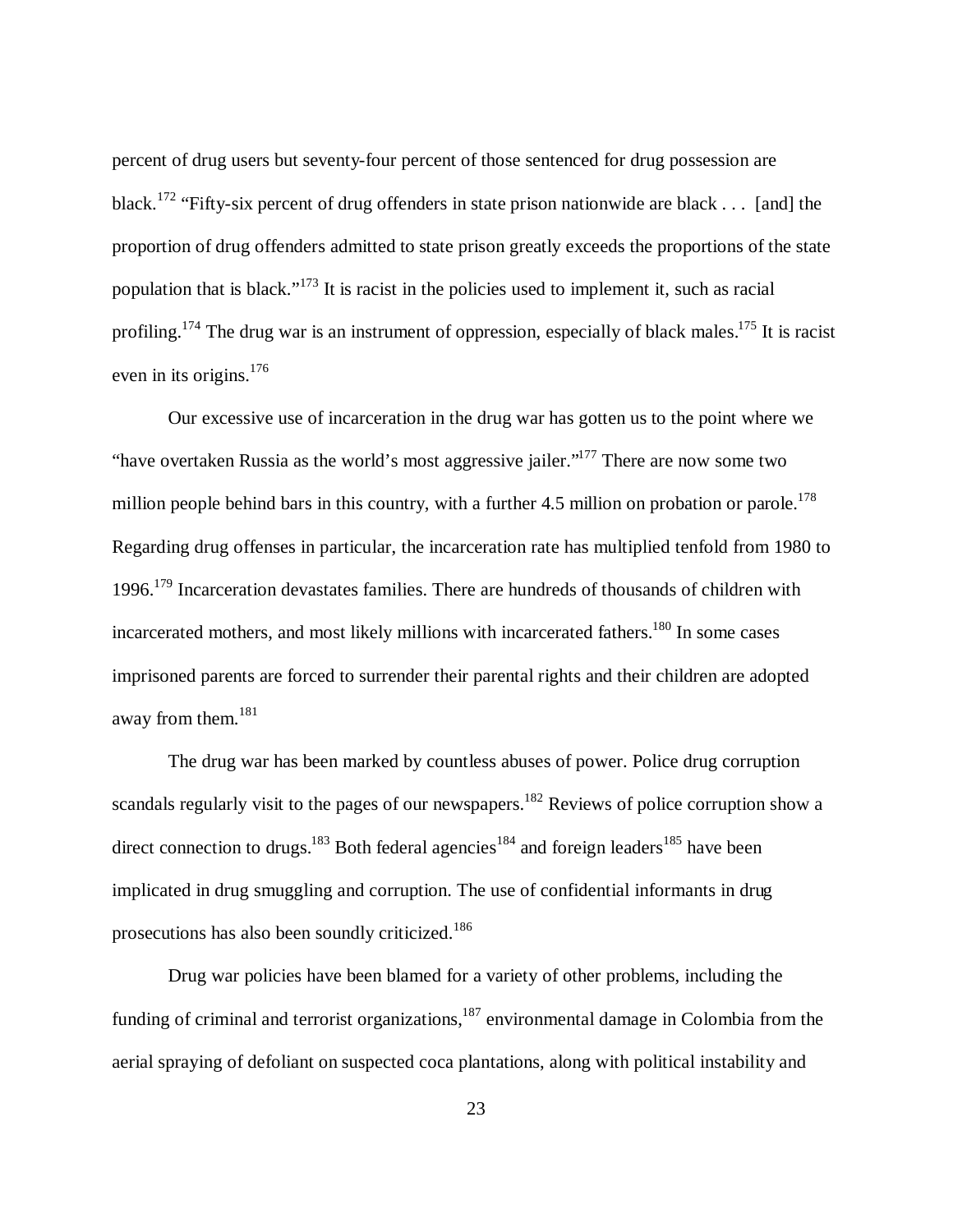civil war there<sup>188</sup> and the spread of HIV here in the US.<sup>189</sup> The drug war is also characterized by rank hypocrisy. Two of the four leading presidential candidates in 2000 admitted past drug use, while a third, President George W. Bush, declined to answer.<sup>190</sup> The fourth candidate, John McCain, denied any history of illegal drug use, but his wife was caught stealing prescription narcotics from a charity she directed.<sup>191</sup> All four supported continuing the drug war. Meanwhile the President's niece has managed to avoid prison despite repeated drug offenses, a notuncommon scenario among powerful families. $192$ 

Perhaps most troubling are the stories of innocent deaths. What follows are a number of

stories of people killed during incidents caused by the War on Drugs. The list, while lengthy, is

by no means exhaustive. The more research one does, the more deaths one finds.<sup>193</sup>

May 24, 1972: Mrs. Lillian Davidson shot Patrolman Lewis W. Hurst, Jr., age 22, as he attempted to batter down her locked bedroom door at 3 a.m. in Norfolk, Virginia. The raid was premised on incorrect information from a former drug addict<sup>194</sup>

April 24, 1972: During a drug raid near Eureka, California, a federal narcotics agent shot 24-year-old Dirk Dickenson in the back, killing him. The agents had assaulted Dickenson's cabin to seize a drug lab. No drug lab was found.<sup>195</sup>

May 12, 1971: Francisco Garcia and his wife Adelina were shot by police during a drug raid at a ranch near Indio, California. Mr. Garcia was killed. Marijuana was found on the ranch, but Mr. Garcia was never implicated in the drug operation.<sup>196</sup>

October 3, 1969: Howard Henry Dyer, 22, was in his mother-in-law's apartment while there was a drug raid going on in the apartment above. One of the officers accidentally fired his rifle. The bullet crashed through the ceiling and pierced Dyer's skull, killing him instantly as he sat in the living room cradling his infant son. $^{197}$ 

October 17, 1988: NYPD Officers Christopher Hoban, 26, and Michael Buczek, 24, were killed on the same day in two separate drug operations.<sup>198</sup>

February 27, 1988: NYPD Officer Edward Byrne, 22 years old, a rookie, was shot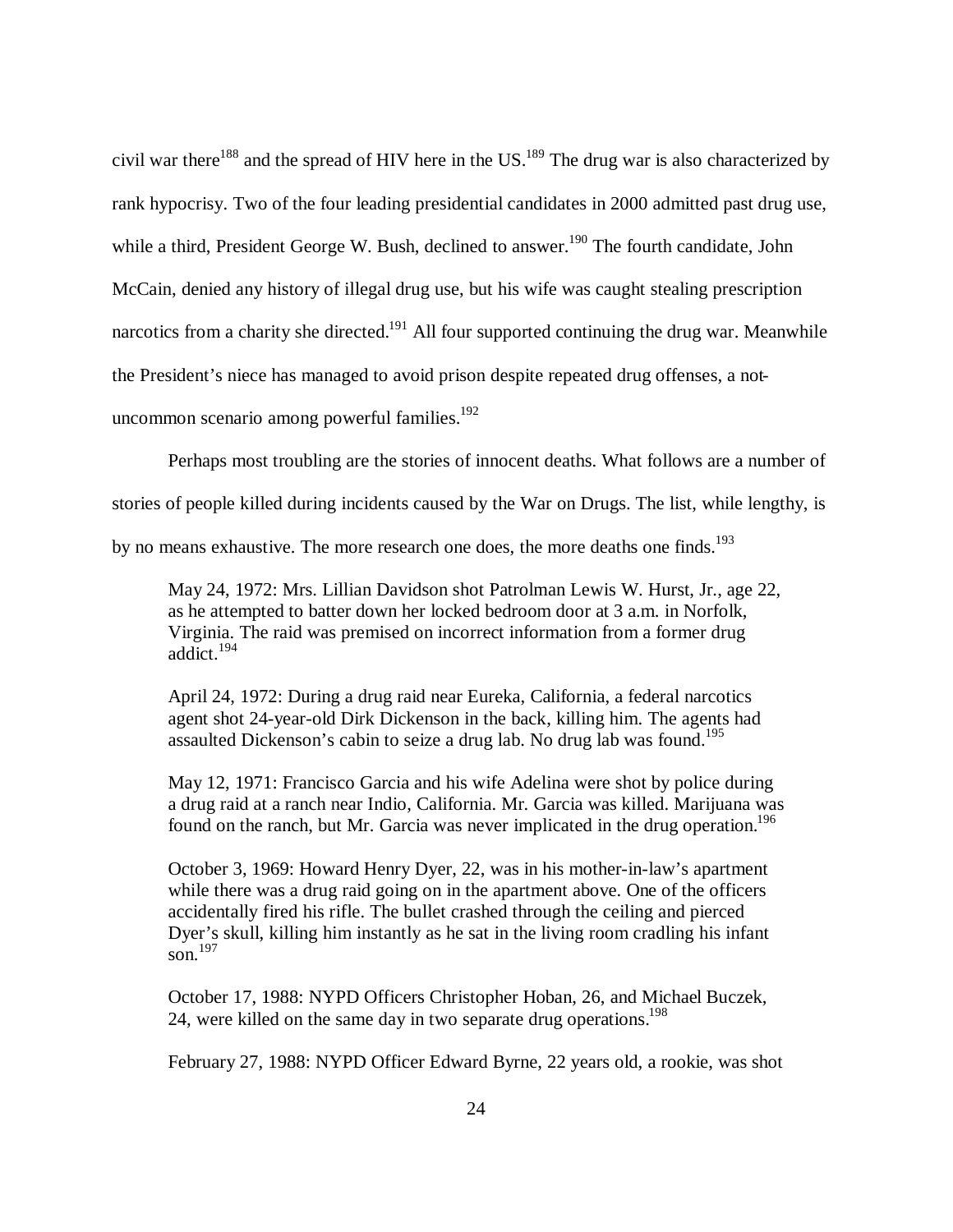and killed execution-style while he was guarding the home of a witness in a drug case in South Jamaica, Queens.<sup>199</sup>

April 27, 1988: NYPD Sgt. John F. McCormick, 43, a 19-year veteran of the department, died during a wild shootout in the Inwood section during a drug raid. He was killed as two other officers were trying to wrest a gun from a suspect, but ballistics tests later showed that the fatal shot came from the gun of one of the officers.<sup>200</sup>

August 16, 1988: NYPD Officer Joseph Galapo, 30, a five-year veteran, was fatally wounded as he and a sergeant, both in plainclothes, were trying to arrest four drug suspects in the Sunset Park section of Brooklyn. The shot came from the service revolver of Sgt. William Martin, 37, who told a court hearing that he accidentally fired when a suspect being taken into custody jostled him. $^{201}$ 

June 12, 2002: Deputy Sheriff Shane Bennett of Harris County, Texas, was shot in the back of the head by a fellow deputy during a gun battle after a home invasion. Twenty-eight years earlier another Harris County deputy, Rodney Scott Morgan, was shot and killed by a Houston police officer during a drug operation.<sup>202</sup>

August 3, 1989: Essex County police officer Keith Neumann, 24 years old, was killed as he burst into a house in a drug raid. He had just helped break down a metal door with a battering ram and was one of six officers squeezing through a 30-inch opening into the building when the 12-gauge shotgun carried by Sgt. Willie Thomas discharged into his lower back. $^{203}$ 

December 12, 1986: Officer Ronald Cox was shot by another officer who mistook him for an armed suspect during a drug raid on an apartment in North Dallas, Texas.<sup>204</sup>

March 13, 1996: Oxnard, CA, police officer Jim Jensen was accidentally shot to death in a smoke-filled hallway by his friend and mentor, Sgt. Daniel Christian, during a drug raid of an unoccupied residence. Christian shot Jensen three times at close range. His partner mistook him for a suspected drug dealer and fired three shotgun rounds into his back and side. $205$ 

June 15, 1990: Sacramento, CA, officer James H. McKnight, 39, died when he was shot in the head during a drug raid on an alleged cocaine smuggling operation.<sup>206</sup>

October 31, 1988: Prince George's County Cpl. Mark Kevin Murphy was shot and killed accidentally by a fellow police officer during a drug raid.<sup>207</sup>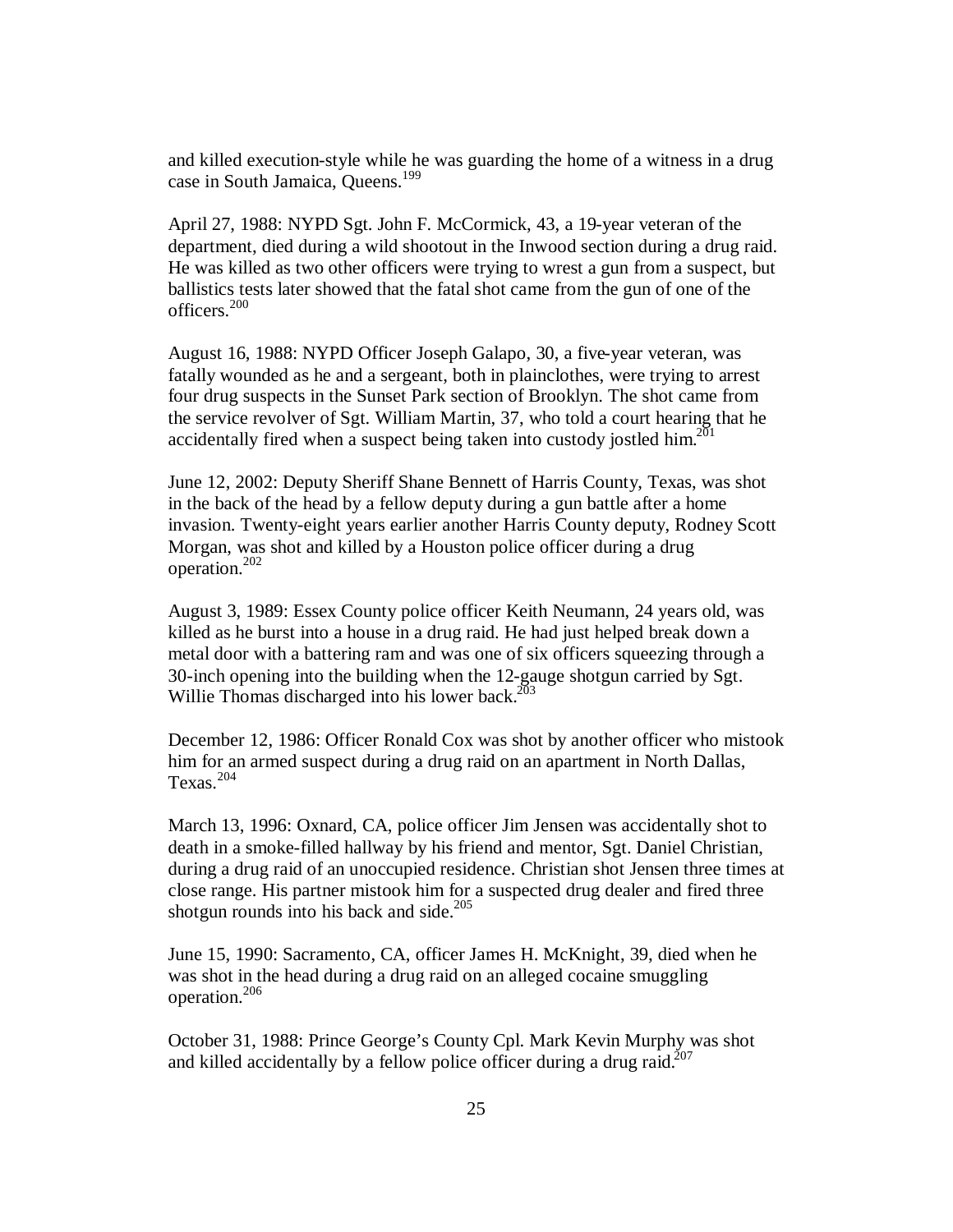October 10, 1989: Baltimore police officer William J. Martin, 37, a 10-year member of the police force and a father of two, was shot twice in the left side of the head at close range, as he and his partner tried to break up a suspected drug sale $^{208}$ 

March 24, 1989: Dexter Herbert, 20, was killed when he ran into the line of fire as a Gardena, CA, police officer shot at an armed drug suspect during an early morning drug raid. $^{209}$ 

October 20, 1989: An Anne Arundel County police officer shot and killed a pregnant woman during a drug raid on a suspected crack house. Officer Thomas Tyzack Jr. was trying to help Crystal Nelson to her feet when she fell. Police reports said Tyzack tried to catch her, but his gun went off, striking her in the back and killing her. $^{210}$ 

March 12, 1988: Tommie Dubose, 56, was shot to death during a nighttime raid staged by San Diego officers who charged into his home while executing a search warrant. The police were looking for Dubose's son. Four of the five bullets hit Dubose in the back. $211$ 

March 15, 2000: Patrick Dorismond, age 26, was waiting for a taxi near 8th and 37th near the Port Authority bus terminal. A plainclothes NYC detective asked to buy drugs. Angry words were exchanged, a scuffle ensued, and another detective shot and killed Dorismond.<sup>212</sup>

September 29, 1999: Ismael Mena, a 45-year-old Mexican immigrant, worked in a Coca-Cola bottling plant in Denver. He was at home when 14 Denver SWAT officers came through his door in a no-knock drug raid. Mena was shot eight times and killed. The warrant had the incorrect address. A remarkably similar set of facts killed John Adams, 64, in Lebanon, Tennessee on October 4, 2000.<sup>213</sup>

August 9, 1999: Los Angeles County sheriffs shot and killed Mario Paz, a retired grandfather, during a drug raid. No drugs were found.<sup>214</sup>

February 6, 2001: St. Louis County police broke down the front door of Annette Green's home to serve a search warrant on the suspected crack cocaine dealer. The officers said they believed Green was carrying a gun or knife after a flashlight picked up a glint from her hand. When Green ignored calls to stop and drop the object, one of the officers fired four times at her. Three of the bullets struck her and she was killed. It was later determined that the shiny object in Green's hand was a silver 12-inch metal bolt. The previous year St. Louis police killed two unarmed black men, Earl Murray and Ronald Beasley, in what was supposed to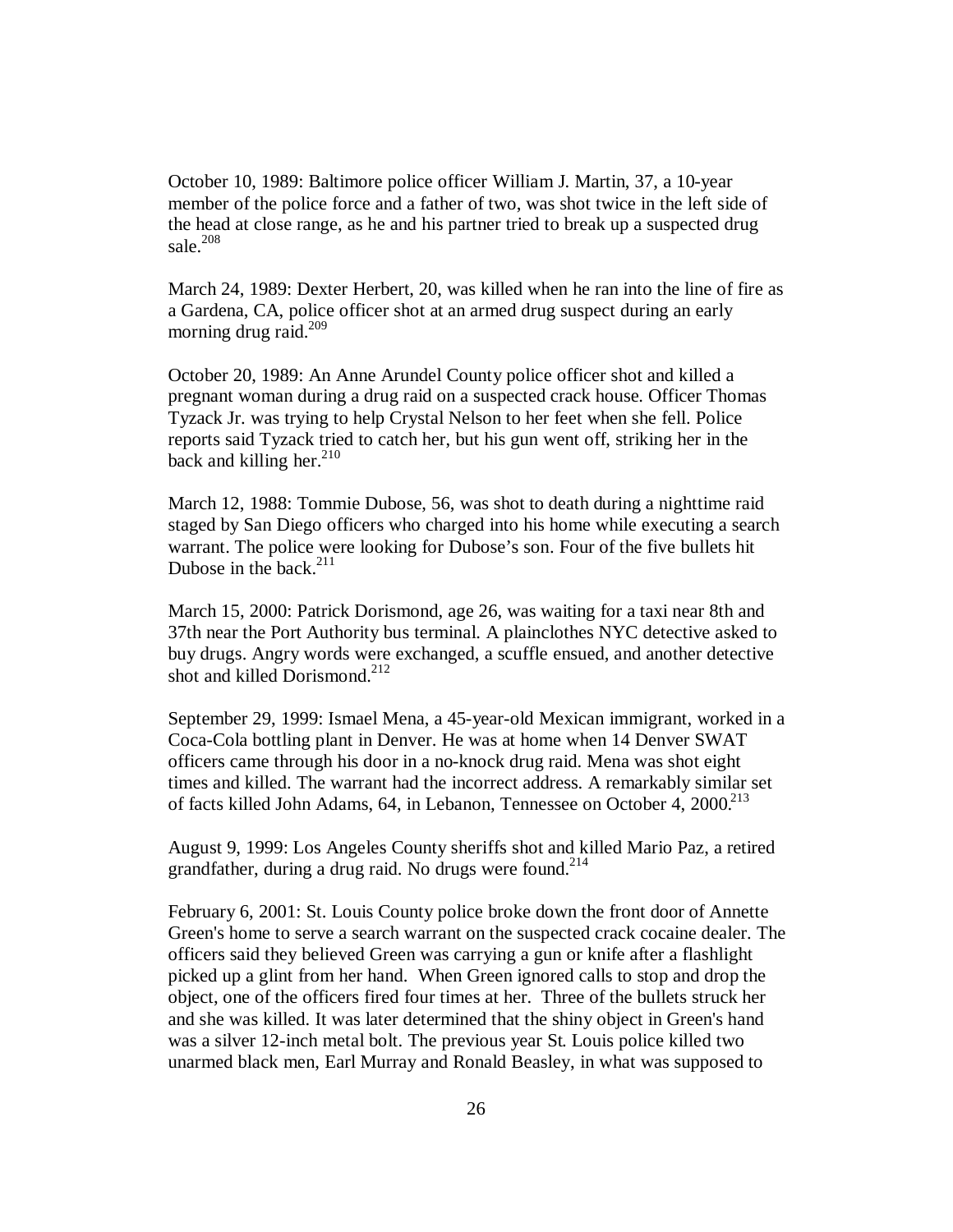be a drug bust. $^{215}$ 

April 17, 1995: Sheriffs in Beaver Dam, Wisconsin, raided the home of Scott Bryant, a 29-year-old tech college student living in a trailer with his eight-yearold son. The first officer through the door shouted, "Search warrant! Search warrant!" Then, as Bryant was being placed on the couch to be handcuffed, detective Robert Neuman came through the door and shot him in the chest. A small amount of marijuana was found in the trailer. $216$ 

October 12, 1995: Police officer Tony Patterson was killed in a drug raid in Topeka, Kansas. Patterson and his fellow officers were battering down a door when the suspect fired through the door at the unknown intruders.  $217$ 

October 1992: Twenty-seven law enforcement agents, allegedly acting on a tip that up to 4,000 marijuana plants were growing there, raided millionaire Donald Scott's ranch, just across the Ventura County line from Malibu. Scott, 61, brandishing a handgun after being startled awake, was shot fatally by the deputy in charge. No marijuana was found.<sup>218</sup>

Feb. 13, 1999, 1:25 a.m.: "[I]n Osawatomie, Kan., police set off a flash-bang grenade before bursting into the home of Willie Heard, looking for cocaine. The explosion startled Heard's 16-year-old daughter, who screamed. Heard, in his bedroom and thinking his daughter was in danger, grabbed a .22 bolt-action rifle. When police smashed into the bedroom they saw Heard with the rifle and shot him dead. The entire incident lasted 11 seconds."<sup>219</sup>

September 1, 2000: Prince Jones, a 25-year-old unarmed college student, was killed in the early hours of Sept. 1 after being trailed for 15 miles by an undercover narcotics detective who thought he was following someone else.<sup>220</sup> March 22, 1996: 73-year-old Richard Brown was killed in a hail of 122 bullets during a drug raid. Five years later, five Miami police officers were indicted by a federal grand jury for lying and fabricating evidence to cover up their part in the fatal shooting. $221$ 

January, 1997: David Aguilar, 44, of Three Points, Arizona, was shot outside his home after confronting James Laverty, an undercover Drug Enforcement Administration agent. Laverty, 27, a former Chicago police officer who had been with the DEA for less than a year, was sitting in an auto outside Aguilar's home west of Tucson, conducting surveillance. Aguilar approached Laverty's unmarked car twice. First, he asked the agent why he was parked near Aguilar's home and asked him to leave; then, when the agent refused, he returned with a sawed-off weapon. Laverty fired 11 times from his semiautomatic handgun.<sup>222</sup> Aguilar's 15year-old son saw him get shot.<sup>223</sup>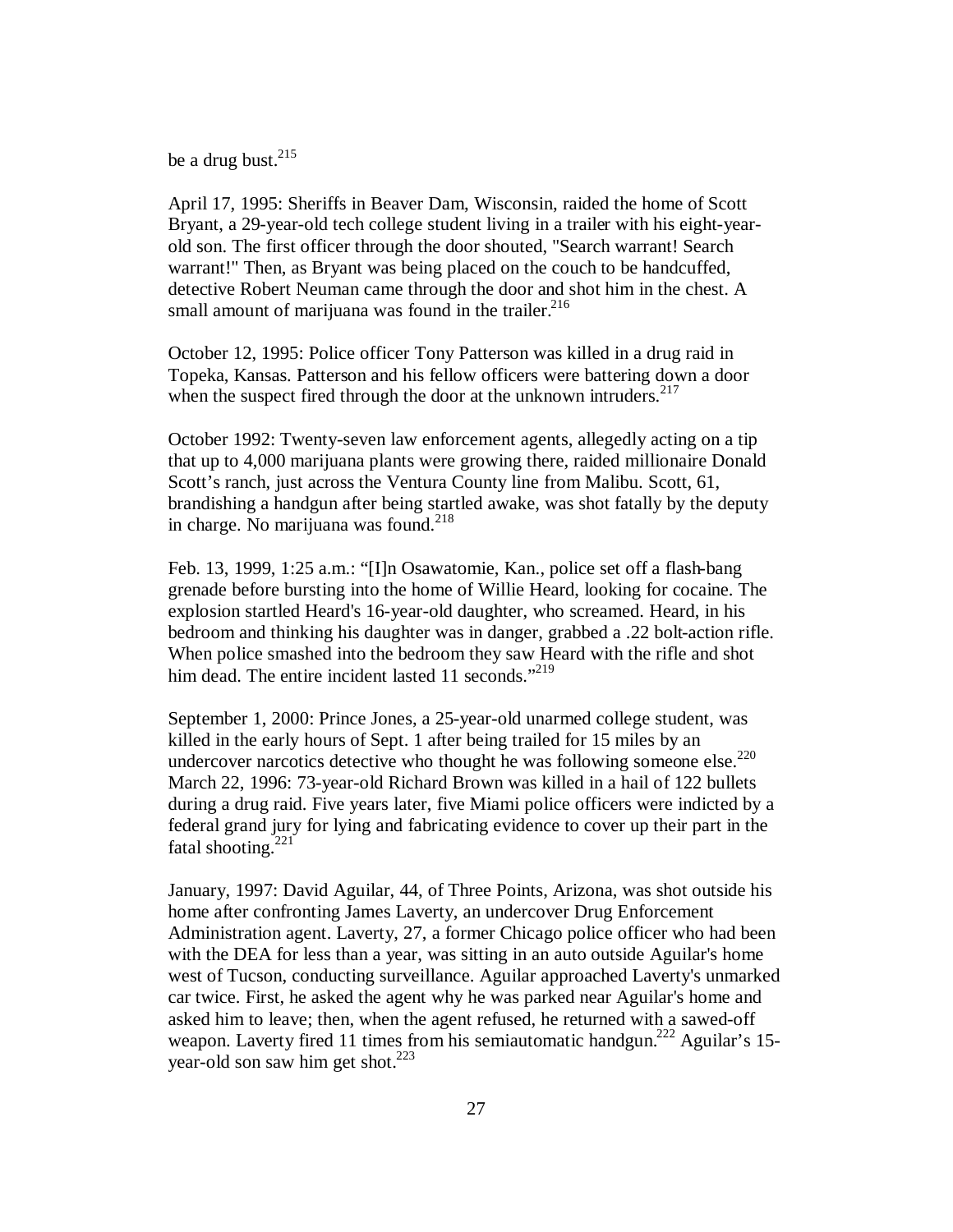September 22, 2000: Lynette Gayle Jackson, 29, of Riverdale, Georgia, was shot after she pointed a gun at SWAT team officers when they entered her bedroom during a drug raid. Jackson's home had been broken into less than a month earlier when she was home. $224$ 

July 12, 1998: Pedro Oregon Navarro, 22, was killed when Houston Police officers raided his brother's apartment without a warrant. Navarro was shot 12 times, including nine shots in the back.<sup>225</sup>

March 25, 1994: Acting on a drug informant's tip, a 13-member Boston SWAT team burst through the door of 75-year-old Rev. Accelyne Williams' home. They chased him through his apartment, threw him face down on the floor and handcuffed him. He began vomiting, had difficulty breathing, and died 45 minutes later of a heart attack.<sup>226</sup>

2001: A Peruvian Air Force jet under the guidance of a CIA surveillance plane shot down a missionary flight.<sup>227</sup> The CIA plane had mistakenly indicated that the unarmed propeller plane was running drugs. Veronica Bowers and her daughter Charity were killed. Charity was seven months old.

January 29, 1997: Detective Willie Neal was killed by his partner when their meeting with a suspected drug dealer went awry. $228$ 

December 15, 1999: Troy James Davis, 25, was killed by police in North Richland Hills, Texas. The incident apparently started as a misdemeanor marijuana investigation.<sup>229</sup>

November 1991: Eight-year-old Xavier Antone Bennett Jr. died in a shootout between his stepfather --- a suspected drug dealer --- and Atlanta police.<sup>230</sup>

April 19, 2002: During a botched drug raid in Suffolk County, New York, one officer tripped over a tree root and bumped into another, setting off his gun. Three shots were fired from the gun, and one hit 20-year-old graphic arts student Jose Colon in the head, causing his death.<sup>231</sup>

January 7, 1996: Ulises Zambrano, 17, was shot and killed by a Huntington Beach, CA, police officer during a drug raid after officers entered the home with a battering ram. Officers indicated that Zambrano had "made a suspicious movement, as if grabbing for a weapon." No weapon was found in the home. $^{232}$ 

August 18, 1982: Officer Kathleen Schaefer, was working in plain clothes while on a drug bust. When she pulled her service weapon to cover a uniformed officer,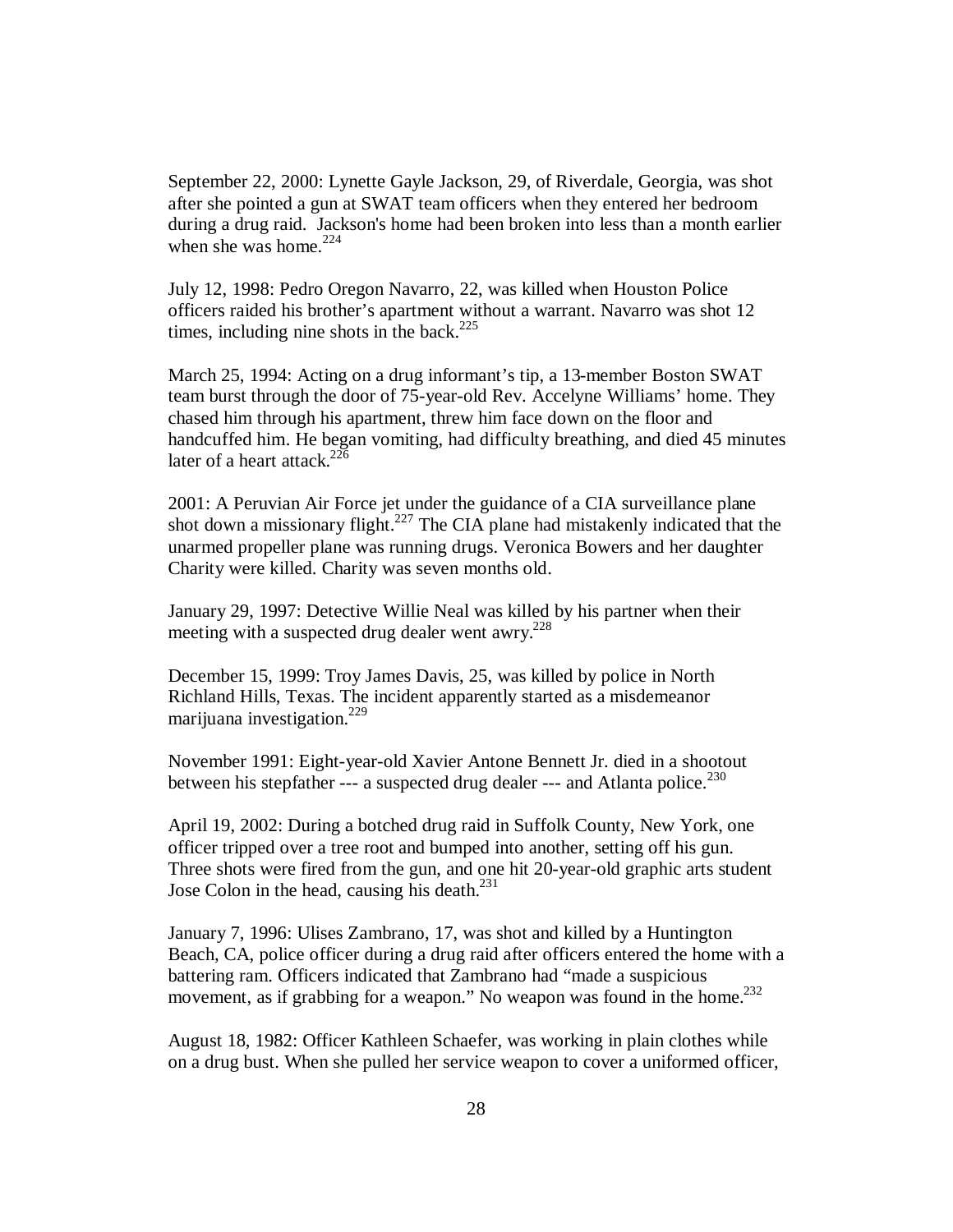she was mistakenly perceived to be a threat by another responding officer and was shot and killed. $233$ 

May 20, 1997: Esequiel Hernandez was shot dead while herding his family's goats near the Mexican border.<sup>234</sup> A U.S. Marine antidrug patrol suspected he was a drug smuggler and shot him when he appeared to aim at them with the rifle he used to protect the goats. Hernandez had just turned 18.

September 13, 2000: Police burst into a home in Modesto, California early in the morning as part of a federal drug sweep.<sup>235</sup> They found Alberto Sepulveda in his room and ordered him to lay face-down on the floor with his hands over his head. Officer David Hawn kept his shotgun aimed at Alberto. For reasons that remain uncertain, Hawn's gun "accidentally" went off.<sup>236</sup> The 1-ounce rifled slug entered Alberto's back and came to rest in his left nipple. Alberto Sepulveda died instantly. He was eleven years old.

The policy of incarcerating drug offenders is the root cause of these deaths. Street-crime

unit buy-and-busts, no-knock raids and the shooting down of unarmed planes are dangerous tactics.<sup>237</sup> They lead to accidental deaths. Such tactics are permitted because the drug war defines the offenses as very serious, requiring prison time for those convicted.<sup>238</sup> Each death is an accident in the context of its own story. Collectively, however, they are not accidents. They are a foreseeable consequence of our policy choices.

It is time to "break new ground" with "the utmost care."<sup>239</sup> The cry for an end to the War on Drugs overcomes the Supreme Court's reluctance because of the breadth and depth of problems caused by the drug war's infringement of "the most important of all civil rights."<sup>240</sup>

# C. Preserving Judicial Restraint

There are many other areas where substantive due process analysis could conceivably be applied, such as capital punishment,  $241$  and homosexual rights.  $242$  It could even be applied to all criminal cases. The court's reluctance should assuage fears of a radical expansion of the scope of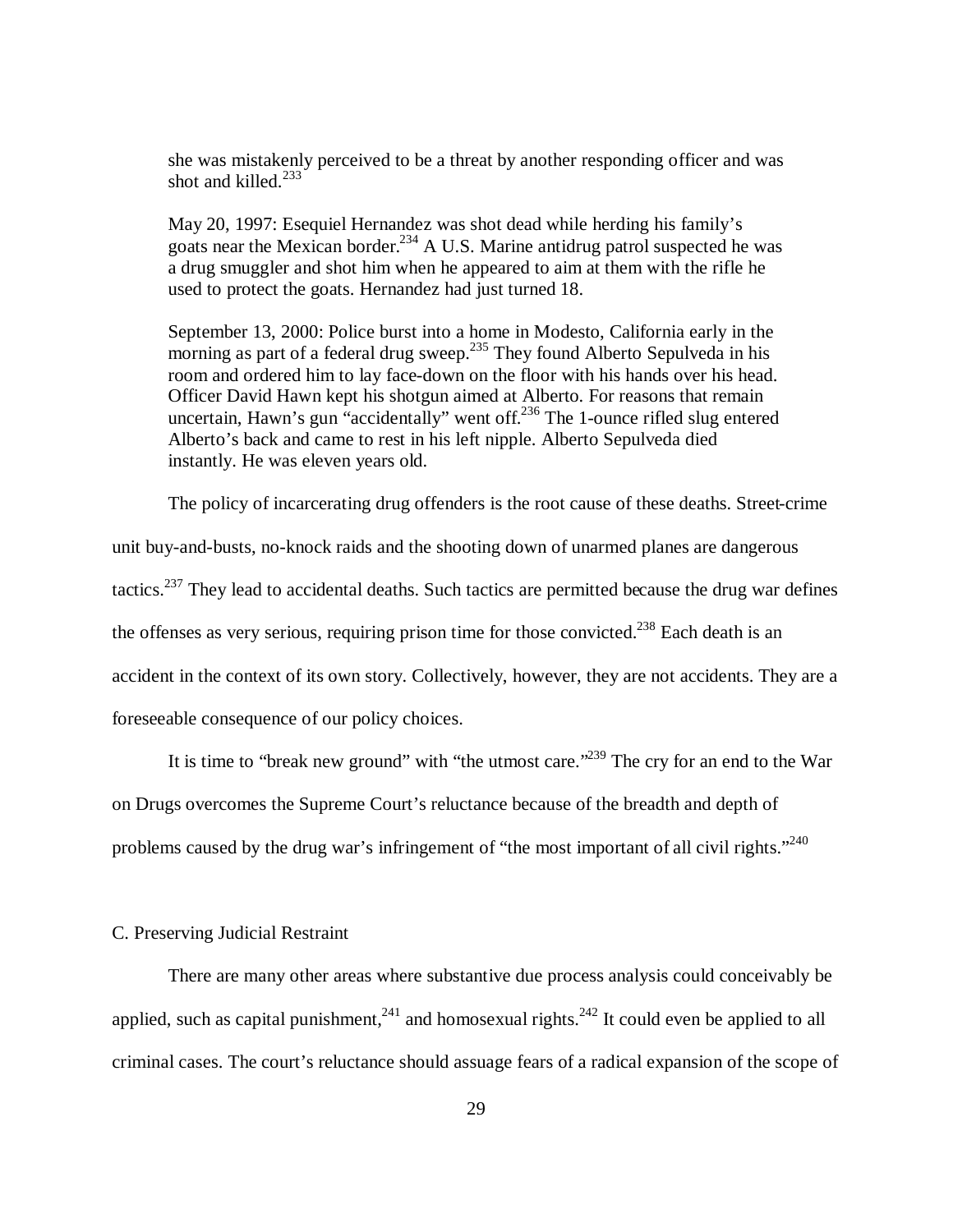substantive due process.

The 1986 case of Bowers v. Hardwick presented a challenge to Georgia's sodomy laws on the notion that homosexuality was protected by the right of privacy.<sup>243</sup> I do not suggest here that drug use is so protected. The argument presented in this article hinges not on privacy nor any right to use drugs, but rather on the fundamental right to be free from incarceration. Hardwick might have presented a similar argument,  $244$  but it is doubtful that he would have overcome the Court's reluctance. The problems caused by the incarceration of homosexuals on sodomy charges do not reach the same level as those caused by the drug war because so few homosexual sodomy cases are prosecuted.<sup>245</sup> The negative results of capital punishment would similarly fail to overcome the Court's reluctance.<sup>246</sup> Those concerned about judicial activism<sup>247</sup> can take comfort that this analysis can be limited to the drug war. One must wonder, however, whether it would be such a tremendous burden on the courts – or such an odious limit on legislative discretion – to follow Professor Colb's approach and ensure that the use of incarceration is narrowly tailored to compelling interests regardless of the nature of the crime.<sup>248</sup>

A court decision such as the one suggested here would certainly be controversial. Our nation survived the tumult over Lochner and continues to wrestle with the consequences of Roe v. Wade. Seventy years have passed since the end of Alcohol Prohibition. In the light of these Himalayan societal changes an end to the drug war will cast a small shadow.

# IV. CONCLUSION

It is true that the approach suggested in this paper would limit the police power. Constitutional protection of individual rights exists for that very purpose.<sup>249</sup> We face coercive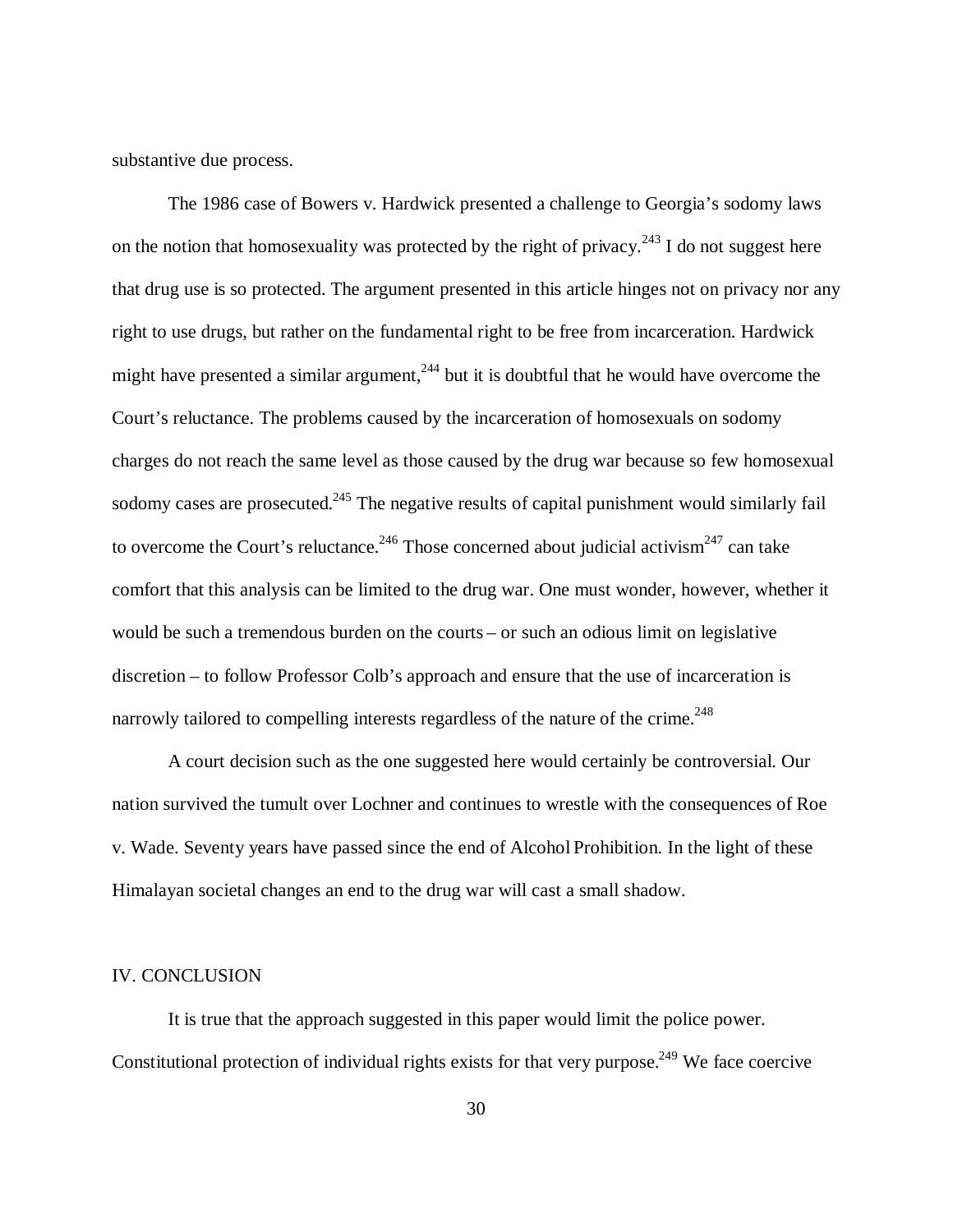government action, carried out in a corrupt and racist manner, with military and paramilitary assaults on our homes, leading to mass incarceration and innocent deaths. We can never forget the tyranny of a government unrestrained by an independent judiciary.<sup>250</sup> Our courts must end the War on Drugs.

<sup>1</sup> The Cronkite Report: The Drug Dilemma (Discovery Channel, June 20, 1995).

 $\overline{a}$ 

<sup>2</sup> The phrases "drug war" and "War on Drugs" will be used interchangeably in this paper. It is generally thought that the use of "war" metaphor began with President Richard M. Nixon. *E.g.,* WILLIAM N. ELWOOD, RHETORIC IN THE WAR ON DRUGS: THE TRIUMPHS AND TRAGEDIES OF PUBLIC RELATIONS 103-127 (Greenwood Publishing Group 1994); Roseanne Scotti, Comment: *The 'Almost Overwhelming Temptation': the Hegemony of Drug War Discourse in Recent Federal Court Decisions Involving Fourth Amendment Rights*, 10 TEMPLE POL. & CIV. RTS. L. REV. 139, 139, 141-142 (Fall 2000); Milton Friedman, *There's No Justice in the War on Drugs*, THE NEW YORK TIMES, January 11, 1998.

<sup>3</sup> Milton Friedman, the Nobel Prize-winning economist and advisor to a number of Presidents, has been one of the most enduring and vocal critics. He began his outspoken attacks in 1972:

Prohibition undermined respect for the law, corrupted the minions of the law, created a decadent moral climate - but did not stop the consumption of alcohol. Despite this tragic object lesson, we seem bent on repeating precisely the same mistake in the handling of drugs.

Milton Friedman, *Prohibition and Drugs*, NEWSWEEK, May 1, 1972. Some 26 years later, his criticism remained eloquent:

Can any policy, however high-minded, be moral if it leads to widespread corruption, imprisons so many, has so racist an effect, destroys our inner cities, wreaks havoc on misguided and vulnerable individuals, and brings death and destruction to foreign countries?

Milton Friedman, *There's No Justice in the War on Drugs*, THE NEW YORK TIMES, January 11, 1998. *See also* Milton Friedman, *The War We Are Losing*, SEARCHING FOR ALTERNATIVES: DRUG-CONTROL POLICY IN THE UNITED STATES at 53-67 (Melvyn B. Krauss and Edward P. Lazear, eds., Hoover Institution Press, Stanford, 1991); Milton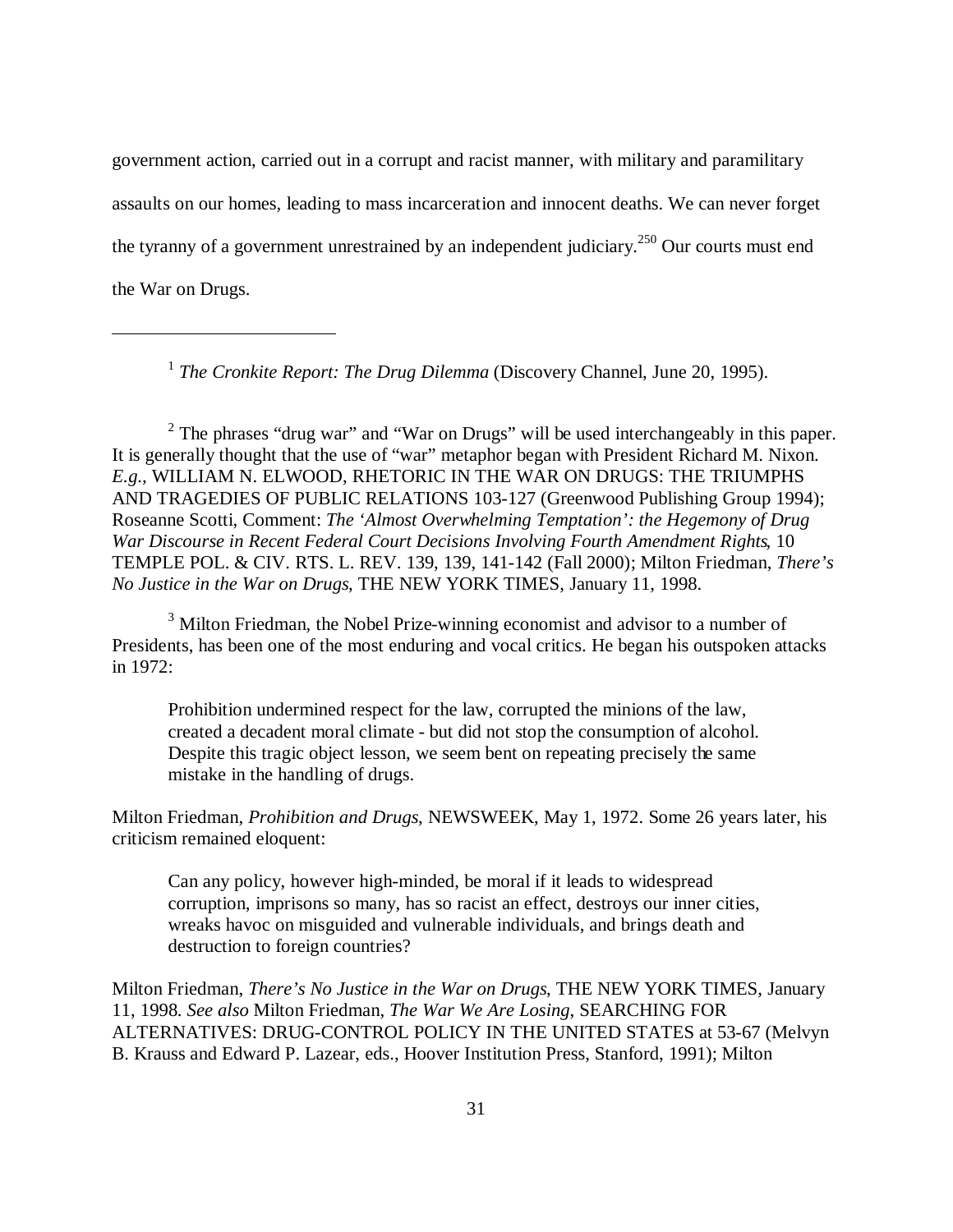Friedman, *Stop Taxing Non-Addicts*, REASON MAGAZINE, October, 1988; Milton Friedman, *An Open Letter to Bill Bennett*, THE WALL STREET JOURNAL, September 7, 1989; Milton Friedman, *Bennett Fears Public Policy Disaster!–It's Already Here*, THE WALL STREET JOURNAL, September 29, 1989; Milton Friedman, *A War We Are Losing*, THE WALL STREET JOURNAL, March 7, 1991; Milton Friedman, *The Drug War as a Socialist Enterprise*, FRIEDMAN & SZASZ ON LIBERTY AND DRUGS (Arnold S. Trebach and Kevin B. Zeese eds., Drug Policy Foundation, Washington, DC, 1992).

 $\overline{a}$ 

4 Max Frankel, *The Call of the Andes*, THE NEW YORK TIMES, April 30, 2000; John Veit, *The Drug War Industrial Complex Interview with Noam Chomsky*, HIGH TIMES MAGAZINE, April 1998; Alexis Chiu, *ACLU, US Clash on Pot Rules*, SAN JOSE MERCURY NEWS, August 4, 2000; *ACLU: Drug War Increases Racial Profiling on Our Roads*, ST. PETERSBURG TIMES, June 3, 1999; Louise Montgomery, *Speakers Reveal Downside to War on Drugs*, ANCHORAGE DAILY NEWS, July 2, 2001 (Amnesty International and the Institute for Policy Studies); *'Not Part of My Sentence': Violations of the Human Rights of Women in Custody*, AMNESTY INTERNATIONAL USA WOMEN'S HUMAN RIGHTS PROGRAM REPORT, 1999.

5 Jennifer Mena, *Strong Ideas on Drug War*, SAN JOSE MERCURY NEWS, November 7, 1997, 1B (discussing former Secretary of State George Shultz and his criticism of the drug war); MACNEIL-LEHRER NEWSHOUR, January 8, 1990 (interview with Shultz); William F. Buckley, Jr., *High on Drug-Warring*, NATIONAL REVIEW, January 26, 2001; William F. Buckley, Jr., *Judicial High in California*, MEDICAL MARIJUANA MAGAZINE, January 9, 1998 at http://www.mapinc.org/drugnews/v98/n023/a13.html?10865; David Boaz, ed., THE CRISIS IN DRUG PROHIBITION, Cato Institute Press, 1990; Timothy Lynch, ed., AFTER PROHIBITION: AN ADULT APPROACH TO DRUG POLICIES IN THE 21<sup>ST</sup> CENTURY, Cato Institute Press, 2000 (Cato Institute); Hon. Dan Burton (R-Illinois), House Government Reform Committee Hearing, December 12, 2002.

6 Christopher Wren, *War on Drugs Called More Harm Than Good*, NEW YORK TIMES, June 9, 1998 (referring to letter circulated by George Soros "asserting that the global war on drugs is causing more harm than drug abuse itself. ... The signers include the former U.N. Secretary-General Javier Perez de Cuellar, the former U.S. Secretary of State George Shultz, the Nobel peace laureate Oscar Arias of Costa Rica, the former CBS television anchorman Walter Cronkite, two former U.S. senators, Alan Cranston and Claiborne Pell, and the South African human rights activist Helen Suzman."); Russ Kick, *World Leaders on Dope*, VILLAGE VOICE, May 30, 2001 (former US Presidents Bill Clinton and Jimmy Carter, former US Vice-President Dan Quayle, Hawaii Governor Ben Cayetano, former Mayor of Baltimore Kurt Schmoke, former San Francisco Mayor Frank Jordan, Congressman Ron Paul, Mexican President Vicente Fox, President of Uruguay Jorge Batlle, President of Portugal Jorge Sampaio, and many others); Abigail Van Buren, *Dear Abby: Legalized Drugs an Idea to Consider*, LOS ANGELES TIMES, 5/3/94, E4; *Teens Applaud Gov. Johnson*, SANTA FE NEW MEXICAN, March 13, 2002; Jesse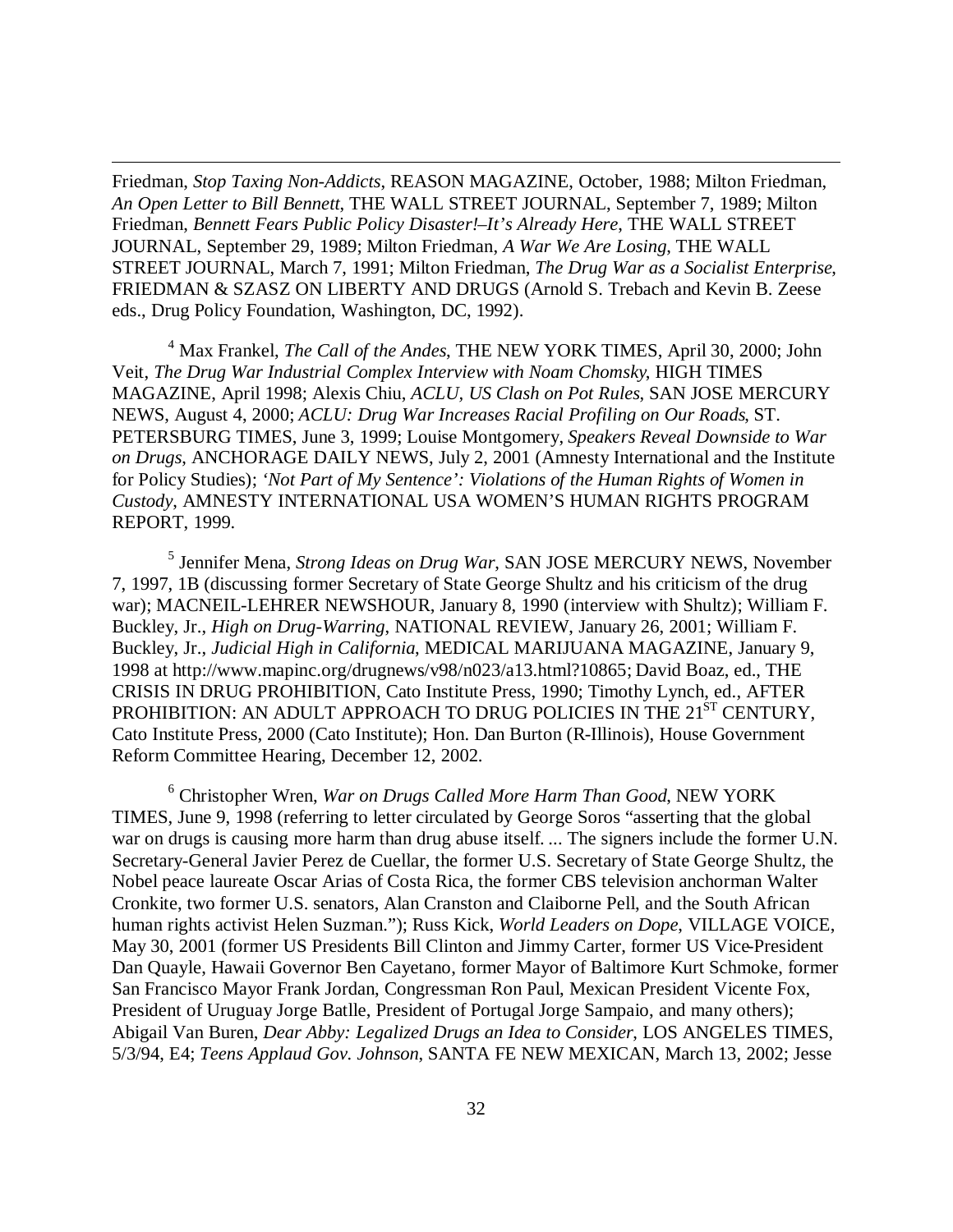Ventura, DO I STAND ALONE? GOING TO THE MAT AGAINST POLITICAL PAWNS AND MEDIA JACKALS, Pocket Books, 2000; Barbara Walters, *Interview with Hugh Downs*, ABC 20/20, September 24, 1999; see also *Hugh Downs Interview*, PEOPLE MAGAZINE, September 27, 1999; Mark A. R. Kleiman, *An Informed Approach to Substance Abuse*, ISSUES IN SCIENCE & TECHNOLOGY, Fall 1998, v. 15, no. 1, page 45 (Federation of American Scientists); Edward M. Brecher et al., LICIT AND ILLICIT DRUGS, THE CONSUMERS UNION REPORT ON NARCOTICS, STIMULANTS, DEPRESSANTS, INHALANTS, HALLUCINOGENS, AND MARIJUANA-INCLUDING CAFFEINE, NICOTINE, AND ALCOHOL, 397 (1972) (from the publisher of Consumer Reports); Mo Mowlam, *Better Drug Laws Will Cut Gun Crime*, THE GUARDIAN (UK), January 9, 2003 (Mo Mowlam was in charge of British drug policy from 1999-2001).

 $\overline{a}$ 

7 Don Erler, *Drugs: It's Time for a Different Kind of Stop Sign*, FT. WORTH STAR TELEGRAM, February 8, 2001 (National Association of Criminal Defense Lawyers).

8 Barry Bortnick, *Metro: Sheriff scoffs at drug war*, THE GAZETTE (Colorado), December 10, 2001, page Metro 1; Nancy Lofholm, *Libertarian Sheriff Just Says No to the Drug War*, Denver Post, August 28, 2000, page B1; Joseph D. McNamara, *Costly, Counterproductive, Crazy,* ORANGE COUNTY REGISTER, November 17, 2002; JOSEPH D. MCNAMARA, GANGSTER COPS: THE HIDDEN COST OF AMERICA'S WAR ON DRUGS (2000); Joseph D. McNamara, *The Police and Violent Crime*, 51 WASH. & LEE L. REV. 491 (1994); Michael W Lynch, *Battlefield Conversions*, REASON MAGAZINE, January 1, 2002, page 36; Sean Kirst, *Drug War's Strategy Fatally Flawed, Ex-Cop Says*, SYRACUSE POST-STANDARD, November 22, 2002.

9 Richard S. Miller, *A New Voluntary Committee of Lawyers Questions Drug Policies*, 2- FEB HAW. B.J. 32 (February 1998) (referring *inter alia* to Nicholas Katzenbach and Elliot Richardson, former U.S. Attorneys General); Maria Botey Pascual, *Toward Drug Legalization: A Conversation with Gustavo de Greiff*, POR ESTO! (Mexico), November 14, 2002 (former Attorney General of Colombia).

<sup>10</sup> HON. JAMES P. GRAY, WHY OUR DRUG LAWS HAVE FAILED AND WHAT WE CAN DO ABOUT IT: A JUDICIAL INDICTMENT OF THE WAR ON DRUGS, Temple Univ. Press, 2001; Erik Luna, *Drug Exceptionalism*, 47 VILL. L. REV. 753, 774-775 (2002) (Federal Judges Sweet, Weinstein and Knapp, and California Judge James Gray). Judges have been critical of the drug war since its beginning. While upholding New York's harsh drug laws, the Judges of the Court of Appeals eloquently wrote of their concerns:

In so holding, in the exercise of judicial restraint and with respect for the separation of powers, the court does not necessarily approve or concur in the Legislature's judgment in adopting these sanctions. Their pragmatic value might well be questioned, since more than a half century of increasingly severe sanctions has failed to stem, if indeed it has not caused, a parallel crescendo of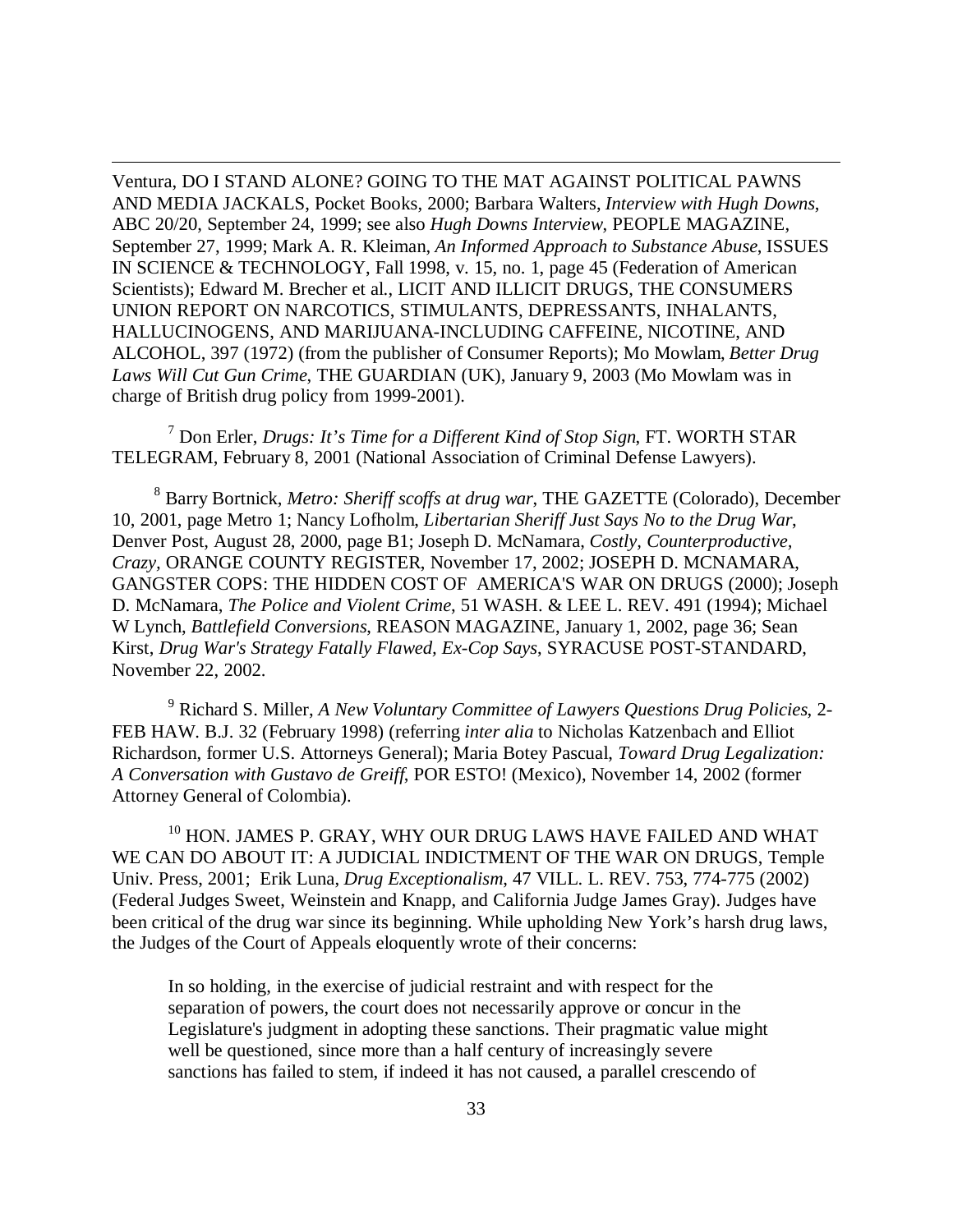drug abuse. The premises upon which the Legislature has proceeded have been subjected to vigorous dispute. Indeed, the debate moves beyond the wisdom of substituting long mandatory prison terms in place of flexible sentencing, of emphasizing isolation and deterrence over rehabilitation. Even the questions whether "the policy of criminalization, which raises the cost and increases the difficulty of obtaining drugs, does in fact make the drug user a proselytizer of others in order that he may obtain the funds to acquire his own drugs", and whether "the compulsion of the addict to obtain drugs and the moneys to purchase them causes him to commit collateral crime that otherwise he might not commit", are questions about which reasonable men can and do differ. Given the present state of criminological knowledge, perhaps only time will tell whether the course pursued will prove effective or will fail as every similar effort since the Harrison Act of 1914 has failed.

 $\overline{a}$ 

People v. Broadie, 332 N.E.2d 338, 346 (1975) (citations omitted). Twenty years later the same court faced the same issue and made similar comments:

That is not to say that we disagree with the strongly held convictions of our dissenting colleagues . . . that the harsh mandatory treatment of drug offenders embodied in the 1973 legislation has failed to deter drug trafficking or control the epidemic of drug abuse in society, and has resulted in the incarceration of many offenders whose crimes arose out of their own addiction and for whom the cost of imprisonment would have been better spent on treatment and rehabilitation. The experience of the last two decades has clearly vindicated the doubts Chief Judge Breitel expressed in People v. Broadie on the wisdom of the draconian drug sentencing laws.

People v. Thompson, 633 N.E.2d 1074, 1080-81 (1994) (citations omitted).

 $^{11}$  INDIAN HEMP DRUG COMMISSION, REPORT OF THE INDIAN HEMP DRUG  $\,$ COMMISSION 1893-1894, 1971 Reprint, New York: Johnson Reprint Corporation (Originally issued by the Government of India Central Printing Office in Simla); *Mariajuana Smoking in Panama*, THE MILITARY SURGEON, v. 73 - July-December 1933 (US military committee "designated to reinvestigate the effect of the smoking of mariajuana [sic] on military personnel"); REPORT OF THE NAT'L COMM'N ON LAW OBSERVANCE & ENFORCEMENT RELATIVE TO THE FACTS AS TO THE ENFORCEMENT, THE BENEFITS, AND THE ABUSES UNDER THE PROHIBITION LAWS, BOTH BEFORE AND SINCE THE ADOPTION OF THE EIGHTEENTH AMENDMENT TO THE CONSTITUTION, ENFORCEMENT OF THE PROHIBITION LAWS IN THE UNITED STATES, H.R. Doc No. 722 (3d Sess. 1931) (The Wickersham Commission); THE MARIHUANA PROBLEM IN THE CITY OF NEW YORK: SOCIOLOGICAL, MEDICAL, PSYCHOLOGICAL, AND PHARMACOLOGICAL STUDIES (1944) (The LaGuardia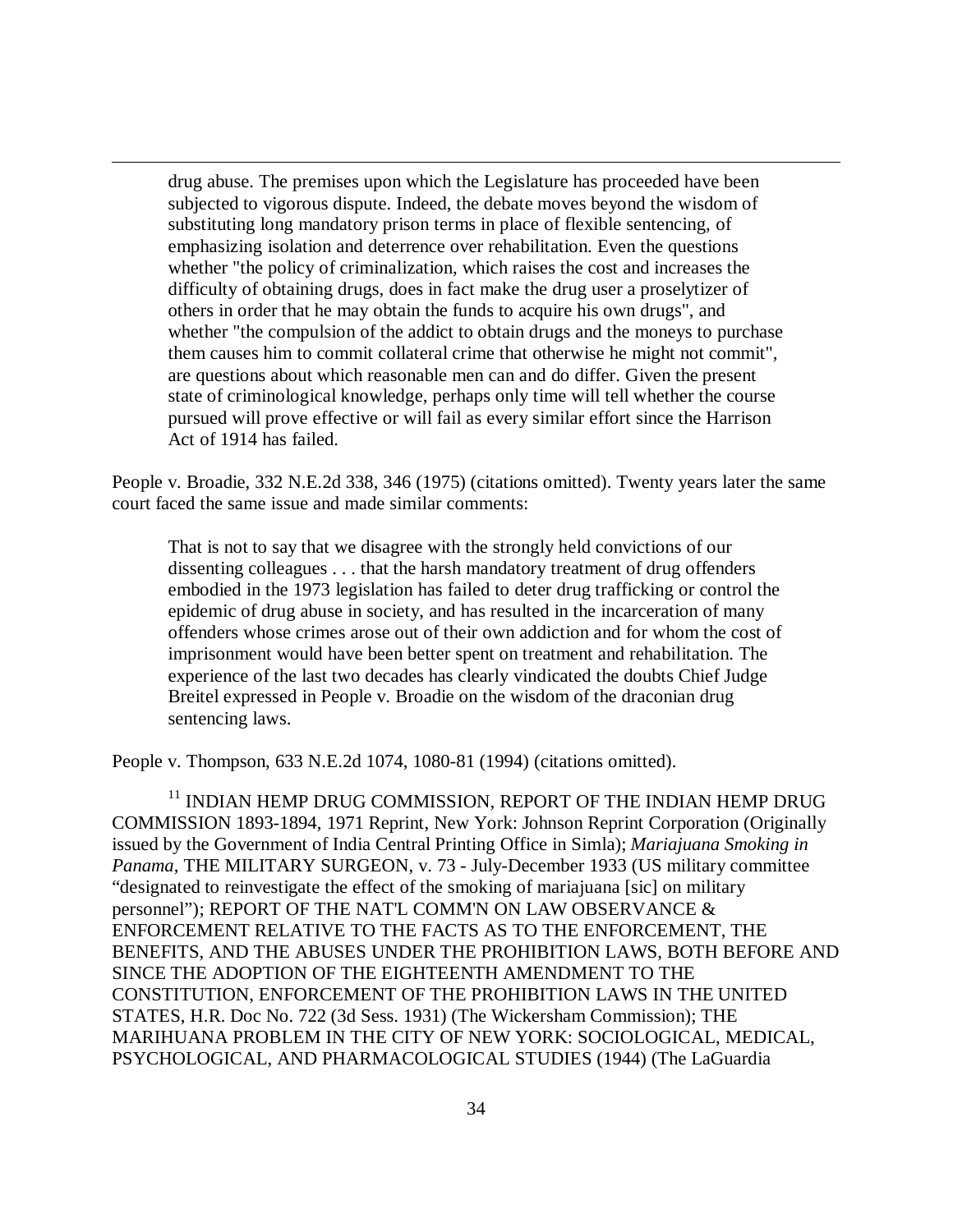Commission); JOINT COMMITTEE OF THE AMERICAN BAR ASSOCIATION AND AMERICAN MEDICAL ASSOCIATION ON NARCOTIC DRUGS, DRUG ADDICTION: CRIME OR DISEASE, Indiana University Press (1961); MARIHUANA: A SIGNAL OF MISUNDERSTANDING, FIRST REPORT OF THE NATIONAL COMMISSION ON MARIJUANA AND DRUG ABUSE (1972); THE REPORT OF THE NATIONAL COMMISSION ON MARIHUANA AND DRUG ABUSE, DRUG USE IN AMERICA: PROBLEM IN PERSPECTIVE (1973). *See also* Thomas L. Hindes, *Morality Enforcement Through the Criminal Law and the Modern Doctrine of Substantive Due Process*, 126 U. PA. L. REV. 344, 346 (1977) (summarizing history of governmental studies of drug use at footnote 4); Ronen Shamir and Daphna Hacker, *Colonialism's Civilizing Mission: The Case of the Indian Hemp Drug Commission*, 26 LAW & SOC. INQUIRY 435 (2001).

 $\overline{a}$ 

<sup>12</sup> Andrew D. Leipold, *The War on Drugs and the Puzzle of Deterrence*, 6 J. GENDER RACE & JUST. 111 (2002); Erik Luna, *Drug Exceptionalism*, 47 VILL. L. REV. 753 (2002); Graham Boyd, *Collateral Damage in the War on Drugs*, 47 VILL. L. REV. 839 (2002); Frank Rudy Cooper, *The Un-balanced Fourth Amendment: A Cultural Study of the Drug War, Racial Profiling and Arvizu*, 47 VILL. L. REV. 851 (2002); Jefferson M. Fish, *Rethinking Our Drug Policy*, 28 FORDHAM URB. L.J. 9 (2000); Charles H. Whitebread, *Freeing Ourselves from the Prohibition Idea in the Twenty-First Century*, 33 SUFFOLK U. L. REV. 235 (2000); Elliot G. Hicks, *Shooting Ourselves in The Foot in The Drug War*, 1999-APR W. VA. LAW. 4; Tracey L. Meares, *Social Organization and Drug Law Enforcement*, 35 AM. CRIM. L. REV. 191, 206 (1998); John F. Galliher, David P. Keys and Michael Elsner, *Lindesmith v. Anslinger: An Early Government Victory in the Failed War on Drugs*, 88 J. CRIM. L. & CRIMINOLOGY 661 (1998); Eric Blumenson and Eva Nilsen, *Policing for Profit: The Drug War's Hidden Economic Agenda*, 65 U. CHI. L. REV. 35 (1998); *Towards a Compassionate and Cost-Effective Drug Policy: A Forum on The Impact of Drug Policy on the Justice System and Human Rights*, 24 FORDHAM URB. L.J. 315 (Symposium 1997); Edward McGlynn Gaffney, Jr., *On Ending The War on Drugs*, 31 VAL. U. L. REV. XVII (1997); Daniel D. Polsby, *Ending The War on Drugs And Children*, 31 VAL. U. L. REV. 537 (1997); Erik Grant Luna, *Our Vietnam: The Prohibition Apocalypse*, 46 DEPAUL L. REV. 483 (1997); Steven Duke, *Drug Prohibition: An Unnatural Disaster*, 27 CONN. L. REV. 571 (1995); Steven Jonas, *The Drug War: Myth, Reality And Politics*, 27 CONN. L. REV. 623 (1995); Helen M. Kemp, *Presumed Guilty: When the War on Drugs Becomes a War on The Constitution*, 14 Q. L. Rev. 273 (1994); Mike O'Callaghan, *Commentary: War on Drugs Hitting Innocent Citizens*, 47 CONSUMER FIN. L.Q. REP. 380 (1993); Paul Finkelman, *The Second Casualty of War: Civil Liberties and the War on Drugs*, 66 S. CAL. L. REV. 1389 (1993); D. Brian Boggess, *Exporting United States Drug Law: An Example of The International Legal Ramifications of The 'War on Drugs,'* 1992 B.Y.U. L. REV. 165; Doug Bandow, *War on Drugs or War on America?*, 3 STAN. L. & POL'Y REV. 242 (1991); David Elkins, *Drug Legalization: Cost Effective and Morally Permissible*, 32 B.C. L. REV. 575 (1991); John A. Powell and Eileen B. Hershenov, *Hostage to the Drug War: The National Purse, The Constitution and The Black Community*, 24 U.C. DAVIS L. REV. 557 (1991); David R. Henderson, *A Humane Economist's Case for Drug Legalization*, 24 U.C.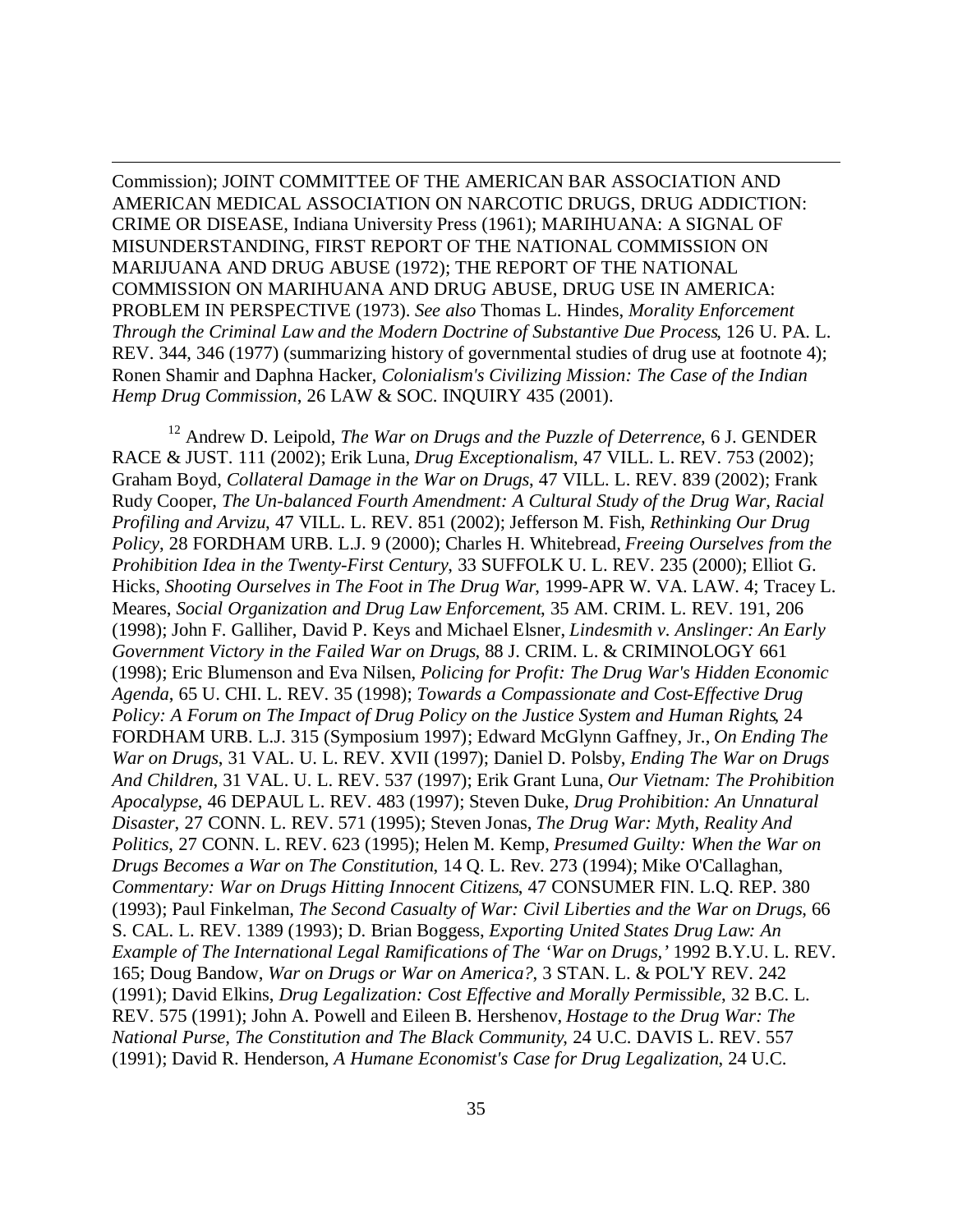DAVIS L. REV. 655 (1991); James Ostrowski, *The Moral And Practical Case For Drug Legalization*, 18 HOFSTRA L. REV. 607 (Symposium on Drug Decriminalization, Spring 1990); Kurt L. Schmoke, *An Argument in Favor of Decriminalization*, 18 HOFSTRA L. REV. 501 (1990); Christopher D. Sullivan, *"User Accountability" Provisions in the Anti-drug Abuse Act of 1988: Assaulting Civil Liberties in the War on Drugs*, 40 HASTINGS L.J. 1223 (1989); Steven Wisotsky, *The Emerging "Drug Exception" to the Bill of Rights*, 38 HASTINGS L.J. 889 (1987).

 $\overline{a}$ 

<sup>13</sup> William H. Ryan, Jr., *Fighting the War on Drugs in the Twenty-First Century: A Prosecutor's Perspective*, 47 VILL. L. REV. 809 (2002); Molly McConville, *A Global War on Drugs: Why the United States Should Support The Prosecution of Drug Traffickers in the International Criminal Court*, 37 AM. CRIM. L. REV. 75 (2000); Laura L. Hirschfeld, *Legal Drugs? Not Without Legal Reform: The Impact of Drug Legalization on Employers Under Current Theories of Enterprise Liability*, 7 CORNELL J.L. & PUB. POL'Y 757 (1998); Hon. Sheila M. Murphy, *Drug Courts: An Effective, Efficient Weapon in the War on Drugs*, 85 ILL. B.J. 474 (1997); Wayne L. Mowery, Jr., *Stepping Up the War on Drugs: Prosecution and Enhanced Sentences for Conspiracies to Possess or Distribute Drugs Under State and Federal Schoolyard Statutes*, 101 DICK. L. REV. 703 (1997); Robert B. Charles, *Back to the Future: The Collapse of National Drug Control Policy and a Blueprint for Revitalizing the Nation's Counternarcotics Effort*, 33 HARV. J. ON LEGIS. 339 (1996); Gregory A. Loken, *The Importance of Being More than Earnest: Why The Case for Drug Legalization Remains Unproven*, 27 CONN. L. REV. 659 (1995); Nora V. Demleitner, *Organized Crime and Prohibition: What Difference Does Legalization Make?*, 15 WHITTIER L. REV. 613 (1994); Mitchell Rosenthal, *In Opposition to Drug Legalization*, 24 U.C. DAVIS L. REV. 637 (1991); Charles Rangel, *Our National Drug Policy*, 1 STAN. L. & POL'Y REV. 43 (1989).

<sup>14</sup> Congressman Bob Barr v. Mr. Eric Sterling, *The War on Drugs: Fighting Crime or Wasting Time?*, 38 AM. CRIM. L. REV. 1537 (2001); *Winning the War on Drugs: A "Second Chance" For Nonviolent Drug Offenders*, 113 HARV. L. REV. 1485 (2000); Joshua C. LaGrange, *Law, Economics, And Drugs: Problems With Legalization under a Federal System*, 100 COLUM. L. REV. 505 (2000); Hon. Juan R. Torruella, *The 'War on Drugs': One Judge's Attempt at a Rational Discussion*, 14 YALE J. ON REG. 235 (1997); Diane-Michele Krasnow, *To Stop the Scourge: The Supreme Court's Approach to The War on Drugs*, 19 AM. J. CRIM. L. 219 (1992); Hon. Reggie Walton, *War on Drugs*, 34 HOW. L.J. 506 (1991).

 $15$  Employment Div., Dept. of Human Resources of Oregon v. Smith, 494 U.S. 872 (1990); *see also* John Delaney, *Police Power Absolutism and Nullifying the Free Exercise Clause: A Critique of Oregon v. Smith*, 25 IND. L. REV. 71 (1991); Christopher L. Eisgruber & Lawrence G. Sager, *The Vulnerability of Conscience: The Constitutional Basis for Protecting Religious Conduct*, 61 U. CHI. L. REV. 1245 (1994).

 $16$  The number of cases where drug prosecutions were challenged on Fourth Amendment grounds is overwhelming. Some examples include: U.S, v. Place, 462 U.S. 696 (1983); Florida v.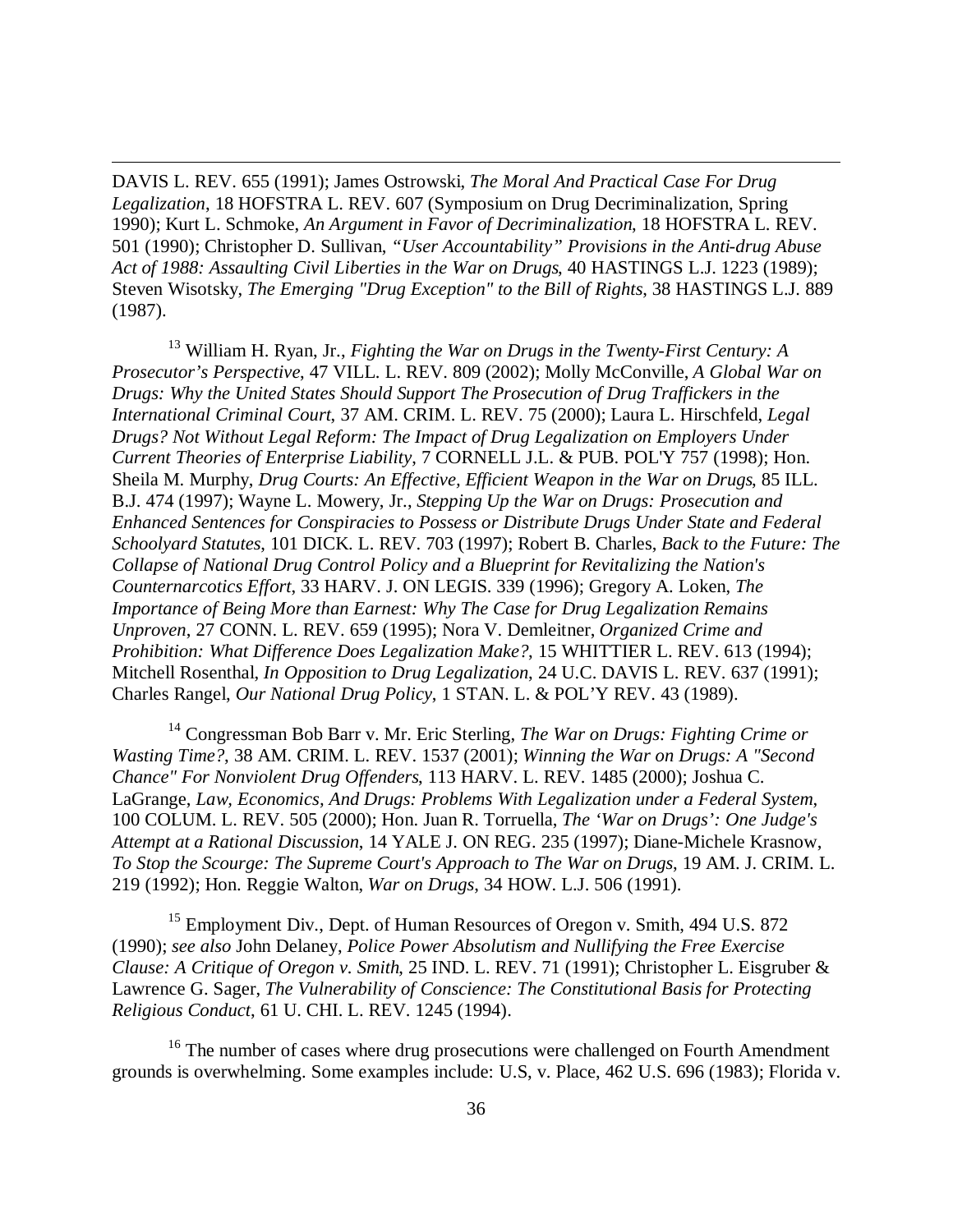Royer, 460 U.S. 491 (1983); U.S. v. Johns, 469 U.S. 478 (1985); City of Indianapolis v. Edmond, 531 U.S. 32 (2000); Ohio v. Robinette, 519 U.S. 33 (1996); Florida v. Jimeno, 500 U.S. 248 (1991); Delaware v. Prouse, 440 U.S. 648 (1979); Whren v. U.S., 517 U.S. 806 (1996); Kyllo v. U.S., 533 U.S. 27 (2001); U.S. v. Espinoza, 256 F.3d 718 (7<sup>th</sup> Cir. Wis. 2001), *cert. den.* 122 S.Ct. 905 (2002); Florida v. Bostick, 501 U.S. 429 (1991). *See also, e.g.,* Frank Rudy Cooper, *The Un-balanced Fourth Amendment: A Cultural Study of the Drug War, Racial Profiling and Arvizu*, 47 VILL. L. REV. 851 (2002); Roseanne Scotti, *The 'Almost Overwhelming Temptation' – The Hegemony of Drug War Discourse in Recent Federal Court Decisions Involving Fourth Amendment Rights*, 10 TEMP. POL. & CIV. RTS. L. REV. 139 (2000); Paul Finkelman, *The Second Casualty of War: Civil Liberties and the War on Drugs*, 66 S. CAL. L. REV. 1389 (1993); David Rudovsky, *The Impact of the War on Drugs on Procedural Fairness and Racial Equality*, 1994 U. CHI. LEGAL F. 237 (1994); Diane-Michele Krasnow, *To Stop the Scourge: the Supreme Court's Approach to the War on Drugs*, 19 AM. J. CRIM. L. 219 (1992); Michael D. Blanchard and Gabriel J. Chin, *Identifying The Enemy in the War on Drugs: a Critique of The Developing Rule Permitting Visual Indentification of Indescript White Powder in Narcotics Prosecutions*, 47 AM. U. L. REV. 557 (1998); Matthew I. Farmer, *Go Greyhound and Leave The Fourth Amendment to Us: Florida v. Bostick*, 23 LOY. U. CHI. L.J. 533 (1992); Christian J. Rowley, *Florida v. Bostick: The Fourth Amendment–Another Casualty of the War on Drugs*, 1992 UTAH L. REV. 601; Charles Patrick Garcia, *The Knock And Announce Rule: A New Approach to the Destruction-of-Evidence Exception*, 93 COLUM. L. REV. 685 (1993).

 $\overline{a}$ 

<sup>17</sup> *E.g.*, Caplin & Drysdale, Chartered v. U.S., 491 U.S. 617 (1989); Department of Revenue of Montana v. Kurth Ranch, 114 S. Ct. 1937 (1994). *See also* Finkelman, *The Second Casualty of War: Civil Liberties and the War on Drugs*, 66 S. CAL. L. REV. 1389 at 1432-1433 (1993); Kevin B. Zeese, *Supreme Court Upholds Forfeiture of Legal Fees*, 2 DRUG L. REP. 109 (1989); Quin, *Mythical Traditions and Fictions: The Rehnquist Court and United States v. Ursery*, 1 J. GENDER RACE & JUST. 295 (1997); Dirnbeck, *The Supreme Court Confiscates an Unjust Weapon Used in the "War on Drugs"*, 20 S. ILL. U. L.J. 353 (1996); Durkin, *Civil Forfeiture under Federal Narcotics Law: The Impact of the Shifting Burden of Proof upon the Fifth Amendment Privilege Against Self Incrimination*, 24 SUFFOLK U. L. REV. 679 (1990); Guerra, *The Myth of Dual Sovereignty: Multijurisdictional Drug Law Enforcement and Double Jeopardy*, 73 N.C. L. REV. 1159 (1995).

<sup>18</sup> *E.g.,* Caplin & Drysdale v. U.S., *supra* note 17; Melinda Hardy, *Sixth Amendment-Applicability of Right to Counsel of Choice to Forfeiture of Attorneys' Fees*, 80 J. CRIM. L. & CRIMINOLOGY 1154 (1990).

<sup>19</sup> Harmelin v. Michigan, 501 U.S. 957 (1991); People v. Broadie, 332 N.E.2d 338 (NY 1975); People v. Thompson, 633 N.E.2d 1074 (NY 1994); State v. Stewart, 791 A.2d 143 (Md. 2002); People v. Mershon, 874 P.2d 1025 (Colo. 1994); *see also* Dana M. Seshens, *Appellate Review of Sentences*, 89 GEO. L.J. 1819 (2001); Stephen T. Parr, *Symmetric Proportionality: a New Perspective on the Cruel and Unusual Punishment Clause*, 68 TENN. L. REV. 41 (2000);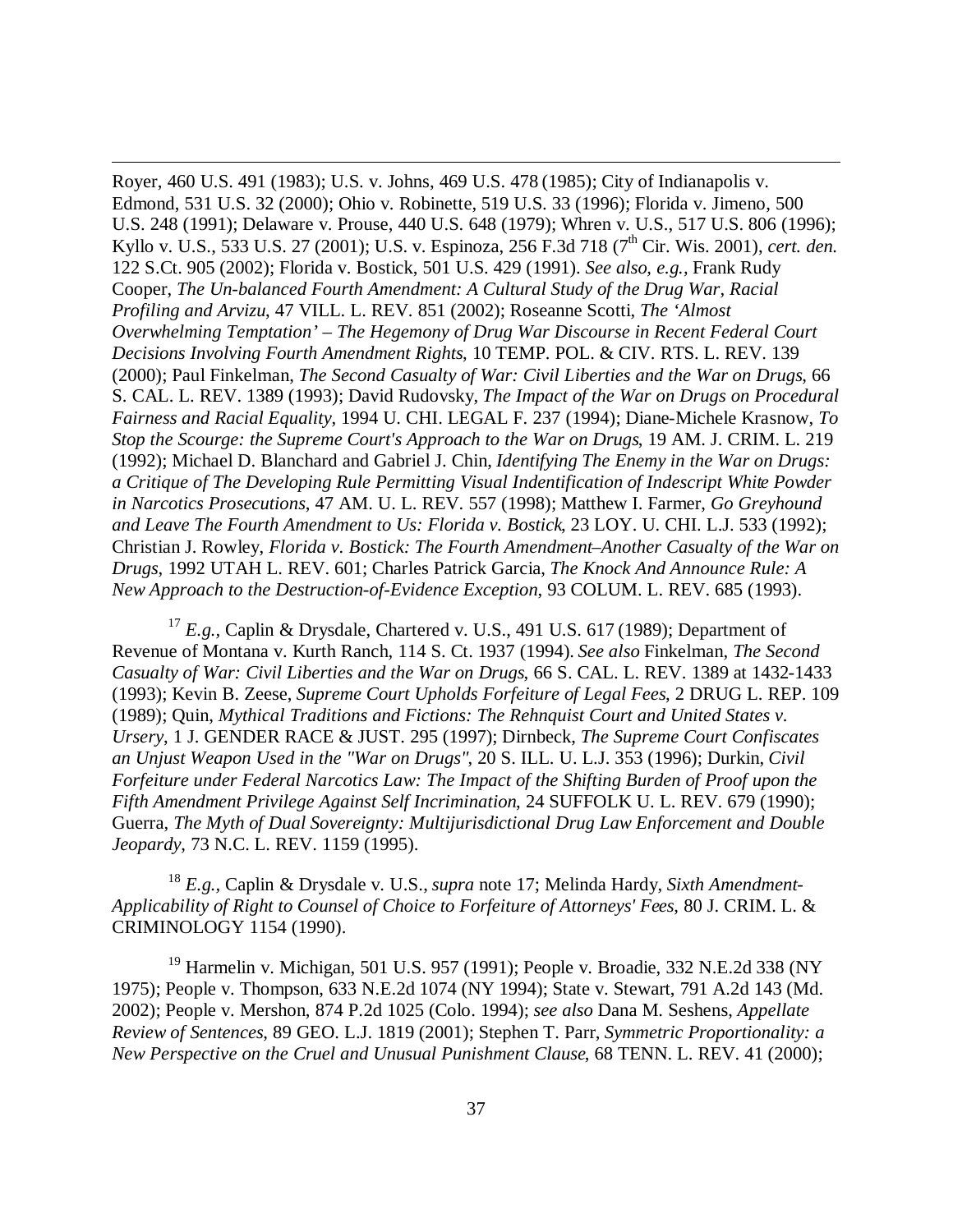Adam M. Gershowitz, *The Supreme Court's Backwards Proportionality Jurisprudence: Comparing Judicial Review of Excessive Criminal Punishments and Excessive Punitive Damages Awards*, 86 VA. L. REV. 1249 (2000); Karen Lutjen, *Culpability and Sentencing Under Mandatory Minimums And the Federal Sentencing Guidelines: The Punishment No Longer Fits the Criminal*, 10 NOTRE DAME J.L. ETHICS & PUB. POL'Y 389 (1996); Steven Grossman, *Proportionality in Non-Capital Sentencing: the Supreme Court's Tortured Approach to Cruel and Unusual Punishment*, 84 KY. L.J. 107 (1995-1996); Stephen E. Meltzer, *Harmelin v. Michigan: Contemporary Morality and Constitutional Objectivity*, 27 NEW ENG. L. REV. 749 (1993); Scott Petersen, *The Punishment Need Not Fit the Crime: Harmelin v. Michigan and the Eighth Amendment*, 20 PEPP. L. REV. 747 (1993); Edward J. McGowan, *Eighth Amendment Proportionality in the Aftermath of Harmelin v. Michigan"*, 10 N.Y.L. SCH. J. HUM. RTS. 185 (1992); John VanOphem, *Harmelin v. Michigan: Eighth Amendment Proportionality and Getting Tough on Drugs*, 1992 DET. C.L. REV. 655 (1992); Bruce Campbell, *Proportionality and the Eighth Amendment: Harmelin v. Michigan*, 15 HARV. J.L. & PUB. POL'Y 284 (1992); G. David Hackney, *A Trunk Full of Trouble: Harmelin v. Michigan*, 27 HARV. C.R.-C.L. L. REV. 262 (Winter 1992); *Cruel and Unusual Punishments Clause -- Proportionality in Sentencing: Harmelin v. Michigan*, 105 Harv. L. Rev. 245 (1991).

<sup>20</sup> *E.g.,* Finkelman, *supra* note 17 at 1397-98.

<sup>21</sup> *Id*. at 1451-52.

 $\overline{a}$ 

<sup>22</sup> *Id.* at 1397-98; see also Mark C. Niles, *Ninth Amendment Adjudication: An Alternative to Substantive Due Process Analysis of Personal Autonomy Rights*, 48 UCLA L. REV. 85 (2000).

<sup>23</sup> Guerra, *supra* note 17 at 1169; Fish, *Rethinking Our Drug Policy*, 28 FORDHAM URB. L.J. 9, 217 (2000).

<sup>24</sup> *E.g.*, U.S. v. Oakland Cannabis Buyers' Co-op., 532 U.S. 483 (2001). While the Court did not address any constitutional questions, Justice Thomas' opinion for the majority left open the possibility of a Commerce Clause challenge to federal drug policy: "Nor are we passing today on a constitutional question, such as whether the Controlled Substances Act exceeds Congress' power under the Commerce Clause." *Id.* at 495, n. 7. *See also* National Organization for Reform of Marijuana Laws (NORML) v. Drug Enforcement Administration, U. S. Dept. of Justice, 559 F.2d 735 (D.C.Cir. 1977); U.S. v. Fogarty, 692 F.2d 542 (8th Cir. 1982); U.S. v. Burton, 894 F.2d 188 (6th Cir. 1990); Alliance for Cannabis Therapeutics v. Drug Enforcement Admin., 930 F.2d 936 (D.C. Cir. 1991); Alliance for Cannabis Therapeutics v. Drug Enforcement Admin., 15 F.3d 1131 (D.C. Cir. 1994); U.S. v. Richards, 737 F.2d 1307 (4th Cir. 1984); Neusch, *Medical Marijuana's Fate in the Aftermath of the Supreme Court's New Commerce Clause Jurisprudence*, 72 U. COLO. L. REV. 201 (2001); Dana Graham,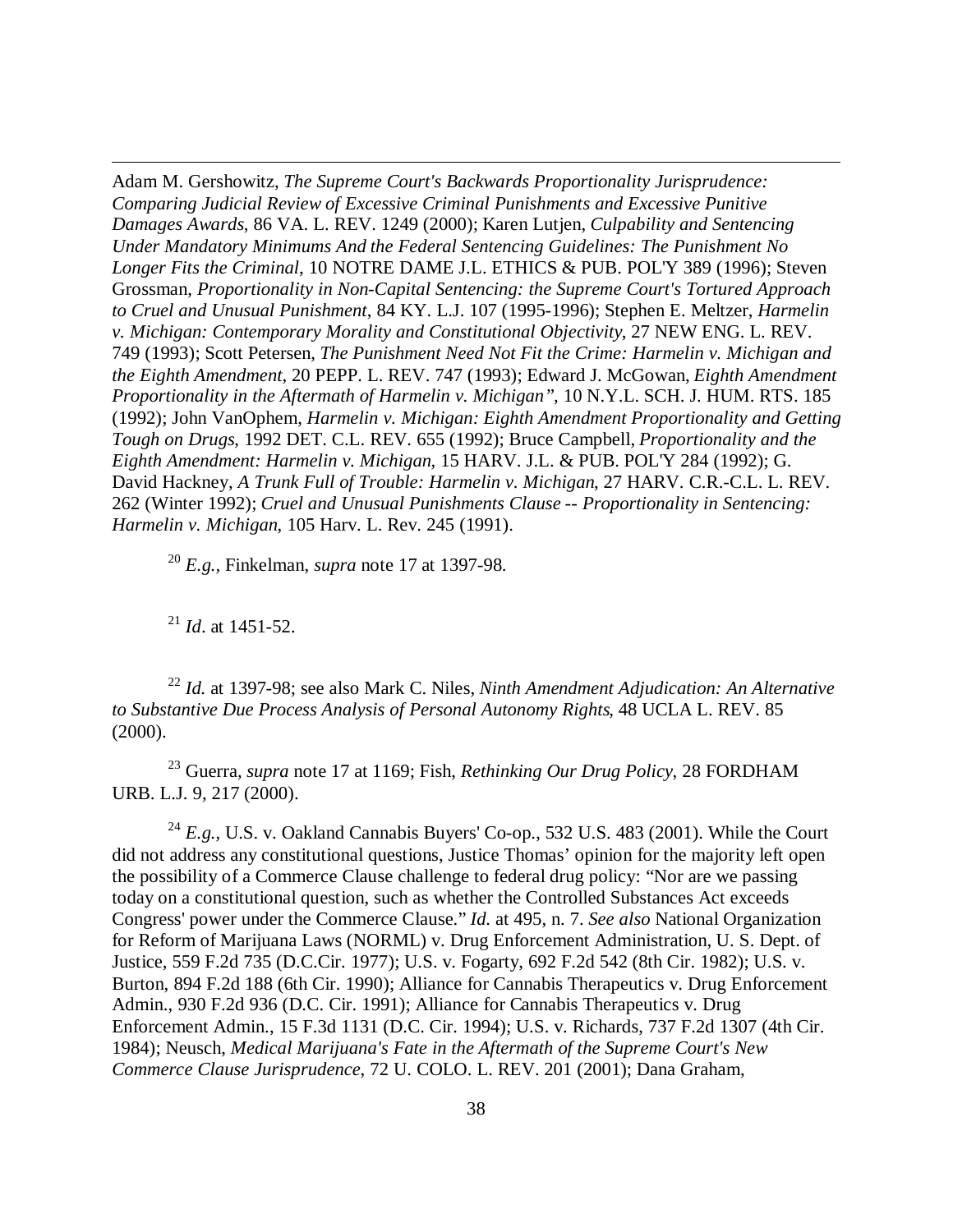*Decriminalization of Marijuana: An Analysis of The Laws in the United States and the Netherlands and Suggestions for Reform*, 23 LOY. L.A. INT'L & COMP. L. REV. 297 (2001); Andrew J. LeVay, *Urgent Compassion: Medical Marijuana, Prosecutorial Discretion and the Medical Necessity Defense*, 41 B.C. L. REV. 699 (2000); Marsha N. Cohen, *Breaking the Federal/State Impasse over Medical Marijuana: A Proposal*, 11 HASTINGS WOMEN'S L.J. 59 (2000); Dixon, *Conant v. McCaffrey: Physicians, Marijuana, and the First Amendment*, 70 U. COLO. L. REV. 975 (1999); Laura M. Rojas, *California's Compassionate Use Act and the Federal Government's Medical Marijuana Policy: Can California Physicians Recommend Marijuana to Their Patients Without Subjecting Themselves to Sanctions?*, 30 MCGEORGE L. REV. 1373 (1999); Lauretta Higgins Wolfson, *A Quality of Mercy: The Struggle of the AIDS-Afflicted to Use Marijuana as Medicine*, 22 T. JEFFERSON L. REV. 1 (1999); Marcia Tiersky, *Medical Marijuana: Putting the Power Where it Belongs*, 93 NW. U. L. REV. 547 (1999); Abbie Crites-Leoni, *Medicinal Use of Marijuana: Is the Debate a Smoke Screen for Movement Toward Legalization?*, 19 J. LEGAL MED. 273 (1998); Dogwill, *The Burning Question: How Will the United States Deal with the Medical- Marijuana Debate?*, 1998 DET. C.L. MICH. ST. U. L. REV. 247; Michael Vitiello, *Proposition 215: De Facto Legalization of Pot and the Shortcomings of Direct Democracy*, 31 U. MICH. J.L. REFORM 707 (1998); Suzanne D. McGuire, *Medical Marijuana: State Law Undermines Federal Marijuana Policy-Is the Establishment Going to the Pot?*, 7 SAN JOAQUIN L. REV. 73 (1997).

 $\overline{a}$ 

 $25$  There was no shortage of questions about drug prohibition when it began with the Harrison Tax Act of 1914, 38 Stat. 785, 1-12 (1914), amended by 40 Stat. 1130, 1006 (1919) (repealed 1939). *E.g.,* United States v. Jin Fuey Moy, 241 U.S. 394 (1916); United States v. Friedman, 224 F. 276 (W.D. Tenn. 1915); United States v. Woods, 224 F. 278 (D. Mont. 1915); United States v. Doremus, 249 U.S. 86 (1919); Webb v. United States, 249 U.S. 96(1919); Jin Fuey Moy v. United States, 254 U.S. 189 (1920); Minnesota ex rel. Whipple v. Martinson, 256 U.S. 41 (1921); Erik Grant Luna, *Our Vietnam: The Prohibition Apocalypse*, 46 DEPAUL L. REV. 483, 507-11 (1997).

 $26$  Writings critical of alcohol prohibition at the time touch on many of the same concerns as those raised by drug war critics and as seen in constitutional challenges to drug enforcement. An early critic anticipated Prohibition's failure: "The combined armies of the world could not prevent the growers of apples or grapes from allowing cider or wine to ferment and become alcoholic." Otto Erickson, *The Federal Prohibition Amendment*, 22 LAW NOTES 4, 7 (1918). Another commented:

[T]he Eighteenth Amendment inverts the declared purpose of this government. It establishes the paternity of the state and the consequent subjection of the citizen. ... It reestablishes the old order from which we revolted in 1776, namely; that the subject has no right that his sovereign is bound to respect.

Clarence Manion, *What Price Prohibition?*, 2 NOTRE DAME LAWYER. 73, 78 (January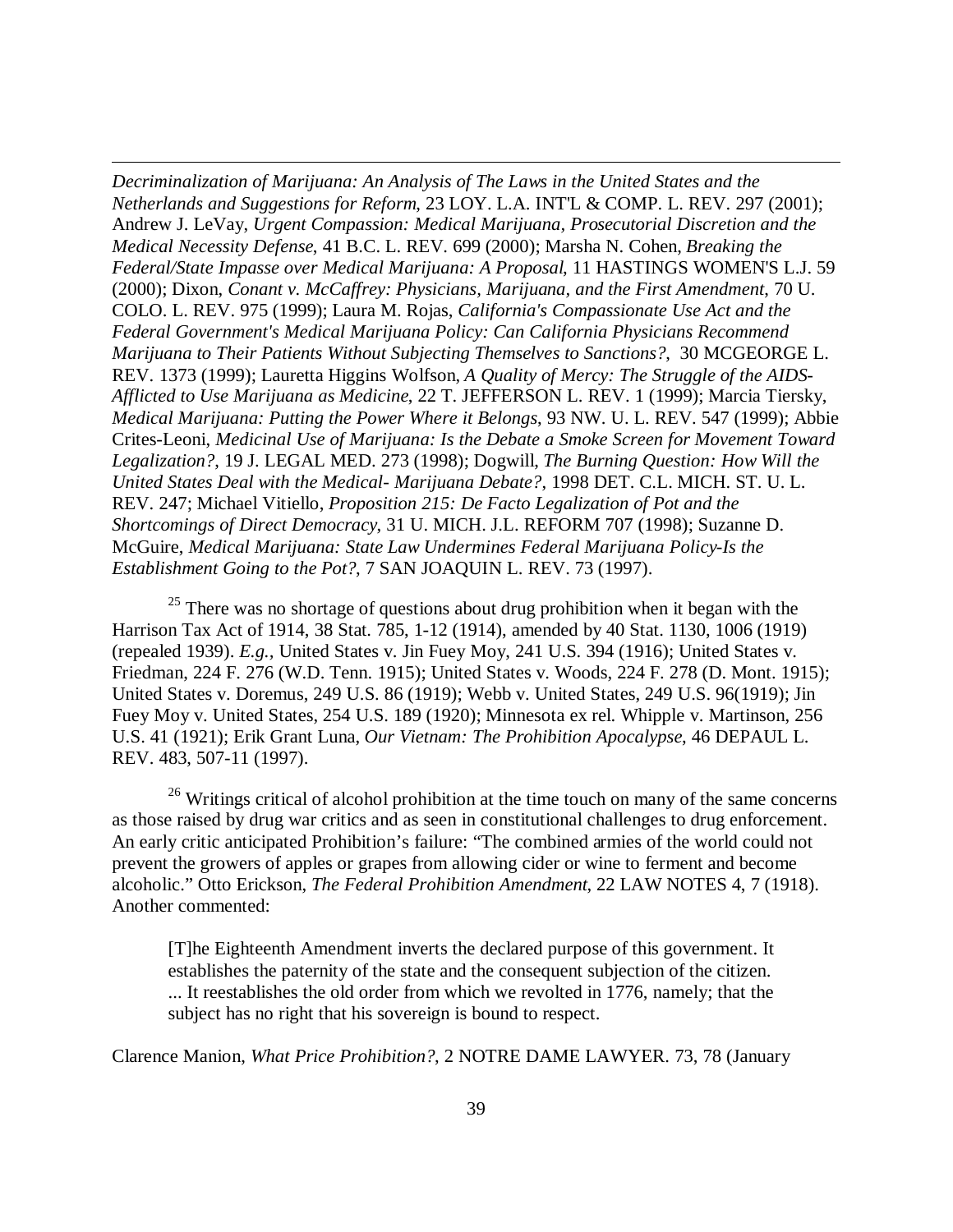1927). Manion also noted that "John Hancock was technically a bootlegger, and the stamp collectors of Great Britain were undoubtedly engaged in law enforcement." *Id.* at 86. A writer in the 1920's noted that Prohibition "had not accomplished its purposes and never will . . . . [O]ther vices have largely increased in consequence . . . [including] an unwarranted and unreasonable infringement of individual liberty . . . ." Rachemann, *The Experiment of Prohibition*, 12 CONST. REV. 181 (1928). Racheman also drew an interesting parallel to the prohibition of cotton in France from 1686-1759. *Id.* Another 1920's critic commented:

 $\overline{a}$ 

[A] law which attempts to regulate the private morals of the individual apart from his public duties and obligations as a citizen, not only cannot be effectually enforced but will inevitably lead to evils greater than those which it attempts to suppress. . . . [Criminals] have developed an industry that is one of the greatest and most profitable in existence. The profits are so great and the chance of detection and conviction have proven to be so slight that the industry is attaining greater proportions every day.

Carrington, *The Aftermath of the Eighteenth Amendment*, 8 VA. L. REG. 1, 1-2 (1922) (New Series). The president of Columbia University was one of Prohibition's most strident critics and he touched on both the failings and some of the constitutional issues:

The phrase "law enforcement" sounds as if it meant something, but it does not... . Laws must be respected and obeyed, and when they are not ... they cease to be laws . . . . If law enforcement means the enforcement of the Eighteenth Amendment . . . then [it] means lawlessness. It means the kind of murder that has been going on over this land for four years. It means the invasion of the right of privacy; . . . search without warrant; . . . the abolition or limitation of trial by jury. It means overturning all sorts of things which we have supposed to be fundamental. . . . There are not enough people . . . who habitually use liquor to bring about this reform; it has got to be brought about by total abstainers, who realize that a terrible mistake has been made; that instead of aiding temperance, we have obstructed it; that instead of building character, we have torn it down; that instead of promoting public honesty, we have multiplied political hypocrisy.

Butler, *The Problems of the Eighteenth Amendment*, 62 AM. L.REV. 193, 207-13 (1928). The attacks on Prohibition continued in the 1930's:

They predicted an end to poverty and continuous prosperity for all but the country is now going through one of the severest depressions . . . . They prophesied that the jails would soon be practically empty and crime reduced to a minimum, but . . . our jails are crowded to the bursting point and the building of bigger and better jails is going on merrily . . . while [sic] many millions of us felons merely awaiting detection and conviction. They . . . foretold [an abstinent] generation . . .,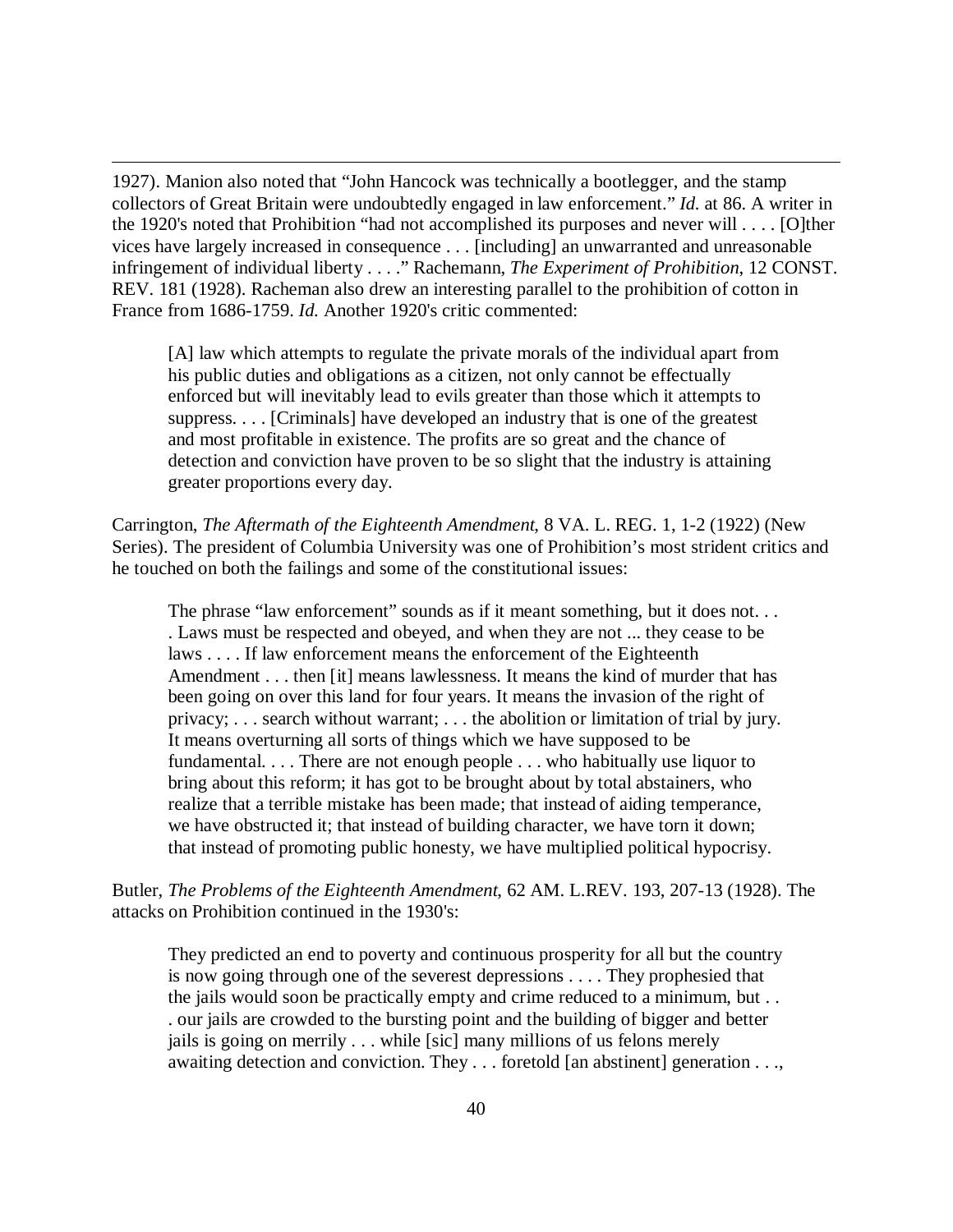but the class of 1931 at Princeton admitted that 263 of its members drank alcoholic beverages as against 74 who abstained . . . and the Wickersham Commission has reported sadly upon the prevalence of drinking among boys and girls of high school age.

 $\overline{a}$ 

Craighill, *Why Prohibition Failed*, 35 LAW NOTES 183 (1932). Fourth Amendment concerns were also raised. *E.g.,* Wilson, *Search and Seizure Under National Prohibition*, 12 CONST. REV. 189 (1928):

[T]he zeal for enforcement of the Prohibition Amendment should not blind us to the potential evils involved in permitting stealthy encroachments upon the right of immunity from unreasonable searches.

*See also Results of Alcohol Prohibition (A Selected Bibliography)*, 17 J. CRIM. L. 283 (1926).

<sup>27</sup> The fifth amendment provides, in pertinent part: "No person shall  $\dots$  be deprived of life, liberty, or property, without due process of law . . . ." U.S. CONST. amend. V.

<sup>28</sup> The fourteenth amendment provides, in pertinent part: "No State shall  $\dots$  deprive any person of life, liberty, or property, without due process of law . . . ." U.S. CONST. amend. XIV.

<sup>29</sup> Allgeyer v. State of La., 165 U.S. 578, 591 (1897). *See also* Calder v. Bull, 3 U.S. (3 Dall.) 385 (1798); Mugler v. Kansas, 123 U.S. 623, 661 (1887); Slaughter-House Cases, 83 U.S. (16 Wall.) 36 (1873) (Bradley, dissenting); Davidson v. City of New Orleans, 96 U.S. 97 (1877); Hurtado v. People of State of Cal., 110 U.S. 516 (1884); Lochner v. New York, 198 U.S. 45 (1905). For general discussions of substantive due process doctrine and its development over the years, *see e.g.*, Keith Jurow, *Untimely Thoughts: A Reconsideration of the Origins of Due Process of Law*, 19 AM J. LEGAL HIST. 265 (1975); Michael J. Hutter, *Kelly v. Johnson and Tonsorial Tastes: The Death Knell of Substantive Due Process*, 41 ALB. L. REV. 411, 421-440 (1977); Charles E. Shattuck, *The True Meaning of the Term "Liberty" in Those Clauses in the Federal and State Constitutions Which Protect "Life, Liberty, and Property*," 4 HARV. L. REV. 365 (1891); Learned Hand, *Due Process of Law and the Eight-Hour Day*, 21 HARV. L. REV. 495 (1908); Pound, *Liberty of Contract*, 18 YALE L.J. 454 (1909); Reeder, *The Due Process Clauses and "The Substance of Individual Rights*," 58 U. PA. L. REV. 191 (1910); Warren, *The New 'Liberty' Under the Fourteenth Amendment*, 39 HARV. L. REV. 431 (1926); Green, *The Allgeyer Case as a Constitutional Embrasure of Territoriality*, 2 ST. JOHN'S L. REV. 22 (1927); Lowell J. Howe, *The Meaning of "Due Process of Law" Prior to the Adoption of the Fourteenth Amendment*, 18 CAL. L. REV. 583 (1930); J.A.C. Grant, *The Natural Law Background of Due Process*, 31 COLUM. L. REV. 56 (1931); Graham, *Procedure to Substance – Extra-Judicial Rise of Due Process, 1830-1860*, 40 CAL. L. REV. 483 (1952); Mendelson, *A Missing Link in the Evolution of Due Process*, 10 VAND. L. REV. 125 (1956); Emerson, *Nine Justices in Search of a Doctrine*, 64 MICH. L. REV. 219 (1965); Ratner, *The Function of the*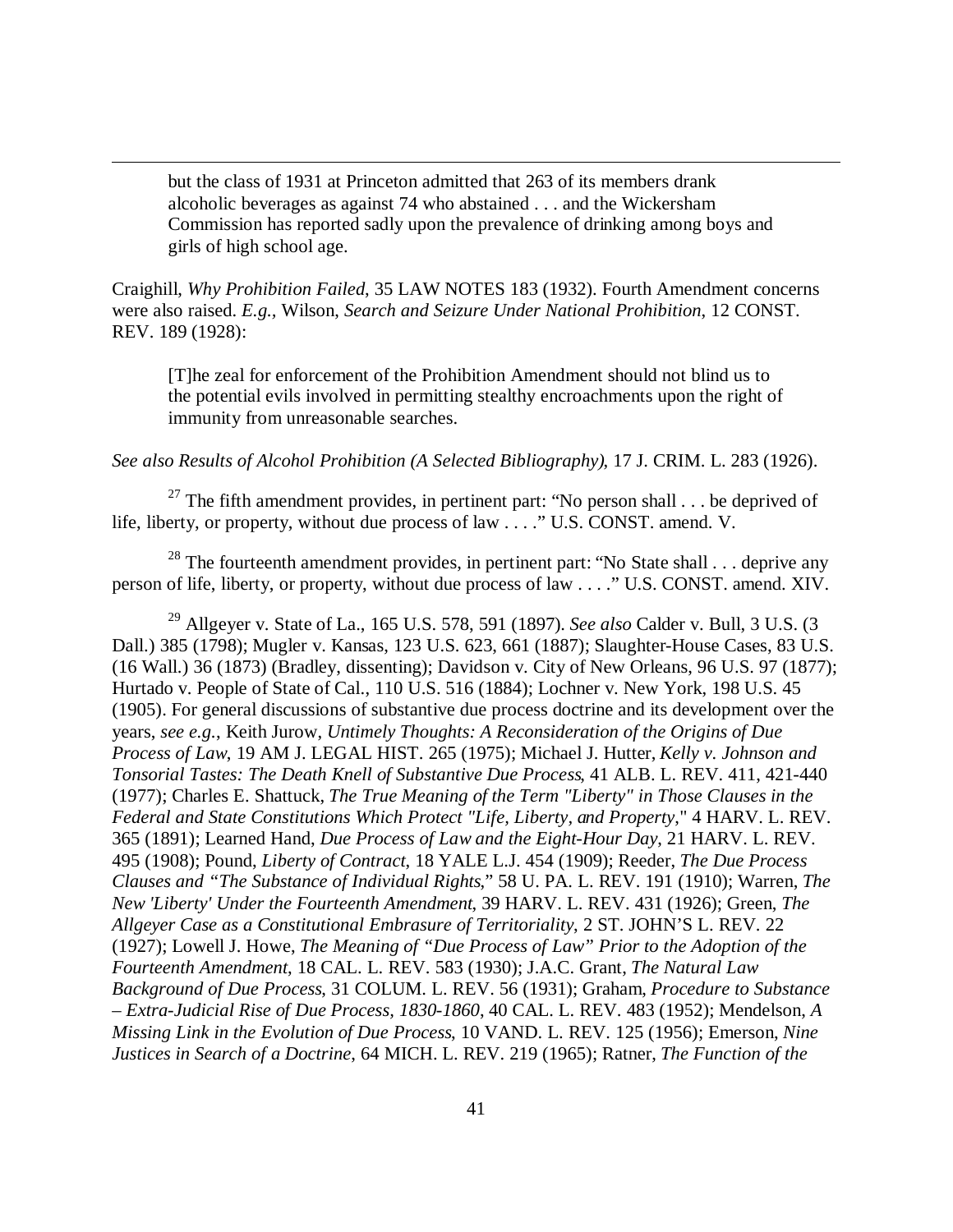*Due Process Clause*, 16 U. PA. L. REV. 1048 (1968); Gunther, *Foreword: In Search of Evolving Doctrine on a Changing Court: A Model for a Newer Equal Protection*, 86 HARV. L. REV. 1, 42 (1972); Tribe, *The Supreme Court, 1972 Term – Foreword: Toward a Model of Roles in the Due Process of Life and Law*, 87 HARV. L. REV. 1 (1973); Ely, *The Wages of Crying Wolf: A Comment on Roe v. Wade*, 82 YALE L.J. 920, 937 (1973); Goodpaster, *The Constitution and Fundamental Rights*, 15 ARIZ L. REV. 479 (1973); Note, *The Conclusive Presumption Doctrine: Equal Process or Due Protection*, 72 MICH. L. REV. 821 (1974); Tribe, *The Puzzling Persistence of Process-Based Constitutional Theories*, 89 YALE L.J. 1063 (1980); Easterbrook, *Substance and Due Process*, 1982 SUP. CT. REV. 85 (1982); *A House Divided: Substantive Due Process in the Twentieth Century*, 62 NEB. L. REV. 316 (1983); Richard H. Fallon, Jr., *Some Confusions About Due Process, Judicial Review, and Constitutional Remedies*, 93 COLUM. L. REV. 309 (1993); Michael J. Phillips, *How Many Times Was Lochner-Era Substantive Due Process Effective?*, 48 MERCER L. REV. 1049 (1997); John Harrison, *Substantive Due Process and the Constitutional Text*, 83 VA. L. REV. 493 (1997); Robert C. Post, *Defending The Lifeworld: Substantive Due Process in The Taft Court Era*, 78 B.U. L. REV. 1489 (1998); Michael J. Phillips, *The Progressiveness of the Lochner Court*, 75 DENV. U. L. REV. 453 (1998); Toni M. Massaro, *Reviving Hugo Black? The Court's 'Jot for Jot' Account of Substantive Due Process*, 73 N.Y.U. L. Rev. 1086 (1998); Laurence H. Tribe, Comment, *Saenz sans Prophecy: Does the Privileges or Immunities Revival Portend the Future--or Reveal the Structure of the Present?*, 113 HARV. L. REV. (1999); Harry F. Tepker, Jr., *The Arbitrary Path of Due Process*, 53 OKLA. L. REV. 197 (2000); Ronald A. Parsons and Sheila S. Woodward, *The Heart of the Matter: Substantive Due Process in the South Dakota Courts*, 47 S.D. L. Rev. 185 (2002).

 $\overline{a}$ 

<sup>30</sup> *E.g.,* Paulsen, *The Persistence of Substantive Due Process in the States*, 34 MINN. L. REV. 91 (1950); Hetherington, *State Economic Regulation and Substantive Due Process of Law*, 53 NW. U.L. REV. 13 (1958); Note, *Unenumerated Rights--Substantive Due Process, the Ninth Amendment, and John Stuart Mill*, 1971 WIS. L. REV. 922 (1971); Comment, *Fundamental Personal Rights: Another Approach to Equal Protection*, 40 U. CHI. L. REV. 807 (1973); Heymann & Barzelay, *The Forest and the Trees: Roe v. Wade and Its Critics*, 53 B.U.L. REV. 765 (1973); Comment, *On Privacy: Constitutional Protection for Personal Liberty*, 48 N.Y.U.L. REV. 670 (1973); Note, *Roe v. Wade and Doe v. Bolton: The Compelling State Interest Test in Substantive Due Process*, 30 WASH. & LEE L. REV. 628 (1973); Comment, *Roe v. Wade – The Abortion Decision – An Analysis and Its Implications*, 10 SAN DIEGO L. REV. 844 (1973); Louis Henkin, *Privacy and Autonomy*, 74 COLUM. L. REV. 1410, 1425 (1974); Dilloff, *Federal Court Litigation Over the Regulation of Adult Grooming*, 38 ALB. L. REV. 387 (1974); Note, *Parental Consent Requirements and Privacy Rights of Minors: The Contraceptive Controversy*, 88 HARV. L. REV. 1001 (1975); Wilkinson, *Goss v. Lopez, The Supreme Court As School Superintendent*, 1975 SUP. CT. REV. 25; Linde, *Due Process of Lawmaking*, 55 NEB. L. REV. 197 (1976); Perry, *Abortion, the Public Morals, and the Police Power: The Ethical Function of Substantive Due Process*, 23 U.C.L.A. L. REV. 689 (1976); Craven, *Personhood: The Right to be Let Alone*, 1976 DUKE L.J. 699; Tom Gerety, *Redefining Privacy*, 12 HARV. C. R.-C. L. L.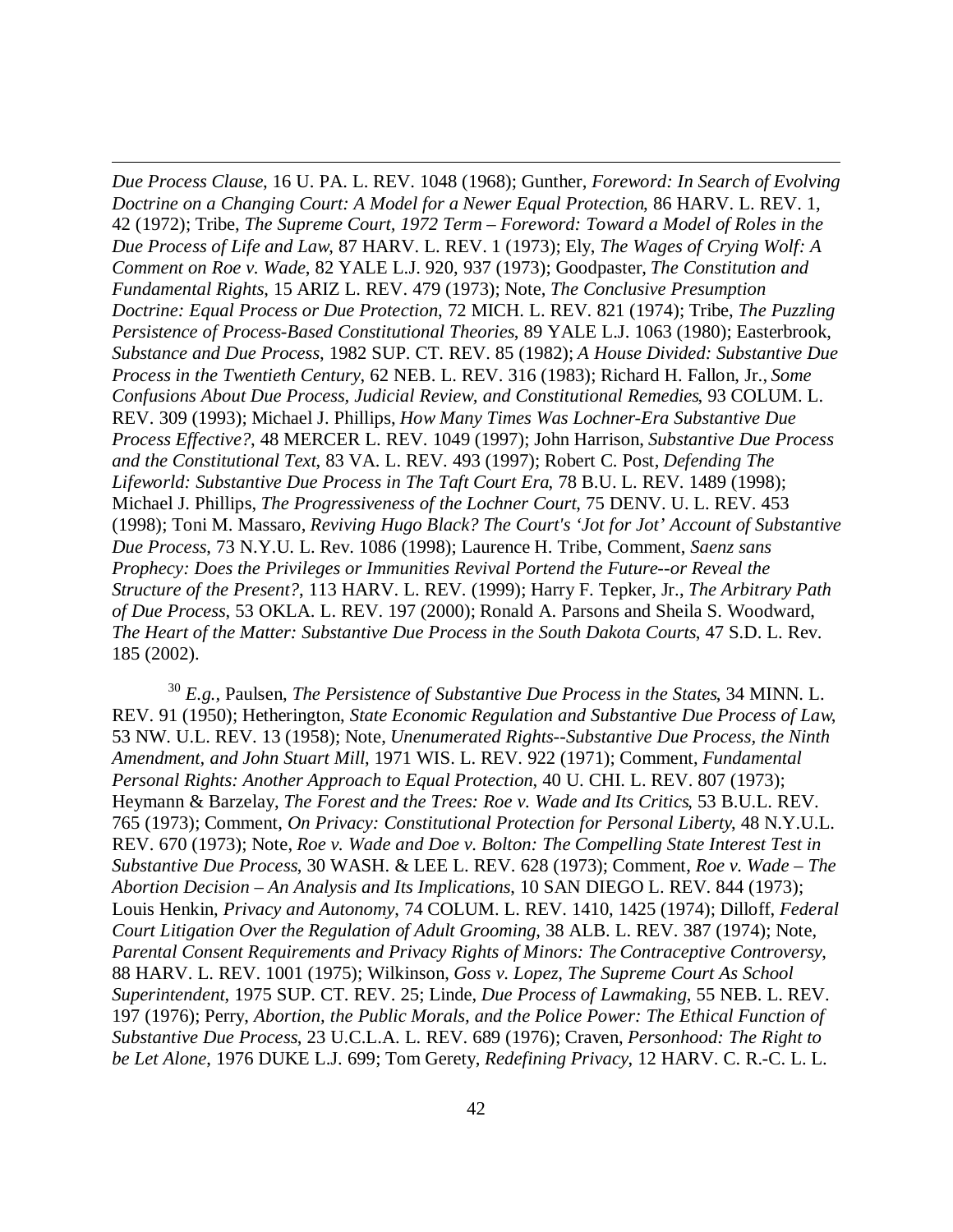REV. 233, 272 (1977); Lupu, *Untangling the Strands of the Fourteenth Amendment*, 77 MICH. L. REV. 981 (1979); *Developments in the Law - The Constitution and the Family: II. Sources of Constitutional Protection for Family Rights*, 93 HARV. L. REV. 1161 (1980); John Hart Ely, *Democracy and the Right to Be to be Different*, 56 N.Y.U. L. REV. 397 (1981); Paul Brest, *The Fundamental Rights Controversy: The Essential Contradictions of Normative Constitutional Scholarship*, 90 YALE L.J. 1063, 1064 (1981); *Substantive Due Process Limits on the Duration of Civil Commitment for the Treatment of Mental Illness*, 16 HARV. C.R.-C.L. L. REV. 205 (1981); *Termination of Parental Rights: the Substantive Due Process Issue*, 26 ST. LOUIS U. L.J. 915 (1982); *Corporal Punishment in Public Schools: A Violation of Substantive Due Process?*, 33 HASTINGS L.J. 1245 (1982); Gene R. Nichol, *Children of Distant Fathers: Sketching an Ethos of Constitutional Liberty*, 1985 WIS. L. REV. 1305; Herbert Hovenkamp, *The Political Economy of Substantive Due Process*, 40 STAN. L. REV. 379 (1988); *Note: Substantive Due Process Comes Home to Roost: Fundamental Rights, Griswold to Bowers*, 10 WOMEN'S RTS. L. REP. 177 (1988); Jed Rubenfeld, *The Right of Privacy*, 102 HARV. L. REV. 737 (1989); Alfred Hill, *The Political Dimension of Constitutional Adjudication*, 63 S. CAL. L. REV. 1237 (1990); Phillips, *The Nonprivacy Applications of Substantive Due Process*, 21 RUTGERS L.J. 537 (1990); Bobb & Coleman, *Webster and the Future of Substantive Due Process*, 28 DUQ. L.REV. 271 (1990); Moyer-Schönberger, *Substantive Due Process and Equal Protection in the Fundamental Rights Realm*, 33 HOW. L.J. 287 (1990); Hochlinger, *Substantive Due Process Analysis and the Lochner Liberal Tradition: Rethinking the Modern Privacy Cases*, 65 IND. L.J. 723 (1990); Rosalie Berger Levinson, *Protection Against Government Abuse of Power: Has the Court Taken the Substance out of Substantive Due Process*, 16 U. DAYTON L. REV. 313 (1991); Michael J. Phillips, *The Substantive Due Process Rights of College and University Faculty*, 28 AM. BUS. L.J. 567 (1991); Dennis D. Hirsch, *The Right to Economic Opportunity: Making Sense of The Supreme Court's Welfare Rights Decisions*, 58 U. PITT. L. REV. 109 (1996); Ronald J. Krotoszynski, Jr., *Fundamental Property Rights*, 85 GEO. L.J. 555 (1997); Susan R. Klein, *The Discriminatory Application of Substantive Due Process: a Tale of Two Vehicles*," 1997 U. ILL. L. REV. 453 (1997); Herbert Hovenkamp, *Law and Morals in Classical Legal Thought*, 82 IOWA L. REV. 1427 (1997); *Human Cloning And Substantive Due Process*, 111 HARV. L. REV. 2348 (1998); Stephen A. Newman, *Human Cloning and the Substantive Due Process Riddle*, 8 S. CAL. INTERDISC. L.J. 153 (1998); Alan J. Meese, *Will, Judgment, and Economic Liberty: Mr. Justice Souter and The Mistranslation of the Due Process Clause*, 41 WM. & MARY L. REV. 3 (1999); Aaron J. Rappaport, *Beyond Personhood and Autonomy: Moral Theory and the Premises of Privacy*, 2001 UTAH L. REV. 441; Cass R. Sunstein, *Is There a Constitutional Right to Clone?*, 53 HASTINGS L.J. 987 (2002).

 $\overline{a}$ 

<sup>31</sup> Herbert L. Packer, *The Aims of the Criminal Law Revisited: A Plea for a New Look at 'Substantive Due Process'*, 44 S. CAL. L. REV. 490 (1971); Thomas L. Hindes, *Morality Enforcement Through the Criminal Law and the Modern Doctrine of Substantive Due Process*, 126 U. PA. L. REV. 344, 346 (December 1977); Joseph E. Kennedy, *Making the Crime Fit the Punishment*, 51 EMORY L.J. 753 (2002).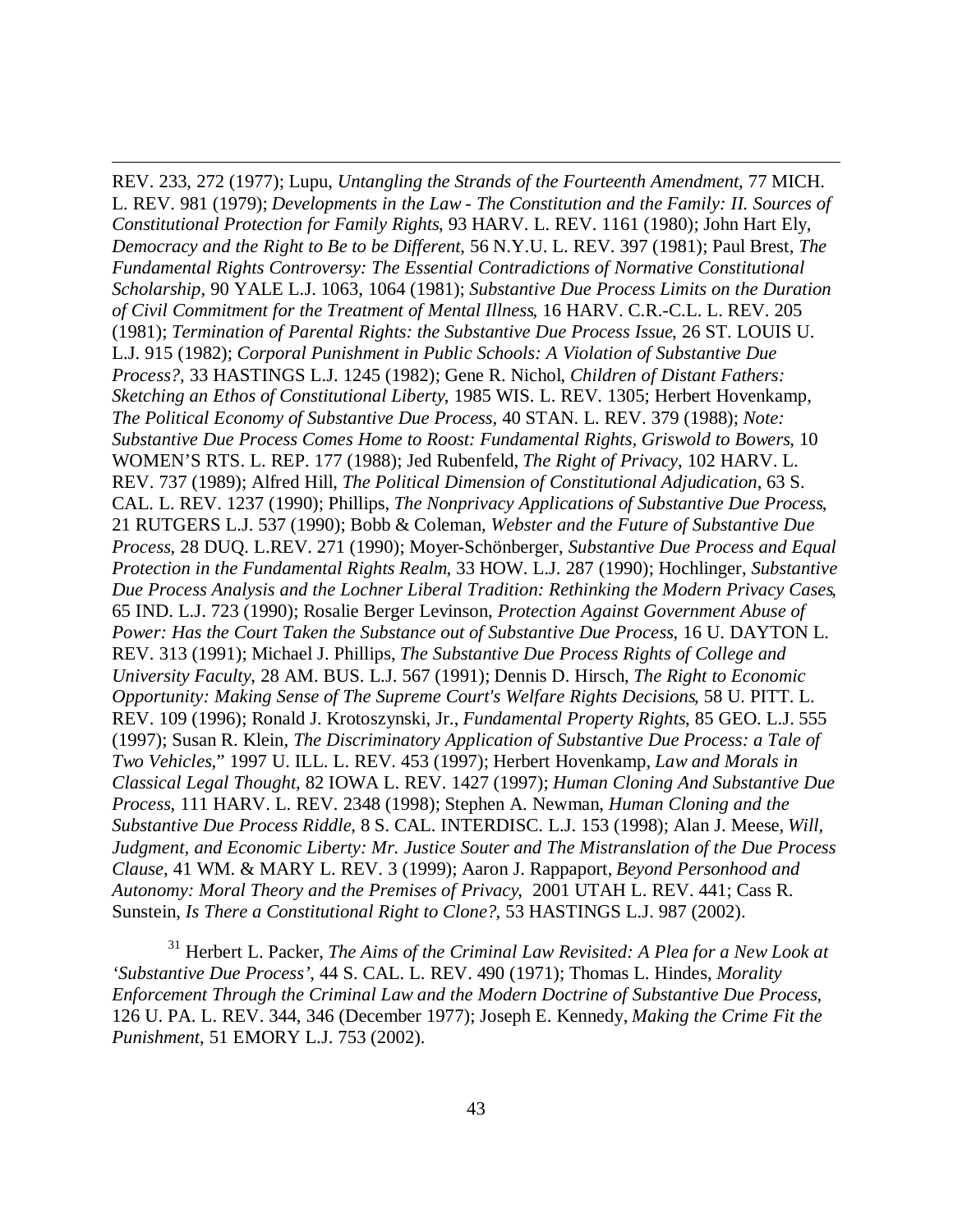<sup>32</sup> Lochner v. New York, 198 U.S. 45 (1905); *see also* Cass R. Sunstein, *Lochner's Legacy*, 87 COLUM. L. REV. 873 (1987).

<sup>33</sup> *E.g.* Michael Ariens, *A Thrice-Told Tale, or Felix the Cat*, 107 HARV. L. REV. 620 (1994).

<sup>34</sup> 410 U.S. 113 (1973).

 $\overline{a}$ 

<sup>35</sup> Mark Twain, NEW YORK JOURNAL (June 2, 1897). McCloskey, *Economic Due Process and the Supreme Court: An Exhumation and Reburial*, 1962 SUP. CT. REV. 34; Van Alstyne, *The Demise of the Right-Privilege Distinction in Constitutional Law*, 81 HARV. L. REV. 1439 (1968); Hutter, *supra* note 34; Helen Garfield, *Privacy, Abortion, and Judicial Review; Haunted by the Ghost of Lochner*, 61 WASH. L. REV. 293 (1986); Conkle, *The Second Death of Substantive Due Process*, 62 IND. L.J. 215 (1987); Myers, *The End of Substantive Due Process*, 45 WASH. AND LEE L. REV. 557 (1988); Williamson, Note, *The Constitutional Privacy Doctrine After Bowers v. Hardwick: Rethinking the Second Death of Substantive Due Process*, 62 S. CAL. L. REV. 1297 (1989); James E. Fleming, *Fidelity, Basic Liberties, and the Specter of Lochner*, 41 WM. & MARY L. REV. 147 (1999); McGreal, *Why Repeal of the Death Tax Means the Second Demise of Substantive Due Process*, 39 SAN DIEGO L. REV. 551 (2002) (a lighthearted look at substantive due process); HOWARD GILLMAN, THE CONSTITUTION BESIEGED: THE RISE AND DEMISE OF LOCHNER ERA POLICE POWERS JURISPRUDENCE (1993). *See also* William W. Van Alstyne, Comment, *The Second Death of Federalism*, 83 MICH. L. REV. 1709 (1985).

<sup>36</sup> At least one court has applied substantive due process analysis to invalidate a statute in a drug case. Ravin v. State, 537 P.2d 494 (Alaska 1975). The Alaska Supreme Court applied its own standard:

It is appropriate in this case to resolve Ravin's privacy claims by determining whether there is a proper governmental interest in imposing restrictions on marijuana use and whether the means chosen bear a substantial relationship to the legislative purpose. If governmental restrictions interfere with the individual's right to privacy, we will require that the relationship between means and ends be not merely reasonable but close and substantial.

*Id.* at 498. The Court's decision was heavily influenced by the adoption of an explicit right to privacy in Alaska's State Constitution. ALASKA CONST. art. 1, § 22. In the end, the Court ruled the statute invalid as applied to an adult's personal consumption at home:

Thus we conclude that no adequate justification for the state's intrusion into the citizen's right to privacy by its prohibition of possession of marijuana by an adult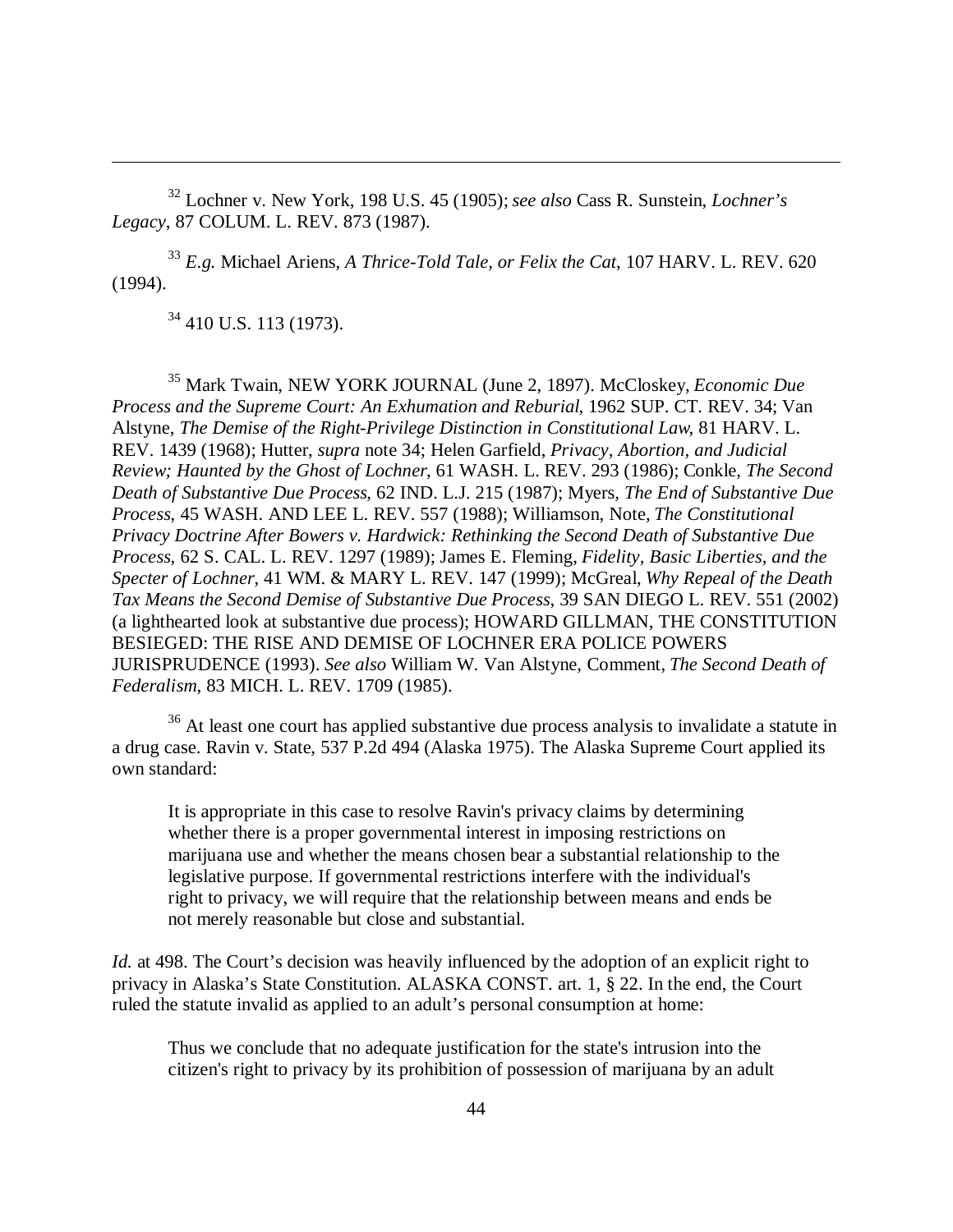for personal consumption in the home has been shown. The privacy of the individual's home cannot be breached absent a persuasive showing of a close and substantial relationship of the intrusion to a legitimate governmental interest. Here, mere scientific doubts will not suffice. The state must demonstrate a need based on proof that the public health or welfare will in fact suffer if the controls are not applied.

 $\overline{a}$ 

The state has a legitimate concern with avoiding the spread of marijuana use to adolescents who may not be equipped with the maturity to handle the experience prudently, as well as a legitimate concern with the problem of driving under the influence of marijuana. Yet these interests are insufficient to justify intrusions into the rights of adults in the privacy of their own homes.

*Id.* at 511. The Alaska Supreme Court discussed Ravin recently in Brown v. Ely, 14 P.3d 257 (Alaska 2000). *See also* Winters, *Ravin Revisited: Do Alaskans Still Have a Constitutional Right to Possess Marijuana in the Privacy of Their Homes?*, 15 ALASKA L. REV. 315 (1998); Orlansky & Feldman, *Justice Rabinowitz and Personal Freedom: Evolving a Constitutional Framework*, 15 ALASKA L. REV. 1 (1998).

 $37$  Supreme Court jurisprudence arguably reflects a difference between legislative and executive action in substantive due process analysis. *E.g.* County of Sacramento v. Lewis, 523 U.S. 833, 846-47 (1998); *but see id.* at 861-62 (Scalia, J. concurring) ("The proposition that 'shocks-the-conscience' is a test applicable only to executive action is original with today's opinion. ... [I]t is a puzzlement why substantive due process protects some liberties against executive officers but not against legislatures."). *See also The Supreme Court, 1997 Term: Leading Cases*, 112 HARV. L. REV. 192 (1998); Umhofer, *Confusing Pursuits: Sacramento v. Lewis and the Future of Substantive Due Process in the Executive Setting*, 41 SANTA CLARA L. REV. 437 (2001); Chesney, *Old Wine or New? The Shocks-the-Conscience Standard and the Distinction Between Legislative and Executive Action*, 50 SYRACUSE L. REV. 981 (2000).

<sup>38</sup> *See, e.g., Winning the War on Drugs: A "Second Chance" for Nonviolent Drug Offenders*, 113 HARV. L. REV. 1485 (2000) ("Since the mid-1980s, the United States has undertaken an extensive effort to incarcerate drug offenders . . . .").

<sup>39</sup> Collins v. Harker Heights, 503 US 115, 125 (1992) ("The doctrine of judicial selfrestraint requires us to exercise the utmost care whenever we are asked to break new ground in this field."); *see also* County of Sacramento, *supra* note 37 at 842-43; Albright v. Oliver, 510 U.S. 266, 272 (1994); Richard H. Fallon, Jr., *Some Confusions About Due Process, Judicial Review, and Constitutional Remedies*, 93 COLUM. L. REV. 309, 310 (1993) ("[G]iven the potentially sweeping implications of a prohibition against governmental arbitrariness and the tainted history of substantive due process adjudication, the Supreme Court has developed a variety of avoidance strategies."); Mark C. Niles, *Ninth Amendment Adjudication: An Alternative to Substantive Due Process Analysis of Personal Autonomy Rights*, 48 UCLA L. REV. 85, 137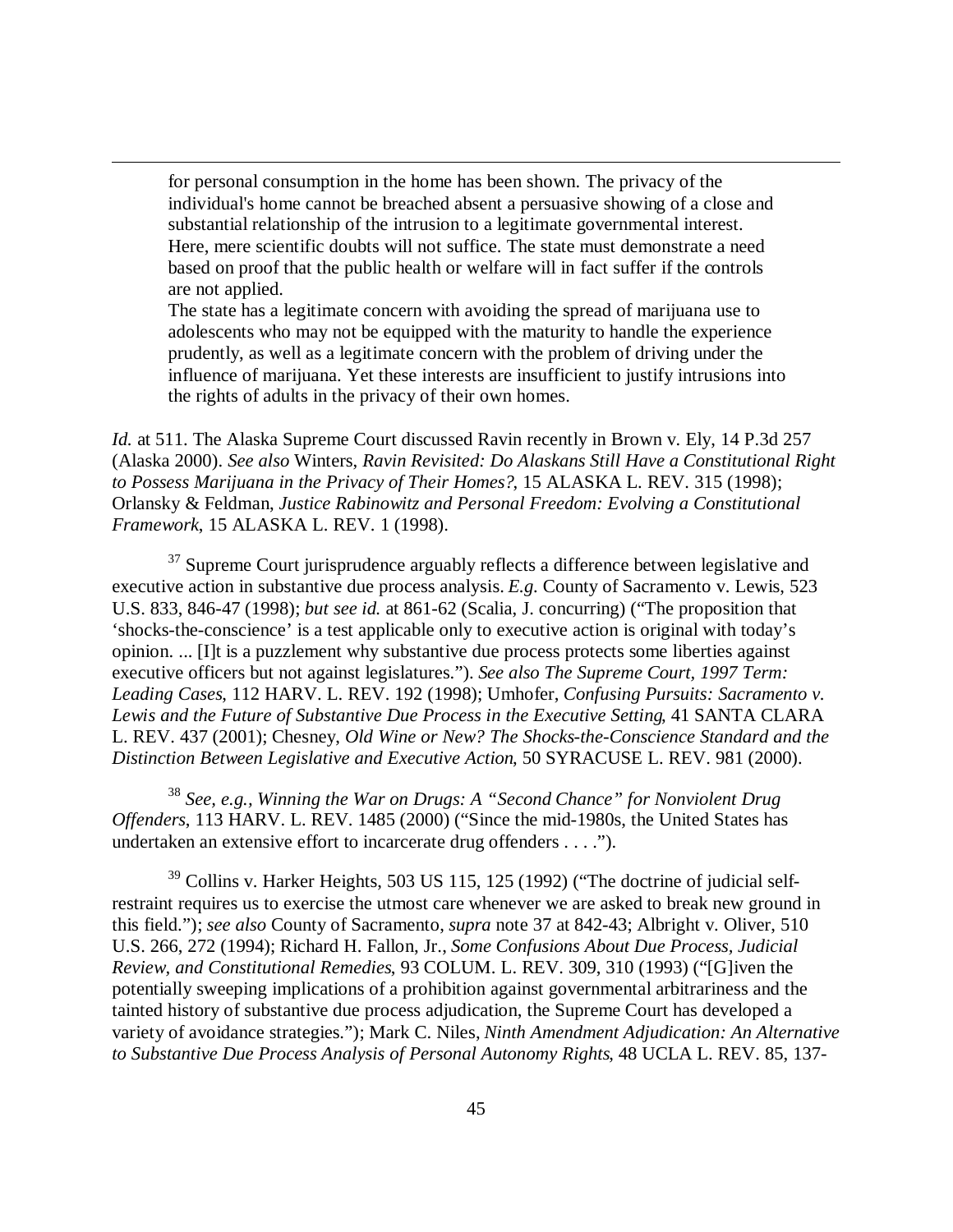138 (2000) (criticizing undue judicial reluctance in substantive due process jurisprudence).

 $40$  Commonwealth v. Alger, 61 Mass. 53 (1851), cited favorably in Slaughter-House Cases, 83 U.S. 36, 62 (1872); *see also* Thurlow v. Com. of Mass., 46 U.S. 504 (1847):

But what are the police powers of a State? They are nothing more or less than the powers of government inherent in every sovereignty to the extent of its dominions. And whether a State passes a quarantine law, or a law to punish offences, or to establish courts of justice, or requiring certain instruments to be recorded, or to regulate commerce within its own limits, in every case it exercises the same powers; that is to say, the power of sovereignty, the power to govern men and things within the limits of its dominion.

It is by virtue of this power that it legislates; and its authority to make regulations of commerce is as absolute as its power to pass health laws, except in so far as it has been restricted by the constitution of the United States.

The police power was also discussed at length in Lochner:

 $\overline{a}$ 

There are, however, certain powers, existing in the sovereignty of each state in the Union, somewhat vaguely termed police powers, the exact description and limitation of which have not been attempted by the courts. Those powers, broadly stated, and without, at present, any attempt at a more specific limitation, relate to the safety, health, morals, and general welfare of the public. Both property and liberty are held on such reasonable conditions as may be imposed by the governing power of the state in the exercise of those powers, and with such conditions the 14th Amendment was not designed to interfere. ...

It must, of course, be conceded that there is a limit to the valid exercise of the police power by the state. There is no dispute concerning this general proposition. Otherwise the 14th Amendment would have no efficacy and the legislatures of the states would have unbounded power, and it would be enough to say that any piece of legislation was enacted to conserve the morals, the health, or the safety of the people; such legislation would be valid, no matter how absolutely without foundation the claim might be. The claim of the police power would be a mere pretext,--become another and delusive name for the supreme sovereignty of the state to be exercised free from constitutional restraint. This is not contended for. In every case that comes before this court, therefore, where legislation of this character is concerned, and where the protection of the Federal Constitution is sought, the question necessarily arises: Is this a fair, reasonable, and appropriate exercise of the police power of the state, or is it an unreasonable, unnecessary, and arbitrary interference with the right of the individual to his personal liberty, or to enter into those contracts in relation to labor which may seem to him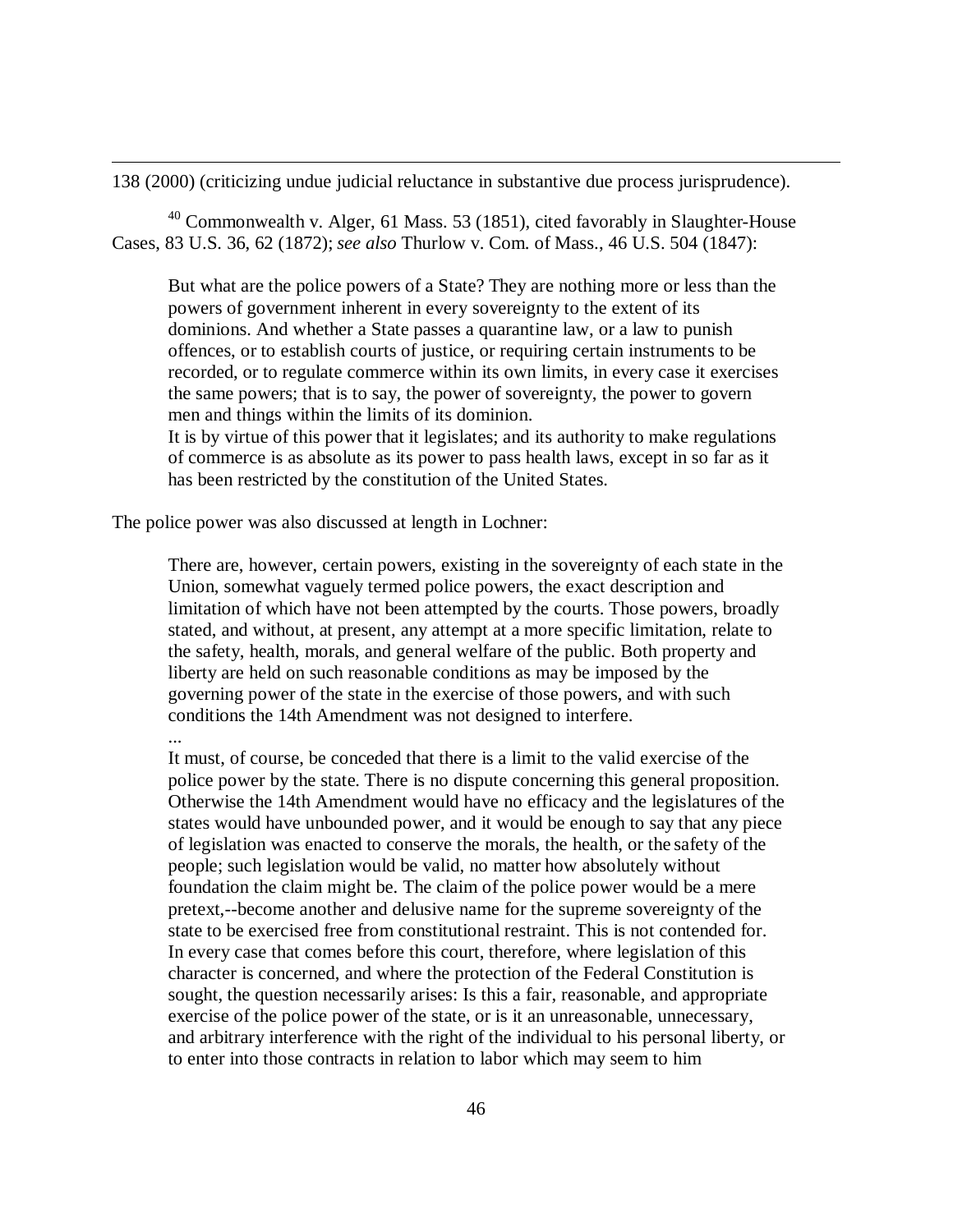appropriate or necessary for the support of himself and his family? Of course the liberty of contract relating to labor includes both parties to it. The one has as much right to purchase as the other to sell labor.

 $\overline{a}$ 

This is not a question of substituting the judgment of the court for that of the legislature. If the act be within the power of the state it is valid, although the judgment of the court might be totally opposed to the enactment of such a law. But the question would still remain: Is it within the police power of the state? and that question must be answered by the court.

Lochner v. New York, 198 U.S. 45, 53-57 (1905); *see also* Jacobson v. Commonwealth of Massachusetts, 197 U.S. 11, 24-25 (1905). For an early discussion of the limits of the police power, *see* CHRISTOPHER G. TIEDEMAN, A TREATISE ON THE LIMITATIONS OF POLICE POWER IN THE UNITED STATES (1886). *See also* Glenn H. Reynolds and David B. Kopel, *The Evolving Police Power: Some Observations for a New Century*, 27 HASTINGS CONST. L.Q. 511 (2000); Hugh D. Spitzer, *Municipal Police Power in Washington State*, 75 WASH. L. REV. 495, 497 (2000); Alfred Hill, *The Political Dimension of Constitutional Adjudication*, 63 S. CAL. L. REV. 1237, 1304-05 (1990); Patrick C. McGinley, *'Regulatory 'Takings': The Remarkable Resurrection of Economic Substantive Due Process Analysis in Constitutional Law*, 17 ENVTL. L. REP. 10369 (1987); Roderick E. Walston, *The Constitution and Property: Due Process, Regulatory Takings, and Judicial Takings*, 2001 UTAH L. REV. 379, 383-385, 388-390; William J. Stuntz, *The Substantive Origins of Criminal Procedure*, 105 Yale L.J. 393, 430-431 (1995).

<sup>41</sup> *E.g.,* Fenster v. Leary, 229 N.E.2d 426 (New York 1967); *see also* Black, *The "Penumbra Doctrine" in Prohibition Enforcement*, 27 ILL. L.REV. 511 (1933); Purity Extract & Tonic Co. v. Lynch, 226 U.S. 192, 201 (1912); Purity Extract & Tonic Co. v. Lynch, 56 So. 316 (Miss. 1911). In People v. Gillson, the New York Court of Appeals distinguished "the legislative power to enact what shall amount to a crime" as separate from "the police power":

Many other instances could be given where the interference of the legislature with the personal liberty of the citizen would be at once regarded as proper, or at least legal, under the exercise of the police power. But there is a limit to such interference, in my judgment, and there does come a time when the constitutional provision, so often herein quoted, steps in to protect the citizen. Nor can this act stand as a valid exercise of legislative power to enact what shall amount to a crime. The power of the legislature to so declare is exceedingly large, and it is difficult to define its exact limit. But that there is a limit, even to that power, under our constitution, we entertain no doubt . . . .

People v. Gillson, 17 N.E. 343, 348 (1888). *See also* Neil Colman McCabe, *State Constitutions and Substantive Criminal Law*, 71 TEMP. L. REV. 521 (Fall 1998); Grant H. Morris, *Defining Dangerousness: Risking a Dangerous Definition*, 10 J. CONTEMP. LEGAL ISSUES 61 (1999)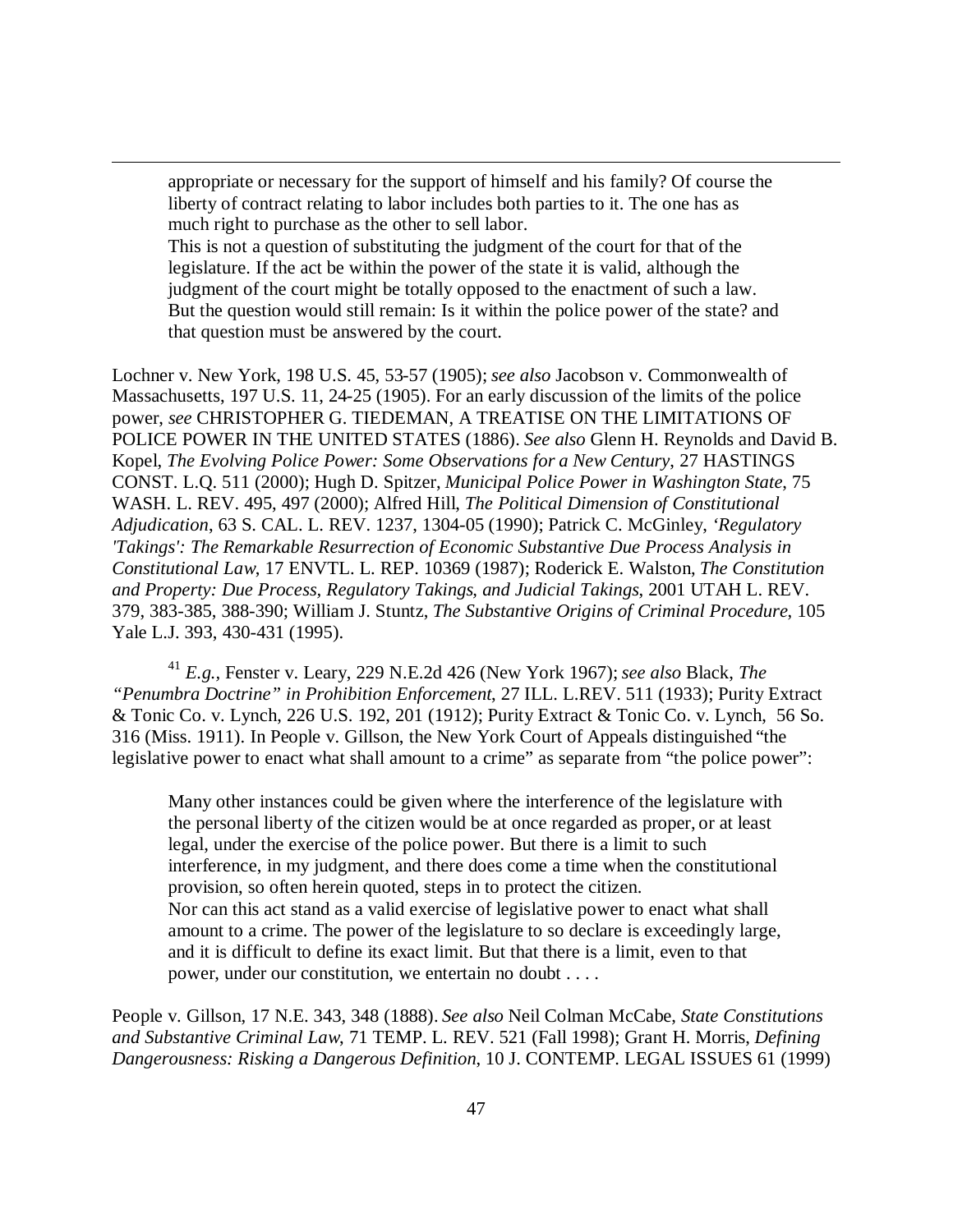("As individuals living in a society, our liberty is not absolute and must bow to the public's legitimate need for safety. Typically, to meet this need, the government exercises its police power by enacting criminal laws."). Congress lacks "a general federal police power." US v. Lopez, 514 US 549, 564-68 (1995); *see also* id at 584-85 (Thomas, J. concurring) ("The Federal Government has nothing approaching a police power.").

 $\overline{a}$ 

<sup>42</sup> Louis D. Bilionis, *Process, The Constitution, and Substantive Criminal Law*, 96 MICH. L. REV. 1269, 1294 (1998). Bilionis describes "a coherent, process-oriented and institution-sensitive model of the relationship between the Constitution and criminal law":

Criminal law choices are controvertible, fundamentally political, and thus best left to the political departments. There indeed is a risk that criminal law might drift too far from its moral moorings. Our chief protection against that risk, however, comes not from Platonic guardians, but from the safeguards of the political process and the opportunities for individualized, discretionary justice that are layered institutionally throughout the criminal process.

## *See also* Sundby, *The Reasonable Doubt Rule and the Meaning of Innocence*, 40 HASTINGS L.J. 457, 489-90 (1989):

The focus is now on what the criminal law, and a finding that it has been violated represents. In a democratic system, the answer is that the criminal law represents the behavior which society through its elected representatives has determined so violates societal norms that it should be condemned and punished as criminal. The societal judgment may vary with the times, sometimes being lenient and other times more strict, but the criminal code is the vehicle through which the judgment is expressed.

Packer, *supra* note 36, 44 S.CAL. L.REV. at 490; Remington, *The Future of the Substantive Criminal Law Movement - Theoretical and Practical Considerations*, 19 RUTGERS L.J. 867 (1988); William J. Stuntz, *Substance, Process, and the Civil-Criminal Line,* 7 J. CONTEMP. LEGAL ISSUES 1 (1996). *See also* Robinson v. California, 370 U.S. 660 (1962); Powell v. Texas, 392 U.S. 514, 532-33 (1968):

The State of Texas thus has not sought to punish a mere status, as California did in Robinson .... Rather, it has imposed upon appellant a criminal sanction for public behavior which may create substantial health and safety hazards ... and which offends the moral and esthetic sensibilities of a large segment of the community. ... Robinson so viewed brings this Court but a very small way into the substantive criminal law. And unless Robinson is so viewed it is difficult to see any limiting principle that would serve to prevent this Court from becoming ... the ultimate arbiter of the standards of criminal responsibility, in diverse areas of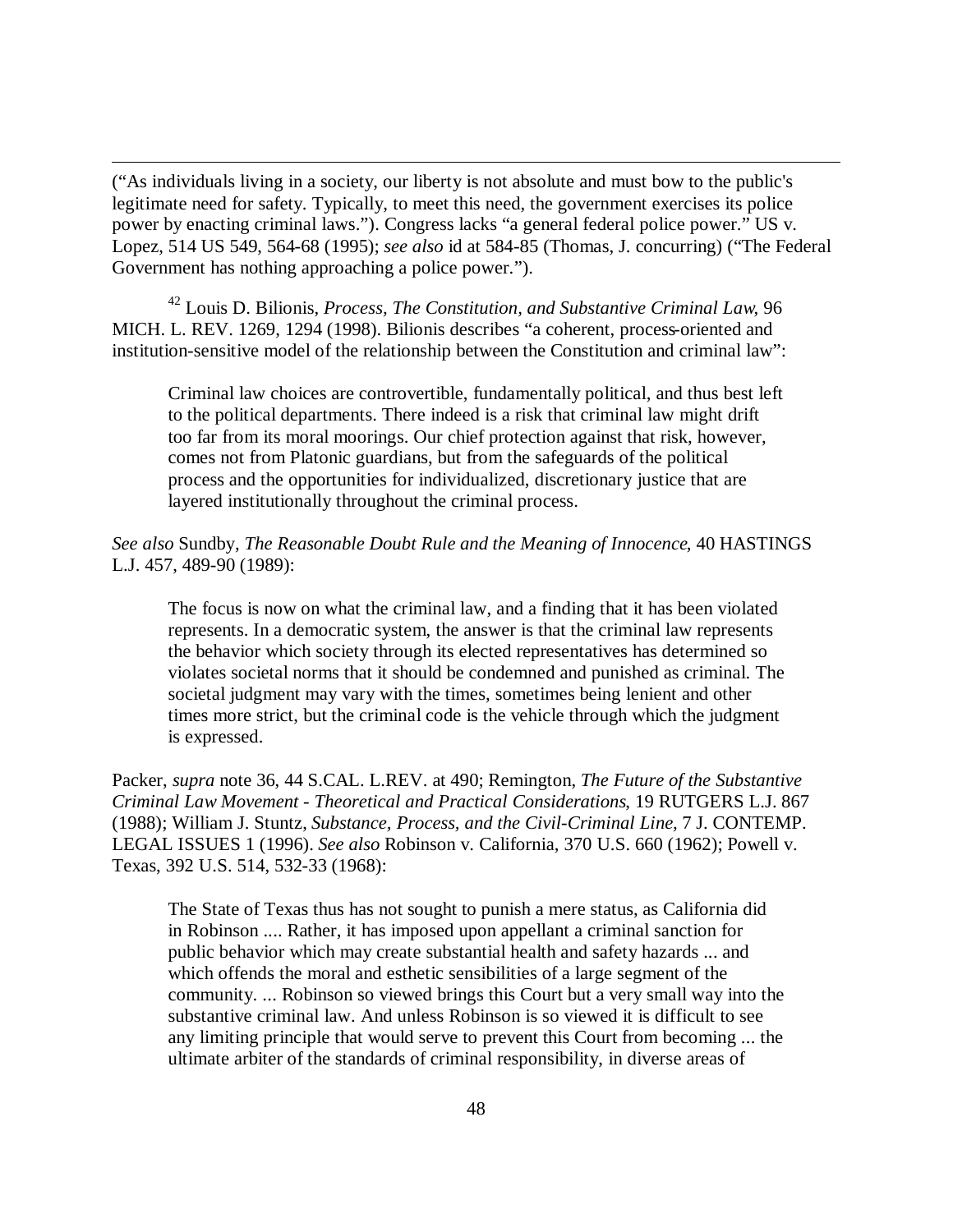criminal law, throughout the country.

 $\overline{a}$ 

Medina v. California, 505 U.S. 437 (1992) discussed deference in this context:

[B]ecause the States have considerable expertise in matters of criminal procedure and the criminal process is grounded in centuries of common-law tradition, it is appropriate to exercise substantial deference to legislative judgments in this area.

<sup>43</sup> Henry M. Hart, Jr., *The Aims of the Criminal Law*, 23 LAW & CONTEMP. PROBS. 401 (1958); Herbert L. Packer, *Mens Rea and the Supreme Court*, 1962 SUP. CT. REV. 107; Herbert L. Packer, *Making the Punishment Fit the Crime*, 77 HARV. L. REV. 1071 (1964); Herbert L. Packer, *The Aims of the Criminal Law Revisited: A Plea for a New Look at "Substantive Due Process,"* 44 S. CAL. L. REV. 490 (1971); *see also* Louis D. Bilionis, *Process, The Constitution, and Substantive Criminal Law*, 96 MICH. L. REV. 1269, 1269 (1998).

<sup>44</sup> Sherry F. Colb, *Freedom from Incarceration: Why Is this Right Different from All Other Rights?*, 69 N.Y.U. L. REV. 781 (1994). Colb's article appears to have been cited only 6 times in other law review articles. Most of those articles lack a substantive discussion of her argument.

<sup>45</sup> Hindes, *supra* note 11 at 381.

<sup>46</sup> Claire Finkelstein, *Positivism and the Notion of an Offense*, 88 CALIF. L. REV. 335, 359 (2000).

<sup>47</sup> *Id.* at 369-370.

<sup>48</sup> Washington v. Glucksberg, 521 U.S. 702, 720-21 (1997) (citations omitted). *See also supra* notes 27-38 and accompanying text; Long, *Appeasing a God: Rawlsian Analysis of Herrera v. Collins and a Substantive Due Process Right to Innocent Life*, 22 AM. J. CRIM. L. 215 (1994); John P. Safranek, M.D. & Stephen J. Safranek, *Can the Right to Autonomy Be Resuscitated After Glucksberg?*, 69 U. COLO. L. REV. 731 (1998); Galloway, *Basic Substantive Due Process Analysis*, 26 U.S.F. L. REV. 625 (1992).

<sup>49</sup> Colb, *supra* note 44*;* Kelso, *Filling Gaps in the Supreme Court's Approach to Constitutional Review of Legislation: Standards, Ends and Burdens Reconsidered*, 33 S. TEX. L. REV. 492 (1992).

<sup>50</sup> Colb argues that drug policy does not involve compelling interests. Colb, *supra* note 44 at 825-826. The application of "compelling interests" can be quite limited. For example, the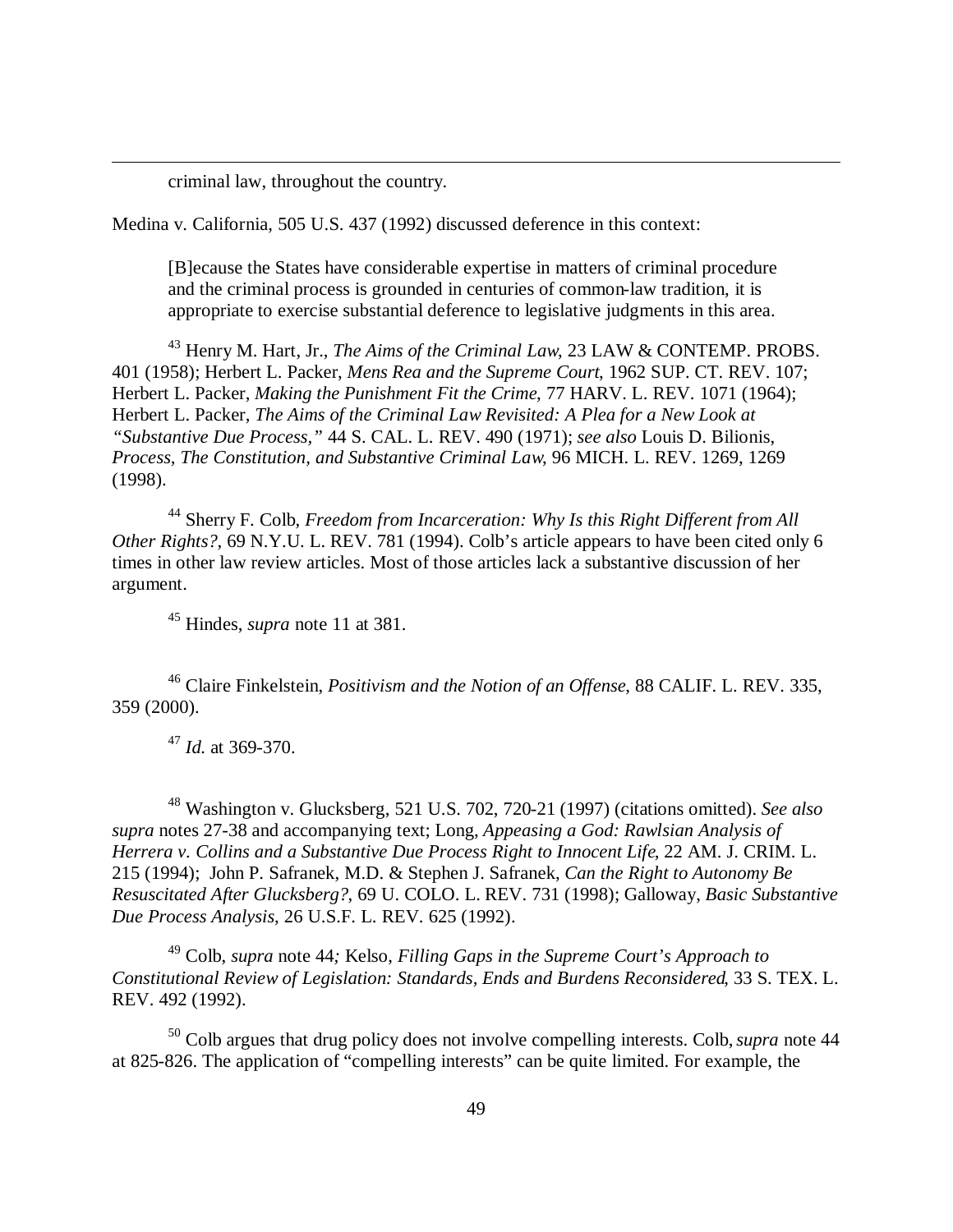Supreme Court has indicated that "only those interests of the highest order and those not otherwise served can overbalance legitimate claims to the free exercise of religion." Wisconsin v. Yoder, 406 U.S. 205, 215 (1972). However, it is likely that the Court would find that drug policy relates to compelling interests. For example, in a discrimination case, the Court reasoned:

 $\overline{a}$ 

We are bound to approach these questions with full awareness that determinations of public benefit and public policy are sensitive matters with serious implications for the institutions affected; a declaration that a given institution is not "charitable" should be made only where there can be no doubt that the activity involved is contrary to a fundamental public policy. But there can no longer be any doubt that racial discrimination in education violates deeply and widely accepted views of elementary justice. Prior to 1954, public education in many places still was conducted under the pall of Plessy v. Ferguson . . . ; racial segregation in primary and secondary education prevailed in many parts of the country. This Court's decision in Brown v. Board of Education . . . signalled an end to that era. Over the past quarter of a century, every pronouncement of this Court and myriad Acts of Congress and Executive Orders attest a firm national policy to prohibit racial segregation and discrimination in public education. An unbroken line of cases following Brown v. Board of Education establishes beyond doubt this Court's view that racial discrimination in education violates a most fundamental national public policy, as well as rights of individuals. ... Congress clearly expressed its agreement that racial discrimination in education violates a fundamental public policy. . . . The Executive Branch has consistently placed its support behind eradication of racial discrimination.

Bob Jones University v. U.S., 461 U.S. 574, 592-94. Applying the foregoing analysis, there is clearly "a firm national policy" related to drugs supported by numerous court decisions, "and myriad Acts of Congress and Executive Orders." *Id. See also* Denver Area Educational Telecommunications Consortium, Inc. v. F.C.C., 518 U.S. 727, 755 (1996) (protection of children is a 'compelling interest'). While this definition could (and should) be argued, such an argument is unnecessary for the purposes of this paper.

 $<sup>51</sup>$  It should be noted that the burden is on the government to show that its means are</sup> narrowly tailored. *E.g.,* Burson v. Freeman, 504 US 191, 217-218 (1992) (Stevens, J., dissenting) ("Tennessee . . . bears the heavy burden of demonstrating that its silencing of political expression is necessary and narrowly tailored to serve a compelling state interest. . . . [A] State must demonstrate that the particular means it has fashioned to ensure orderly access to the polls do not unnecessarily hinder last-minute campaigning."); Denver Area Educational Telecommunications Consortium, Inc. v. F.C.C., 518 U.S. 727, 838 (1996) (Thomas, J., concurring) ( "The United States has carried its burden of demonstrating that § 10(b) and its implementing regulations are narrowly tailored to satisfy a compelling governmental interest."); Austin v. Michigan Chamber of Commerce, 494 U.S. 652, 701 (1990) (Kennedy, J., dissenting) ("The State cannot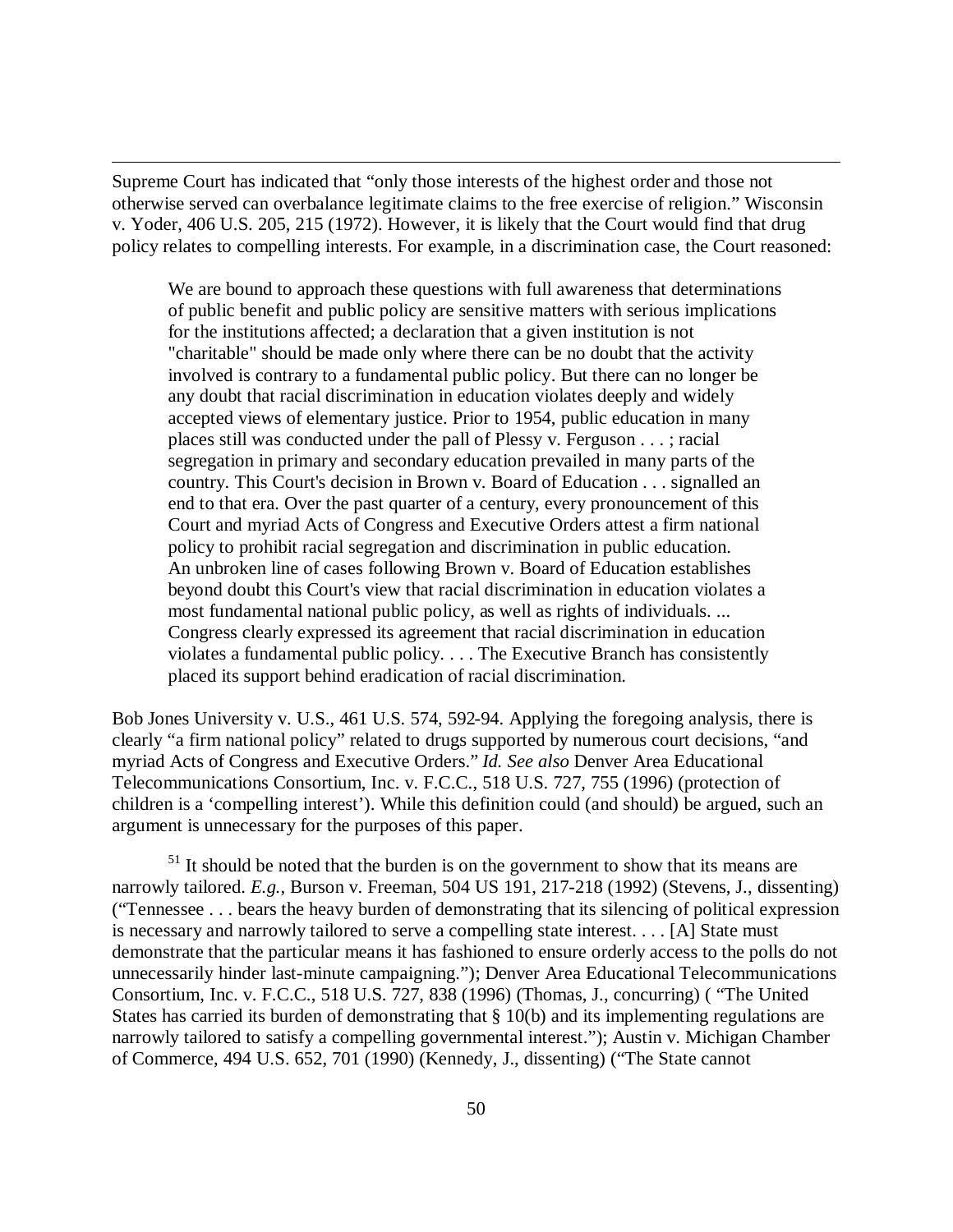demonstrate that a compelling interest supports its speech restriction, nor can it show that its law is narrowly tailored to the purported statutory end."); Republican Party of Minnesota v. White, 122 S.Ct. 2528, 2534-35, 70 USLW 4720 (2002) ("Under the strict-scrutiny test, respondents have the burden to prove that the announce clause is (1) narrowly tailored, to serve (2) a compelling state interest."); Shaw v. Hunt, 517 U.S. 899, 908 (1996) ("North Carolina . . . must show not only that its redistricting plan was in pursuit of a compelling state interest, but also that 'its districting legislation is narrowly tailored to achieve [that] compelling interest.'"). *See also* Jeremy Moeser, Comment, *Rough Terrain Ahead: A New Course for Racial Preference Programs*, 49 MERCER L. REV. 915, 926 (1998); Galloway, *supra* note 48; David L. Faigman, *Reconciling Individual Rights and Government Interests: Madisonian Principles Versus Supreme Court Practice*, 78 VA. L. REV. 1521, 1523-24 (1992).

 $52$  Federal statutes that require the incarceration of drug offenders include: 21 U.S.C. § 844 (penalties for simple possession); 21 U.S.C. § 960 (penalties for those who import or export, bring or possess on a vessel, aircraft or vehicle, manufacture or distribute a controlled substance); 21 U.S.C. § 841(1) ("unlawful ... to manufacture, distribute, or dispense, or possess with intent to manufacture, distribute, or dispense, a controlled substance").

## State statutes include:

 $\overline{a}$ 

Alabama: Title 13A, Ch. 12, Art. 5 (Drug Offenses) Alaska: Title 11, Ch. 71 (Controlled Substances) Arizona: Title 13, Ch. 34 (Drug Offenses) Arkansas: Title 5, Subtitle 6, Ch. 64 (Controlled Substances) California: Health and Safety Code, Division 10 (Uniform Controlled Substances Act) Colorado: Title 18, Art. 18 (Uniform Controlled Substances Act of 1992) Connecticut: Title 21A, Ch. 420B (Dependency-Producing Drugs) Delaware: Title 16, Part IV, Ch. 47 (Uniform Controlled Substances Act) District of Columbia: Div. VIII, Title 48, Subt. III, Ch. 9 (Controlled Substances) Florida: Title XLVI, Ch. 893 (Drug Abuse Prevention and Control), §893.13 Georgia: Title 16, Ch. 13 (Controlled Substances) Hawaii: Div 1, Title 19, Ch. 329 (Uniform Controlled Substances Act) Idaho: Title 37, Ch. 27 (Uniform Controlled Substances) Illinois: Ch. 720, Act 570 (Controlled Substances Act) Indiana: Title 35, Art. 48 (Controlled Substances) Iowa: Title IV, Subt. 1, Ch. 124 (Controlled Substances) Kansas: Ch. 65., Art. 41 (Uniform Controlled Substances Act) Kentucky: Title XVIII, ch. 218, 218A (Uniform Narcotic Drug Act; Controlled Substances) Louisiana: Title 40, ch. 4, Part X (Uniform Controlled Dangerous Substances Law) Maine:Title 17-A, Part 2, ch. 45 (Drugs) Maryland: Criminal Law, Title 5, Subtitle 6 (Controlled Dangerous Substances) Massachusetts: Part I, Title XV, ch. 94C (Controlled Substances Act)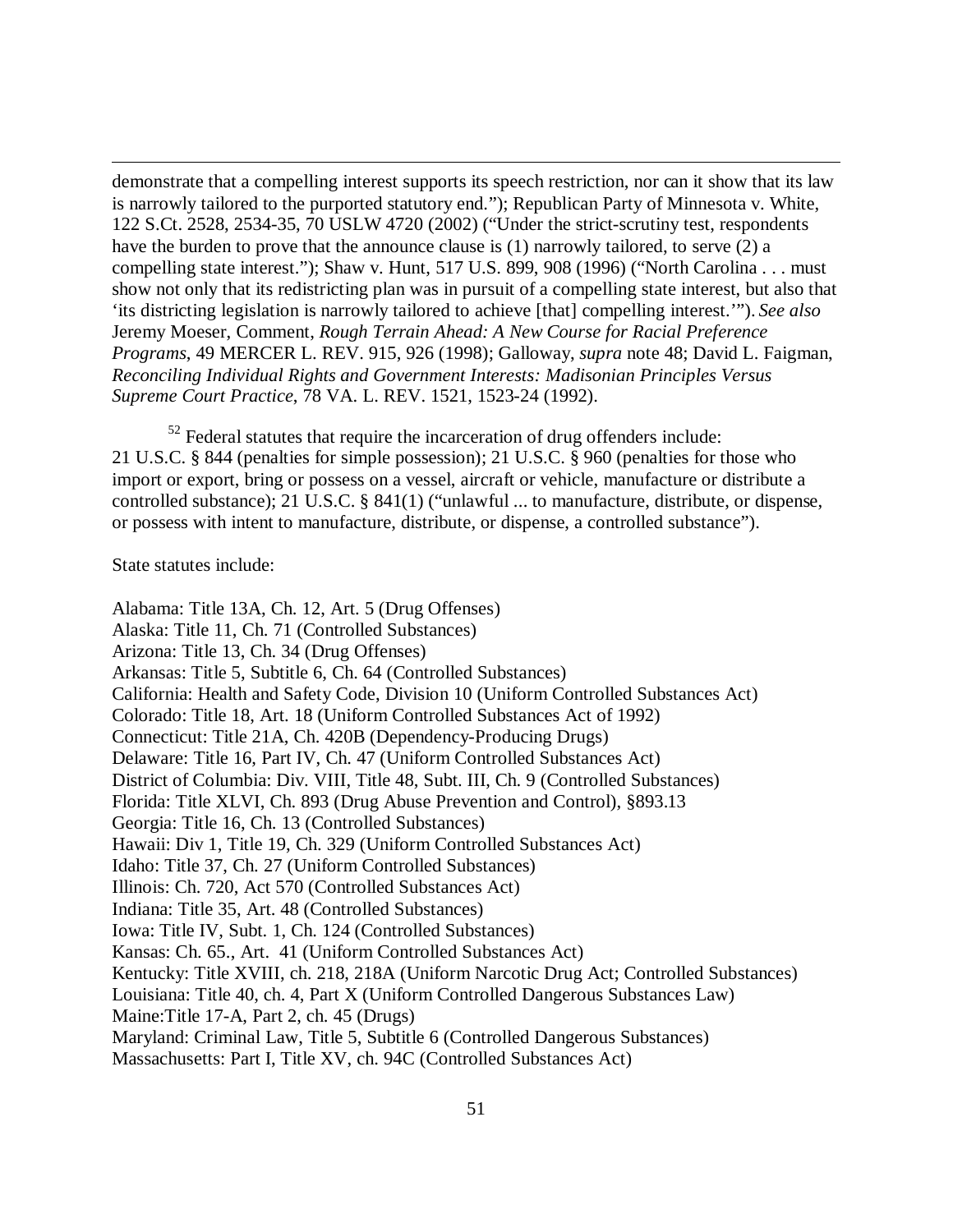Michigan: Ch. 333, Public Health Code, Article 7 (Controlled Substances) Minnesota: Health, ch. 152 (Drugs, Controlled Substances) Mississippi: Title 41, ch. 29, Art. 3 (Uniform Controlled Substances Law) Missouri: Title 12, ch. 195, Narcotic Drug Act Montana: Title 50, ch. 32 (Controlled Substances) Nebraska: Ch. 28, Art. 4 (Drugs and Narcotics) Nevada: Ti. 40, ch. 453 (Uniform Controlled Substances Act) New Hampshire: Ti. XXX, ch. 318-B (Controlled Drug Act) New Jersey: Ti. 2C, Subtitle 2, Part 5, ch. 35 (Controlled Dangerous Substances) New Mexico: Ch. 30, Art. 31 (Controlled Substances) New York: Penal Law Art. 220 (Controlled Substances Offenses) North Carolina: N.C.G.S.A. Ch. 90, Art. 5 (Controlled Substances Act) North Dakota: NDCC, 19-03.1 (Uniform Controlled Substances Act) Ohio: OH ST T. XXIX, Ch. 2925 (Drug Offenses) Oklahoma: OK ST T. 63, Ch. 2 (Uniform Controlled Dangerous Substances Act) Oregon: OR ST T. 37, Ch. 475 (Controlled Substances et al.) Pennsylvania: PA ST T. 35, Ch. 6 (The Controlled Substance, Drug, Device and Cosmetic Act) Rhode Island: RI ST T. 21, Ch. 28 (Uniform Controlled Substances Act) South Carolina: SC ST T. 44, Ch. 53, Art. 3 (Narcotics and Controlled Substances) South Dakota: SD ST T. 22, Ch. 22-42 (Controlled Substances and Marijuana) Tennessee: TN ST T. 39, Ch. 17, Pt. 4 (Drugs) Texas: TX HEALTH & S T. 6, Subt. C, Ch. 481 (Controlled Substances Act) Utah: UT ST T. 58, Ch. 37 (Controlled Substances) Vermont: VT ST T. 18 T. 18, Pt. 5, Ch. 84 (Possession and Control of Regulated Drugs) Virginia: VA ST T. 18.2, Ch. 7, Art. 1 (Drugs) Washington: WA ST T. 69, Ch. 69.50 (Uniform Controlled Substances Act) West Virginia: WV ST Ch. 60A (Uniform Controlled Substances Act) Wisconsin: WI ST Ch. 961 (Uniform Controlled Substances Act) Wyoming: WY ST T. 35, Ch. 7, Art. 10 (Controlled Substances)

<sup>53</sup> *E.g. The Legal Status of Convicts During and After Incarceration*, 37 VA. L. REV. 105 (1951); James E. Robertson, *The Majority Opinion as the Social Construction of Reality: The Supreme Court and Prison Rules*, 53 OKLA. L. REV. 161 (2000).

<sup>54</sup> Colb, *supra* note 44 at 787-794.

 $\overline{a}$ 

<sup>55</sup> DeShaney v. Winnebago County DSS, 489 US 189, 200 (1989) (emphasis added); *see also* Kansas v. Hendricks, 521 U.S. 346, 356 (1997); Foucha v. Louisiana, 504 U.S. 71, 80 (1992); U.S. v. Salerno, 481 U.S. 739, 750-51 (1987); Youngberg v. Romeo, 457 U.S. 307, 316 (1982); Greenholtz v. Nebraska Penal Inmates, 442 U.S. 1, 18 (1979) (Powell concurring in part and dissenting in part); Ingraham v. Wright, 430 U.S. 651, 673-674 (1977); Board of Regents of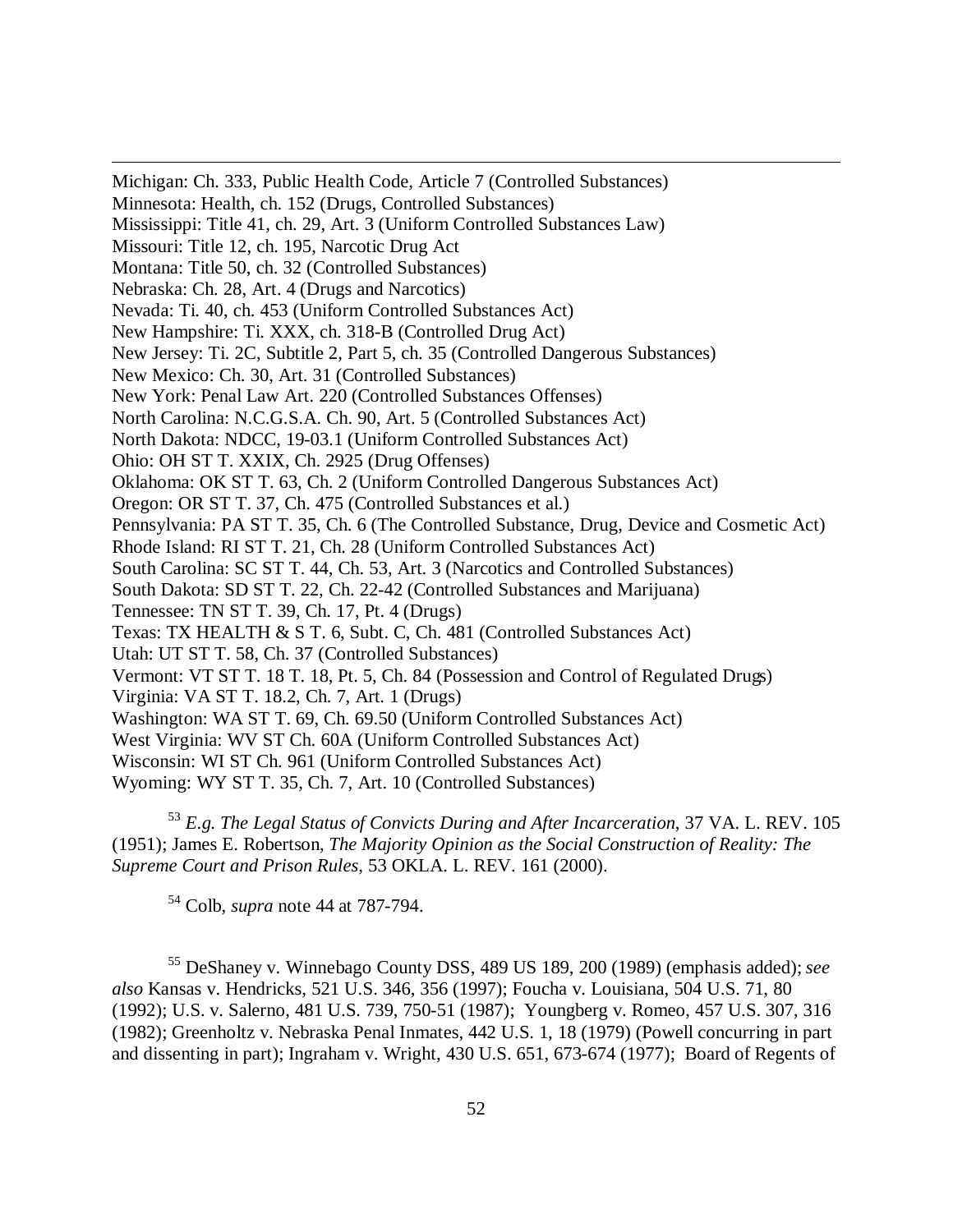State Colleges v. Roth, 408 U.S. 564 (1972); Bolling v. Sharpe, 347 U.S. 497 (1954); Meyer v. Nebraska, 262 U.S. 390 (1923); Munn v. People of State of Illinois, 94 U.S. 113, 142 (1876) (Field, J. dissenting) ("By the term 'liberty,' as used in the provision, something more is meant than mere freedom from physical restraint or the bounds of a prison."). *See also* Terry Brennan, *Natural Rights and the Constitution: The Original "Original Intent,"* 15 HARV. J.L. & PUB. POL'Y 965, 1002-1008 (1992) (discussing an array of other "fundamental" rights).

<sup>56</sup> Allgeyer, *supra* note 34 at 589 (emphasis added).

<sup>57</sup> Charles E. Shattuck, *The True Meaning of the Term "Liberty" in Those Clauses in the Federal and State Constitutions Which Protect "Life, Liberty, and Property,"* 4 HARV. L. REV. 365 (1891). It is of some note that Shattuck is cited favorably on this very topic in Ingraham v. Wright, 430 U.S. 651, 673 at n. 41 (1977).

58 *Id.* at 377.

 $\overline{a}$ 

<sup>59</sup> *Id.* at 374.

<sup>60</sup> Blackstone, Vol. 1, Part Second at page 121 *et. seq.*

<sup>61</sup> MAGNA CHARTA c. 39 (1215).

 $62$  Reno v. Flores, 507 U.S. 292, 302 (1993) (citations omitted).

 $63$  Hawkins v. Freeman, 195 F.3d 732, 747 (4th Cir. 1999) (citations omitted).

<sup>64</sup> Ingraham, *supra* note 55 at 673-674.

 $65$  Foucha v. Louisiana, 504 U.S. 71, 80 (1992) (citations omitted).

<sup>66</sup> *Id.* at 72.

<sup>67</sup> 427 U.S. 215, 224 (1976). *See also* Vitek v. Jones, 445 U.S. 480, 493 (1980).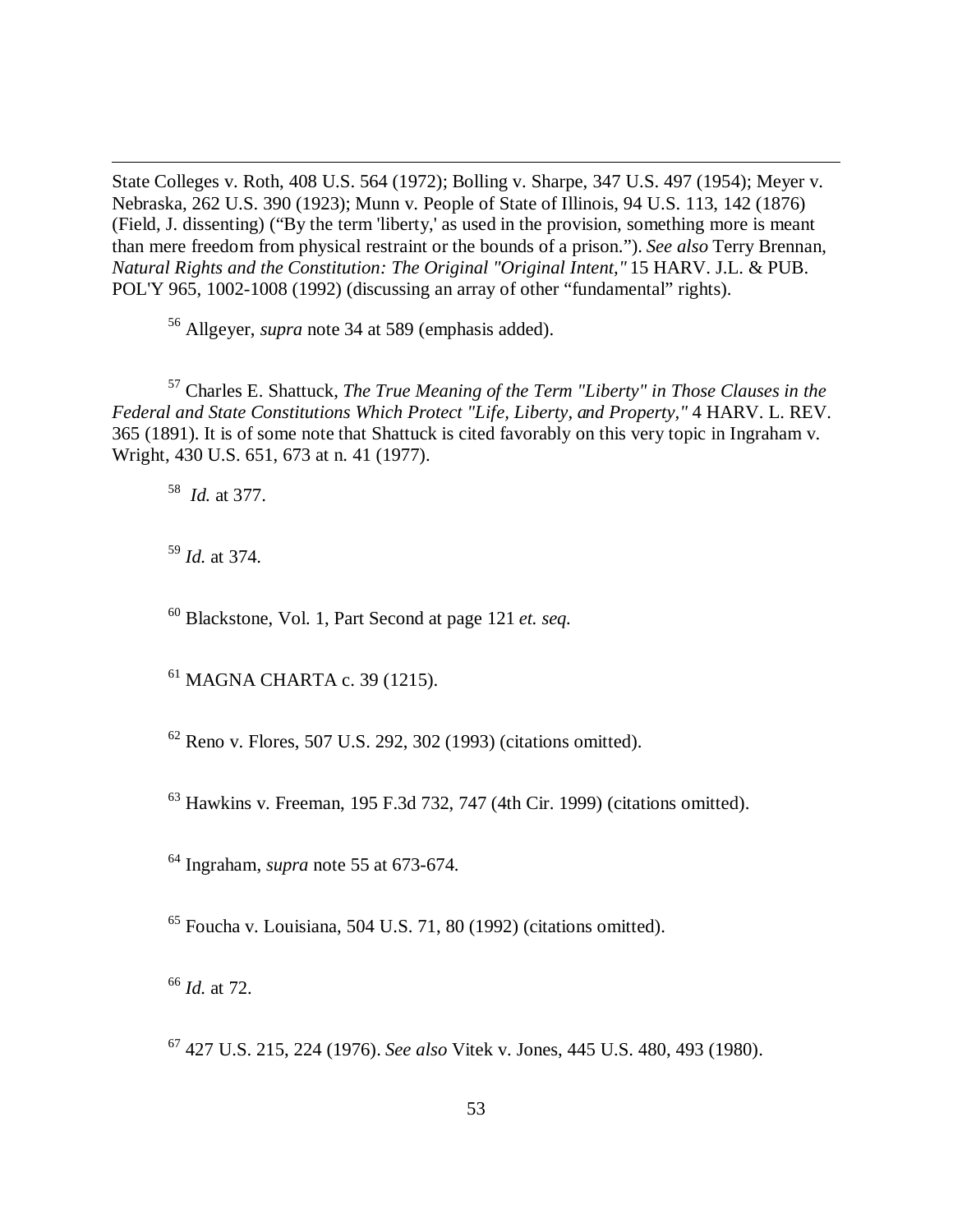<sup>68</sup> Meachum, 427 U.S. at 224.

 $\overline{a}$ 

 $69$  Zadvydas v. Davis, 533 U.S. 678, 690 (2001) (citations omitted). The Court continued:

[G]overnment detention violates that Clause unless the detention is ordered in a criminal proceeding with adequate procedural protections, or, in certain special and "narrow" nonpunitive "circumstances," where a special justification, such as harm-threatening mental illness, outweighs the "individual's constitutionally protected interest in avoiding physical restraint.

*Id.* Zavydas concerned the detention of an alien, rather than the enforcement of a domestic criminal statute, and the Court focused on the procedural aspects of the detention.

 $70$  21 U.S.C. § 1701(1).

 $^{71}$  21 U.S.C. § 1701(11).

 $^{72}$  21 U.S.C. § 1705(1).

<sup>73</sup> 21 U.S.C. § 1705(a)(4)(A).

 $^{74}$  21 U.S.C. § 1705(a)(4)(B).

 $^{75}$  21 U.S.C. § 1705(a)(4)(C).

<sup>76</sup> 21 U.S.C. § 1705(a)(4)(D).

 $77$  21 U.S.C. § 1705(a)(4)(E).

<sup>78</sup> *Id.*

<sup>79</sup> http://www.whitehousedrugpolicy.gov/about/index.html; *see also* ABT ASSOCIATES, ILLICIT DRUGS: PRICE ELASTICITY OF DEMAND AND SUPPLY, FINAL REPORT,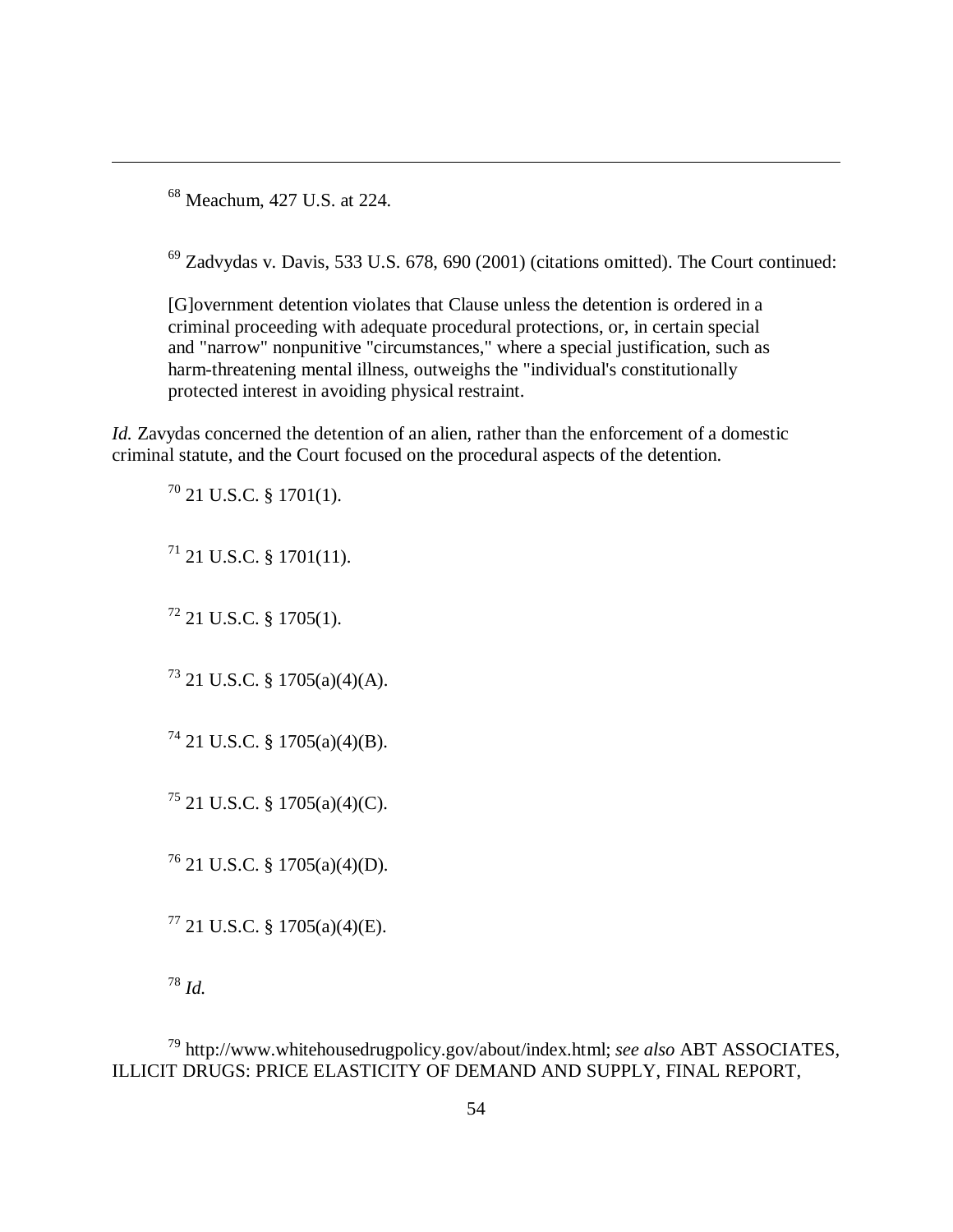February 2000 at 1-3 (prepared for the National Institute of Justice) (identifying twelve "Impact Targets" from the ONDCP's "97 performance targets and 127 associated measures").

 $^{80}$  THE WHITE HOUSE, NATIONAL DRUG CONTROL STRATEGY REPORT, February 2002, NCJ 192260, http://www.whitehousedrugpolicy.gov/publications/policy/03ndcs/index.html. In the opening to this report, President George W. Bush explained his view on drug policy:

Illegal drug use threatens everything that is good about our country. It can break the bonds between parents and children. It can turn productive citizens into addicts, and it can transform schools into places of violence and chaos. Internationally, it finances the work of terrorists who use drug profits to fund their murderous work. Our fight against illegal drug use is a fight for our children's future, for struggling democracies, and against terrorism. . . . This Strategy represents the first step in the return of the fight against drugs to the center of our national agenda. We must do this for one great moral reason: over time, drugs rob men, women, and children of their dignity and their character.

*Id.*

 $\overline{a}$ 

<sup>81</sup> DEA Mission Statement, http://www.dea.gov/agency/mission.htm.

<sup>82</sup> *E.g.* State v. Thrift, 480 P.2d 222, 223 (Wash. 1971); Lewis v. State, 254 S.E.2d 830 (Ga. 1979); Steve Terrell, *Skeen, Wilson join in criticism of GOP chairman*, THE SANTA FE NEW MEXICAN, March 9, 2001, at A1.

<sup>83</sup> *E.g.* Barnes v. Glen Theatre, Inc., 501 U.S. 560, 569-570 (1991); *Id.* at 575-580 (Scalia, J. concurring); Id at 582 (Souter, J. concurring):

I . . . write separately to rest my concurrence in the judgment, not on the possible sufficiency of society's moral views to justify the limitations at issue, but on the State's substantial interest in combating the secondary effects of adult entertainment establishments.

Barnes was a 5-4 decision. As the fifth vote, Justice Souter's avoidance of the morality question suggests a majority might not support morality as a rational basis for law. *See, e.g.*, Stephen E. Gottlieb, *The Philosophical Gulf on the Rehnquist Court*, 29 RUTGERS L.J. 1, 15 (1997); Melanie Ann Martin, *Constitutional Law - Non-traditional Forms of Expression Get No Protection: An Analysis of Nude Dancing under Barnes v. Glen Theatre, Inc.,* 27 WAKE FOREST L. REV. 1061, 1095 at n. 289 (1992); Vincent Blasi, *Six Conservatives in Search of the First Amendment: The Revealing Case of Nude Dancing,* 33 WM. & MARY L. REV. 611, 652 (1992); Teno A. West, *First Amendment Protections Stripped Bare: Barnes v. Glen Theatre,*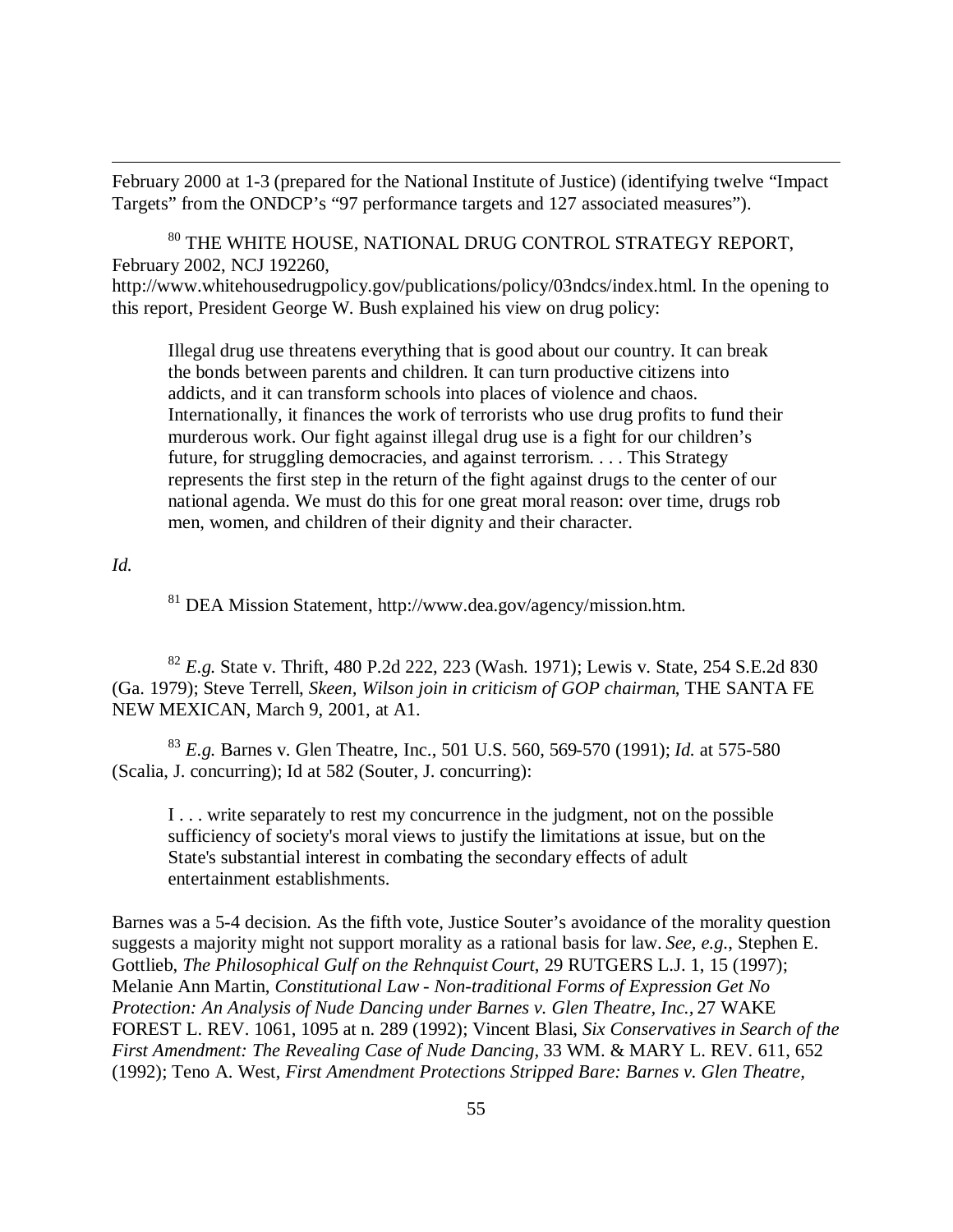*Inc.,* 27 NEW ENG. L. REV. 475, 494 (1992); Elliot M. Mincberg, *The Supreme Court and the First Amendment: The 1990-1991 Term*, 9 N.Y.L. SCH. J. HUM. RTS. 1, 18 at n. 129 (1991); *see also* Peter M. Cicchino, *Reason and the Rule of Law: Should Bare Assertions of "Public Morality" Qualify as Legitimate Government Interests for the Purposes of Equal Protection Review?*, 87 GEO. L.J. 139 (1998); Hindes, *supra* note 11.

<sup>84</sup> *Compare* Denver Area Educational Telecommunications Consortium, Inc. v. F.C.C., 518 U.S. 727, 822 (1996).

<sup>85</sup> *Supra* note 51.

 $\overline{a}$ 

<sup>86</sup> In First Amendment cases, statutes are narrowly tailored only if they employ the "least" restrictive means":

The Government may . . . regulate the content of constitutionally protected speech in order to promote a compelling interest if it chooses the least restrictive means to further the articulated interest.

Sable Communications of California, Inc. v. F.C.C., 492 U.S. 115, 126 (1989).

[T]he First Amendment mandates that speech restrictions be "narrowly drawn." The regulatory technique may extend only as far as the interest it serves. The State cannot regulate speech that poses no danger to the asserted state interest, nor can it completely suppress information when narrower restrictions on expression would serve its interest as well. . . .

[W]e must determine whether the regulation directly advances the governmental interest asserted, and whether it is not more extensive than is necessary to serve that interest.

Central Hudson Gas & Elec. Corp. v. Public Service Commission of New York, 447 U.S. 557 (1980) (discussing application of First Amendment to commercial speech - a less restrictive standard).

Under strict scrutiny, the advertising ban may be saved only if it is narrowly tailored to promote a compelling government interest. If that interest could be served by an alternative that is less restrictive of speech, then the State must use that alternative instead.

Lorillard Tobacco Co. v. Reilly, 533 U.S. 525, 582 (2001).

[I]f there is a less restrictive alternative to a challenged regulation, then the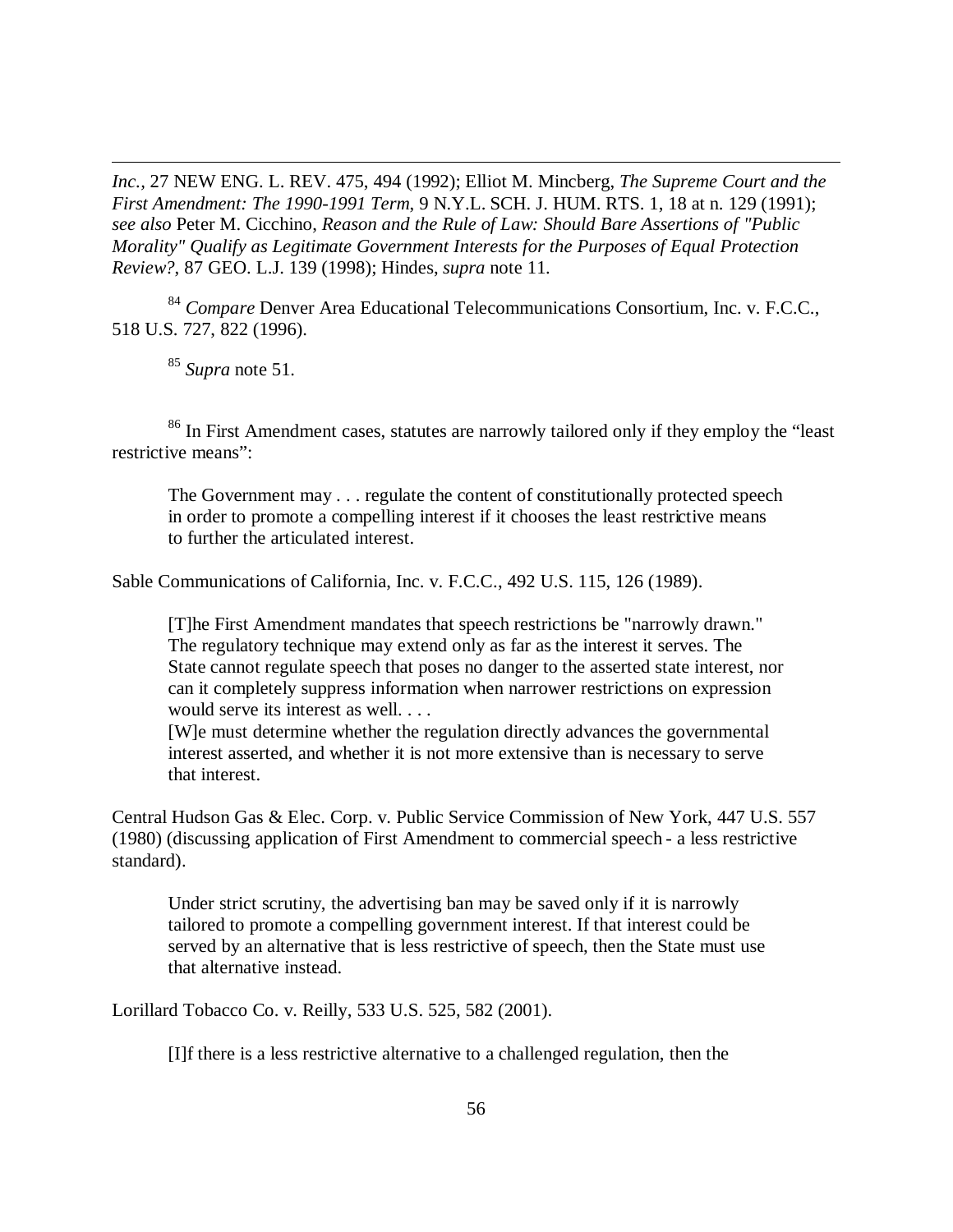ordinance is not as precise and narrowly drawn as it could be, and the regulation unnecessarily interferes with First Amendment rights.

City of Watseka v. Illinois Public Action Council, 796 F.2d 1547 (1986), *aff'd* 479 U.S. 1048 (1987).

<sup>87</sup> *E.g.,* Wygant v. Jackson Bd. of Education, 476 U.S. 267, 280 (1986). *See also* Rebecca L. Brown, *Liberty, The New Equality*, 77 N.Y.U. L. REV. 1491 (2002).

<sup>88</sup> "No State shall  $\ldots$  deny to any person within its jurisdiction the equal protection of the laws." U.S. CONST. amend. XIV.

<sup>89</sup> Wygant, *supra* note 87 at 280.

<sup>90</sup> *Id.* at footnote 6 (quoting Ely, *The Constitutionality of Reverse Racial Discrimination*, 41 U. CHI. L. REV. 723, 727, n. 26 (1974) and Greenawalt, *Judicial Scrutiny of "Benign" Racial Preference in Law School Admissions*, 75 COLUM. L. REV. 559, 578-579 (1975)).

<sup>91</sup> *Id.* at 283-284.

 $\overline{a}$ 

 $92$  21 U.S.C. 1705 (a)(4).

 $93$  21 U.S.C. 1705 (a)(4)(A). The statute refers specifically to the measure of "overall" illicit drug use in the past 30 days".

 $94$  21 U.S.C. 1705 (a)(4)(B). The statute refers specifically to the measure of "illicit drug" use in the past 30 days".

<sup>95</sup> *Rise in ecstasy use among American teens begins to slow*, UNIV. OF MICH. PRESS RELEASE, December 19, 2001 (http://monitoringthefuture.org/pressreleases/01drugpr.pdf). The press release explained further:

Since 1998, ecstasy use has roughly doubled among American teen-agers. While we are seeing a continuing increase again this year, we are also seeing evidence of a deceleration of this rise.

<sup>96</sup> *E.g., Drug use: Teen-agers may go to marathon parties for dancing, but encounter sex and drugs*, BALTIMORE SUN, April 20, 2001 at 16A; *Teen-agers and temptation: Early use of booze, drugs leads to sex and problems*, SAN DIEGO UNION-TRIBUNE, January 23, 2000 at G1.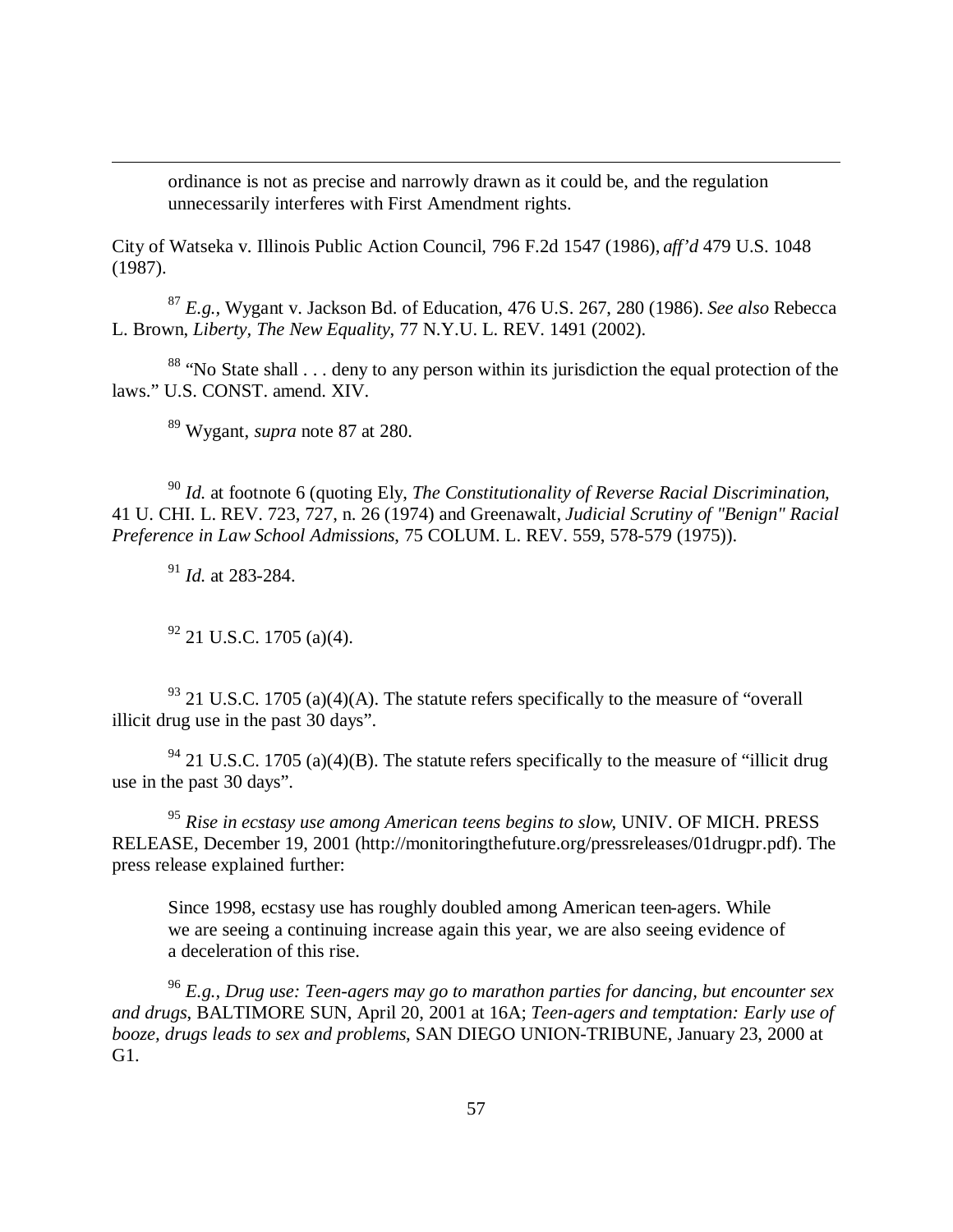<sup>97</sup> *E.g.,* National Institute on Drug Abuse (hereinafter NIDA), *Overview of Key Findings*, MONITORING THE FUTURE: NATIONAL RESULTS ON ADOLESCENT DRUG ABUSE: 2001 at Table 2 (2002). Specific data available online at: http://monitoringthefuture.org/.

 $^{98}$  *Id.* Indeed, 22.7% of 10<sup>th</sup> graders reported illicit drug use in the past 30 days, which was more than double the figure (11%) they reported in 1992.

<sup>99</sup> *Id.* More specific numbers may be useful to the reader:

|                  | Percent who used in the past |         |
|------------------|------------------------------|---------|
| Drug             | year                         | 30 Days |
| Any illicit drug | 41.0%                        | 25.4%   |
| Marijuana        | 36.2                         | 21.5    |
| Ecstasy          | 7.4                          | 2.4     |
| Cocaine          | 5.0                          | 2.3     |
| Crack            | 2.3                          | 1.2     |
| Heroin           | 1.0                          | 0.5     |
| Other narcotics  | 7.0                          | 3.1     |
| Amphetamines     | 11.1                         | 5.5     |

## *Id.*

 $\overline{a}$ 

<sup>100</sup> PRIDE Surveys, *PRIDE Questionnaire Report*, July 12, 2002; Substance Abuse & Mental Health Servs. Admin., U.S. Dep't of Health & Hum. Servs., NATIONAL HOUSEHOLD SURVEY ON DRUG ABUSE, online at: http://www.samhsa.gov/oas/nhsda.htm#NHSDAinfo.

<sup>101</sup> NATIONAL HOUSEHOLD SURVEY ON DRUG ABUSE (2001), *supra* note 100 at § 9.2.

<sup>102</sup> PRIDE Surveys, *supra* note 100 at Table 7.23.

<sup>103</sup> William Bennett, *The Drug War Worked Once; It Can Again*, WALL STREET JOURNAL, May 15, 2001 at A26.

<sup>104</sup> Lisa Feldman, Vincent Schiraldi, and Jason Ziedenberg, *Too Little Too Late: President Clinton's Prison Legacy*, Press Release, The Justice Policy Institute (2001):

Under President Reagan's eight year term, the number of prisoners under federal jurisdiction rose from 24,363 (1980) to 49,928 (1988), and under President George Bush's four-year term, the federal system grew to 80,259 (1992). However, under President Bill Clinton, the number of prisoners under federal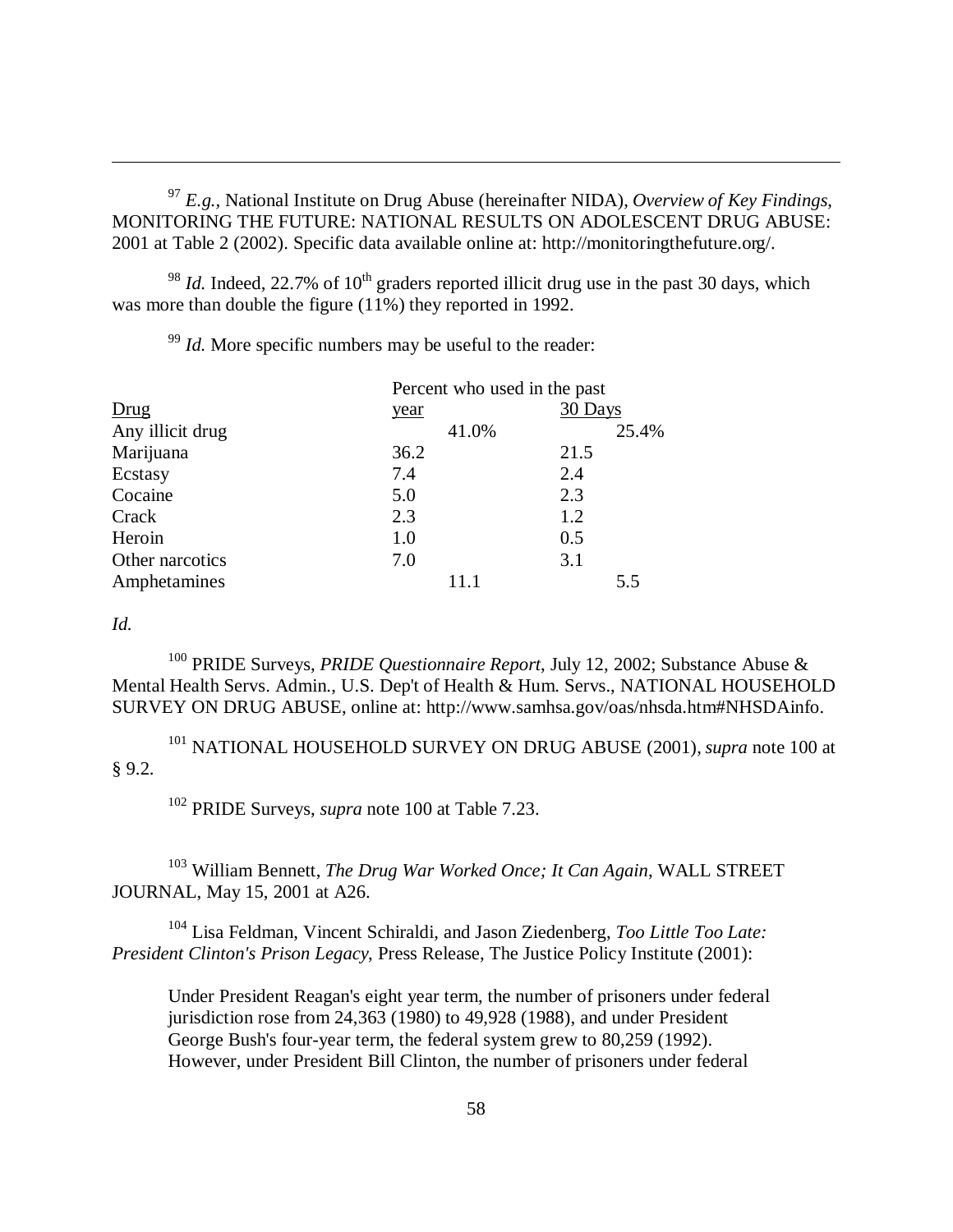jurisdiction doubled, and grew more than it did under the previous 12-years of Republican rule, combined (to 147,126 by February, 2001). As of December 31, 1999, a year prior to the completion of his term in office, the Clinton Administration already well outstripped the Reagan and Bush Administrations with a federal incarceration rate of rate of 42 per 100,000. This was more than double the federal incarceration rate at the end of President Reagan's term (17 per 100,000), and 61% higher than at the end of President George Bush's term (25 per 100,000). Fifty-eight percent of these inmates (63,448) are serving time for drug offenses--a 62% increase since 1990.

<sup>105</sup> NIDA, *supra* note 97, at Table 9.

<sup>106</sup> *Supra* notes 71, 72, 75, 81.

<sup>107</sup> NIDA, *supra* note 97, at Table 9.

<sup>108</sup> *Id.* This is the percentage of students who indicate that the substance is either "fairly" easy" or "very easy" to get.

<sup>109</sup> *Id.*

 $\overline{a}$ 

<sup>110</sup> *Id.*

<sup>111</sup> *Id.*

<sup>112</sup> *Id.*

<sup>113</sup> *E.g.* NATIONAL DRUG CONTROL STRATEGY REPORT *supra* note 80 at Table 33, http://www.whitehousedrugpolicy.gov/publications/policy/03ndcs/table33.html. *See also* ABT ASSOCIATES, THE PRICE OF ILLICIT DRUGS: 1981 THROUGH THE SECOND QUARTER OF 2000, October 2001 (prepared for the Office of National Drug Control Policy); ABT ASSOCIATES, ILLICIT DRUGS: PRICE ELASTICITY OF DEMAND AND SUPPLY, FINAL REPORT, February 2000 (prepared for the National Institute of Justice). *See also* Erik Grant Luna, *Our Vietnam: The Prohibition Apocalypse*, 46 DEPAUL L. REV. 483, 555-556 (1997); Tim Golden, *Mexican Drug Dealers Turning U.S. Towns Into Major Depots*, NEW YORK TIMES, November 16, 2002; Marsha Rosenbaum, *Anti-Drug Programs Miss Mark /*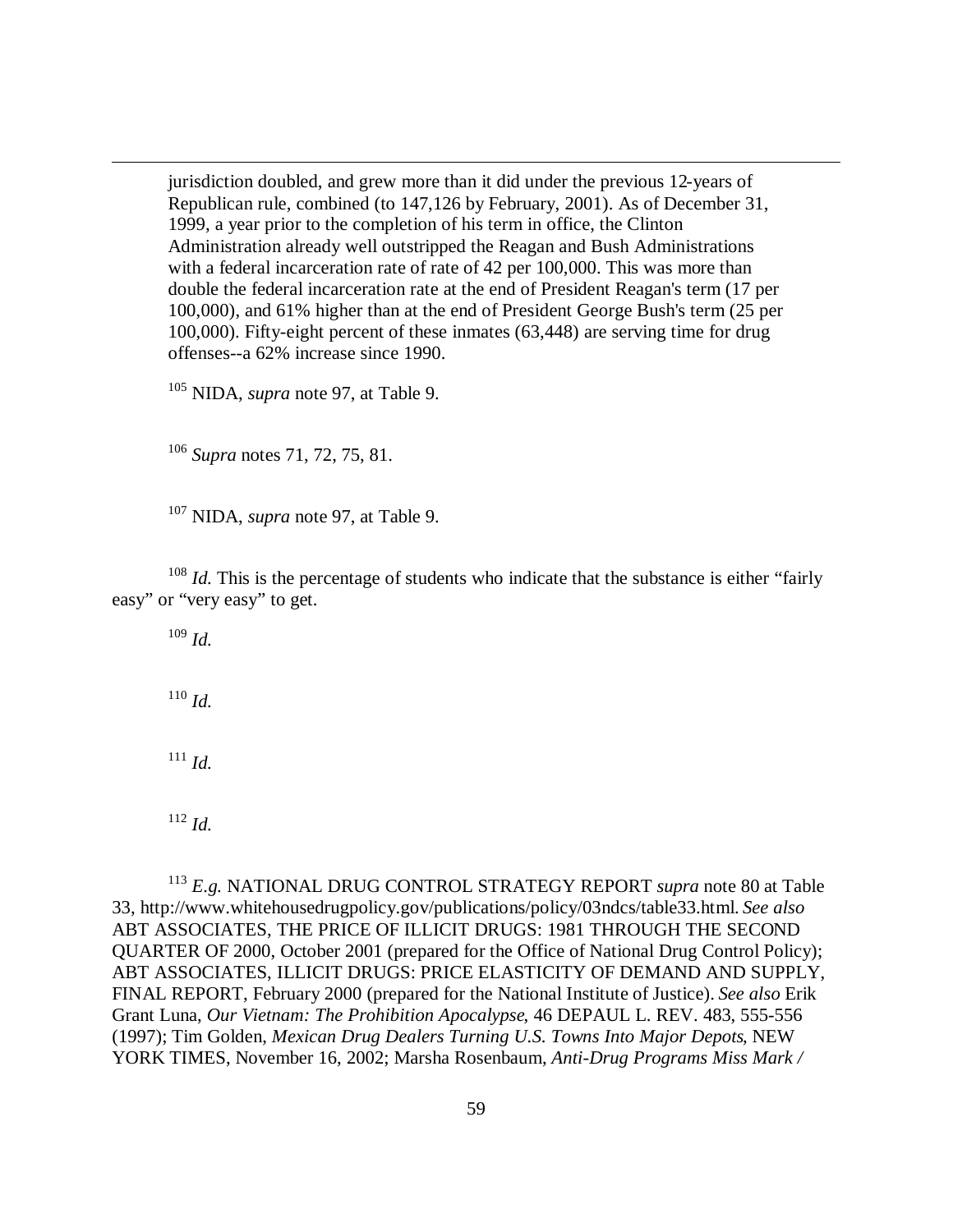*Efforts to curb heroin supply fail to affect demand*, SAN FRANCISCO CHRONICLE, January 8, 1999 ("[S]ince President Ronald Reagan began escalating the 'war on drugs,' worldwide production of opium has expanded. The price of heroin has dropped and its purity has increased steadily. We cannot seem to make a dent in the supply, hence availability, of heroin."); John Otis, *A Harvest of Dollars*, HOUSTON CHRONICLE, Sept. 29, 2002; Jonathan Rauch, *Cheer Up, Drug Warriors: Victory Is Just Around The Corner*, NATIONAL JOURNAL, June 2, 2001; Harvey A. Siegal, *U.S. Needs Better Balance in War on Drugs*, DAYTON DAILY NEWS, May 29, 2001 at 6A. For an argument that the drug war has raised prices and decreased purity, *see* John P. Walters, *Race and the War on Drugs*, 1994 U. CHI. LEGAL F. 107, 128-129 (1994).

<sup>114</sup> NATIONAL DRUG CONTROL STRATEGY REPORT, *supra* note 80 at Table 33.

<sup>115</sup> ABT ASSOCIATES, ILLICIT DRUGS: PRICE ELASTICITY OF DEMAND AND SUPPLY, FINAL REPORT, February 2000 at vi (prepared for the National Institute of Justice).

 $116$  *Id.* at vii.

<sup>117</sup> *Id.*

 $\overline{a}$ 

 $118$  *Id.* at viii.

<sup>119</sup> *Id.*

<sup>120</sup> Ernest Drucker, *Drug prohibition and public health: 25 years of evidence*, PUBLIC HEALTH REPORTS, January 1, 1999; JAMES OSTROWSKI, THINKING ABOUT DRUG LEGALIZATION, (Policy Analysis No. 121, Cato Institute 1989) at notes 47-51 and accompanying text; Scott Burris, *Introduction: Ask, Tell, Help*, 11 Health Matrix 1 (2001); Mark Parts, *Disease Prevention as Drug Policy: A Historical Perspective on the Case for Legal Access to Sterile Syringes as a Means of Reducing Drug-Related Harm*, 24 FORDHAM URB. L.J. 475 (1997); Gostin & Lazzarini, *Prevention of HIV/AIDS Among Injection Drug Users: The Theory and Science of Public Health and Criminal Justice Approaches to Disease Prevention*, 46 EMORY L.J. 587 (1997); Ian Malkin, *Establishing Supervised Injecting Facilities: A Responsible Way to Help Minimise Harm*, 25 MELB. U. L. REV. 680, 681, 686 (2001); Larry Gostin, *The Interconnected Epidemics of Drug Dependency and AIDS*, 26 HARV. C.R.-C.L. L. REV. 113 (1991); James Ostrowski, *supra* note 12 at 653-655; Steven B. Duke, *Drug Prohibition: an Unnatural Disaster*, 27 CONN. L. REV. 571, 585-586 (1995); James R. Brown, *Drug Diversion Courts: Are They Needed and Will They Succeed in Breaking the Cycle of Drugrelated Crime?*, 23 NEW ENG. J. ON CRIM. & CIV. CONFINEMENT 63, 76-77(1997).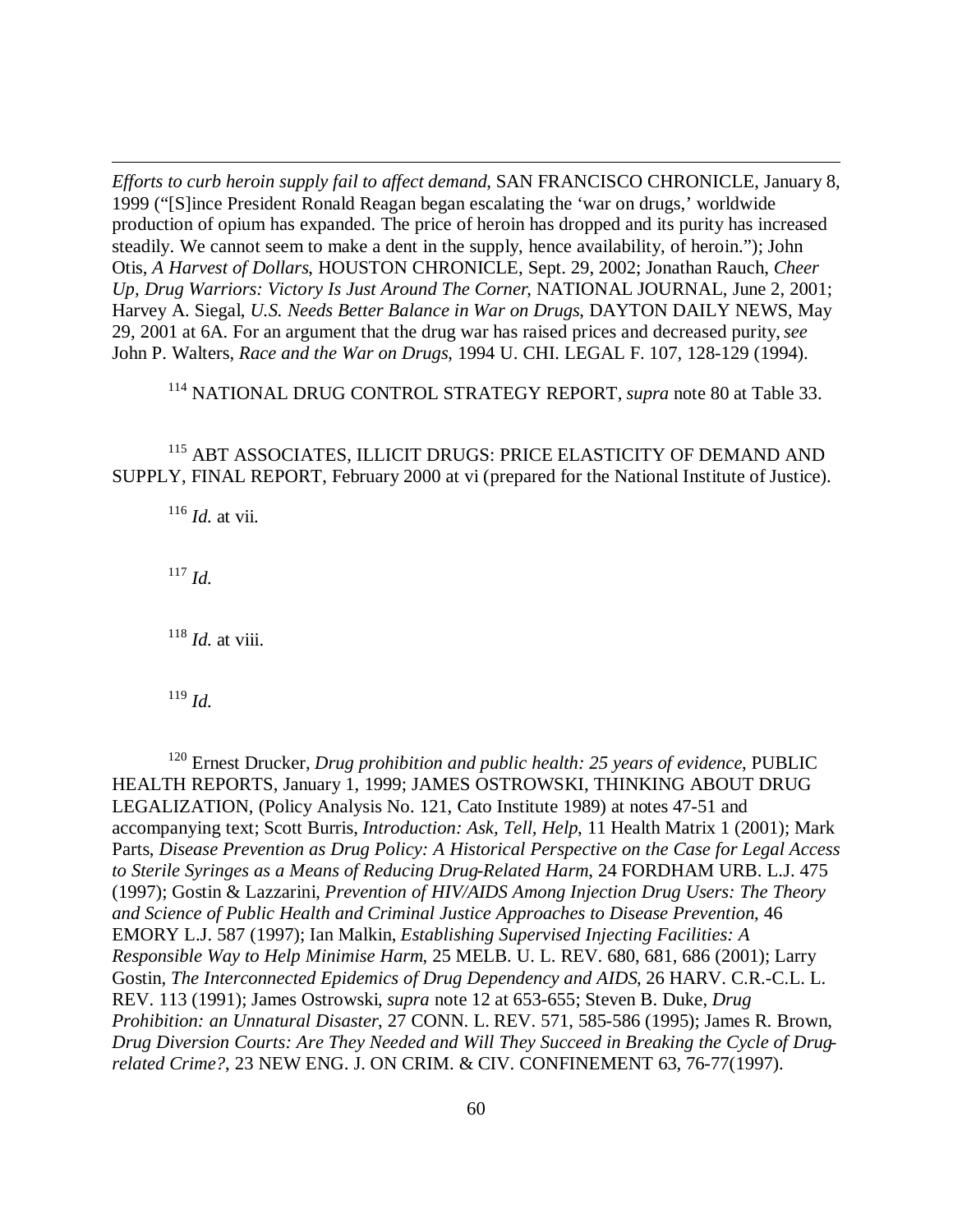<sup>121</sup> Drucker, *supra* note 120 at 14.

<sup>122</sup> *Id.*

 $\overline{a}$ 

<sup>123</sup> Ostrowski, *supra* note 120 at notes 47-51 and accompanying text.

<sup>124</sup> Doug Bandow, *Drug Prohibition: Destroying America to Save It*, 27 CONN. L. REV. 613, 616-617 (1995); Jeffrey A. Miron, *Violence and the U.S. Prohibitions of Drugs and Alcohol*, AM. L. & ECON. REV., 1, Fall 1999, 78-114 ("drug and alcohol prohibition have substantially raised the homicide rate in the United States over much of the past 100 years"); Ostrowski, *supra* note 100 at notes 37-46 and accompanying text (Policy Analysis No. 121, Cato Institute 1989); James R. Brown, *Drug Diversion Courts: Are They Needed and Will They Succeed in Breaking the Cycle of Drug-related Crime?*, 23 NEW ENG. J. ON CRIM. & CIV. CONFINEMENT 63, 63-64, 77-78 (1997).

<sup>125</sup> Brown, *supra* note 120 at 63-64, 77-78.

<sup>126</sup> Wygant, *supra* note 87 at 280.

<sup>127</sup> Spencer, *Sentencing Drug Offenders: The Incarceration Addiction*, 40 VILL. L. REV. 335, 365-372 (1995) (discussing the failure of incarceration).

<sup>128</sup> *Supra* notes 105-112 and accompanying text.

<sup>129</sup> BUREAU JUST. STAT., DRUG USE, TESTING AND TREATMENT IN JAILS, 2000, available at http://www.ojp.usdoj.gov/bjs/abstract/duttj.pdf (noting that 10% of jail inmates tested positive for drugs in a 1998 study); *see also* Fish, *supra* note 12, 28 FORDHAM URB L.J. at 96-97; Pamela White, *Locked Away to Die*, BOULDER WEEKLY, December 2, 2002.

<sup>130</sup> Central Hudson Gas & Elec. Corp. v. Public Service Commission of New York, 447 U.S. 557 (1980).

<sup>131</sup> *See, e.g.*, *Too Many Convicts*, THE ECONOMIST, August 10, 2002, page 9:

America's fiercest imprisoner, Texas, ... has far worse crime statistics than New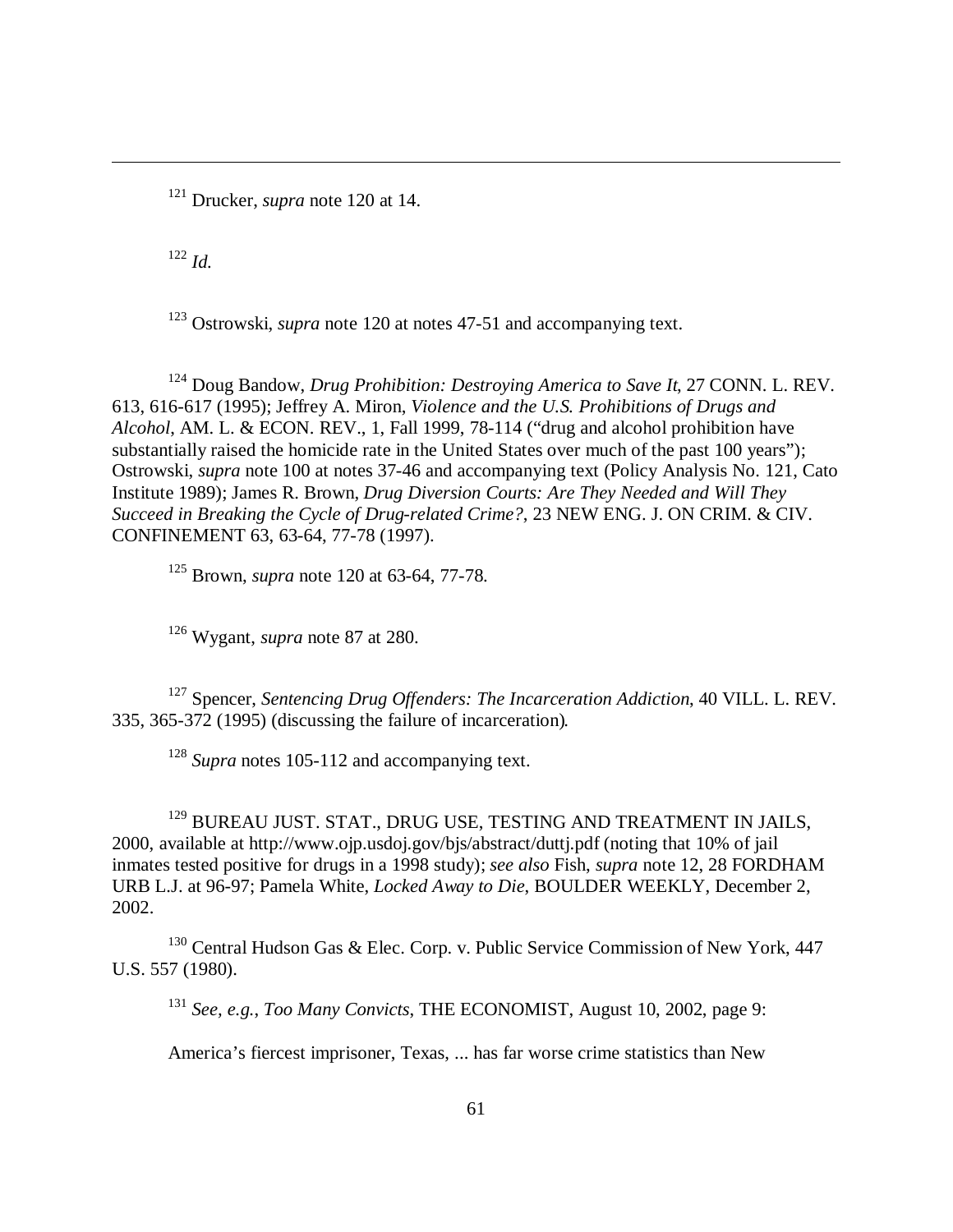York state, where the imprisonment rate has risen much more slowly. And when it comes to drugs and violent crime, the two plagues hard sentencing was supposed to cure, it has failed dramatically. Drug-taking is as widespread as ever, and America's murder rate is still nearly four times higher than the European Union's.

 $\overline{a}$ 

*See also* Mark Parts, *Disease Prevention as Drug Policy: A Historical Perspective on the Case for Legal Access to Sterile Syringes as a Means of Reducing Drug-Related Harm*, 24 FORDHAM URB. L.J. 475 (1997); Pew Research Center, *74% Say Drug War Being Lost*, Survey conducted from February 14-19, 2001, available at: http://028.240.91.18/drugs01que.htm (74% of survey respondents agreed with the statement "We are losing the drug war.").

It is actually difficult to find sound arguments that the War on Drugs is working. Some drug war proponents do claim that it is a success, or at least that it could be if it were done properly. For example, William H. Ryan, Jr., a prosecutor, contends:

[A] close look at the statistics show that there was real success in this war on drugs [in the 1980s] because the number of people doing marijuana, doing cocaine, doing other hard drugs, dropped significantly. Progress against drug abuse continued, admittedly unevenly, throughout the 1990s. Today, I do not think anyone involved in the war on drugs, either as a law enforcement officer, a probation officer, or a drug counselor, would deny, if that individual has been around for the last twenty years, that we are in much better shape today than we were in the early 1980s. The reason we are in better shape is because society has taken a stand and been aggressive at every level in combating drug abuse. We may not be as far along as we would like, but we are still making real progress in the war.

Ryan, *supra* note 13 at 810-811. Ryan does not support his claim about statistics and it flies in the face of the evidence. Similarly, his assertion that all involved agree that "we are in much better shape today" is utter nonsense. *See supra* notes 4-10 and accompanying text.

Robert B. Charles claims the drug war had "successes in the 1980s and early 1990s." Charles, *supra* note 13 at 358. Charles was a congressional staffer for the Republican majority at the time. In a partisan attack, he blames the drug war's failures on President Clinton's "anemic" leadership and alleged failure to support interdiction. *Id.*; *see also* Mark C. DeMier, *Squeezing Blood from a Stone: The Elusive Nature of an Effective US Antidrug Policy*, NATIONAL DEFENSE COUNCIL FOUNDATION, 1996.

In other words, the drug war was working until President Clinton ruined it. His argument parallels one by William Bennett, mentioned earlier, and it ignores massive increases in drug incarcerations during Clinton's presidency. *See supra* notes 103-104 and accompanying text.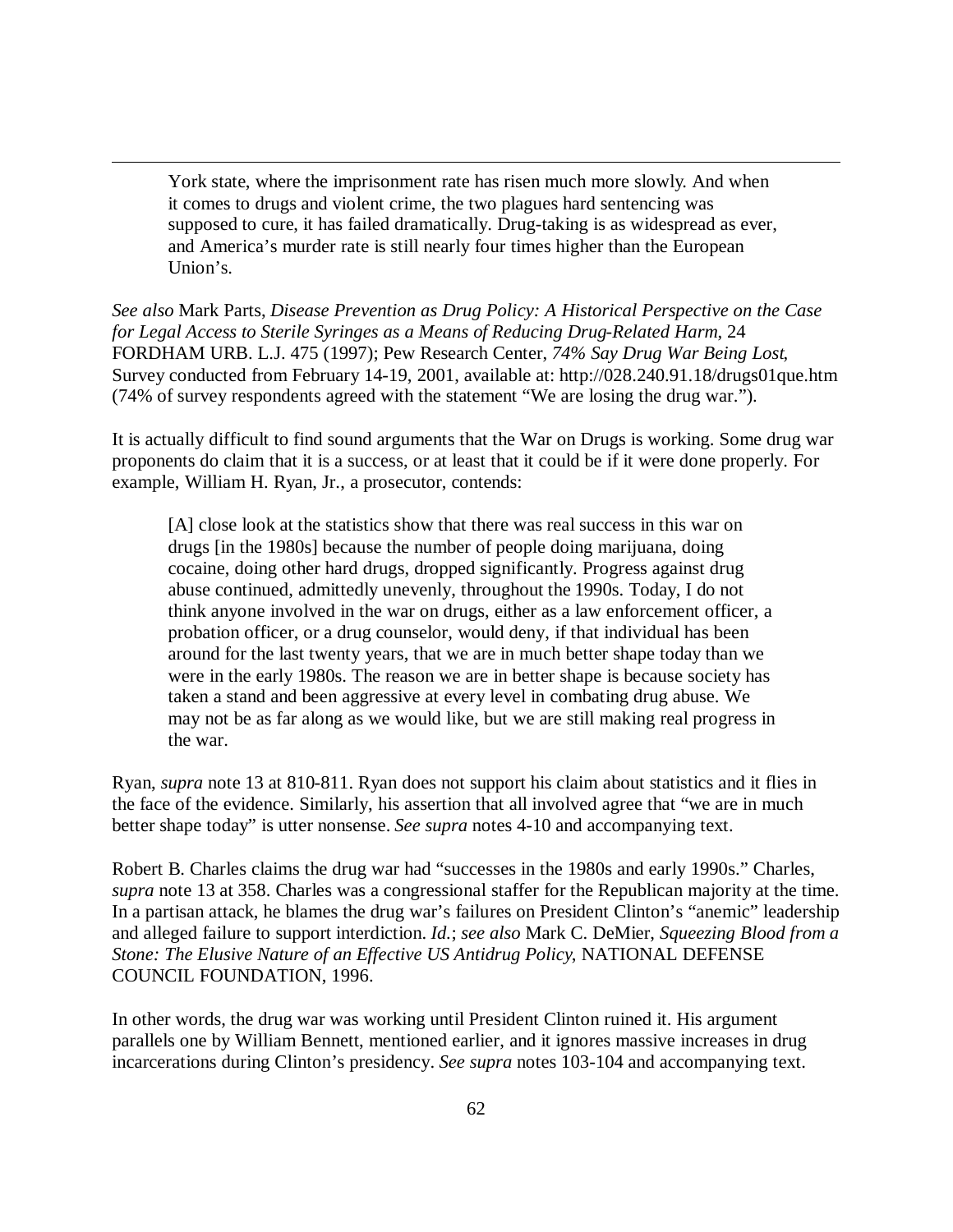Charles' reliance on interdiction also ignores the famous comments of his own drug war hero, President Ronald Reagan:

I've had people talk to me about increased efforts to head off the export into the United States of drugs from neighboring nations. With borders like ours, that, as the main method of halting the drug problem in America, is virtually impossible. It's like carrying water in a sieve. It is my belief, firm belief, that the answer to the drug problem comes through winning over the users to the point that we take the customers away from the drugs, not take the drugs necessarily. Try that, of course. You don't let up on that. But it's far more effective if you take the customers away than if try to take the drugs away from those who want to be customers.

President's News Conference, March 6, 1981 (available online at http://www.reagan.utexas.edu/resource/speeches/1981/30681a.htm). *See also Drug Wars: Part One*, PBS FRONTLINE, October 9, 2000 (online at

http://www.pbs.org/wgbh/pages/frontline/shows/drugs/etc/script.html). Nor is his view supported by the evidence. See, e.g., Wood et al, *Impact of Supply-Side Policies for Control of Illicit Drugs in the Face of the Aids and Overdose Epidemics: Investigation of a Massive Heroin Seizure*, 2003 CANADIAN MED. ASSOC. J. 168 (January 21, 2003). Charles' partisanship also ignores the leadership of conservatives and Republicans in criticizing the drug war. *See supra* note 5.

<sup>132</sup> See infra notes 3-14 and accompanying text.

 $\overline{a}$ 

 $^{133}$   $E.g.$  LYNCH, AFTER PROHIBITION: AN ADULT APPROACH TO DRUG POLICIES IN THE 21<sup>ST</sup> CENTURY (Cato Press 2000); Spencer, *supra* note 127 at 372-381.

<sup>134</sup> *E.g.* Bergland, *Libertarianism, Natural Rights and the Constitution: A Commentary on Recent Libertarian Literature*, 44 CLEV. ST. L. REV. 499 (1996); Kleinman & Sager, *Drug Legalization: The Importance of Asking the Right Question*, 18 HOFSTRA L. REV. 527 (1990); *but see* LaGrange, *Law, Economics, and Drugs: Problems with Legalization under a Federal System*, 100 COLUM. L. REV. 505 (2000).

<sup>135</sup> *E.g.* Kleinman & Sager, *supra* note 134 at 554-561; DiChiara & Galliher, *Dissonance and Contradictions in the Origins of Marihuana Decriminalization*, 28 LAW & SOC'Y REV. 41 (1994).

<sup>136</sup> *E.g.* Tiersky, *Medical Marijuana: Putting the Power Where It Belongs*, 93 NW. U. L. Rev. 547 (1999); Abrams, *Speeches: The Criminalization of Medicinal Marijuana*, 11 HASTINGS WOMEN'S L.J. 75, 78 (2000); Garner, *Up In Smoke: The Medicinal Marijuana Debate*, 75 N.D. L. REV. 555 (1999)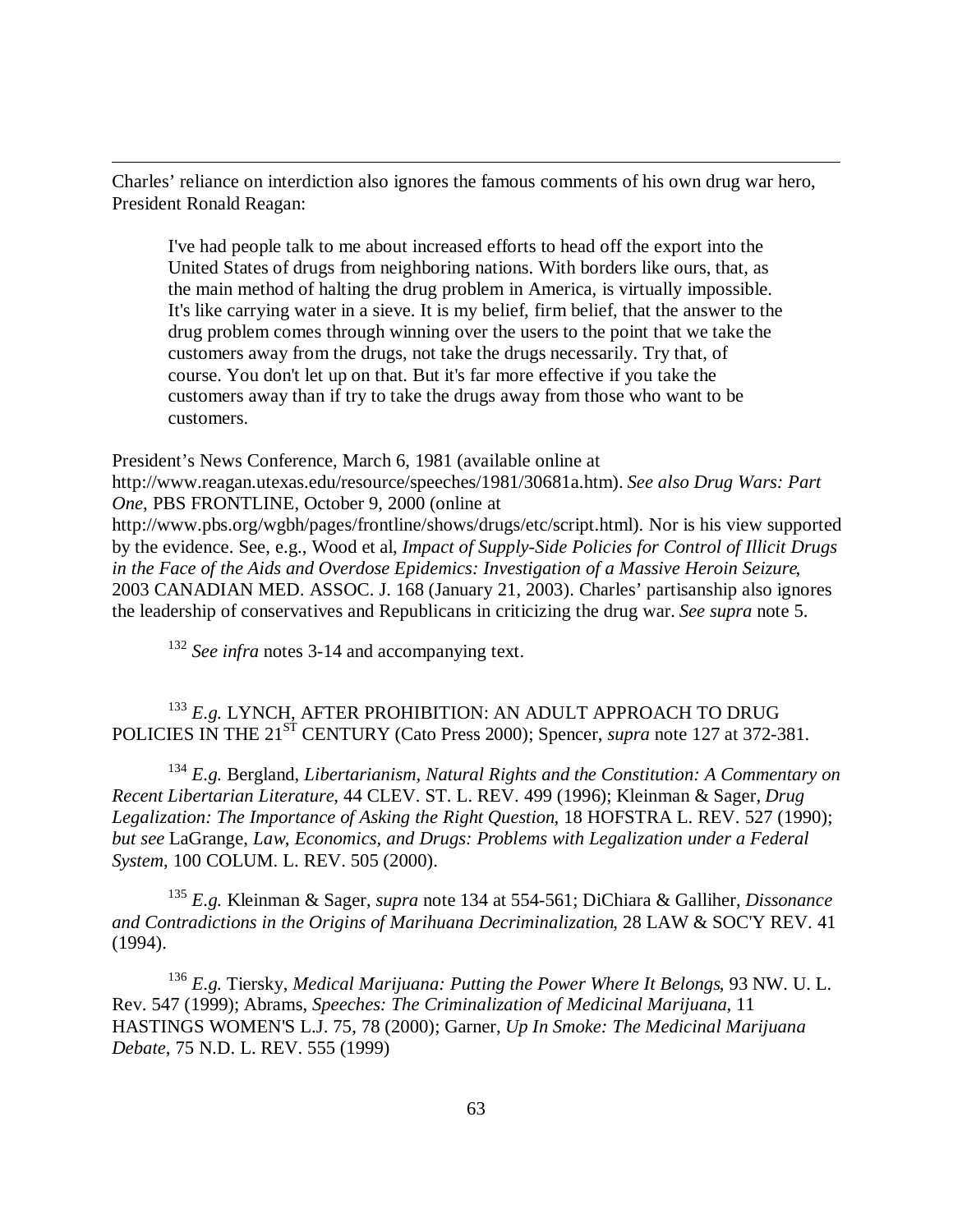<sup>137</sup> *E.g.* DiChiara & Galliher, *supra* note 135; Graham, *Decriminalization of Marijuana: An Analysis of the Laws in the United States and the Netherlands and Suggestions for Reform*, 23 LOY. L.A. INT'L & COMP. L. REV. 297 (2001); Greene, *Drug Decriminalization: A Chorus in Need of Masterrap's Voice*, 18 HOFSTRA L. REV. 457 (1990); Spencer, *supra* note 127 at n. 206. While her article is otherwise valuable, Spencer casually dismisses decriminalization in a footnote:

 $\overline{a}$ 

Decriminalization, in theory and in practice, can not be seen as an alternative solution to the drug crisis. To eliminate drug-related crime under a "decrim" scheme, all drugs, including crack, heroin, ice and any new drug that may come on the market, must be available to everyone, including juveniles. These drugs must also be supplied in unlimited quantities. If not, the demand would continue for drugs by juveniles, for drugs not yet legalized, and for additional quantities of drugs. The gap would be filled by a flourishing black market. Moreover, although there is a link between violent crime and drug trafficking, most drug-related crime is committed by drug users and buyers, not sellers. Drug users, many with little or no income, commit crimes either in support of their addiction or because of the pharmacological effect of drugs. Even if legalization reduces the cost of drugs, it will not affect these crimes. Finally, the numbers of pregnant addicts and drug-addicted babies would increase, rather than decrease, with decriminalization. This problem, alone, should be sufficient to warrant continued criminalization.

*Id.* (emphasis added). Her analysis of decriminalization is rife with ridiculous assumptions and faulty logic, but her attitude is not unusual. There is some value in dissecting her thinking. First, decriminalization does not require that all drugs be available to anyone. Alcohol has been legal since 1933. It is not legal in all of its forms, and is not legally available to juveniles. Second, if a gap did remain, it might not be filled at all. In any event, that black market would be much smaller than the one that exists now under drug prohibition. If there is a black market for alcohol, it is a trivial one. Third, reducing the cost of drugs would certainly reduce property crimes committed by addicts to support their addiction. Few cigarette addicts commit crimes to support a habit that costs less than \$50/week. A \$1000/week heroin addiction requires the addict to commit a lot of crime unless her take-home pay is well over \$50,000/year. Finally, it is not at all clear that the problems associated with pregnant addicts would increase with decriminalization. Alcohol prohibition led to the widespread use of dangerous, unregulated alcohol, with severe effects on public health. *See* THORNTON, ALCOHOL PROHIBITION WAS A FAILURE (Policy Analysis No. 157, Cato Institute 1991); WARBURTON, THE ECONOMIC RESULTS OF PROHIBITION (New York: Columbia University Press, 1932).

<sup>138</sup> *E.g.,* Kay, *The Agony of Ecstasy: Reconsidering the Punitive Approach to United States Drug Policy*, 29 FORDHAM URB. L.J. 2133 (2002); Fish, *Rethinking Our Drug Policy*,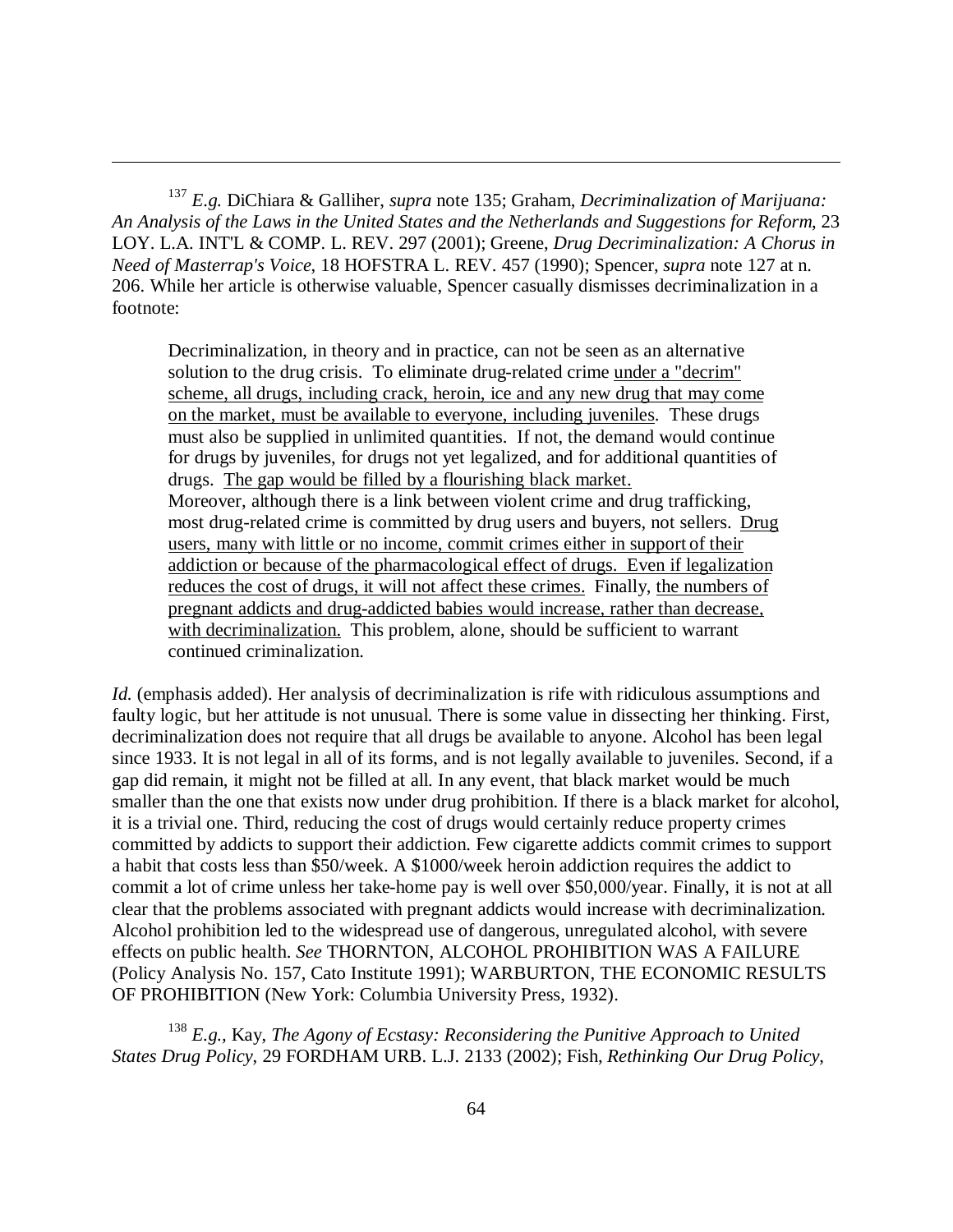28 FORDHAM URB. L.J. 9 (2000); Margolis, *Connecticut's War on Drugs: A Peace Proposal*, 70 CONN. B.J. 372 (1996); Parts, *Disease Prevention as Drug Policy: A Historical Perspective on the Case for Legal Access to Sterile Syringes as a Means of Reducing Drug-Related Harm*, 24 FORDHAM URB. L.J. 475 (1997); Gostin & Lazzarini, *Prevention of HIV/AIDS Among Injection Drug Users: The Theory and Science of Public Health and Criminal Justice Approaches to Disease Prevention*, 46 EMORY L.J. 587 (1997).

As it is used, the "decriminalization" approach appears similar to harm reduction. *E.g.* Kurt Schmoke, *An Argument in Favor of Decriminalization*, 18 HOFSTRA L. REV. 501 (1990). Schmoke, the former mayor of Baltimore, has been another of the drug war's most persistent critics. As he puts it:

[There are] two inescapable facts which have persistently hampered the federal government's attempts to stamp out narcotics use through prohibition. First, drug addiction is a disease and addicts need medical care. Second, in the absence of access to legitimate sources of drugs, addicts will look to the criminal underworld for the drugs they cannot otherwise obtain.

## *Id.*

 $\overline{a}$ 

<sup>139</sup> Martin Y. Iguchi, *Drug Treatment Alternatives to Incarceration*, (testimony presented to the Subcommittee on Criminal Justice, Drug Policy, and Human Resources of the House Committee on Government Reform, February 17, 2000), RAND, CT-169, April 2000; Jonathan P. Caulkins with James R. Chiesa and Susan Everingham, *Response to National Research Council's Assessment of RAND's Controlling Cocaine Study*, RAND MR-1265- DPRC, 2000; M. Douglas Anglin, Douglas Longshore, and Susan Turner, *Treatment Alternatives to Street Crime: An Evaluation of Five Programs*, CRIMINAL JUSTICE AND BEHAVIOR, 26(2):168-195, June 1999; Gernot Tragler, Jonathan P. Caulkins, and Gustav Feichtinger, *Optimal Dynamic Allocation of Treatment and Enforcement in Illicit Drug Control*, OPERATIONS RESEARCH, 49 (3):352-362, 2001; Jonathan P.Caulkins, C. Peter Rydell, William L. Schwabe, and James Chiesa, *Mandatory Minimum Drug Sentences: Throwing Away the Key or the Taxpayers' Money?,* RAND, MR-827-DPRC, 1997; C. Peter Rydell and Susan S. Everingham*, Controlling Cocaine: Supply Versus Demand Programs,* Santa Monica, Calif.: RAND, MR-331-ONDCP/A/DPRC, 1994.

<sup>140</sup> Spencer, *supra* note 127 at 377-378.

<sup>141</sup> C. Peter Rydell, Susan S. Everingham, *Controlling Cocaine: Supply Versus Demand Programs*, RAND/MR-331-ONDCP/A/DPRC, 1994; S. Everingham, C. Peter Rydell, *Modeling*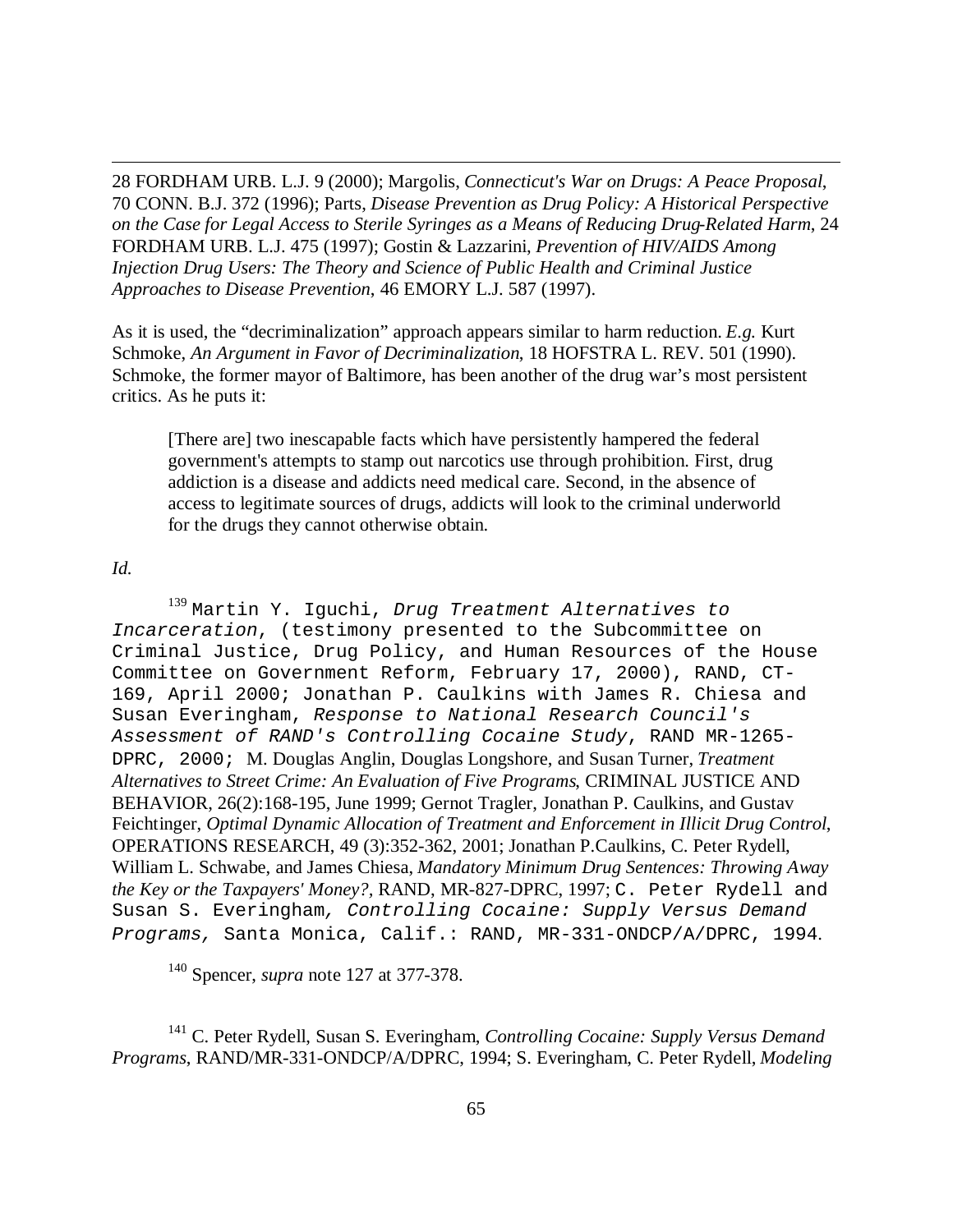*the Demand for Cocaine*, Susan RAND/MR-332-ONDCP/A/DPRC, 1994. Robert Charles sharply criticized the effectiveness of drug treatment and the 1994 Rydell/Everingham RAND study. Charles, *supra* note 13 at 389-393. In doing so he relies, at least in part, on work by Mark Kleiman. *Id* at 389. Kleiman, however, is hardly a drug warrior:

INTERVIEWER: What do you say to a drug warrior who would say, "What's wrong with what we're doing now?"

KLEIMAN: Well, what's wrong with what you're doing now is that we now have 400,000 Americans behind bars at any one time for drug law offenses. That's an awful a lot of people to be caged up. And despite that, the price of cocaine and the price of heroin are close to their all time lows. We're not succeeding through enforcement in getting drug prices up and drug availability down nearly as much as I would have expected. We continue to have a huge problem of drug abuse that doesn't seem to be touched very much by our current policies.

*Busted: America's War on Marijuana*, PBS FRONTLINE, April 28, 1998 (online at: http://www.pbs.org/wgbh/pages/frontline/shows/dope/interviews/kleiman.html); *see also* Mark A.R. Kleiman, *The Problem of Replacement and the Logic of Drug Law Enforcement*, FEDERATION OF AMERICAN SCIENTISTS DRUG POLICY ANALYSIS BULLETIN, September 1997 (online at: http://www.fas.org/drugs/issue3.htm#3); Mark A.R. Kleiman, *Drugs and Drug Policy: The Case for a Slow Fix*, ISSUES IN SCIENCE AND TECHNOLOGIES, Fall 1998 (online at: http://www.fas.org/drugs/slowfix.htm).

<sup>142</sup> Fish, *supra* note 12 at 201-205. *See also* Eric Thomas Berkman, *Sacrificed Sovereignty?: Dutch Soft Drug Policy in the Spectre of Europe Without Borders*, 19 B.C. Int'l & Comp. L. Rev. 173 (1996); Henk Jan van Vliet, *The Uneasy Decriminalization: a Perspective on Dutch Drug Policy*, 18 Hofstra L. Rev. 717 (1990); Lisa M. Bianculli, *The War on Drugs: Fact, Fiction and Controversy*, 21 Seton Hall Legis. J. 169 (1997); Dana Graham, *Decriminalization of Marijuana: An Analysis of the Laws in the United States and the Netherlands and Suggestions for Reform*, 23 Loy. L.A. Int'l & Comp. L. Rev. 297 (2001); Lane Porter, *Comparative Drug Treatment Policies and Legislation*, 29 Int'l Law. 697 (1995). *But see* Mitchell Rosenthal, *In Opposition to Drug Legalization*, 24 U.C. Davis L. Rev. 637 (1991).

<sup>143</sup> Fish, *supra* note 12 at 201.

<sup>144</sup> *Id.*

 $\overline{a}$ 

<sup>145</sup> *Id.*

<sup>146</sup> Fish, *supra* note 12 at 202-205.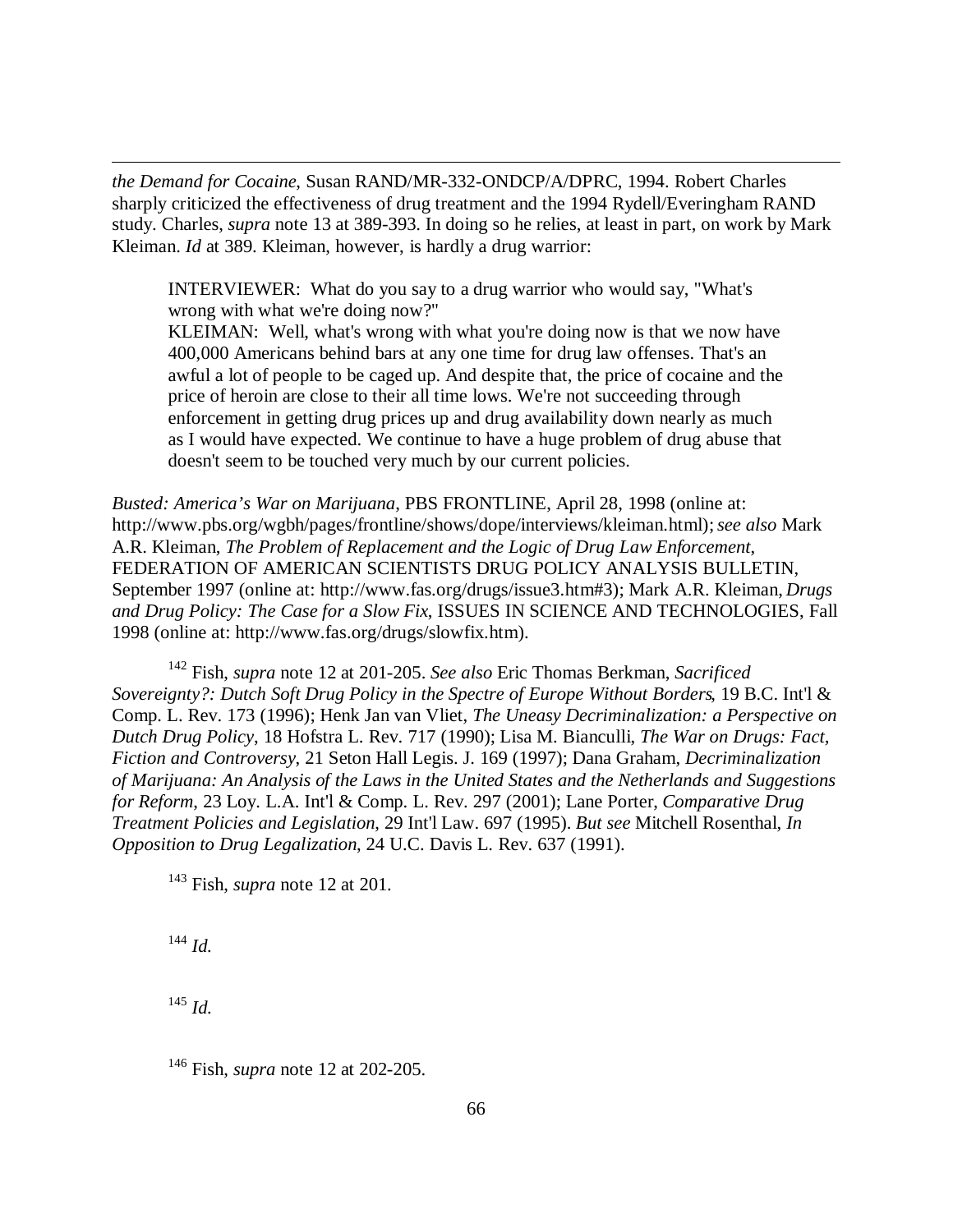<sup>147</sup> *See supra* note 26; Friedman, *supra* note 3; Thornton, *supra* note 137. *See also* Robert J.MacCoun and Peter Reuter, *What We Do and Don't Know About the Likely Effects of Decriminalization and Legalization: A Brief Summary* (testimony presented to the Subcommittee on Criminal Justice, Drug Policy, and Human Resources of the House Committee on Government Reform, July 13, 1999), RAND, CT-161, 1999.

 $\overline{a}$ 

<sup>148</sup> MARC MCCUTCHEON, THE WRITER'S GUIDE TO EVERYDAY LIFE FROM PROHIBITION THROUGH WORLD WAR II, 41 *et seq*. (Writer's Digest Books 1995). McCutcheon also notes that "Prohibition increased the crime rate considerably. There were hundreds of gangland murders (some drive-by shootings with machine guns and sawed-off shotguns) in Chicago alone throughout the 1920s." *Id.* at 121. McCutcheon also quoted a New York Times article from 1931:

Five children were wounded, one of them mortally, early last night by gangsters who opened fire with shotguns and machine-guns on a man lounging in front of the Helmar Social Club at  $208$  East  $107<sup>th</sup>$  St. [NY]. The intended victim escaped injury by lying down, and, as the gangsters' car sped away, got up and disappeared. . . . The shooting, which occurred less than four blocks from the East  $104<sup>th</sup>$  Street police station, was ascribed by police to the Harlem-Bronx beer war between the gangs of Joe Rao, an ally, temporarily of Arthur (Dutch Schultz) Flegenheimer, and Vincent Coll.

*Id.* at 138 (quoting *Child Slain, Four Shot as Gangsters Fire on Beer War Rival*, NEW YORK TIMES, July 29, 1931).

<sup>149</sup> *E.g.,* Thornton, *supra* note 137; Ostrowski, *supra* note 120; but see Mark Moore, *Actually Prohibition Was a Success*, NEW YORK TIMES, Oct. 16, 1989 (cited on DEA website: http://www.usdoj.gov/dea/demand/druglegal/17dl.htm). Moore's analysis of cirrhosis rates and alcohol prohibition are disputed in ANGELA DILLS and JEFFERY A. MIRON, ALCOHOL PROHIBITION, ALCOHOL CONSUMPTION, AND CIRRHOSIS, 2001 (available online at http://econ.bu.edu/miron/images/cirrho.pdf).

Some drug war supporters attempt to distinguish Prohibition from the drug war. Loken, for example, asserts:

[E]ven if history shows alcohol to be . . . the worst of the popular recreational drugs, it has such a unique place in our national history and psyche that our experience with it provides little guide to current policymaking on other drugs.

Gregory A. Loken, *supra* note 13 at 665-666. Loken provides little support for this rather bold and circular assertion.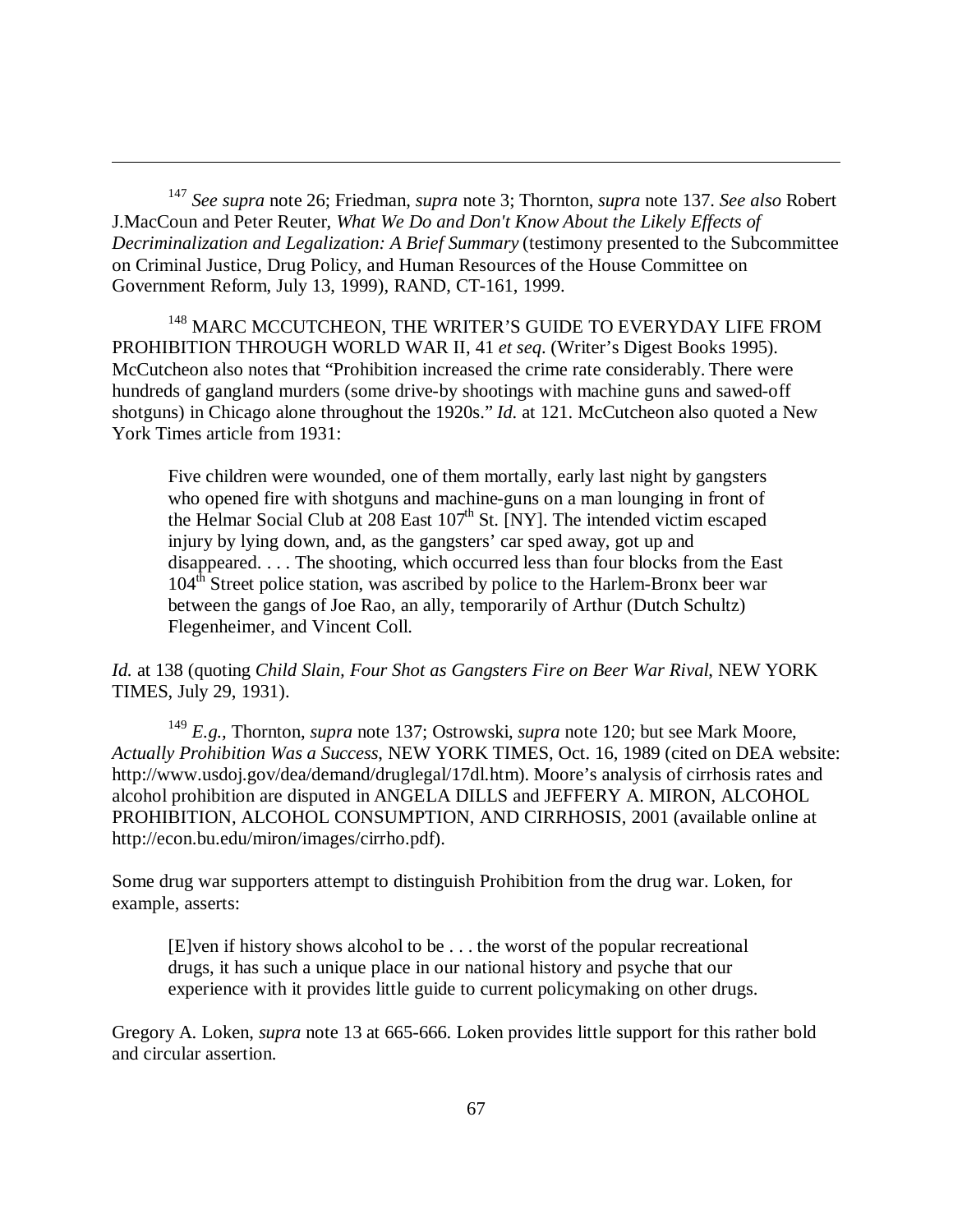Rosenthal not only concedes that "Prohibition was a failure," but further agrees that "[t]he dichotomy . . . between alcohol and illicit drugs is not based on any sort of scientific or policy oriented justification." Instead, he admits: "it is simply a matter of public preference." Mitchell Rosenthal, *supra* note 13 at 645.

<sup>150</sup> Thornton, *supra* note 137.

<sup>151</sup> *Id.* In a footnote, Thornton attributed the term "Iron Law" to Richard Cowan, *How the Narcs Created Crack*, NATIONAL REVIEW, December 5, 1986, pp. 30-31.

<sup>152</sup> *Supra* note 8.

 $\overline{a}$ 

<sup>153</sup> McNamara, *Costly, Counterproductive, Crazy*, *supra* note 8.

<sup>154</sup> Supporters of the drug war often assert or assume that an end to the war would increase drug availability, use, abuse and all their associated problems. *E.g.* Charles, *supra* note 13 at 347-350; Rosenthal, *supra* note 13 at 642-643, 648-649; Loken, *supra* note 13 at 681; Ryan, *supra* note 13 at 811-812; Rangel, *supra* note 13 at 51-52. Thornton's analysis provides a thoughtful rebuttal to that claim. Drugs are so widely available today (as alcohol was during Prohibition) that it is hard to imagine their availability could increase. Ryan, *supra* note 13 at 811, also repeats a common response of drug warriors:

The problem with legalization, to me, is rather simple. If we legalize drugs, we are telling people, especially young people, that society does not care if they do drugs or not.

The problem with this analysis is also simple. First, Ryan and others incorrectly assume that legalization is the only alternative. Second, they falsely assume that an alternate course means society is somehow saying that drug use is okay.

Charles, *supra* note 13 at 348-350, also attacks the alternatives:

While indulgent and defeatist arguments for drug legalization and decriminalization have been bandied about at different points during the course of the Nation's historic fight against drug abuse and international drug trafficking, most recently by President Clinton's then-Surgeon General, Jocelyn Elders – these ideas have seldom been taken seriously. The empirical reasons for dismissing the legalization argument, beyond the body of science supporting direct and indirect health damage resulting from narcotics, the immorality of drug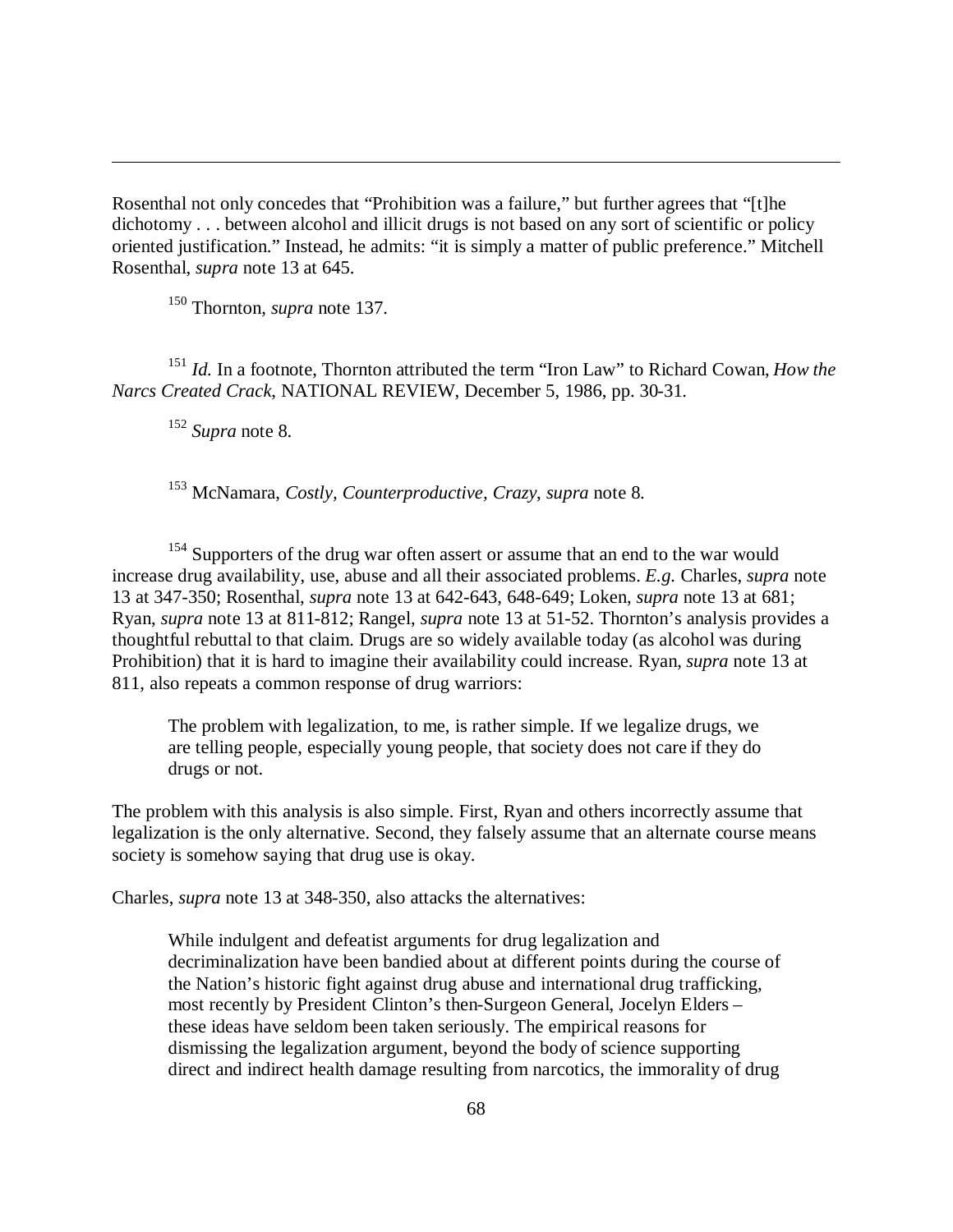use, and broader social issues, are: (1) the close proven correlation between high street availability, high purity, low price and increased casual drug use, particularly by children ages twelve to seventeen; (2) the proven link between violent crime and drug use, in particular user-crime, rather than dealer- or internecine gang-crime; and (3) the clear relationship between casual drug use and addiction, including the percentage of casual users who will, by virtue of regular or continuing use, become addicted (with the attendant harms of addiction). . . . [U]ntil we begin seriously considering the legalization of murder, child abuse, and similar crimes, there is no room in the public dialogue for discussing the legalization of narcotics.

 $\overline{a}$ 

Charles is the prototypical drug warrior, and his argument shows the flaws common to the breed. He makes it obvious that he has never taken the alternatives seriously. In doing so, he incorrectly asserts that no one else has, and disregards many drug war critics including a number of prominent Republicans and conservatives who do not fit with his attempt to politicize the issue. *See supra* notes 3-14 and accompanying text. He also refuses to accept that there are a variety of alternatives: "There have been sporadic efforts to legalize narcotics, often under the rubric of 'legalization,' 'decriminalization,' 'medicalization,' or 'harm reduction' . . . ." Charles, *supra* at note 21.

Charles completely ignores any comparison with alcohol and alcohol prohibition. The term alcohol appears only five times in his eighty-page paper. All five of these occurrences are in footnotes. Four of them appear as part of an organization's name (*Id* at notes 16, 19, 21, and 78), while the fifth does not discuss alcohol in any material way. *Id* at note 41. All of his concerns about illicit drugs also apply to alcohol, yet it is widely agreed that Prohibition failed. The drug warrior's failure to address alcohol prohibition is a serious flaw.

Charles also incorrectly assumes that drug war critics universally disregard the harm caused by drug use and abuse, a position that is actually quite rare. The "classic" drug war criticism is that the drug war causes more harm than the drug problem, a position which explicitly acknowledges that drugs are harmful. *E.g.* Wren, *supra* note 6 ("the global war on drugs is causing more harm than drug abuse itself"). Most striking about Charles' comments is that he equates drug use with murder and child abuse. Essentially, the drug warrior view is that drugs are evil, the drug war is righteous, and any criticism of the drug war is an endorsement of evil.

<sup>155</sup> *See* John J. Donohue III & Peter Siegelman, *Allocating Resources Among Prisons and Social Programs in the Battle Against Crime*, 27 J. LEGAL STUD. 1 (1998); Barr, *The Faceless Offender: The Effects of Incarceration on Families, Women, and Minorities*, ATLA ANNUAL CONVENTION, REFERENCE MATERIALS, Volume 2, Family Law Section, 2 Ann.2001 ATLA-CLE 2071 (2001).

<sup>156</sup> Washington v. Glucksberg, *supra* note 48, 521 U.S. at 720-21.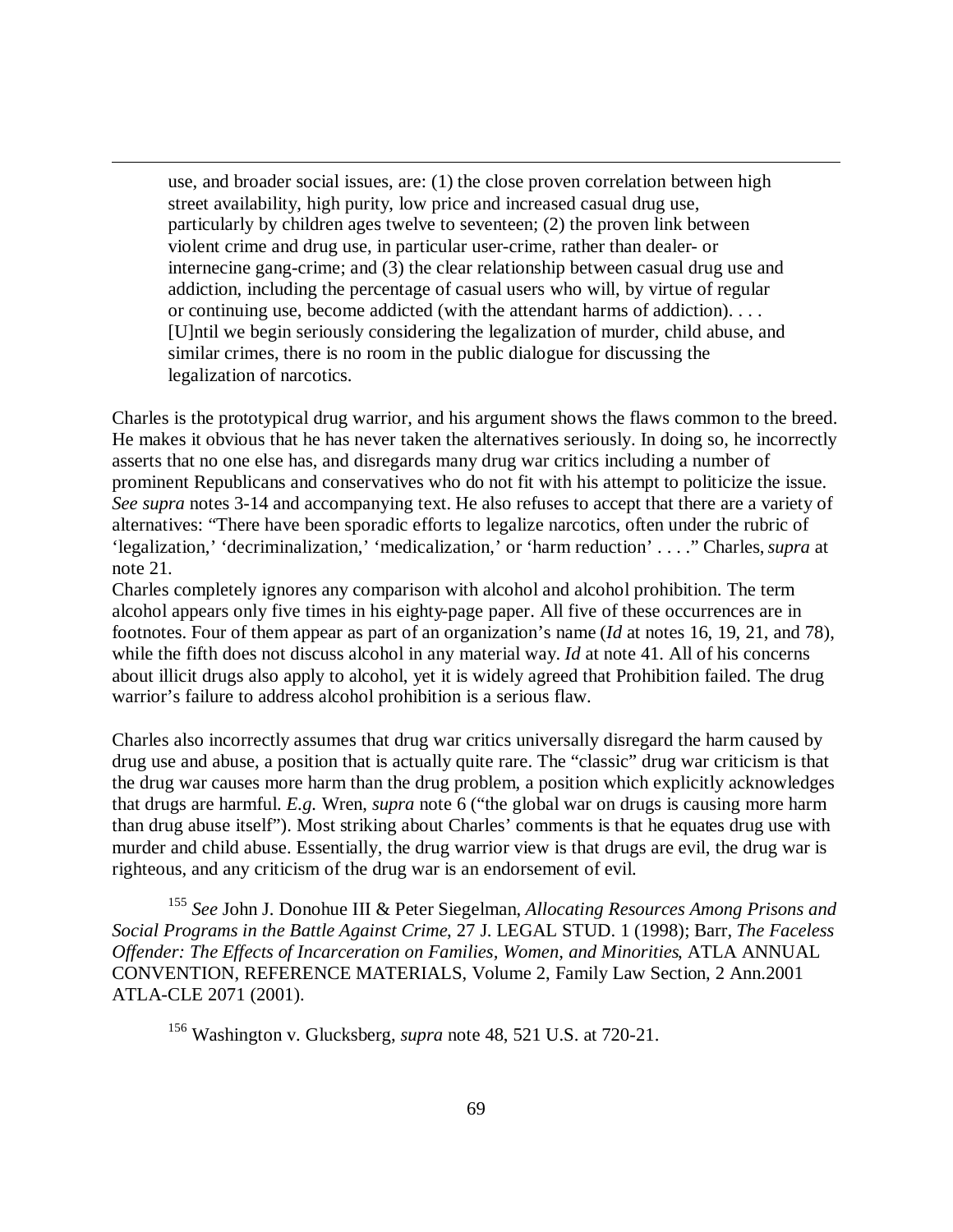<sup>157</sup> *Supra* note 39. *See also* Joseph E. Kennedy, *Making the Crime Fit the Punishment*, 51 EMORY L.J. 753, 864-871 (2002).

<sup>158</sup> Collins v. Harker Heights, 503 US 115, 125 (1992).

<sup>159</sup> Supra Section II. B. in this paper.

 $\overline{a}$ 

<sup>160</sup> This argument is implicit in Colb's analysis. Colb, *supra* note 44.

<sup>161</sup> Graham v. Connor, 490 U.S. 386, 395 (1989); *see also* Whitley v. Albers, 475 U.S. 312, 327-28 (1986); County of Sacramento, *supra* note 37.

In the field of criminal law, we "have defined the category of infractions that violate 'fundamental fairness' very narrowly" based on the recognition that, "[b]eyond the specific guarantees enumerated in the Bill of Rights, the Due Process Clause has limited operation." The Bill of Rights speaks in explicit terms to many aspects of criminal procedure, and the expansion of those constitutional guarantees under the open-ended rubric of the Due Process Clause invites undue interference with both considered legislative judgments and the careful balance that the Constitution strikes between liberty and order.

Medina v. California, 505 U.S. 437, 443 (1992) (citations omitted).

In the more than 100 years since Hurtado was decided, the Court has concluded that a number of the procedural protections contained in the Bill of Rights were made applicable to the States by the Fourteenth Amendment. ... This course of decision has substituted, in these areas of criminal procedure, the specific guarantees of the various provisions of the Bill of Rights embodied in the first 10 Amendments to the Constitution for the more generalized language contained in the earlier cases construing the Fourteenth Amendment. It was through these provisions of the Bill of Rights that their Framers sought to restrict the exercise of arbitrary authority by the Government in particular situations. Where a particular Amendment "provides an explicit textual source of constitutional protection against a particular sort of government behavior, "that Amendment, not the more generalized notion of 'substantive due process,' must be the guide for analyzing these claims."

Albright v. Oliver, 510 U.S. 266, 272-274 (1994). Colb, *supra* note 44 at 810-813 criticizes the Court's use of other amendments to limit substantive due process protections.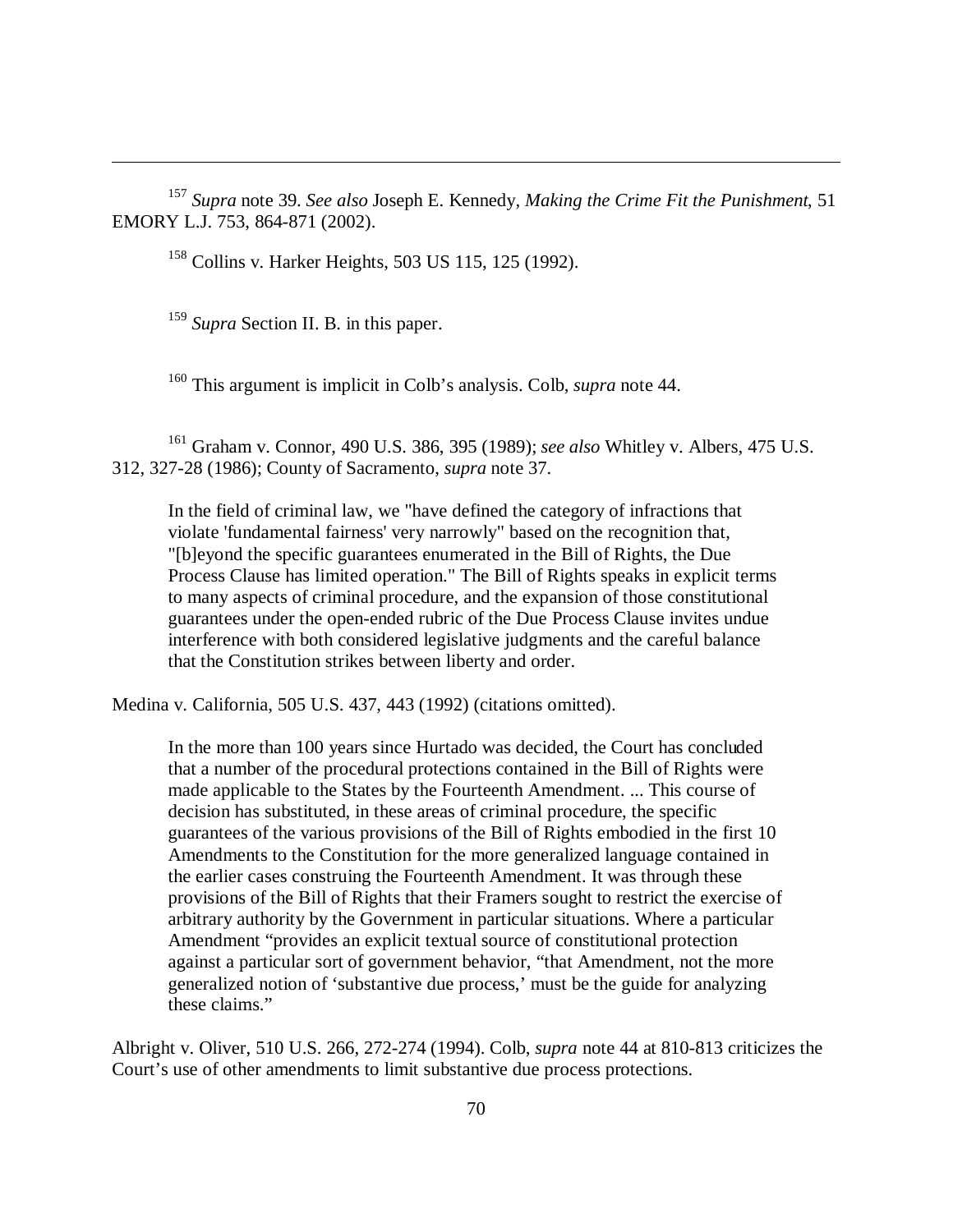<sup>162</sup> *E.g.,* Torres v. McLaughlin, 163 F.3d 169, 173-175 (3rd Cir. 1998); Donahue v. Gavin, 280 F.3d 371, 380-381 (3rd Cir. 2002).

<sup>163</sup> *See supra* note 19.

 $\overline{a}$ 

<sup>164</sup> DeShaney v. Winnebago County Dept. of Social Services, 489 US 189 (1989).

<sup>165</sup> *Id.* at 196 (quoting Davidson v. Cannon, 474 US 344, 348 (1986)).

<sup>166</sup> Daniels v. Williams, 474 U.S. 327, 331-32 (1986) (quoting Murray's Lessee v. Hoboken Land & Improvement Co., 59 U.S. (18 How.) 272, 277 (1856)).

<sup>167</sup> County of Sacramento v. Lewis, 523 U.S. 833, 845-47 (1998) (citations omitted).

<sup>168</sup> The limits of legislative power were recognized as early as 1798:

I cannot subscribe to the omnipotence of a State Legislature, or that it is absolute and without controul [sic]; although its authority should not be expressly restrained by the Constitution, or fundamental law, of the State. The people of the United States erected their Constitutions, or forms of government, to establish justice, to promote the general welfare, to secure the blessings of liberty; and to protect their persons and property from violence. The purposes for which men enter into society will determine the nature and terms of the social compact; and as they are the foundation of the legislative power, they will decide what are the proper objects of it: The nature, and ends of legislative power will limit the exercise of it. This fundamental principle flows from the very nature of our free Republican governments, that no man should be compelled to do what the laws do not require; nor to refrain from acts which the laws permit. There are acts which the Federal, or State, Legislature cannot do, without exceeding their authority. There are certain vital principles in our free Republicans governments, which will determine and over-rule an apparant and flagrant abuse of legislative power; as to authorize manifest injustice by positive law; or to take away that security for personal liberty, or private property, for the protection whereof the government was established. An ACT of the Legislature (for I cannot call it a law) contrary to the great first principles of the social compact, cannot be considered a rightful exercise of legislative authority.

Calder v. Bull, *supra* note 29, 3 U.S. at 387-88 (1798). County of Sacramento actually describes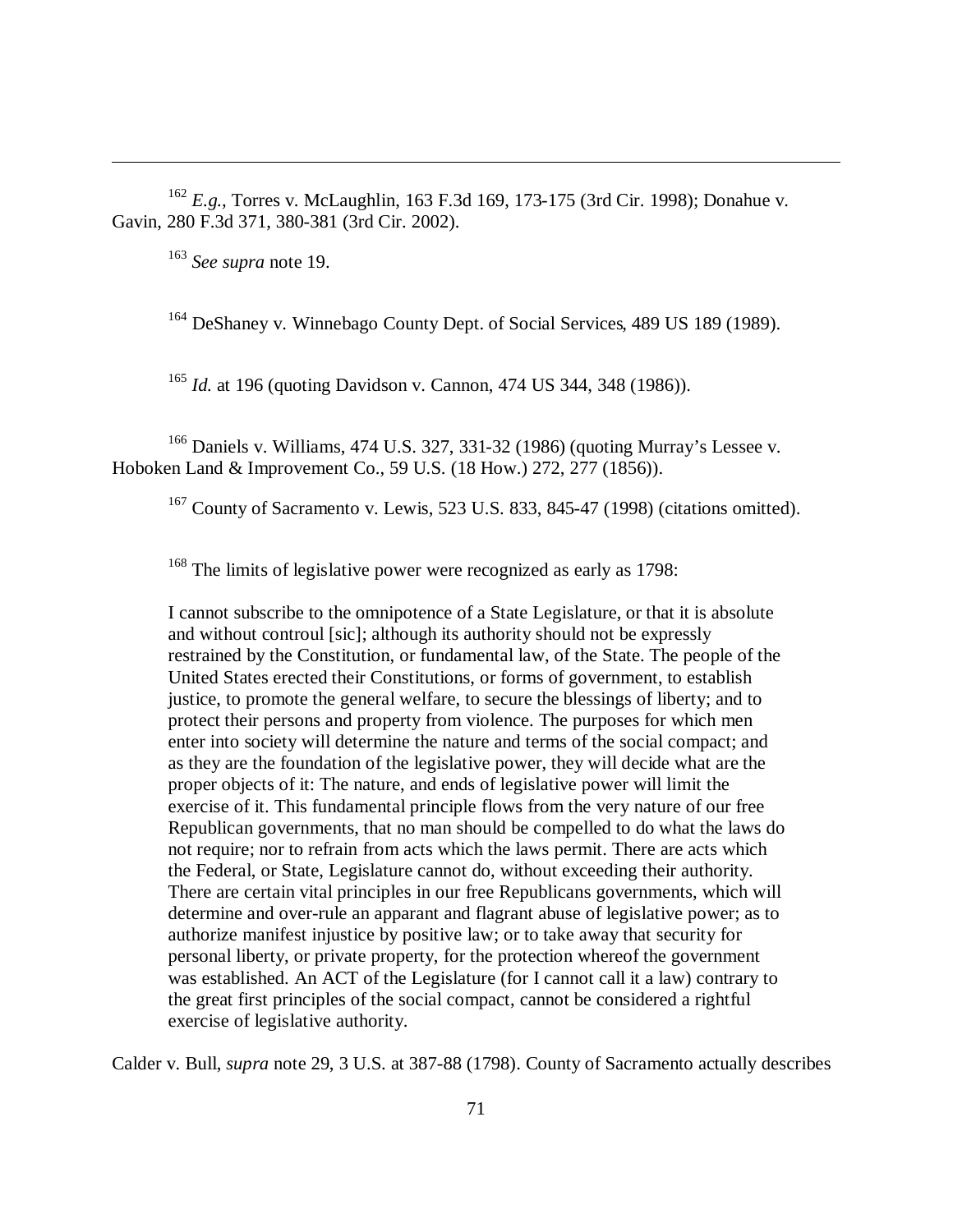a tougher standard for litigants challenging executive power. *Supra* note 167. While the standard for challenging legislative power would be lower, the consequences of the drug war overcome the higher standard.

<sup>169</sup> The term "parade of horribles" was first used by the Supreme Court in 1948. Shapiro v. U.S., 335 U.S. 1, 55 (1948) (Frankfurter dissenting). *See also* Scalia, *Assorted Canards of Contemporary Legal Analysis*, 40 CASE W. RES. L. REV. 581, 590-91 (1990).

<sup>170</sup> *See, e.g.,* Graham Boyd, *The Drug War is the New Jim Crow*, NORTH AMERICAN CONGRESS ON LATIN AMERICA, Jul/Aug 2001, page 1822; Andrew N. Sacher, *Inequities of the Drug War: Legislative Discrimination on the Cocaine Battlefield*, 19 CARDOZO L. REV. 1149 (December 1997); *Winning the War on Drugs*, *supra* note 14; Michael Tonry, *Toward a Rational Drug Policy: Race And The War on Drugs*, 1994 U. CHI. LEGAL F. 25 (1994); David Rudovsky, *Toward a Rational Drug Policy: the Impact of the War on Drugs on Procedural Fairness and Racial Equality*, 1994 U. CHI. LEGAL F. 237 (1994). *But see* John Walters, *Toward a Rational Drug Policy: Race and the War on Drugs*, 1994 U. CHI. LEGAL F. 107 (1994); Silton, *U.S. Prisons and Racial Profiling: A Covertly Racist Nation Rides a Vicious Cycle*, 20 LAW & INEQ. 53 (2002); Randall Kennedy, *The State, Criminal Law, and Racial Discrimination: A Comment*, 107 HARV. L. REV. 1255 (1994); Benjamin D. Steiner & Victor Argothy, *White Addiction: Racial Inequality, Racial Ideology, and the War on Drugs*, 10 TEMP. POL. & CIV. RTS. L. REV. 443 (2001); *compare* William J. Stuntz, *Race, Class, and Drugs*, 98 COLUM. L. REV. 1795, 1825 (1998) ("One need not assume racism to explain these phenomena. On the contrary, we might easily have seen the same law enforcement patterns we have seen over the past dozen years in a society in which racial division did not exist. But in a society where racial division is all too real, decisions that have no racial cause may still have a very powerful racial meaning.").

<sup>171</sup> *E.g.,* Meares, *supra* note 12 at 205-208.

 $\overline{a}$ 

<sup>172</sup> MARC MAUER & TRACY HULING, THE SENTENCING PROJECT, YOUNG BLACK AMERICANS AND THE CRIMINAL JUSTICE SYSTEM: FIVE YEARS LATER 9, 13 (1995); *see also* Leonard E. Birdsong, *Drug Decriminalization and Felony Disenfranchisement: The New Civil Rights Causes*, 2 BARRY L. REV. 73, 75 (2001); Coramae Richey Mann, *We Don't Need More Wars*, 31 VAL. U. L. REV. 565, 567 (1997). Birdsong's analysis of the drug war's effect on black voting rights could even conceivably be advanced as another fundamental right infringed by drug war policies.

<sup>173</sup> *See, e.g., Punishment and Prejudice: Racial Disparities in the War on Drugs*, HUMAN RIGHTS WATCH REPORT, Vol. 12, No. 2, May 2000 (http://www.hrw.org/reports/2000/usa/); *Winning the War on Drugs*, *supra* note 14 at 1485, 1489 (discussing disparities in drug arrests, convictions and sentences, by race as compared to drug use by race); Christi Parsons, *Race Report Singles out Illinois for Drug-Conviction Disparity*,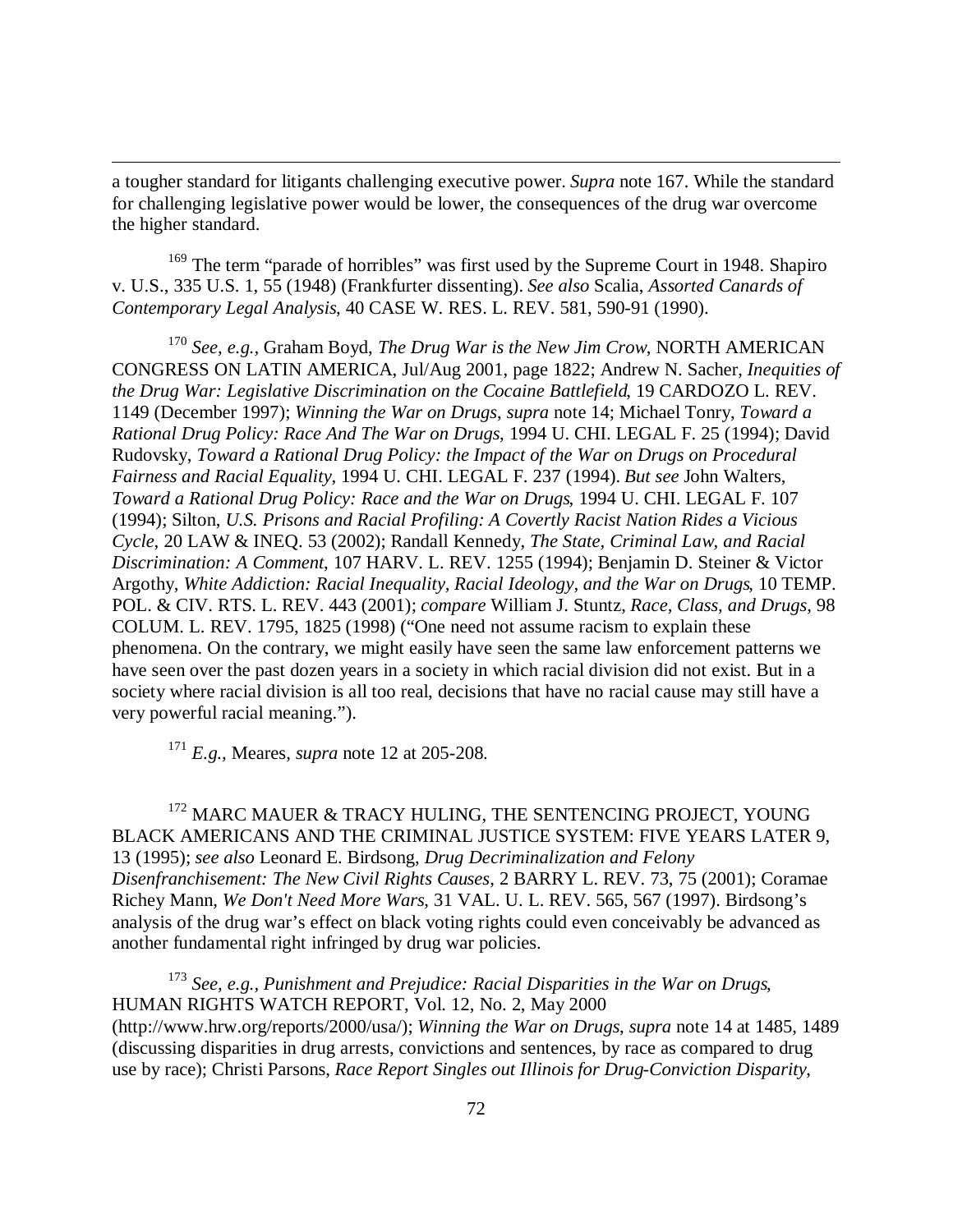CHICAGO TRIBUNE, June 8, 2000, page 1; Clifford W. Thornton Jr., *Drug War Is Just More of The Same*, THE HARTFORD COURANT, June 28, 2000, page B4.

 $\overline{a}$ 

<sup>174</sup> *New Jersey Confronts its Past*, ST. LOUIS POST-DISPATCH, December 2, 2000, page 34 (New Jersey State Police "routinely stopped and searched motorists based solely on the color of their skin", and "the federal Drug Enforcement Agency and the U.S. Department of Transportation had encouraged local police departments and state troopers to use race as a profiling criterion for stopping suspected drug traffickers on the nation's highways."). *See also* Kevin R. Johnson, *The Case Against Race Profiling in Immigration Enforcement*, 78 WASH. U. L.Q. 675 (2000); Kevin R. Johnson, *Race, the Immigration Laws, and Domestic Race Relations: a "Magic Mirror" into the Heart of Darkness*, 73 IND. L.J. 1111 (1998); Cooper, *supra* note 12; Powell & Hershenov, *supra* note 12.

In describing an outbreak of violent drug raids in the early 1970s, the New York Times noted:

[M]embers of the more vocal middle class are now being subjected to rigorous police techniques that some alleged some officers have long used in black communities.

Andrew H. Malcolm, *Violent Drug Raids Against the Innocent Found Widespread*, N.Y. TIMES, June 25, 1973, at 22.

<sup>175</sup> Boyd, *supra* note 170 ("More than ten states have disenfranchised over 20% of their male black citizens.") (citing *Losing the Vote: The Impact of Felony Disenfranchisement Laws in the U.S.*, HUMAN RIGHTS WATCH REPORT, 1998 (http://www.hrw.org/reports98/vote/)); *see also Prison and Beyond: A Stigma That Never Fades*, THE ECONOMIST, August 8, 2002.

<sup>176</sup> "The outcry against marijuana use was directed at a perceived threat from immigrant and migrant Mexicans, African- Americans, and Asians who were thought to smoke the narcotic plant." Susan David Dwyer, *The Hemp Controversy: Can Industrial Hemp Save Kentucky?*, 86 KY. L.J. 1143 (1997-98) (citing Richard J. BONNIE & CHARLES H. WHITEBREAD II, THE MARIHUANA CONVICTION: A HISTORY OF MARIHUANA PROHIBITION IN THE UNITED STATES 32-52 (1974)); "Anslinger's appeal to racism and hysteria was unabashed." Vitiello, *supra* note 24 at 749 (citing RICHARD LAWRENCE MILLER, THE CASE FOR LEGALIZING DRUGS 99 (1991)).

Prejudice was also common during alcohol prohibition. When a Mrs. Etta Mae Miller was sentenced to life in prison for selling two pints of liquor (her fourth offense), Dr. Clarence True Wilson, General Secretary of the Board of Temperance, Prohibition and Public Morals, said:

Our only regret is that the woman was not sentenced to life imprisonment before her ten children were born. When one has violated theConstitution four times, he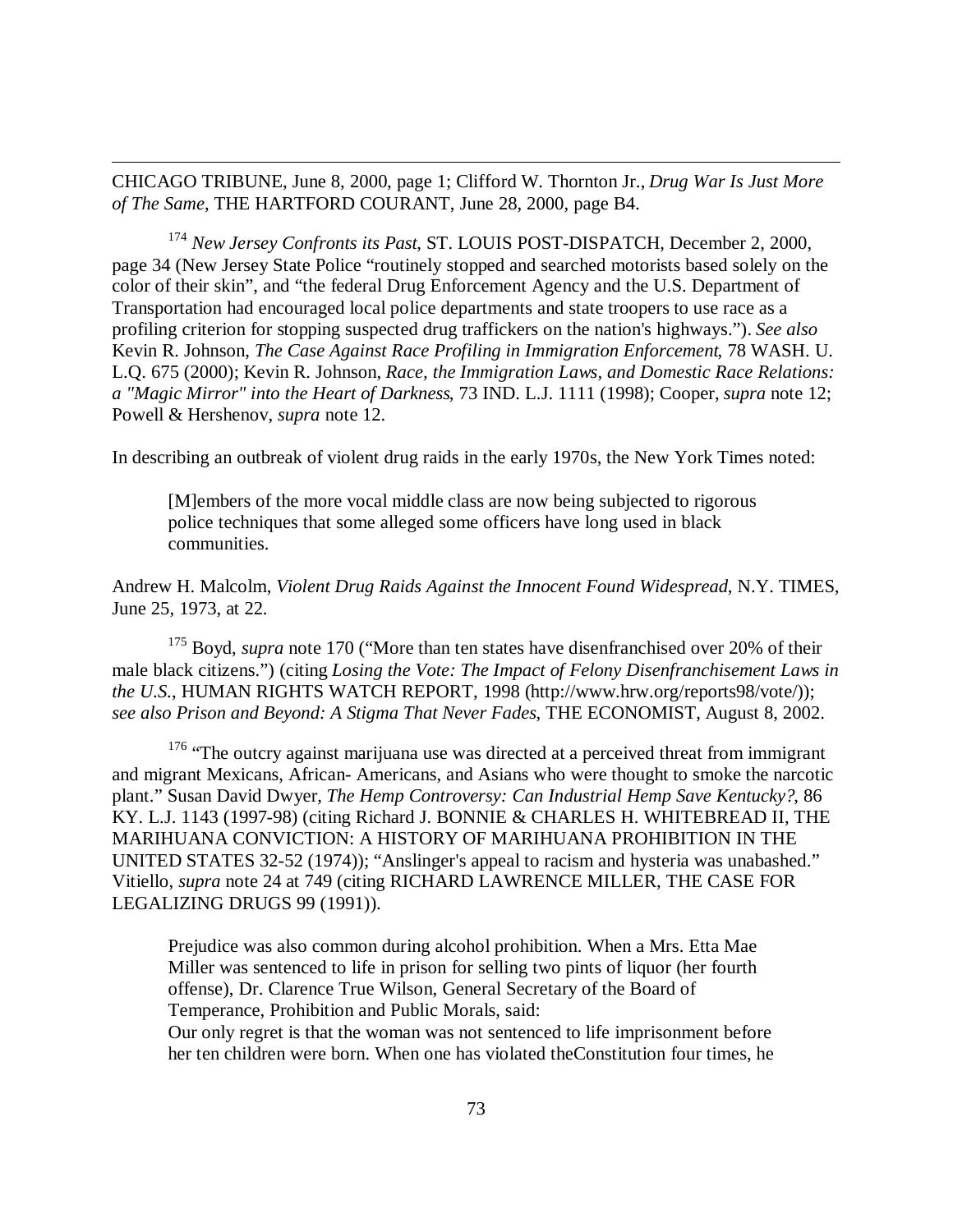or she should be segregated from society to prevent the production of subnormal offsprings.

McCutcheon, *supra* note 148 at 44 (*quoting* Time Magazine, January 14, 1929).

 $\overline{a}$ 

<sup>177</sup> Prison and Beyond, supra note 175 ("[T]he United States locks up nearly 700 people per 100,000, compared with 102 for Canada, 132 for England and Wales, 85 for France and a paltry 48 in Japan.") (citing INTERNATIONAL CENTRE FOR PRISON STUDIES, King's College London); *see also* Sentencing Project, *New Inmate Population Figures Show Continued Growth, Prospects for Change in Policy Unclear*, April 2002 (analyzing report from Bureau of Justice Statistics) (http://www.sentencingproject.org/news/inmatepop-apr02.pdf); Michael Niman, *Incarceration Nation: The U.S. is the World's Leading Jailer*, BUFFALO BEAT, January 4, 2000 (available at: http://mediastudy.com/articles/incarceration.html); *Too Many Convicts*, THE ECONOMIST, August 10, 2002, page 9; *Estimated Drug Arrests, U.S., 1985- 2001*, THE CJIS LINK, Federal Bureau of Investigation, Criminal Justice Information Services Division, v. 6, no. 3, pages 6-7 (Fall 2002) (the 1.6 million drug arrests in 2001 "are the highest arrest total ever recorded for drug abuse violations"); Community Justice Centre webpage, http://iisd1.iisd.ca/50comm/commdb/desc/d20.htm (discussing the Community Justice Centre in New York City).

<sup>178</sup> *Prison and Beyond*, *supra* note 175; *see also Corrections Population More Than 6 Million*, LEADER-HERALD (Gloversville, NY), August 26, 2002 at 1 (Assoc. Press).

<sup>179</sup> *Prison and Beyond*, *supra* note 175; *see also Winning the War on Drugs*, *supra* note 14 at 1485 ("over half the new felony convictions involve young, nonviolent drug offenders"). Alcohol prohibition also led to heavy use of criminal prosecution and incarceration. McCutcheon, *supra* note 148 at 44, quotes an article in Outlook from 1930:

Mrs. Sallie Glassgow, sixty-two years old, who stood trial for selling one pint of liquor and four quarts of beer. Convicted. . . . Mrs. P.P. Ridley, seventy-two years old, who confessed she had sold a quart of blackberry wine. . . . Clyde Cox, eleven years old, who pleaded guilty to selling liquor. His father had run a barbecue stand and Clyde made the deliveries. . . . Such absurd trials go on daily throughout the country with preliminary hearings being conducted even on Sunday in New York in futile efforts to clear up congested calendars.

*See also* Ostrowski, *supra* note 120 at notes 17-23 and accompanying text:

Enforcement efforts escalated throughout the duration of Prohibition. Convictions rose from 18,000 in 1921 to 61,000 in 1932. Prison terms grew longer and were meted out with greater frequency in the latter years of Prohibition. The enforcement budget rose from \$7 million in 1921 to \$15 million in 1930. The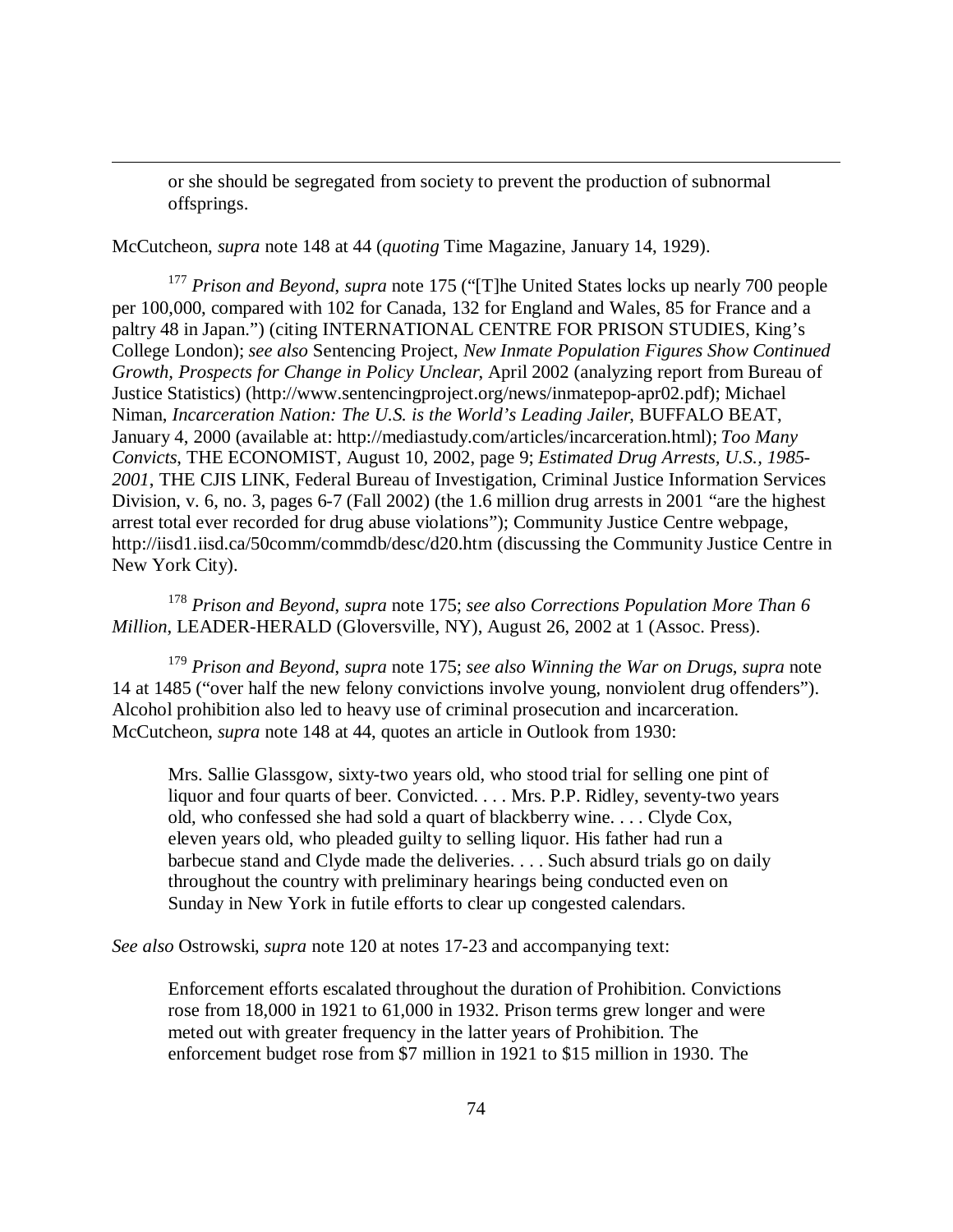number of stills seized rose from 32,000 in 1920 to 282,000 in 1930.

 $\overline{a}$ 

<sup>180</sup> Velma LaPoint, *Prison's Effect on the African-American Community*, 34 HOW. L.J. 537, 539 (1991) ("One study indicates that in 1980 there were approximately 225,000 children with incarcerated mothers. Surely, this number has risen significantly since the incarcerated female population has risen since 1980. . . . [W]e have no such information on children of incarcerated fathers.").

<sup>181</sup> David Crary (Associated Press), *When Law Kicks In, Rights Disappear*, ALBANY TIMES UNION, 1/6/2003.

<sup>182</sup> *E.g.* Sandra Bass, *The Thin White Line; Drugs at Heart of Recent Police Scandals*, LOS ANGELES DAILY NEWS, October 24, 1999, page V1; Jack Nelson, *More and More Police Officers Are Wearing Badges of Dishonor Justice*, LOS ANGELES TIMES, November 22, 1998, A22; *A Matter of Trust*, CHICAGO SUN-TIMES, December 21, 1998, page 29 ("string of corruption charges against [Chicago] police officers"); *More Charges Filed Against Ex-Drug Agent*, LOS ANGELES TIMES, December 19, 1998, page B4 ("former state narcotics agent accused of stealing more than 500 pounds of cocaine"); *S. Texas Police Chief Sentenced in Drug Case*, THE DALLAS MORNING NEWS, December 18, 1998, page 24A, ("Former ... Police Chief ... sentenced to 10 years in federal prison after being convicted on drug and corruption charges"); *Bribery-Conspiracy Accusations Against Jailers Very Troubling*, SUN-SENTINEL FT. LAUDERDALE, December 14, 1998, 24A ("Fourteen county jailers ... in a massive federal bribery-conspiracy scandal ... accused of smuggling contraband into prisons that included cocaine .... Some ... accused of letting inmates use phones to run drug-dealing operations ...."); *Schenectady Cops Charged after Probe*, ALBANY TIMES UNION, December 31, 2000, C1; Marv Cermak, *Five Guards Likely to Lose Jobs*, ALBANY TIMES UNION, December 13, 2001, B13 ("Schenectady Sheriff ... expected to announce the firing of five jail guards [after] correction[s] officer[] ... charged with possession of nine bags of cocaine"); Victor Merina, *Ex-Sergeant Implicates Lapd Detectives in Drug Trial*, LOS ANGELES TIMES, October 17, 1991, page B-1; Eric Harrison, *Police Scandal Rocks Indiana Steel Town as Officers Are Accused of Drug Thefts*, LOS ANGELES TIMES, August 24, 1991, page A-20; Daryl Kelley and Victor Merina, *3 More Drug Cases Dropped as Result of Deputy Scandal*, LOS ANGELES TIMES, October 6, 1989, page 2-1; Nancy Lewis & Sharon LaFraniere, *165 District Drug Cases In Jeopardy; U.S. Prosecutors Say Probe Findings May Taint Police Work*, WASHINGTON POST, September 12, 1987, page A1.

<sup>183</sup> *E.g.*, *Anatomy of Failure: A Path for Success*, COMMISSION TO INVESTIGATE ALLEGATIONS OF POLICE CORRUPTION AND THE ANTI-CORRUPTION PRACTICES OF THE POLICE DEPARTMENT, City of New York (July 7, 1994) (Mollen Commission Report); *The Knapp Commission Report on Police Corruption*, NEW YORK [CITY] COMMISSION TO INVESTIGATE ALLEGATIONS OF POLICE CORRUPTION AND THE CITY'S ANTI-CORRUPTION PROCEDURES 91-92 (1973) (Knapp Commission Report); Harold Baer, Jr. and Joseph P. Armao, *The Mollen Commission Report: An Overview*, 40 N.Y.L.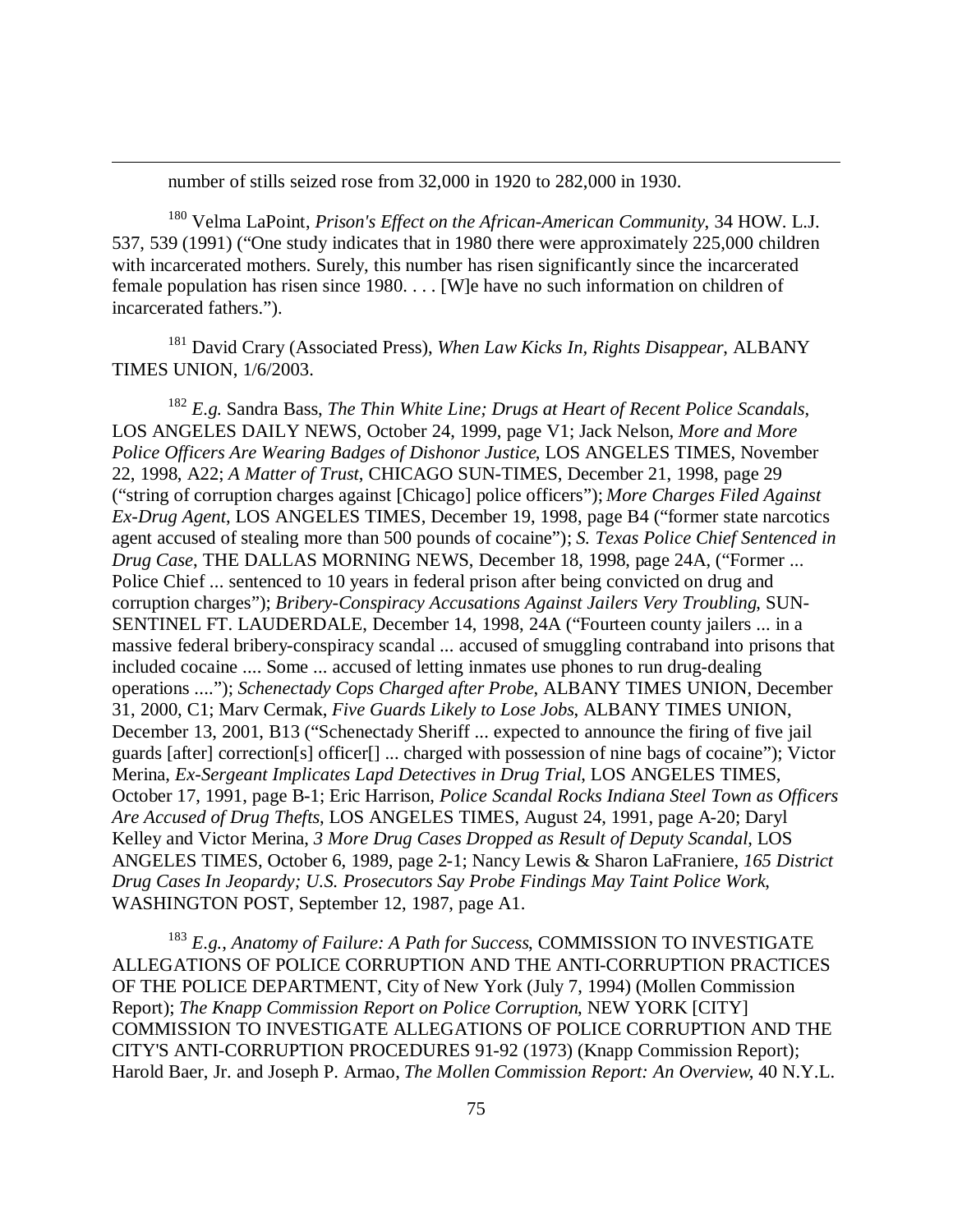SCH. L. REV. 73 (1995); JOSEPH D. MCNAMARA, GANGSTER COPS: THE HIDDEN COST OF AMERICA'S WAR ON DRUGS (2000); Steven Wisotsky, *Exposing the War on Cocaine: The Futility And Destructiveness of Prohibition*, 1983 WIS. L. REV. 1305 (1983); Eric Blumenson and Eva Nilsen, *Policing for Profit: The Drug War's Hidden Economic Agenda*, 65 U. CHI. L. REV. 35, at n. 253-255 and accompanying text (Winter 1998):

 $\overline{a}$ 

Drug law enforcement ... is ... plagued by a higher degree of lawlessness and corruption than any other area of law enforcement. Its reliance on informants and undercover work puts officers in intimate contact with criminals, money, and drugs, while simultaneously shielding their activities from public view. For dishonest officers, these circumstances are tantamount to a license to steal, deal drugs, plant evidence, or perjure themselves with impunity. Defendants are unlikely to benefit from complaining about police theft of their drugs or money, and otherwise honest officers who learn of police illegality confront intense institutional pressures not to report fellow officers.

John T. Schuler and Arthur McBride, *Notes from the Front: A Dissident Law-enforcement Perspective on Drug Prohibition*, 18 HOFSTRA L. REV. 893 (Spring 1990) (list of news stories on police drug corruption at footnote 79).

<sup>184</sup> Tim Weiner, *Anti-drug unit of CIA sent ton of cocaine to U.S. in 1990*, NEW YORK TIMES, November 20, 1993, page 4; Pete Carey, *Two Years Later, CIA-Drug Controversy Continues*, SAN JOSE MERCURY NEWS, Nov. 22, 1998; Marisa Taylor, *More Drug Officials Succumb to Bribes - Border Agents at Risk for Corruption, Study Says*, THE FORT WORTH STAR-TELEGRAM, March 7, 1999, page 1; David LaGesse and George Rodrigue, *Drug War Often Finds CIA at Odds with DEA*, THE DALLAS MORNING NEWS, page 1J, Feb. 16, 1997 ("Drug enforcement officials say their CIA counterparts let Gen. Guillen ship at least a ton of cocaine to the United States."); Ron Chepesiuk, *Are CIA's hands clean on drugs?*, THE HERALD ROCK HILL, SC, January 30, 1997, 11A ("[T]he U.S. Justice Department revealed that in 1990 and l991 a special Venezuelan anti-drug unit, funded by the CIA, smuggled more than 2,000 pounds of cocaine into the United States with the agency's knowledge."); Pamela Coyle, *DEA Worker Accused of Selling Info to Pusher*, THE NEW ORLEANS TIMES-PICAYUNE, May 28, 1999, page B1; Lee Hancock, *DEA Misled Panel in Drug Inquiry, Records Show: E-mails Point to Pressure on Investigation of Rap Entrepreneur*, THE DALLAS MORNING NEWS, October 27, 2000, page 39A.

<sup>185</sup> *Venezuelan Aide Convicted of Smuggling Drugs to U.S,*, XINHUA ENGLISH NEWSWIRE, Sept. 30, 1997; *Court Showing Unlikely*, SUN-SENTINEL FT. LAUDERDALE, Feb. 21, 1997, page 3B ("Venezuela's former drug czar is unlikely to answer U.S. charges that he smuggled cocaine while working for the CIA."); Tracey Eaton, *Drug Allegations Strain Mexico Ties - Officials Say Leaks Embarrass Government*, THE DALLAS MORNING NEWS, June 3, 1999, page 10A ("drug-corruption allegations against some of Mexico's prominent political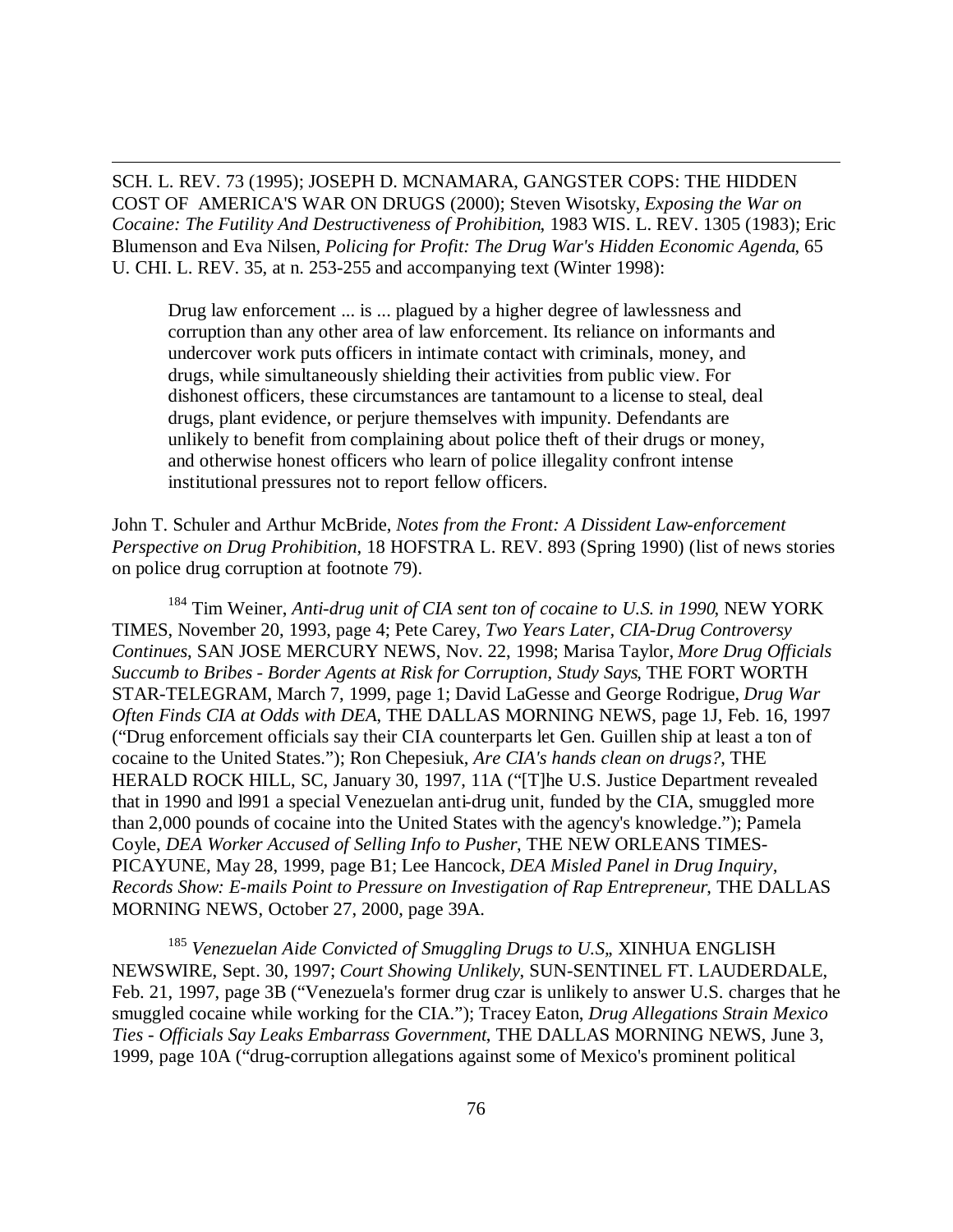figures").

 $\overline{a}$ 

<sup>186</sup> *E.g., Snitch*, PBS FRONTLINE, January 12, 1999 (online at http://www.pbs.org/wgbh/pages/frontline/shows/snitch/ ).

<sup>187</sup> In 1990, former Secretary of State George Shultz appeared on the MacNeil-Lehrer Newshour after suggesting the legalization of drugs. He commented:

The second aspect of this problem is this huge criminal network that's there. And the thing that has gotten to me is:Here is this big network and the criminals have an incentive to develop their market. They want to create addicts. I think that's one of the reasons why you see these young kids being recruited,to go to other kids and try to get them addicted, because they are trying to develop a market. And they use the youngsters because they are less libel to criminal prosecution, than people who are older.

Now why is it that we have this big market? It is because we have created a situation where the price you can get for drugs far exceeds its cost. So these people have money coming out of their ears. And we are financing a gigantic criminal network. . . .

*Interview with George Shultz*, MACNEIL-LEHRER NEWSHOUR, January 8, 1990. *See also* William B. Scott, *Terrorism Thrives on "Dirty Money,"* AVIATION WK. & SPACE TECH. 64, November 25, 2001; Raphael F. Perl, *The Threat Posed by the Convergence of Organized Crime Drug Trafficking, and Terrorism*, CONGRESSIONAL TESTIMONY, December 13, 2000, 2000 WL 28973186 ("Terrorists increasingly rely on drug money for funding."); Josh Meyer, *Ashcroft says one-third of terror groups also traffic drugs*, LOS ANGELES TIMES, July 31, 2002, page 4 ("about one-third of foreign terrorist organizations are trafficking in narcotics on a large scale").

<sup>188</sup> *Bush's Dirty War: George Monbiot Colombia's Peasant Farmers Are Being Driven off Their Land. And We Are Helping*, THE GUARDIAN (UK), May 22, 2001; John Otis, *A Harvest of Dollars*, HOUSTON CHRONICLE, Sept. 29, 2002 ("Fumigation kills coca, but the peasants go deeper into the jungle to cut down more forest and to continue planting drug crops."); David Adams & Paul De La Garza, *Rising Violence Precedes 'Plan Colombia,'* ST. PETERSBURG TIMES, November 5, 2000, 1A ("Critics say the huge, U.S.-backed counterdrug effort will just add fuel to the fire in Colombia's fighting."). See also Tad Szulc, *The Ghost of Vietnam Haunts "Plan Colombia,"* LOS ANGELES TIMES, August 20, 2000, M2; Michael Easterbrook (AP), *Officials Dismiss Allegations over Anti-drug Fumigations*; SAN JOSE MERCURY NEWS August 6, 2001 at 4A; *Colombia Says Drug Lords Are Using Smear Tactics,* SAN JOSE MERCURY NEWS, August 6, 2001, 4A; George M Anderson, *Of Many Things*, AMERICA, May 14, 2001: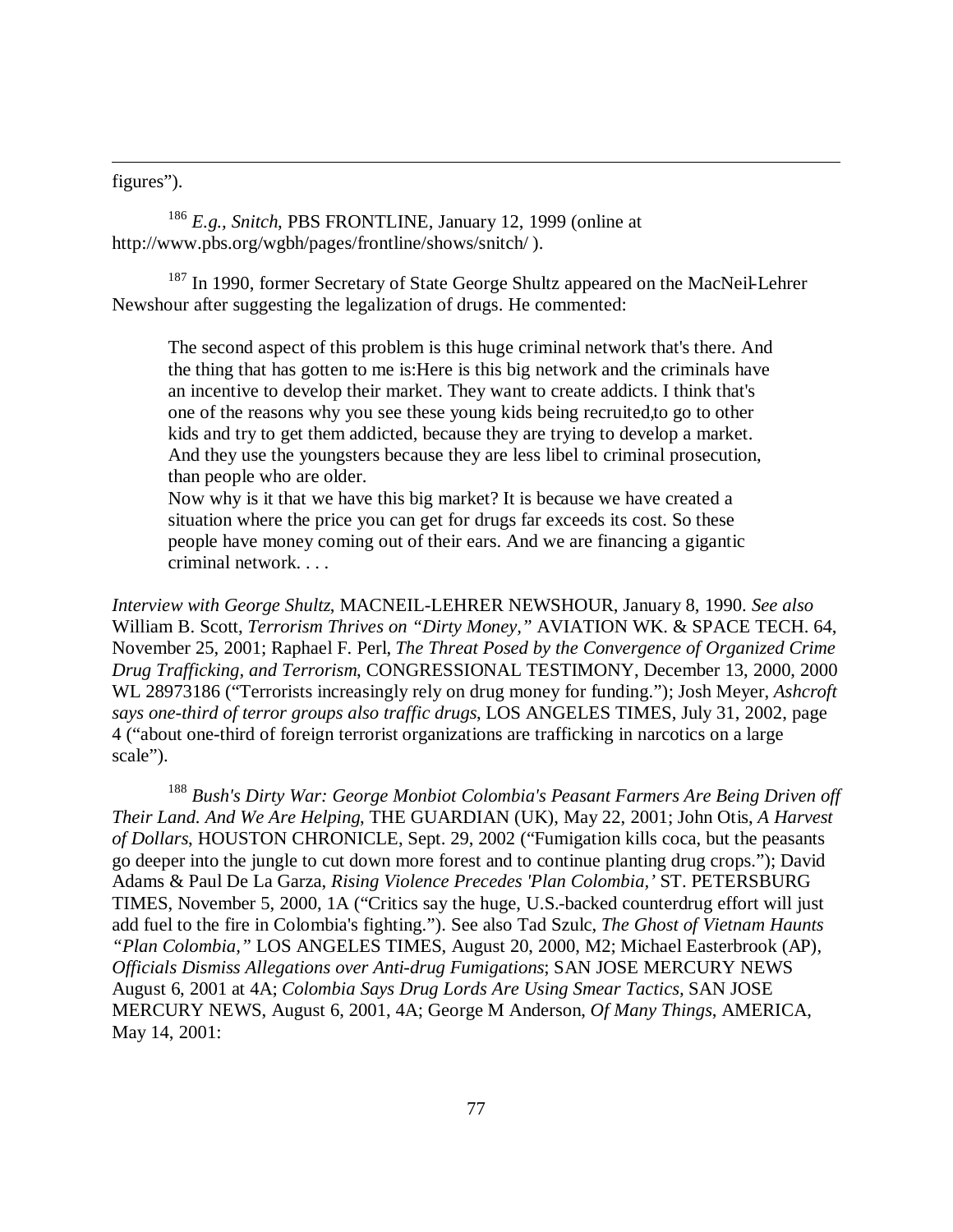The herbicide does indeed kill the coca and poppy fields from which cocaine and heroin are made. But it has also killed many poor families' basic food crops planted nearby, such as yucca, avocados, maize and plantains. Also damaged have been the cananguchal palm trees, a staple of life for indigenous people, who use them not only for food and drink, but who also employ even the fibers from the leaves for clothing and roofing material. The aerial spraying, moreover, contaminates streams and ponds, and has caused the sickening of domestic animals. Chickens often die after drinking the polluted water, and humans too are being adversely affected. Eye inflamation, skin problems, diarrhea and headaches are just some of the effects, which have been especially harmful for children.

*See also* Solimar Santos, *Comment: Unintended Consequences of United States' Foreign Drug Policy in Bolivia*, 33 U. MIAMI INTER-AM. L. REV. 127 (2002).

<sup>189</sup> Robert Gehrke, *Governor Finds Support for His Campaign to Legalize Pot*, THE COLUMBIAN, April 20, 2001, page A3; Andre Picard, *Study charges U.S. losing war on drugs*, TORONTO GLOBE & MAIL, October 19, 1999 (citing study by the U.S. National Association for Public Health Policy in the U.S. Journal of Public Health Policy).

<sup>190</sup> *E.g. Gore, Bradley Exchange Words on Health Care*, CNN, December 17, 1999 (available online at: http://www.cnn.com/1999/ALLPOLITICS/stories/12/17/nightline.forum/); *See also* Shamed Dogan, *The War on Drugs: This Time, it's Personal*, YALE FREE PRESS, 1999 (available online at: http://www.yale.edu/yfp/archives/99\_warondrugs.html).

<sup>191</sup> John Donnelly, *Apart From Personal Use, A Key Issue Stays Away*, BOSTON GLOBE, March 5, 2000.

<sup>192</sup> *E.g.,* Ethan A. Nadelmann, *A Sound Basis for a Drug Policy*, DENVER POST, February 10, 2002.

 $193$  The stories are not meant to be a comprehensive catalog of drug war deaths. That research task would be formidable. I have left out entire categories of deaths that are arguably caused by the drug war, such as trafficking murders. This list consists of victims that even the most hardened drug warriors would concede are innocent.

<sup>194</sup> Andrew H. Malcolm, *Violent Drug Raids Against the Innocent Found Widespread*, N.Y. TIMES, June 25, 1973, at 22.

<sup>195</sup> *Id.*

 $\overline{a}$ 

<sup>196</sup> *Id.*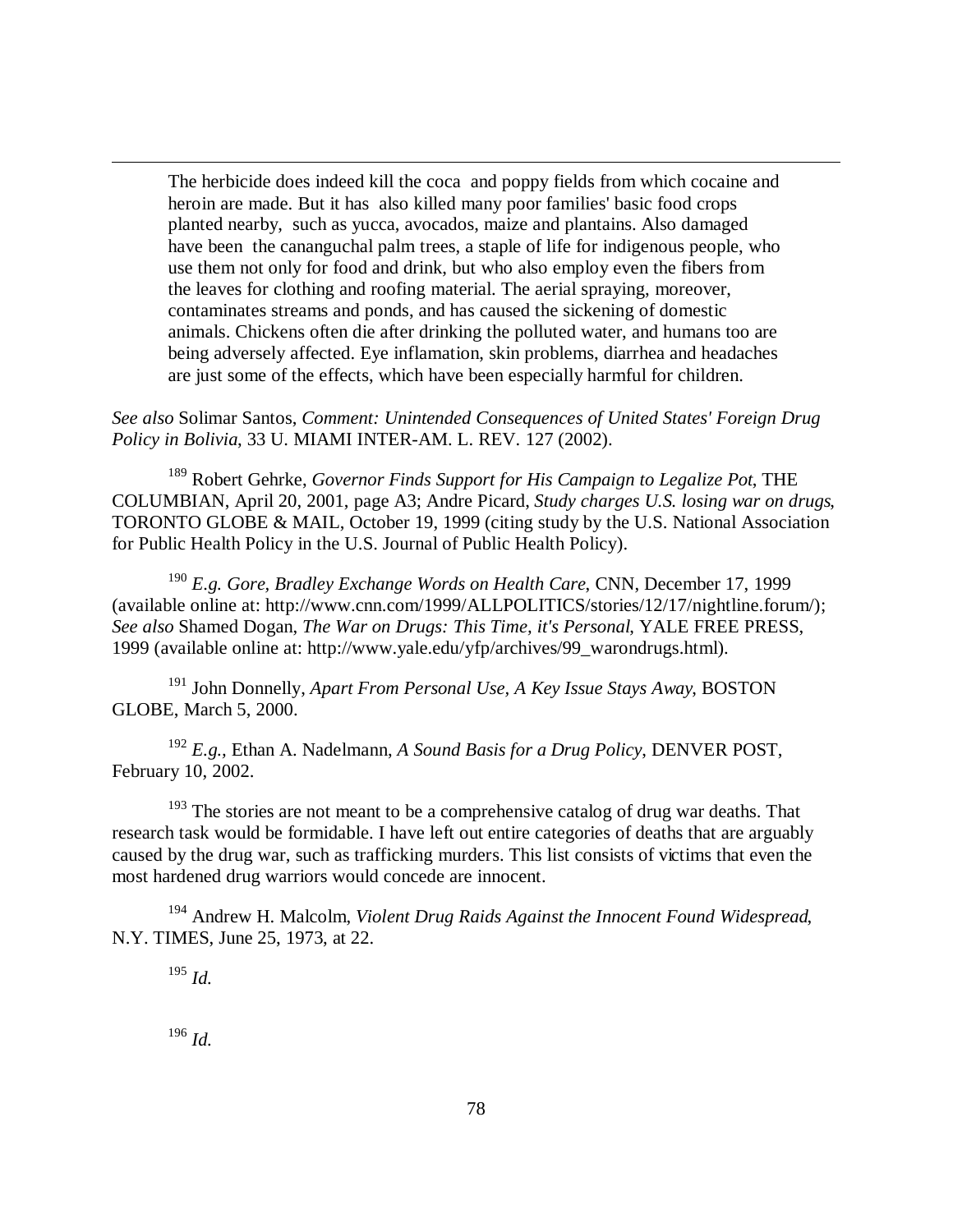<sup>197</sup> *Id.*

 $\overline{a}$ 

<sup>198</sup> William G. Blair, *Man Found Guilty in Narcotics Officer's Death*, NEW YORK TIMES, December 2, 1989, page 1-30; Sarah Lyall, *Second Suspect Held in Slaying Of a Patrolman*, NEW YORK TIMES, October 22, 1988, page 1-31; Peter Kerr, *12,000 Form Ranks to Mourn 2 Slain Policemen*, NEW YORK TIMES, October 23, 1988, page 1-1; James Barron, *2 Policemen Are Shot and Killed In Separate Manhattan Incidents*, NEW YORK TIMES, October 19, 1988, page A-1; David E. Pitt, *Ward Orders Officers to Use Protective Vest*, NEW YORK TIMES, October 20, 1988, page B-1. Ostrowski *supra* note 120 notes:

About 10 law enforcement officers are killed enforcing drug laws each year. These men . . . [are] also victims of drug prohibition.

*See also The Nation*, LOS ANGELES TIMES, September 4, 1989, page 1-2 (reporting that "14 officers died in drug raids and arrests and in serving warrants, including one who was assassinated in New York. [S]uch killings have averaged seven a year since 1972.")

<sup>199</sup> *7 Officers Killed On Duty in '88*, NEW YORK TIMES, October 19, 1988, page B-4.

<sup>200</sup> *Id.*

<sup>201</sup> *Id.*

<sup>202</sup> Dale Lezon, *Deputy Was Shot by Fellow Officer*, HOUSTON CHRONICLE, July 27, 2002.

<sup>203</sup> Joseph F. Sullivan, *Police Gun's Blast Kills Officer on a Drug Raid*, NEW YORK TIMES, August 4, 1989, page B-2.

<sup>204</sup> *Slain Officer's Family Awarded \$2.1 Million*, LOS ANGELES TIMES, October 13, 1988.

<sup>205</sup> Tracy Wilson, *Reflecting on Fatal Shooting*, LOS ANGELES TIMES, March 20, 1996, page A-3; Hilary E. MacGregor, *Family of Slain Officer Can Sue City*, LOS ANGELES TIMES, May 29, 1998, page B-1; James Bovard, *FLASH BANG YOU'RE DEAD: SWAT Teams Make Dramatic TV but Horrible Justice*, PLAYBOY MAGAZINE, March 1, 2000, page 53.

<sup>206</sup> *Officer, Shot During Raid, Dies*, LOS ANGELES TIMES, June 17, 1990, page A-41.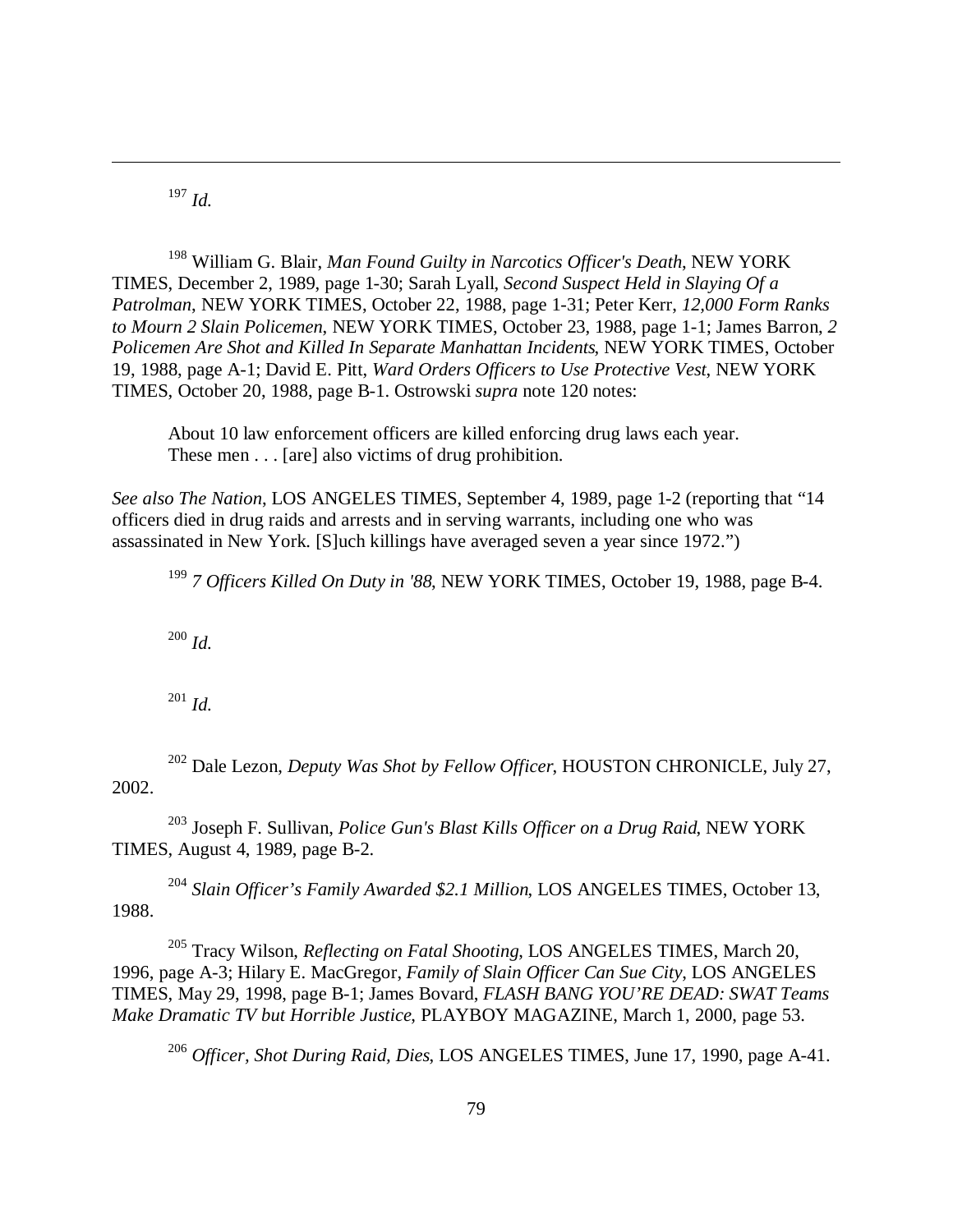<sup>207</sup> Jeff Sklansky, *Gunman Wounds Pr. George's Officer Probing Suspected Theft*, WASHINGTON POST, September 4, 1988, page B6.

<sup>208</sup> Lisa Leff, *Baltimore Officer Slain, 2nd Wounded in Drug Arrest*, WASHINGTON POST, October 11, 1989, page D6.

<sup>209</sup> *Metro Digest: Man Accidentally Slain by Policeman*, LOS ANGELES TIMES, March 25, 1989, page 2-2.

<sup>210</sup> *Anne Arundel Shooting Sparks Probe*, WASHINGTON POST, October 28, 1989, page B8.

<sup>211</sup> Leonard Bernstein, *City to Pay Dubose's Widow \$1,200 per Month*, LOS ANGELES TIMES, August 2, 1989, page 2-1; Leonard Bernstein, *Settlement With Dubose's Widow to Cost City \$218,833*, LOS ANGELES TIMES, August 5, 1989, page 2.

<sup>212</sup> William K. Rashbaum, *Unarmed Man Is Shot to Death in Scuffle with Undercover Detectives*, NEW YORK TIMES, March 17, 2000.

<sup>213</sup> Kevin Vaughan, *Cop Charged In Mena Killing*, DENVER ROCKY MOUNTAIN NEWS, February 5, 2000; *see also* Maureen A. Weston, *Checks on Participant Conduct in Compulsory ADR: Reconciling the Tension in the Need for Good-Faith Participation, Autonomy, and Confidentiality*, 76 IND. L.J. 591, 604-605 (2001) (discussing mediation efforts in the family's action against the city); Bruce Finley, *\$400,000 Settles Mena Case: Webb Steps in to Broker Deal in Fatal No-Knock Raid*, DENVER POST, Mar. 24, 2000, at 1A.

<sup>214</sup> Ann-Marie O'Connor, *Bereft Family Disputes Police Shooting Report*, LOS ANGELES TIMES, August 26, 1999, page A1.

<sup>215</sup> *Officers Cleared Of Fatality In Drug Raid*, LAWRENCE JOURNAL-WORLD, March 10, 2001; Bill McClellan, *Two Police Shootings Show Upside-Down*, ST. LOUIS POST-DISPATCH, February 11, 2001.

<sup>216</sup> James Bovard, *FLASH BANG YOU'RE DEAD: SWAT Teams Make Dramatic TV but Horrible Justice*, PLAYBOY MAGAZINE, March 1, 2000, page 53.

<sup>217</sup> *Id.*

 $\overline{a}$ 

<sup>218</sup> *Fair End in Key Police Abuse Case*, LOS ANGELES TIMES, January 13, 2000, page B9; *see also* Vin Suprynowicz, *Boy Do They Ever Want Trails End Ranch*, LAS VEGAS REVIEW-JOURNAL, September 2, 2001, page 2E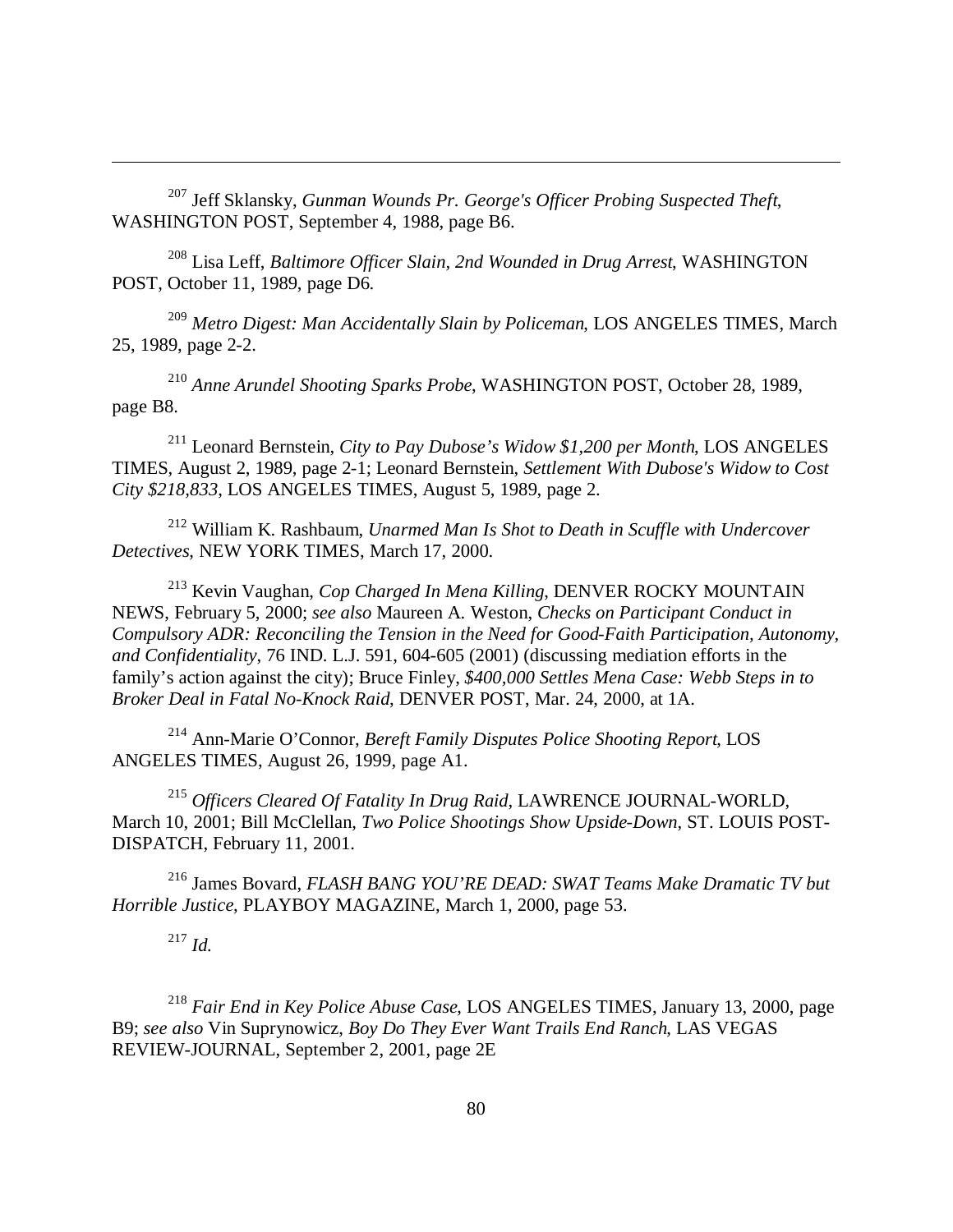<sup>219</sup> *When SWAT Raids Go Wrong*, THE CAPITAL TIMES (Wis. St. J.), August 18, 2001, page 5A (2001 WL 25522513).

 $\overline{a}$ 

<sup>220</sup> Jamie Stockwell and David Fahrenthold, *Decision on Jones Questioned; Activist Suggests County Police Reform Training*, WASHINGTON POST, October 26, 2000, page M3; Jamie Stockwell, *Jeep Driver Surrenders in Pr. George's; Man Slain in Fairfax Mistaken for Suspect*, WASHINGTON POST, October 26, 2000, page B1; Tracey A. Reeves and Hamil R. Harris, *State Senator Calls for Farrell to Resign*, WASHINGTON POST, September 21, 2000, page M3; *see also* Tom Jackman, *NAACP Protests Prosecutor's Absence: Horan Not at Meeting On Police Shooting*, WASHINGTON POST, November 30, 2000, page B1.

<sup>221</sup> Gail Epstein Nieves, *Jury Indicts 5 Miami Police Officers*, MIAMI HERALD, March 15, 2001.

<sup>222</sup> *Metro Briefing*, ARIZONA DAILY STAR, December 13, 2001, page B1.

<sup>223</sup> Laura Brooks, *Victim Thought DEA Man Was Rapist - Son Testifies in Three Points Killing*, ARIZONA DAILY STAR, June 17, 1999, page 3B.

<sup>224</sup> Joshua B. Good, *Fulton Woman Slain During Drug Raid*, THE ATLANTA JOURNAL - CONSTITUTION, September 23, 2000, page E3.

<sup>225</sup> Bardwell, *Police shot man 12 times in raid /Autopsy report indicates that nine shots were in the back*, HOUSTON CHRONICLE, July 21, 1998, page 1; *see also* Pineda v. City of Houston, 291 F.3d 325 (5th Cir. Tex. 2002).

<sup>226</sup> Toni Locy, *Bungled raid raises questions on reliability of police informants*, BOSTON GLOBE, March 27, 1994; Joseph Mallia & Maggie Mulvihill, *Minister Dies as Cops Raid Wrong Apartment*, BOSTON HERALD, Mar. 26, 1994, at 1; Maggie Mulvihill & Joseph Mallia, *Boston Police 'Sorry' For Fatal Mistake*, BOSTON HERALD, Mar. 27, 1994, at 1; *see also* Fish, *supra* note 12 at 216; David B. Kopel & Paul H. Blackman, *The Unwarranted Warrant: The Waco Search Warrant and the Decline of the Fourth Amendment*, 18 HAMLINE J. PUB. L. & POL'Y 1, 48-49 (1996).

<sup>227</sup> *See, e.g.* Anthony Faiola, Karen DeYoung and Ellen Nakashima, *US Notified Peru Of Suspect Plane*, WASHINGTON POST, April 22, 2001; Robertson, *Able to Forgive, Not Forget, Peru Air Attack: Missionary Wants CIA to Apologize For 2001 Incident*, WASHINGTON POST, July 6, 2002, page B8 (AP). In a 1996 article, congressional staffer and drug warrior Robert B. Charles touted "the successful Peruvian 'shoot down' policy." Robert B. Charles, *supra* note 13 at n. 86 and also at 409.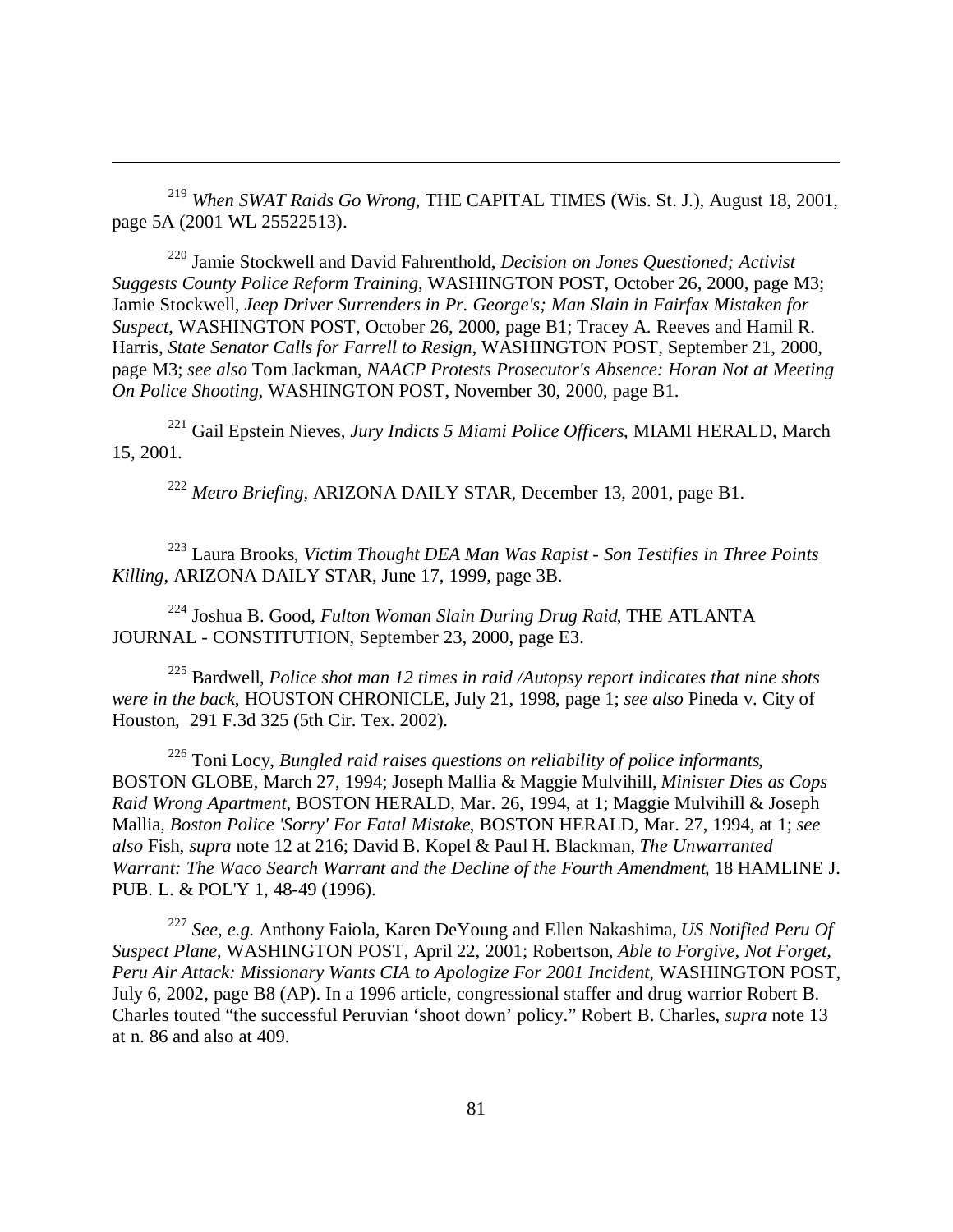<sup>228</sup> Tim Bryant, *Suspect Pleads Guilty to Role in Shooting That Killed Detective*, ST. LOUIS POST-DISPATCH, April 7, 1998, page B4; *see also* Joe Holleman, *Panel Faults Procedures in Failed Drug Deal*, ST. LOUIS POST-DISPATCH, June 28, 1997, page 3.

 $\overline{a}$ 

<sup>229</sup> *Troy Davis' Death*, FORT WORTH STAR-TELEGRAM, January 6, 2000, page 8; *see also* Evan Moore, *Tale of intrigue stranger than fiction*, HOUSTON CHRONICLE, August 23, 2000, page 1.

<sup>230</sup> Cynthia Tucker, *The Villages of East Lake: Hope from the Ground Up*, THE ATLANTA JOURNAL AND CONSTITUTION, October 17, 1999, page G1.

<sup>231</sup> Elisa Gootman, *Fatal Shooting of Suffolk Man Was an Accident, Police Say*, NEW YORK TIMES, April 22, 2002; Bruce Lambert, *No Indictment In Shooting Of Young Man In Suffolk Raid*, NEW YORK TIMES, August 9, 2002.

<sup>232</sup> Geoff Boucher, *Slain Boy's Kin: Police Warning Not in Spanish*, LOS ANGELES TIMES, January 9, 1996, page B-1.

<sup>233</sup> *Police Shoot Police Most Often in Raids*, DALLAS MORNING NEWS, December 20, 1986, page 1A; *see also* http://www.nleomf.com/FallenOfficers/LineofDuty/drugwars.html.

<sup>234</sup> Paulsen, *Drug War Masquerade*, DETROIT METRO TIMES, September 9, 1998; Thaddeus Herrick, *Marine On Anti-Drug Duty Shoots, Kills Student*, HOUSTON CHRONICLE, May 22, 1997, at A37; Sam Howe Verhovek, *In Marine's Killing of Teenager, a Texas Border Town Mourns and Wonders Why*, NEW YORK TIMES, June 29, 1997. *See also* MAJOR GENERAL JOHN T. COYNE, INVESTIGATION TO INQUIRE INTO THE CIRCUMSTANCES SURROUNDING THE JOINT TASK FORCE-6 (JTF-6) SHOOTING INCIDENT THAT OCCURRED ON 20 MAY 1997 NEAR THE BORDER BETWEEN THE UNITED STATES AND MEXICO, US Marine Corps, 5800 JAGT/jtc, April 7, 1998; Lieutenant Colonel W. A. Stafford, *How to Keep Military Personnel from Going to Jail for Doing the Right Thing: Jurisdiction, Roe & the Rules of Deadly Force*, 2000-NOV ARMY LAW. 1, 1-2 (2000); Kevin R. Johnson, *The Case Against Race Profiling in Immigration Enforcement*, 78 WASH. U. L.Q. 675, 730-731 (2000); Kevin R. Johnson, *Race, the Immigration Laws, and Domestic Race Relations: a "Magic Mirror" into the Heart of Darkness*, 73 IND. L.J. 1111 (1998); John Flock, *The Legality of United States Military Operations along the United States-Mexico Border*, 5 SW. J.L. & TRADE AM. 453 (1998); W. Kent Davis, *Swords into Plowshares: The Dangerous Politicization of the Military in the Post-Cold War Era*, 33 VAL. U. L. REV. 61, 71-72 (1998); Eric Blumenson and Eva Nilsen, *Policing for Profit: The Drug War's Hidden Economic Agenda*, 65 U. CHI. L. REV. 35 at n. 293 (Winter 1998).

<sup>235</sup> JAMES C. BRAZELTON (Stanislaus County District Attorney) and MICHAEL A. CANZONERI (Supervising Deputy Attorney General), REPORT AND EVALUATION OF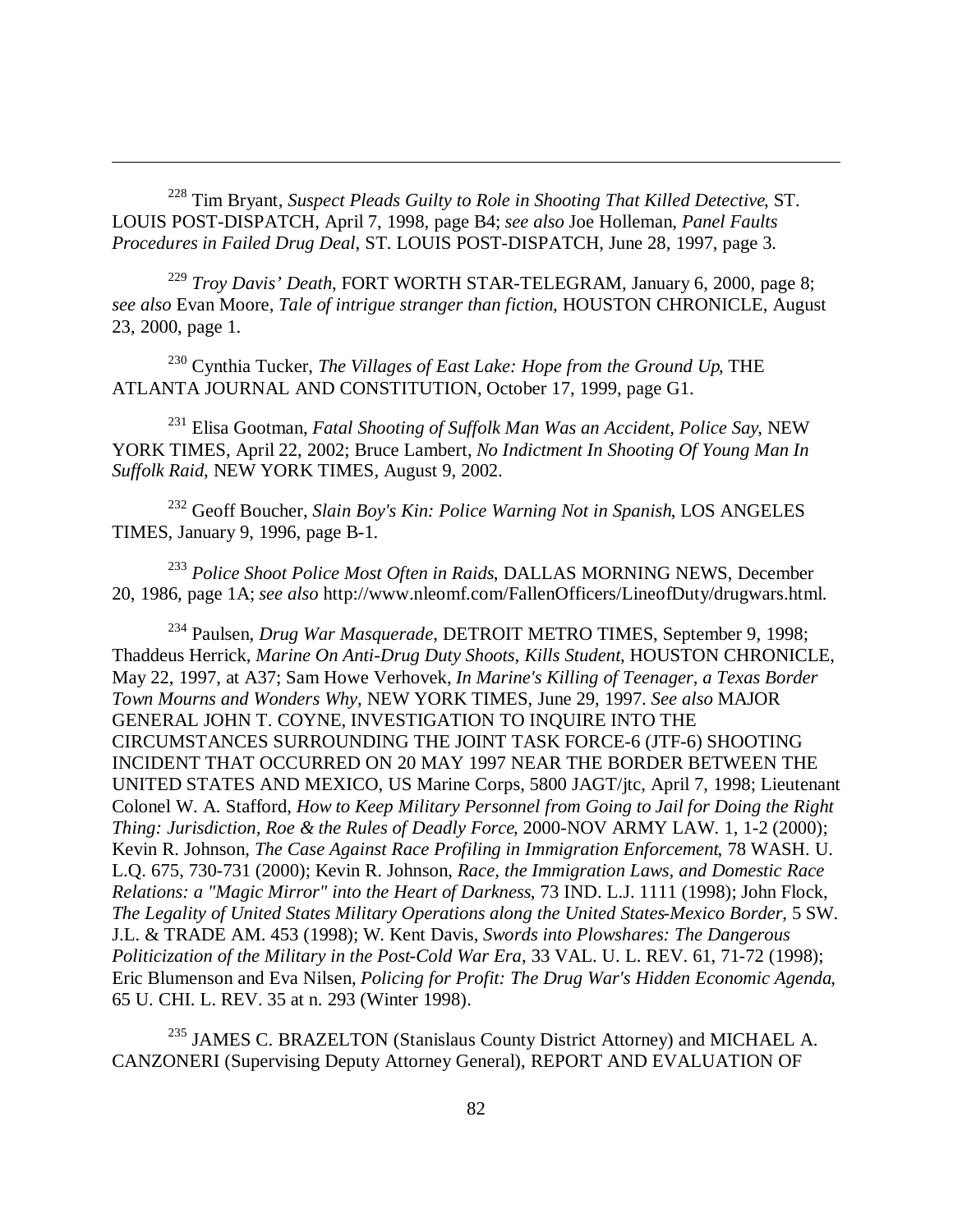THE APPLICABILITY OF CRIMINAL CHARGES TO THE CIRCUMSTANCES SURROUNDING THE SHOOTING DEATH OF ALBERTO SEPULVEDA, February 22, 2001 (available online at: http://www.stanislaus-da.org/PDF/report.pdf); *see also Boy's death ruled accidental*, MODESTO BEE, September 17, 2000.

 $\overline{a}$ 

<sup>236</sup> The report indicates that Hawn's knife was sticking out of his vest and may have caught on the trigger causing the gun to fire. Brazelton, *supra* note 237 at 10.

 $237$  The consequences of drug raids are not new. Malcolm relates the details of early drug raids:

Details of each raid vary, but generally they involve heavily armed policemen, arriving at night, often unshaven and in slovenly "undercover" attire, bashing down the doors to a private home or apartment and holding the innocent residents at gunpoint while they ransack the house. . . . Frequently the raiding party is rude, abusive and . . . shouts obscenities at its terrified victims. . . [T]aken together the mistaken raids paint a picture of strong-arm police tactics, shoddy or nonexistent pre-raid police investigation and the pressures and brutalizing impact on the police of constant contact with what they call "society's scum," the drug pusher. . . . The reasons behind these mistaken raids are varied and complex. But they are tied intimately to the veritable explosion of Government drug enforcement activities in recent years. At its formation in 1968 the Bureau of Narcotics and Dangerous Drugs, the main Federal arm against drugs, had 615 agents and a \$14 million budget. Now it has 1,586 domestic agents and a \$74-million budget. On July 1, a new Drug Enforcement Administration will absorb most of the Federal efforts, including the bureau. These efforts cost about \$245 million a year.

Andrew H. Malcolm, *Violent Drug Raids Against the Innocent Found Widespread*, N.Y. TIMES, June 25, 1973, at 1.

Alcohol prohibition had similar results. McCutcheon, *supra* note 128, relates the following story:

One of the most outrageous cases of Dry zeal occurred on April 8, 1929, when Deputy Sheriff Roy Smith went with a search warrant to the home of suspected bootlegger Joseph DeKing in Aurora, Illinois. When DeKing refused to let the deputy sheriff in, three more deputies were called in and stormed the house with mustard bombs. They knocked DeKing out with a club, and shot DeKing's wife dead with a shotgun blast to the abdomen (she had been screaming "help" into the telephone). In horror, the DeKing's 12-year-old son grabbed a revolver and shot the Deputy Sheriff in the leg. Later one gallon of wine was found. From his hospital bed, Smith stated, "I wish there was no such thing as Prohibition. I'm through with it. Try to enforce the law and see what happens."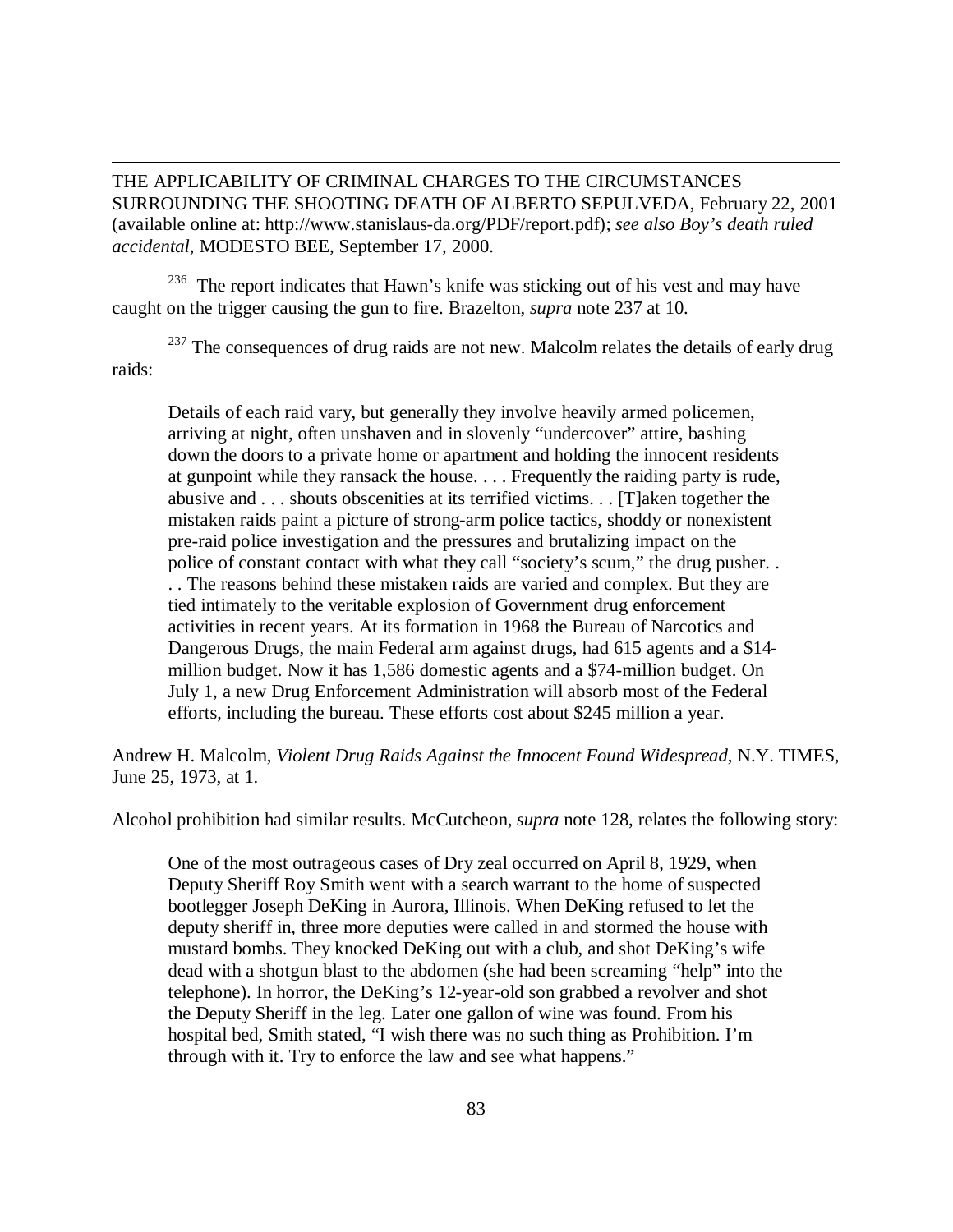<sup>238</sup> *E.g.* Harmelin, *supra* note 19, 501 U.S. at 1002-1005 (Kennedy, J. concurring). On no-knock drug raids, *see e.g.* Richards v. Wisconsin, 520 U.S. 385 (1997); Wilson v. Arkansas, 514 U.S. 927 (1995); U.S. v. Tisdale, 195 F.3d 70 (2nd Cir. 1999); U.S. v. Brown, 276 F.3d 14 (1st Cir. 2002); Robert J. Driscoll, *Unannounced Police Entries and Destruction of Evidence after Wilson v. Arkansas*, 29 COLUM. J.L. & SOC. PROBS. 1 (1995); Charles Patrick Garcia, *Note: The Knock and Announce Rule: A New Approach to the Destruction-of-Evidence Exception*, 93 COLUM. L. REV. 685 (1993). On buy and bust operations, *see, e.g.,* U.S. v. Cattouse,  $846$  F.2d 144 ( $2<sup>nd</sup>$  Cir. 1988).

<sup>239</sup> Collins, *supra* note 158, 503 U.S. at 125 ("The doctrine of judicial self-restraint requires us to exercise the utmost care whenever we are asked to break new ground in this field [of substantive due process].").

<sup>240</sup> Shattuck, *supra* note 57, 4 HARV. L. REV. at 377.

 $\overline{a}$ 

<sup>241</sup> *E.g.,* Steven H. Jupiter, *Constitution Notwithstanding: The Political Illegitimacy of the Death Penalty in American Democracy*, 23 FORDHAM URB. L.J. 437 (1996); Kathryn R. Urbonya, *Public School Officials' Use of Physical Force as a Fourth Amendment Seizure: Protecting Students from the Constitutional Chasm Between the Fourth and Fourteenth Amendments*, 69 GEO. WASH. L. REV. 1, 28 (2000) ("when a claim falls under either the Fourth Amendment or Eighth Amendment, substantive due process does not apply"). *See also* Whitley v. Albers, 475 U.S. 312, 327 (1986):

We think the Eighth Amendment, which is specifically concerned with the unnecessary and wanton infliction of pain in penal institutions, serves as the primary source of substantive protection to convicted prisoners in cases such as this one, where the deliberate use of force is challenged as excessive and unjustified. . . . Because this case involves prison inmates rather than pretrial detainees or persons enjoying unrestricted liberty we imply nothing as to the proper answer to that question outside the prison security context by holding, as we do, that in these circumstances the Due Process Clause affords respondent no greater protection than does the Cruel and Unusual Punishments Clause.

<sup>242</sup> *E.g.,* Bowers v. Hardwick, 478 U.S. 186 (1986). *See also* Yao Apasu-Gbotsu et al., *Survey on the Constitutional Right to Privacy in the Context of Homosexual Activity*, 40 U. MIAMI L. REV. 521 (1986).

<sup>243</sup> Hardwick's argument was similar to Ravin's argument in Ravin v. Alaska, *supra* note 27.

<sup>244</sup> That is, Hardwick could have argued that Georgia's anti-sodomy law violated his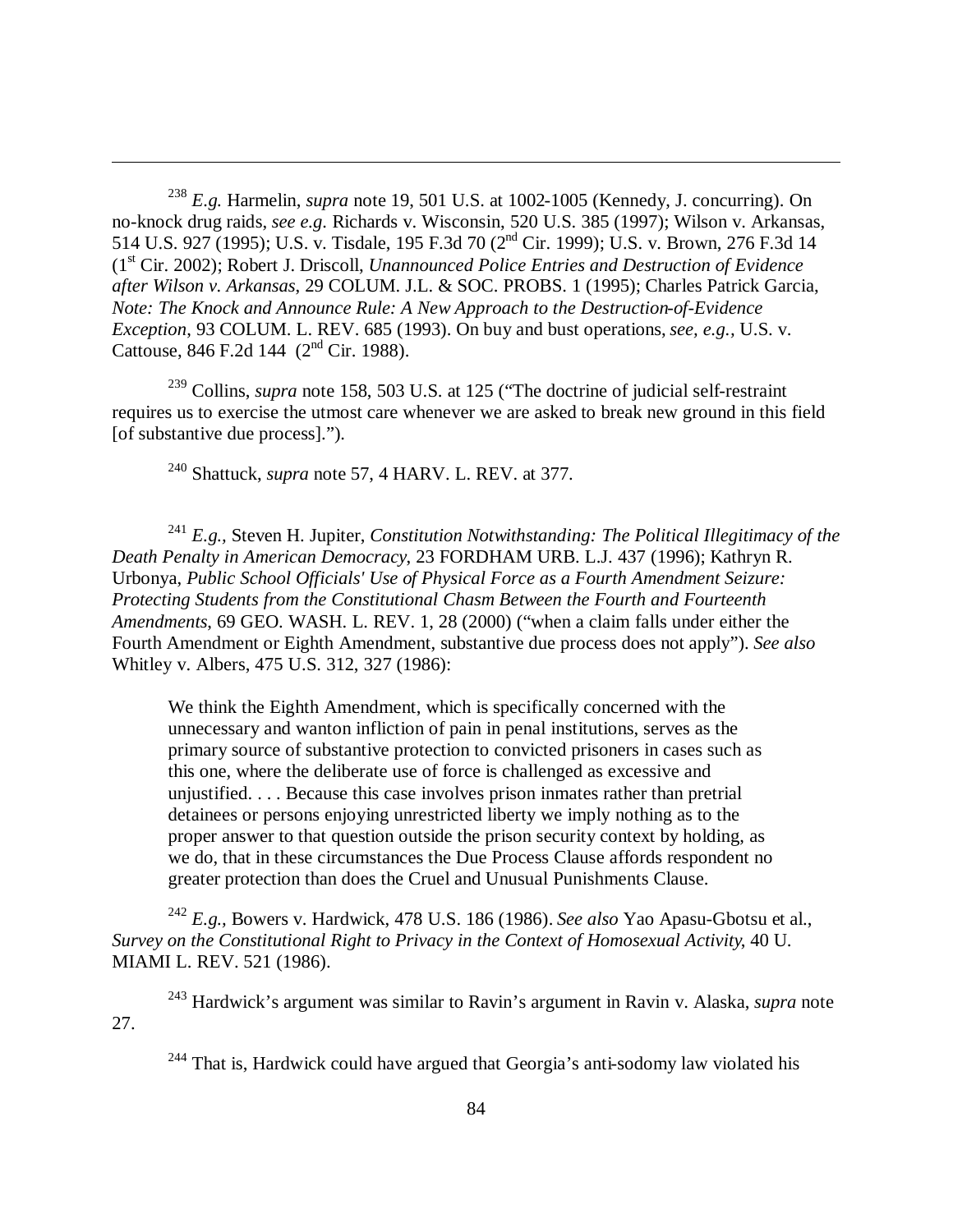fundamental right to be free from incarceration, was not narrowly tailored to a compelling interest, and therefore violated his  $14<sup>th</sup>$  Amendment substantive due process rights.

 $\overline{a}$ 

<sup>245</sup> *But see, e.g.,* James Allon Garland, *The Low Road to Violence: Governmental Discrimination as a Catalyst for Pandemic Hate Crime*, 10 LAW & SEXUALITY 1 (2001); Christopher R. Leslie, *Creating Criminals: The Injuries Inflicted by "Unenforced" Sodomy Laws*, 35 Harv. C.R.-C.L. L. Rev. 103 (2000); Teresa Eileen Kibelstis, *Preventing Violence Against Gay Men and Lesbians: Should Enhanced Penalties at Sentencing Extend to Bias Crimes Based on Victims' Sexual Orientation?*, 9 NOTRE DAME J.L. ETHICS & PUB. POL'Y 309 (1995); Terry S. Kogan, *Legislative Violence Against Lesbians and Gay Men*, 1994 UTAH L. REV. 209 (1994).

<sup>246</sup> *But see, e.g.*, John P. Rutledge, *The Definitive Inhumanity of Capital Punishment*, 20 WHITTIER L. REV. 283 (1998); Paul V. Regelbrugge, *Barbarism in the Plastic Bubble: An Application of Existentialist Theory to Capital Punishment in the United States*, 1990 DET. C.L. REV. 1011 (1990).

<sup>247</sup> *E.g.* Thomas L. Jipping, *from Least Dangerous Branch to Most Profound Legacy: The High Stakes in Judicial Selection*, 4 TEX. REV. L. & POL. 365 (2000); Roger A. Fairfax, Jr., *Wielding the Double-edged Sword: Charles Hamilton Houston and Judicial Activism in the Age of Legal Realism*, 14 HARV. BLACKLETTER L.J. 17 (1998); Hon. Laurence H. Silberman, *Will Lawyering Strangle Democratic Capitalism?: A Retrospective*, 21 HARV. J.L. & PUB. POL'Y 607 (1998); Charles J. Ogletree, Jr., *Judicial Activism or Judicial Necessity: The D.C. District Court's Criminal Justice Legacy*, 90 GEO. L.J. 685 (2002); Thomas W. Merrill, *Does Public Choice Theory Justify Judical Activism after All?*, 21 HARV. J.L. & PUB. POL'Y 219 (1997); Greg Jones, *Proper Judicial Activism*,14 REGENT U. L. REV. 141 (2002); William P. Marshall, *Conservatives and the Seven Sins of Judicial Activism*, 73 U. COLO. L. REV. 1217 (2002); Ernest A. Young, *Judicial Activism and Conservative Politics*, 73 U. COLO. L. REV. 1139 (2002); Jennelle London Joset, *May it Please the Constitution: Judicial Activism and its Effect on Criminal Procedure*, 79 MARQ. L. REV. 1021 (1996); Stephen F. Smith, *Activism as Restraint: Lessons from Criminal Procedure*, 80 TEX. L. REV. 1057 (2002); Hon. Richard A. Posner, *The Meaning of Judicial Self-Restraint*, 59 IND. L.J. 1 (1984); Christopher E. Smith and Avis Alexandria Jones, *The Rehnquist Court's Activism and the Risk of Injustice*, 26 CONN. L. REV. 53 (1993).

<sup>248</sup> Linde made a similar remark in the context of rational basis scrutiny: "Would anyone argue that laws should not be rational means toward legitimate ends? Of course not." Hans Linde, *Due Process of Lawmaking*, 55 NEB. L.REV. 197 (1976).

<sup>249</sup> *E.g.*, Boyd v. United States, 116 U.S. 616, 635 (1886): "It is the duty of the courts to be watchful for the constitutional rights of the citizen, and against any stealthy encroachments thereon;" Brennan, *State Constitutions and the Protection of Individual Rights*, 90 HARV. L. REV. 489, 503 (1977); see also W. Va. State Bd. of Educ. v. Barnette, 319